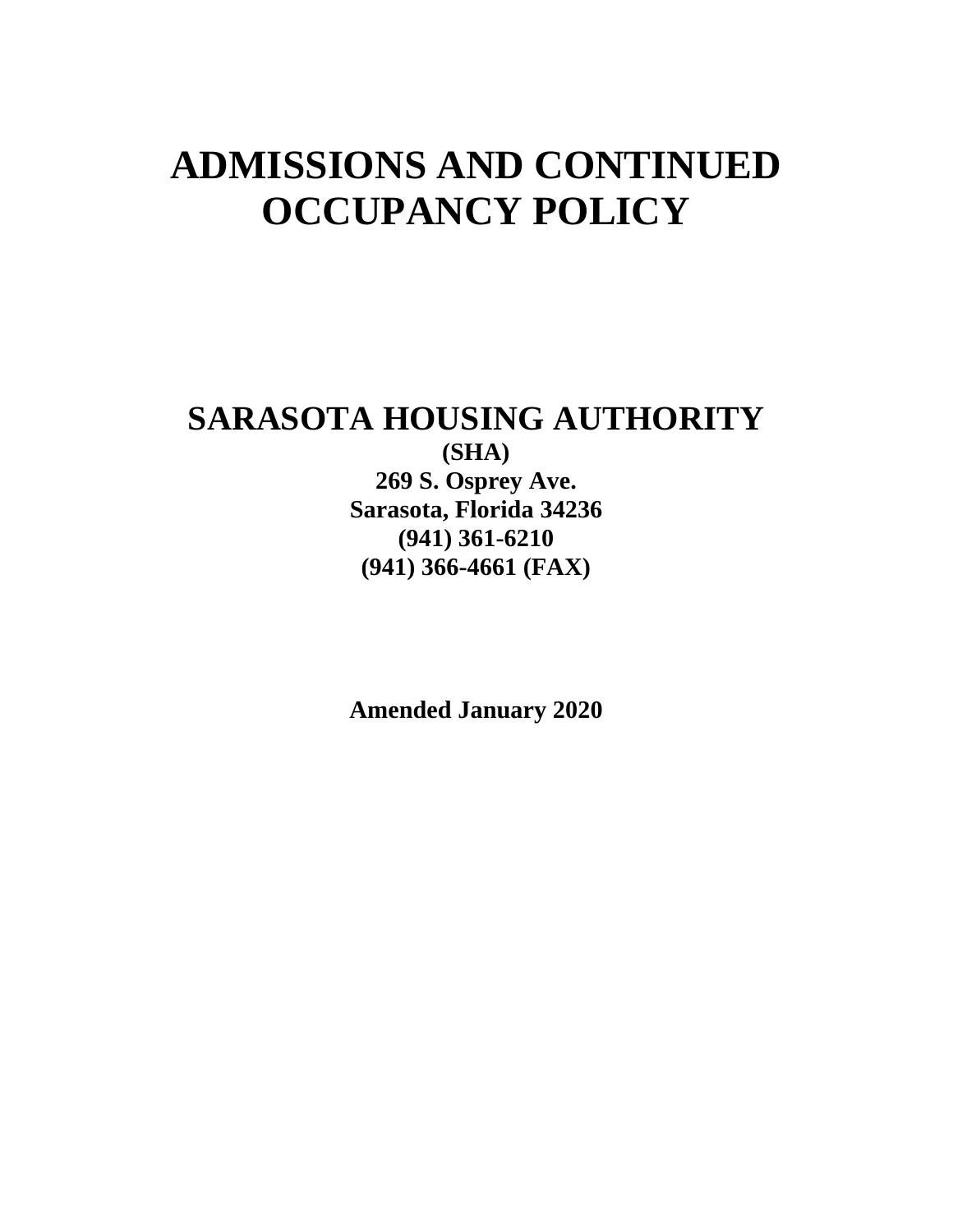# **ACOP TABLE OF CONTENTS**

| 1.0         |                                                          |  |
|-------------|----------------------------------------------------------|--|
| 2.0         |                                                          |  |
| 2.1<br>2.2  |                                                          |  |
| 3.0         | SERVICES FOR LIMITED-ENGLISH PROFICIENCY APPLICANTS AND  |  |
| 4.0         |                                                          |  |
| 5.0         |                                                          |  |
| 6.0         |                                                          |  |
| 7.0         |                                                          |  |
| 8.0         |                                                          |  |
| 8.1         |                                                          |  |
| 8.2         |                                                          |  |
| 8.3         |                                                          |  |
| 8.4         |                                                          |  |
| 8.5         |                                                          |  |
| 9.0         |                                                          |  |
| 9.1         |                                                          |  |
| 9.2         |                                                          |  |
| 9.3         |                                                          |  |
| 9.4         |                                                          |  |
| 9.5         |                                                          |  |
| 9.6         |                                                          |  |
| 9.7         |                                                          |  |
| <b>10.0</b> |                                                          |  |
| 10.1        |                                                          |  |
|             |                                                          |  |
| 10.2        |                                                          |  |
| 10.3        |                                                          |  |
| 10.4        |                                                          |  |
| 10.5        | DECONCENTRATION INCENTIVES [DELETE IF NOT COVERED BY THE |  |
|             |                                                          |  |
| 10.6        |                                                          |  |
| 10.7        |                                                          |  |
| 10.8        |                                                          |  |
| <b>11.0</b> |                                                          |  |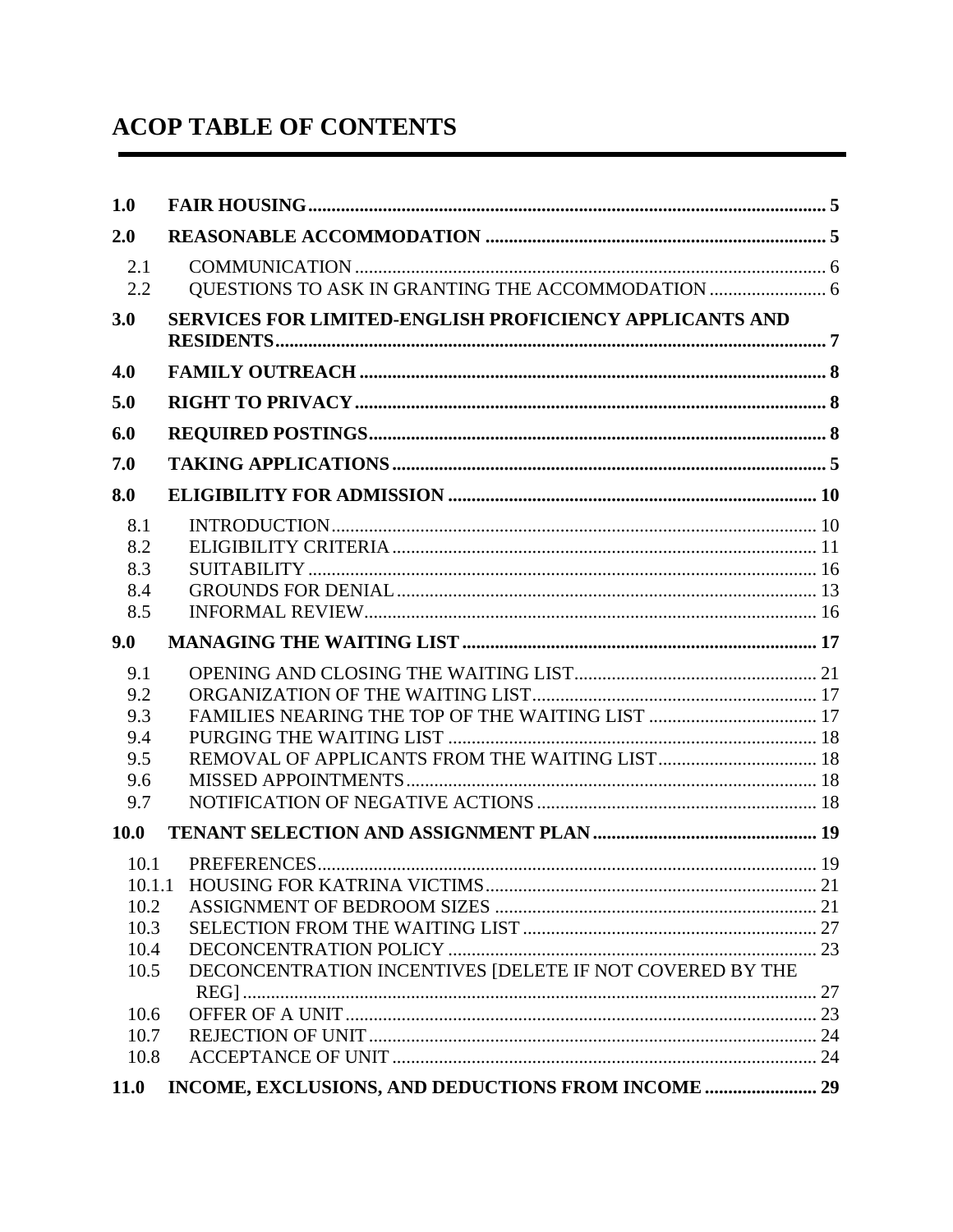| 11.1        |                                                               |  |
|-------------|---------------------------------------------------------------|--|
| 11.2        |                                                               |  |
| 11.3        |                                                               |  |
| 11.4        | RECEIPT OF A LETTER OR NOTICE FROM HUD CONCERNING INCOME 37   |  |
| 11.5        |                                                               |  |
| 11.6        |                                                               |  |
| 12.0        |                                                               |  |
| 12.1        |                                                               |  |
| 12.2        |                                                               |  |
| 12.3        | VERIFICATION OF CITIZENSHIP OR ELIGIBLE NONCITIZEN STATUS 46  |  |
| 12.4        |                                                               |  |
| 12.5        |                                                               |  |
| 12.6        |                                                               |  |
| 12.7        |                                                               |  |
| 12.8        |                                                               |  |
| 12.9        |                                                               |  |
| 13.0        | DETERMINATION OF TOTAL TENANT PAYMENT AND TENANT RENT  51     |  |
| 13.1        |                                                               |  |
| 13.2        |                                                               |  |
| 13.3        |                                                               |  |
| 13.4        |                                                               |  |
| 13.5        | CEILING RENT [DELETE IF NO CEILINGS RENTS AS OF 10/1/99]  55  |  |
| 13.6        |                                                               |  |
| 13.7        |                                                               |  |
| 13.8        |                                                               |  |
|             |                                                               |  |
| <b>14.0</b> | <b>COMMUNITY SERVICE AND SELF-SUFFICIENCY REQUIREMENT  57</b> |  |
| 14.1        |                                                               |  |
| 14.2        |                                                               |  |
| 14.3        |                                                               |  |
| 14.4        |                                                               |  |
| 14.5        |                                                               |  |
| 14.6        | NOTIFICATION OF NON-COMPLIANCE WITH COMMUNITY SERVICE         |  |
|             |                                                               |  |
| 14.7        |                                                               |  |
| 14.8        | PROHIBITION AGAINST REPLACEMENT OF AGENCY EMPLOYEES  62       |  |
| 15.0        |                                                               |  |
| 15.1        |                                                               |  |
| 15.2        |                                                               |  |
| 15.3        |                                                               |  |
| 15.4        |                                                               |  |
| 15.5        | EFFECTIVE DATE OF RENT CHANGES FOR ANNUAL REEXAMINATIONS 65   |  |
| 15.6        |                                                               |  |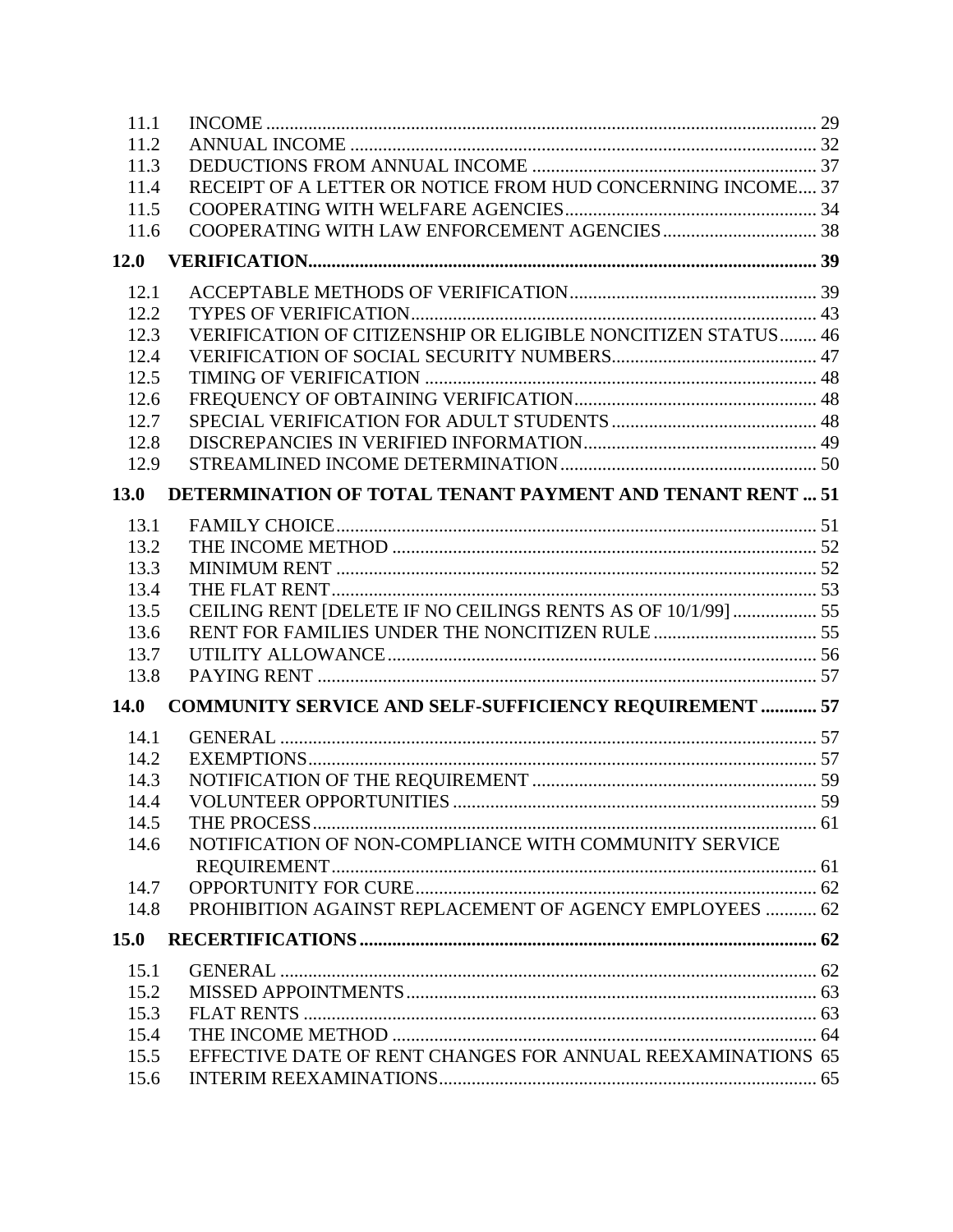| 15.7        |                                                               |  |
|-------------|---------------------------------------------------------------|--|
| 15.8        | EFFECTIVE DATE OF RENT CHANGES DUE TO INTERIM OR SPECIAL      |  |
|             |                                                               |  |
| 15.10       |                                                               |  |
| 16.0        |                                                               |  |
| 16.1        |                                                               |  |
| 16.2        |                                                               |  |
| 16.3        |                                                               |  |
| 16.4        | INCENTIVE TRANSFERS [THIS ENTIRE SUB-SECTION IS OPTIONAL] 68  |  |
| 16.5        |                                                               |  |
| 16.6        |                                                               |  |
| 16.7        |                                                               |  |
| 16.8        |                                                               |  |
| 16.9        | RIGHT OF THE SARASOTA HOUSING AUTHORITY IN TRANSFER POLICY 70 |  |
| 17.0        |                                                               |  |
| 17.1        |                                                               |  |
| 17.2        |                                                               |  |
| 17.3        |                                                               |  |
| 17.4        |                                                               |  |
| 17.5        |                                                               |  |
| 17.6        |                                                               |  |
| 17.7        |                                                               |  |
| 17.8        |                                                               |  |
| 17.9        |                                                               |  |
| <b>18.0</b> |                                                               |  |
| 18.1        |                                                               |  |
| 18.2        |                                                               |  |
| 18.3        |                                                               |  |
| 18.4        |                                                               |  |
| 18.5        |                                                               |  |
| 18.6        |                                                               |  |
| 18.7        |                                                               |  |
| 18.8        |                                                               |  |
| 18.9        |                                                               |  |
| 18.10       |                                                               |  |
| 18.11       |                                                               |  |
| 18.12       |                                                               |  |
| <b>19.0</b> |                                                               |  |
| 20.0        |                                                               |  |
| 20.1        |                                                               |  |
| 20.2        |                                                               |  |
| 20.2A       |                                                               |  |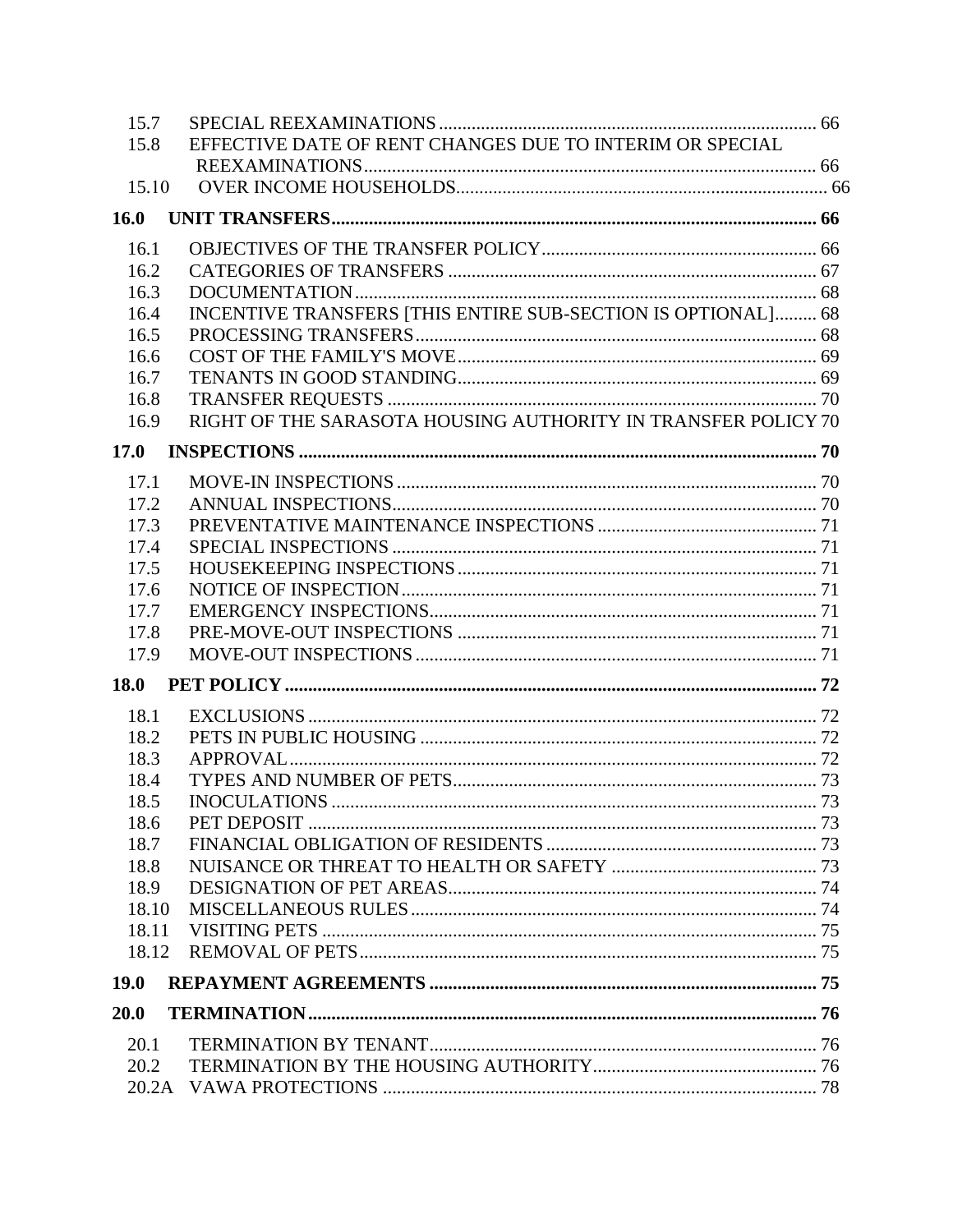| 20.2B | VERIFICATION OF DOMESTIC VIOLENCE, DATING VIOLENCE, SEXUAL    |  |
|-------|---------------------------------------------------------------|--|
|       |                                                               |  |
| 20.2C |                                                               |  |
| 20.3  | TERMINATIONS FOR CRIMINAL ACTIVITY [INSERT ONLY IF YOUR STATE |  |
|       |                                                               |  |
| 20.4  |                                                               |  |
| 20.5  |                                                               |  |
| 20.6  |                                                               |  |
| 21.0  |                                                               |  |
| 22.0  |                                                               |  |
| 23.0  |                                                               |  |
| 24.0  | <b>CONDUCTING BUSINESS IN ACCORDANCE WITH CORE VALUES AND</b> |  |
|       |                                                               |  |
| 24.1  |                                                               |  |
| 24.2  |                                                               |  |
| 24.3  | PROHIBITION OF SOLICITATION OR ACCEPTANCE OF GIFTS 84         |  |
| 24.4  | HOUSING AUTHORITY ADMINISTRATIVE AND DISCIPLINARY REMEDIES    |  |
|       | FOR VIOLATION OF THE HOUSING AUTHORITY CODE OF CONDUCT  85    |  |
|       |                                                               |  |
|       |                                                               |  |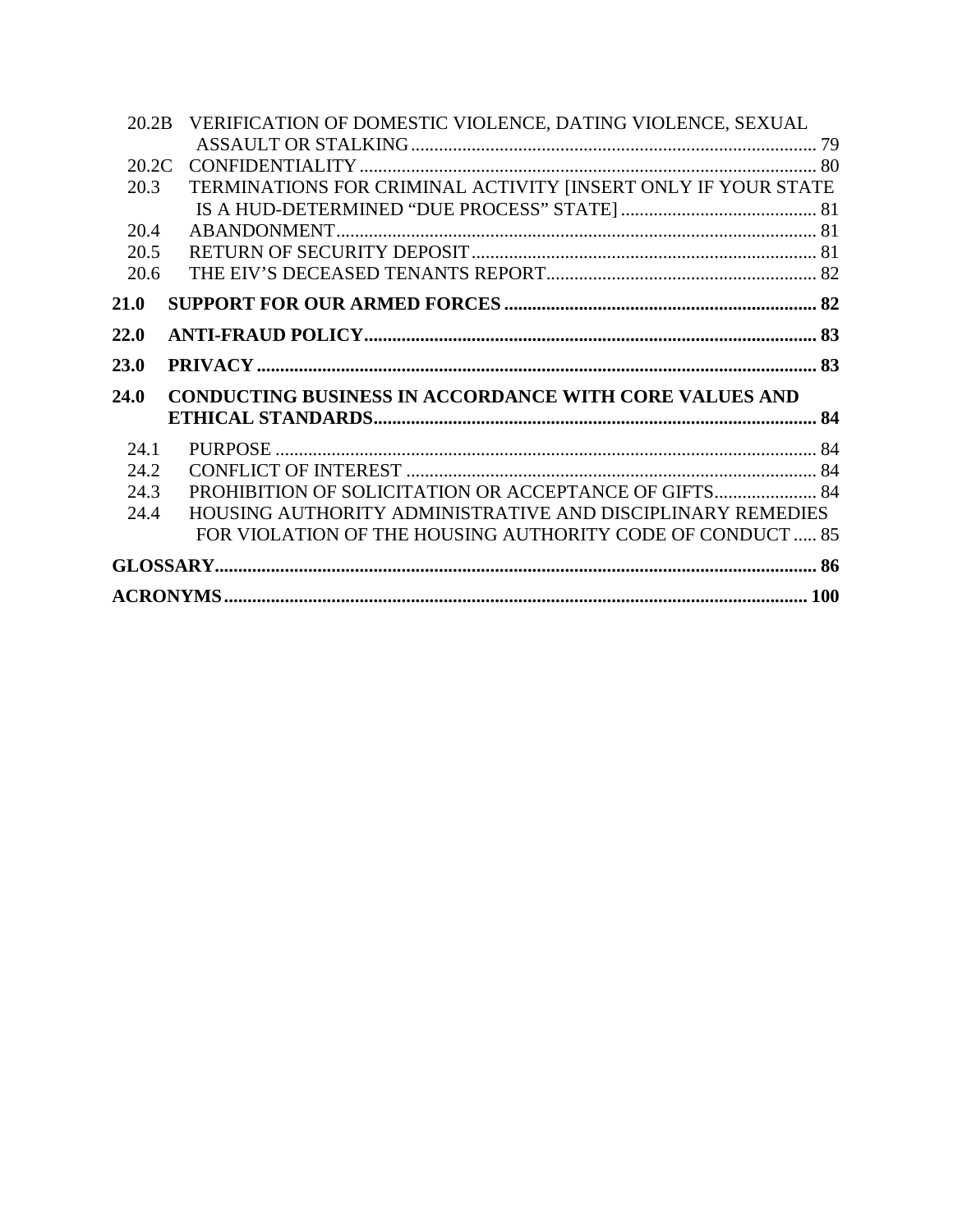This Admissions and Continued Occupancy Policy defines the Sarasota Housing Authority's policies for the operation of the Public Housing Program, incorporating Federal, State and local law. If there is any conflict between this policy and laws or regulations, the laws and regulations will prevail.

# <span id="page-5-0"></span>**1.0 FAIR HOUSING**

It is the policy of the Sarasota Housing Authority to fully comply with all Federal, State and local nondiscrimination laws; the Americans with Disabilities Act; and the U. S. Department of Housing and Urban Development regulations governing Fair Housing and Equal Opportunity. The Sarasota Housing Authority shall affirmatively further fair housing in the administration of its public housing program.

No person shall, on the grounds of race, color, sex, religion, national or ethnic origin, familial status, or disability, be excluded from participation in, be denied the benefits of, or be otherwise subjected to discrimination under the Sarasota Housing Authority's programs.

No inquiries shall be made about a person's sexual orientation or gender identity. However, the Sarasota Housing Authority may inquire about a person's sex in order to determine the number of bedrooms a household may be eligible for under the occupancy standards or to accurately complete HUD's 50058.

To further its commitment to full compliance with applicable Civil Rights laws, the Sarasota Housing Authority will provide Federal/State/local information to applicants/tenants of the Public Housing Program regarding discrimination and any recourse available to them if they believe they may be victims of discrimination. Such information will be made available with the application, and all applicable Fair Housing Information and Discrimination Complaint Forms will be made available at the Sarasota Housing Authority office. In addition, all written information and advertisements will contain the appropriate Equal Opportunity language and logo.

The Sarasota Housing Authority will assist any family that believes they have suffered illegal discrimination by providing the family with copies of the appropriate housing discrimination forms. The Sarasota Housing Authority will also assist them in completing the forms if requested and will provide them with the address of the nearest HUD office of Fair Housing and Equal Opportunity.

The Sarasota Housing Authority will keep records of all complaints, investigations, notices and corrective actions for five years.

# <span id="page-5-1"></span>**2.0 REASONABLE ACCOMMODATION**

Sometimes people with disabilities may need a reasonable accommodation in order to take full advantage of the Sarasota Housing Authority housing programs and related services. When such accommodations are granted, they do not confer special treatment or advantage for the person with a disability; rather, they make the program accessible to them in a way that would otherwise not be possible due to their disability.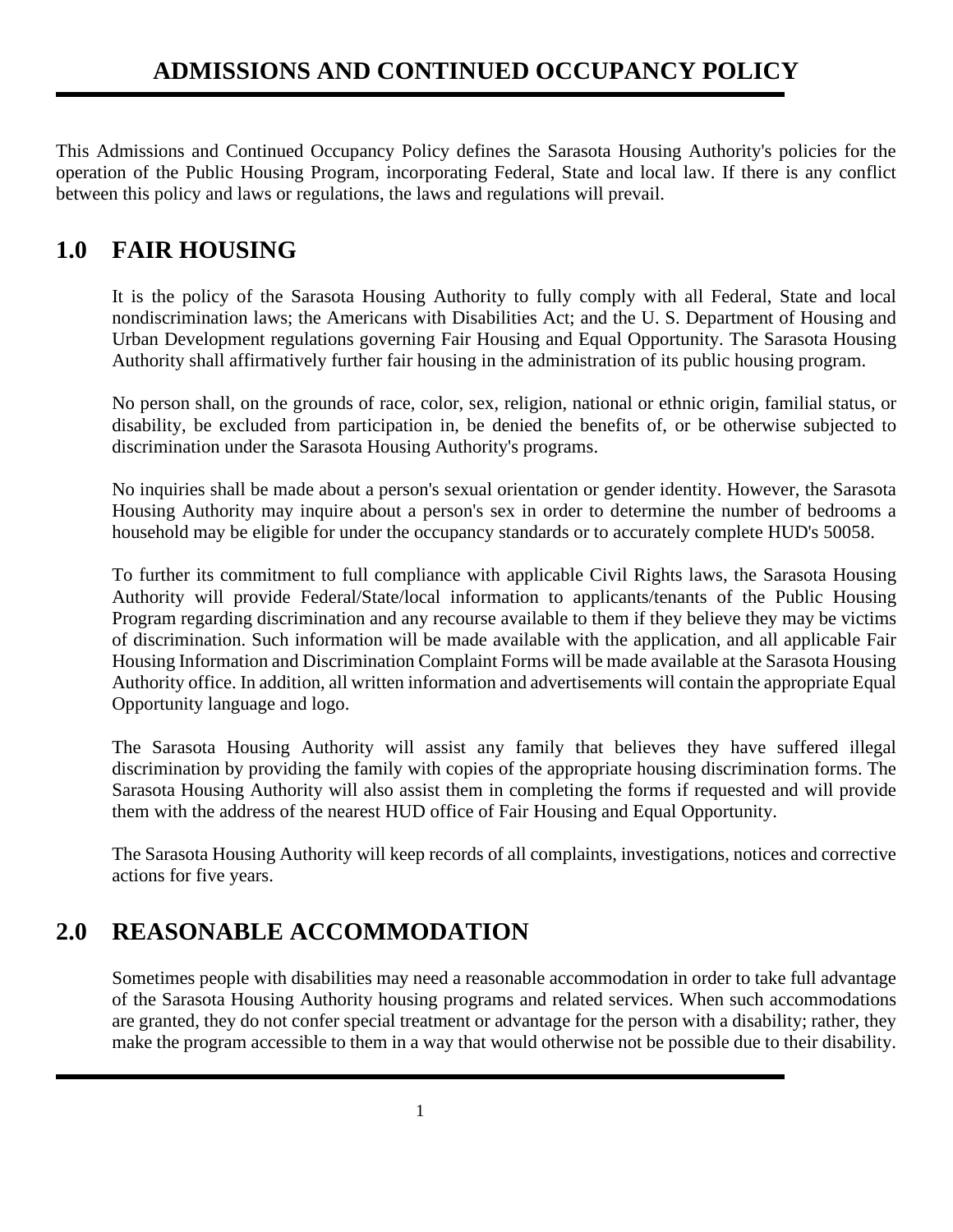This policy clarifies how people can request accommodations and the guidelines the Sarasota Housing Authority will follow in determining whether it is reasonable to provide a requested accommodation. Because disabilities are not always apparent, the Sarasota Housing Authority will ensure that all applicants/tenants are aware of the opportunity to request reasonable accommodations.

### <span id="page-6-0"></span>*2.1 COMMUNICATION*

Anyone requesting an application will also receive a Request for Reasonable Accommodation form.

Notifications of reexamination, inspection, an appointment, or eviction will include information about requesting a reasonable accommodation. Any notification requesting action by the tenant will include information about requesting a reasonable accommodation.

All decisions granting or denying requests for reasonable accommodations will be in writing.

### <span id="page-6-1"></span>*2.2 QUESTIONS TO ASK IN GRANTING THE ACCOMMODATION*

A. Is the requestor a person with disabilities? For this purpose, the definition of person with disabilities is different than the definition used for admission. The Fair Housing definition used for this purpose is:

> A person with a physical or mental impairment that substantially limits one or more major life activities, has a record of such an impairment, or is regarded as having such an impairment. (The disability may not be apparent to others, i.e., a heart condition.)

If the disability is apparent or already documented, the answer to this question is yes. It is possible that the disability for which the accommodation is being requested is a disability other than the apparent disability. If the disability is not apparent or documented, the Sarasota Housing Authority will obtain verification that the person requesting the accommodation is a person with a disability.

- B. Is the requested accommodation related to the disability? If it is apparent that the request is related to the apparent or documented disability, the answer to this question is yes. If it is not apparent, the Sarasota Housing Authority will obtain documentation that the requested accommodation is needed due to the disability. The Sarasota Housing Authority will not inquire as to the nature of the disability.
- C. Is the requested accommodation reasonable? In order to be determined reasonable, the accommodation must meet two criteria:
	- 1. Would the accommodation constitute a fundamental alteration? The Sarasota Housing Authority's business is housing. If the request would alter the fundamental business that the Sarasota Housing Authority conducts, that would not be reasonable. For instance, the Sarasota Housing Authority would deny a request to have the Sarasota Housing Authority do grocery shopping for a person with disabilities.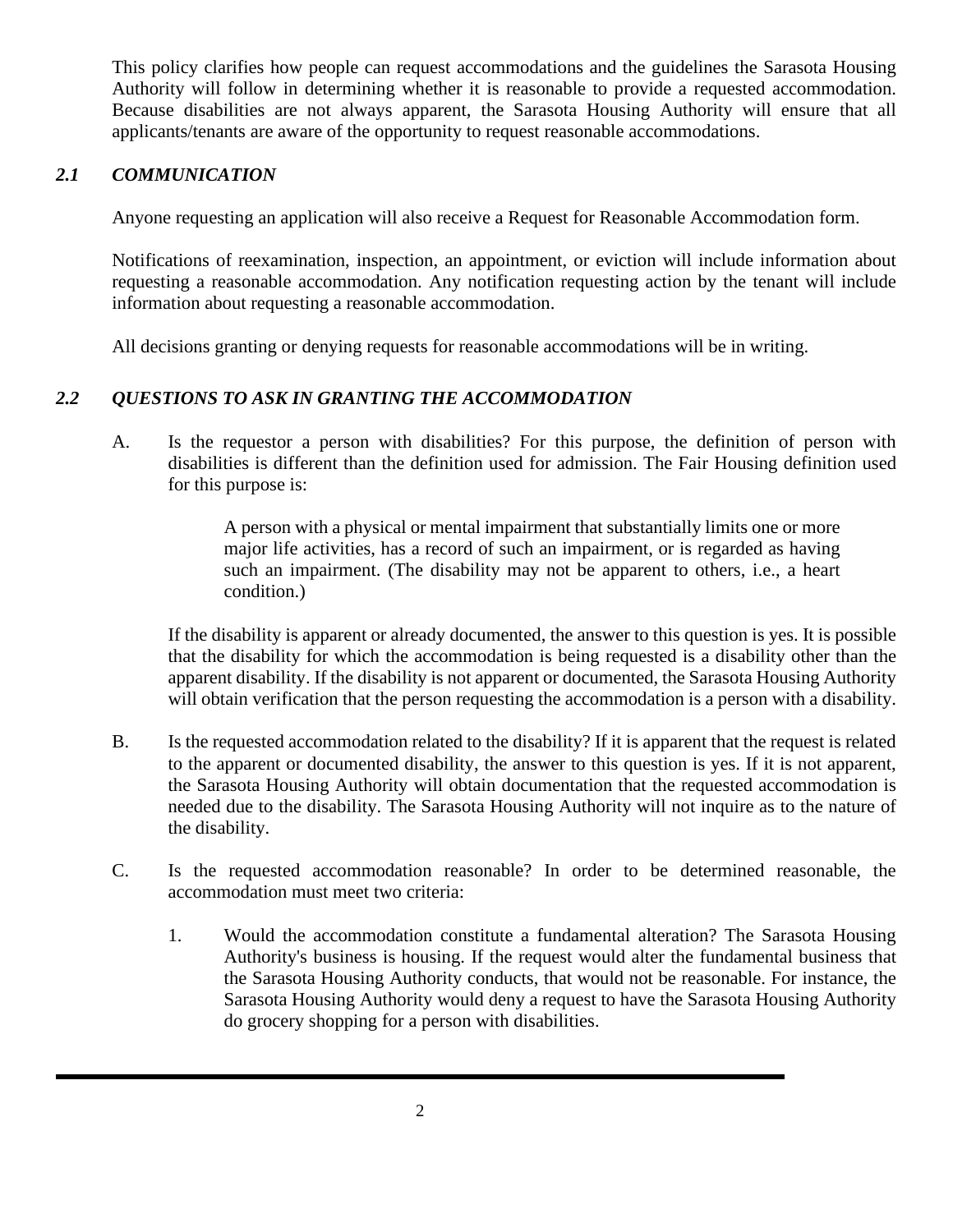- 2. Would the requested accommodation create an undue hardship? Frequently the requested accommodation costs little or nothing. If the cost would be an undue burden, the Sarasota Housing Authority may request a meeting with the individual to investigate and consider equally effective alternatives.
- D. Generally, the individual knows best what it is he or she needs; however, the Sarasota Housing Authority retains the right to be shown how the requested accommodation enables the individual to access or use the Sarasota Housing Authority's programs or services.

If more than one accommodation is equally effective in providing access to the Sarasota Housing Authority's programs and services, the Sarasota Housing Authority retains the right to select the most efficient or economic choice.

The cost necessary to carry out approved requests, including requests for physical modifications, will be borne by the Sarasota Housing Authority if there is no one else willing to pay for the modifications. If another party pays for the modification, the Sarasota Housing Authority will seek to have the same entity pay for any restoration costs.

If the tenant requests as a reasonable accommodation that they be permitted to make physical modifications at their own expense, the Sarasota Housing Authority will generally approve such request if it does not violate codes or affect the structural integrity of the unit.

Any request for an accommodation that would enable a tenant to materially violate essential lease terms will not be approved, i.e., allowing nonpayment of rent, destruction of property, disturbing the peaceful enjoyment of others, etc.

# <span id="page-7-0"></span>**3.0 SERVICES FOR LIMITED-ENGLISH PROFICIENCY APPLICANTS AND RESIDENTS**

The Sarasota Housing Authority shall do its best, within reason, to assist people with Limited English Proficiency (LEP). This shall be accomplished by assessing the need of LEP persons using the four factors described in the January 22, 2007 Final Guidance to Federal Financial Assistance Recipients Regarding Title VI Prohibition Against National Origin Discrimination Affecting Limited English Proficient Persons; Notice published in the Federal Register. The Sarasota Housing Authority shall balance these factors in deciding what to do:

- A. The number or proportion of LEP persons served or encountered in the eligible service area;
- B. The Frequency with which LEP individuals come in contact with the program;
- C. The nature and importance of the program, activity, or service provided by the program; and
- D. The resources available to the Housing Authority and costs.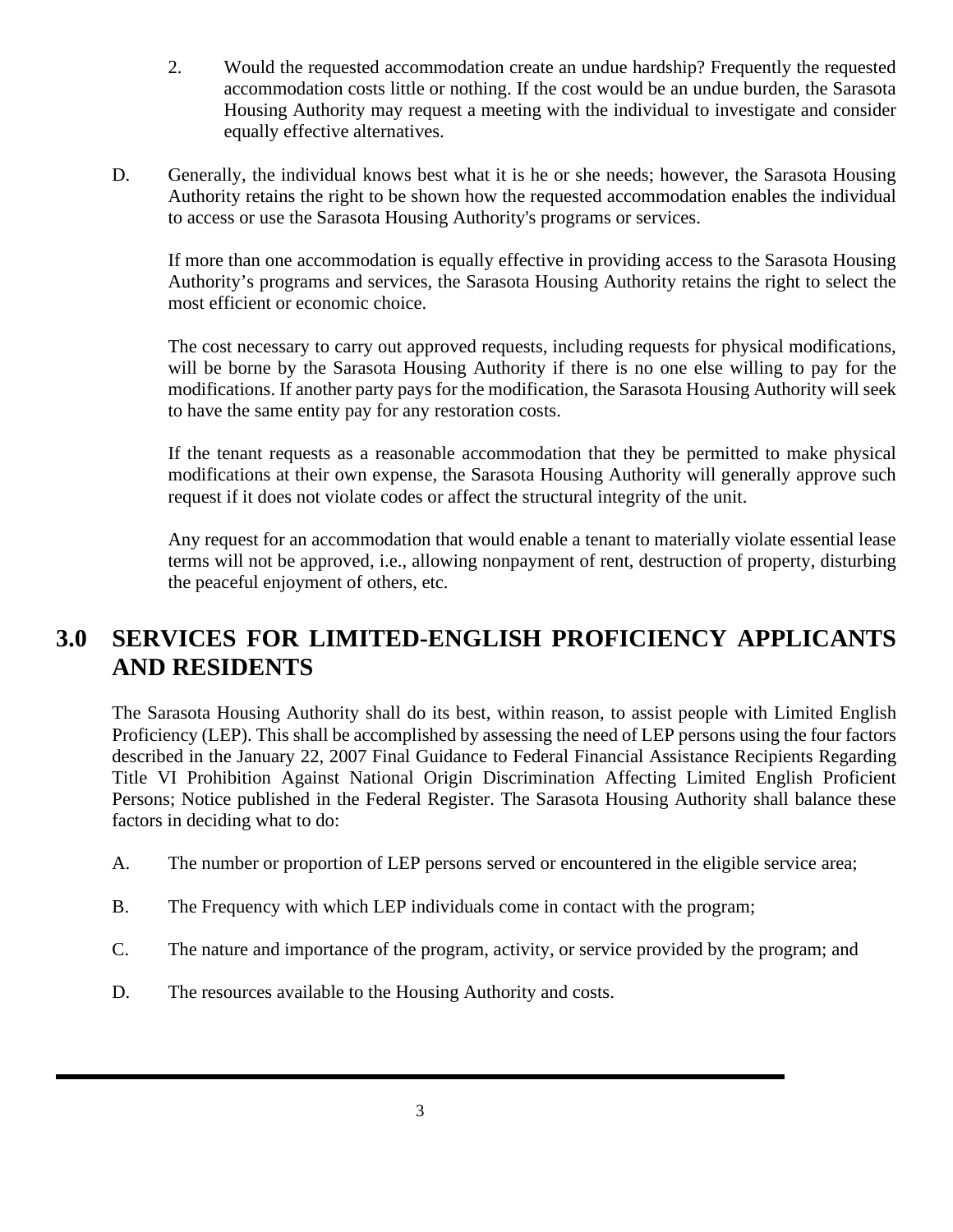Depending upon what this analysis reveals, the Sarasota Housing Authority may or may not prepare a Language Access Plan (LAP). If a LAP is needed, the guidance outlined in the above reference Notice shall be utilized.

In addition, the Sarasota Housing Authority will endeavor to have bilingual staff or access to people who speak languages other than English. Finally, the Sarasota Housing Authority shall utilize multilingual "I speak" cards to the maximum degree possible.

# <span id="page-8-0"></span>**4.0 FAMILY OUTREACH**

The Sarasota Housing Authority will publicize the availability and nature of the Public Housing Program for extremely low-income, very low and low-income families in a newspaper of general circulation, minority media, and by other suitable means.

To reach people who cannot or do not read the newspapers, the Sarasota Housing Authority will distribute fact sheets to the broadcasting media and initiate personal contacts with members of the news media and community service personnel. The Sarasota Housing Authority will also try to utilize public service announcements.

The Sarasota Housing Authority will communicate the status of housing availability to other service providers in the community and inform them of housing eligibility factors and guidelines so they can make proper referrals for the Public Housing Program.

The objective of this effort is to develop a waiting list that is representative of our low-income community. A particular emphasis will be placed on attracting eligible individuals and families least likely to apply for public housing.

# <span id="page-8-1"></span>**5.0 RIGHT TO PRIVACY**

All adult members of both applicant and tenant households are required to annually sign HUD Form 9886, Authorization for Release of Information and Privacy Act Notice. The Authorization for Release of Information and Privacy Act Notice states how family information will be released and includes the Federal Privacy Act Statement.

Any request for applicant or tenant information will not be released unless there is a signed release of information request from the applicant or tenant.

# <span id="page-8-2"></span>**6.0 REQUIRED POSTINGS**

In each of its offices, the Sarasota Housing Authority will post, in a conspicuous place and at a height easily read by all persons including persons with mobility disabilities, the following information:

A. Statement of Policies and Procedures governing Admission and Continued Occupancy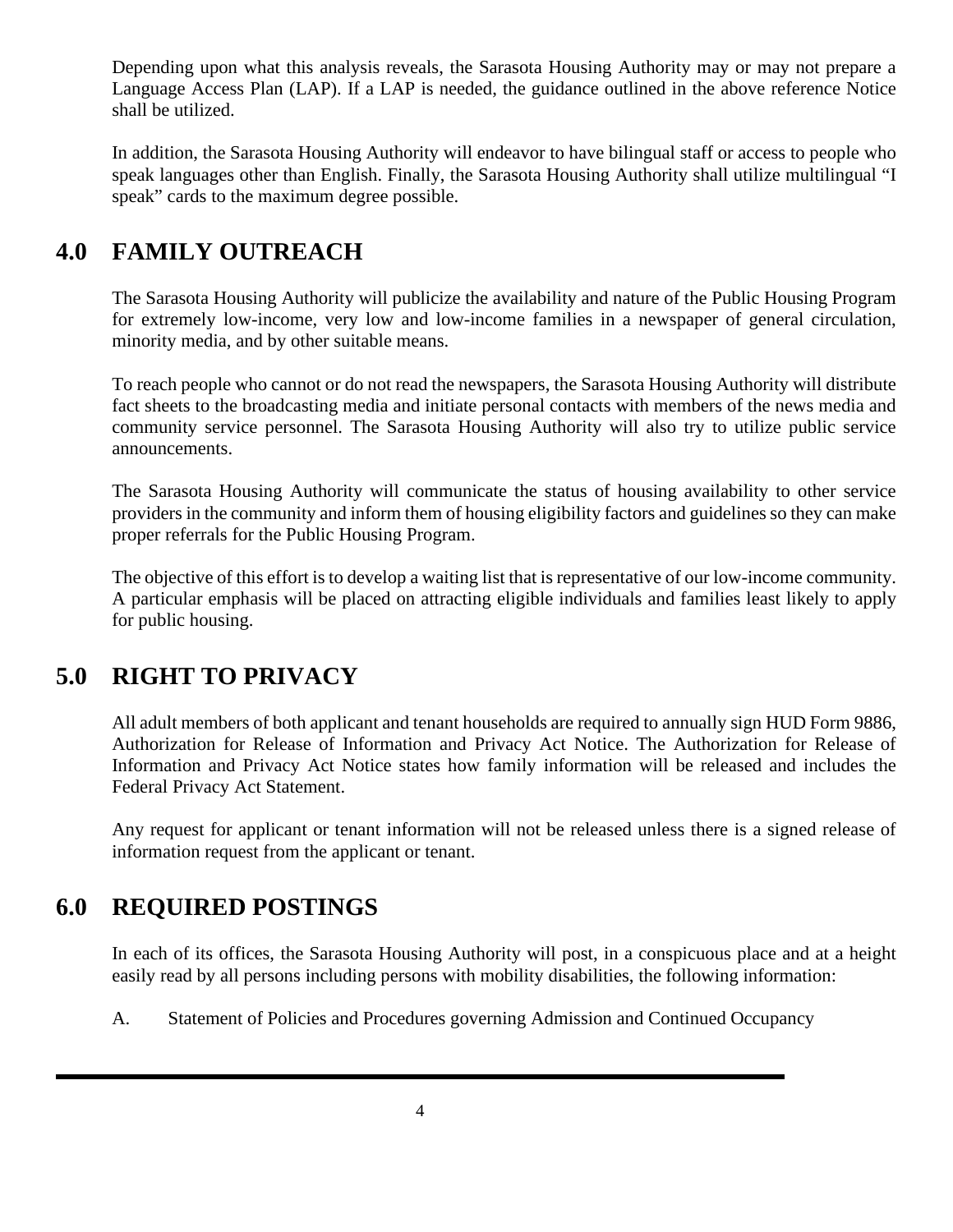- B. Notice of the status of the waiting list (opened or closed)
- C. A listing of all the developments by name, address, number of units, units designed with special accommodations, address of all project offices, office hours, telephone numbers, TDD numbers, and Resident Facilities and operation hours
- D. Income Limits for Admission
- E. Excess Utility Charges
- F. Utility Allowance Schedule
- G. Current Schedule of Routine Maintenance Charges
- H. Dwelling Lease
- I. Grievance Procedure
- J. Fair Housing Poster
- K. Equal Opportunity in Employment Poster
- L. Any current Sarasota Housing Authority Notices
- M. The Agency's PHAS score and designation.

# <span id="page-9-0"></span>**7.0 TAKING APPLICATIONS**

Families wishing to apply for the Public Housing Program will be required to complete an application for housing assistance. Applications will be accepted online at:

#### **http://www.sarasotahousing.org/wlApplication.aspx**

Applications may also be completed in person at **1912 N Orange Avenue, Sarasota FL 34236**. Applications are taken to compile a waiting list. Due to the demand for housing in the Sarasota Housing Authority jurisdiction, the Sarasota Housing Authority may take applications on an open enrollment basis, depending on the length of the waiting list.

Completed applications will be accepted for all applicants and the Sarasota Housing Authority will verify the information. Applicants will be provided the opportunity to complete the information on form HUD-92006, Supplement to Application for Federally Assisted Housing. The form gives applicants the option to identify an individual or organization that the Housing Authority may contact and the reason(s) the individual or organization may be contacted. The applicants, if they choose to provide the additional contact information, must sign and date the form.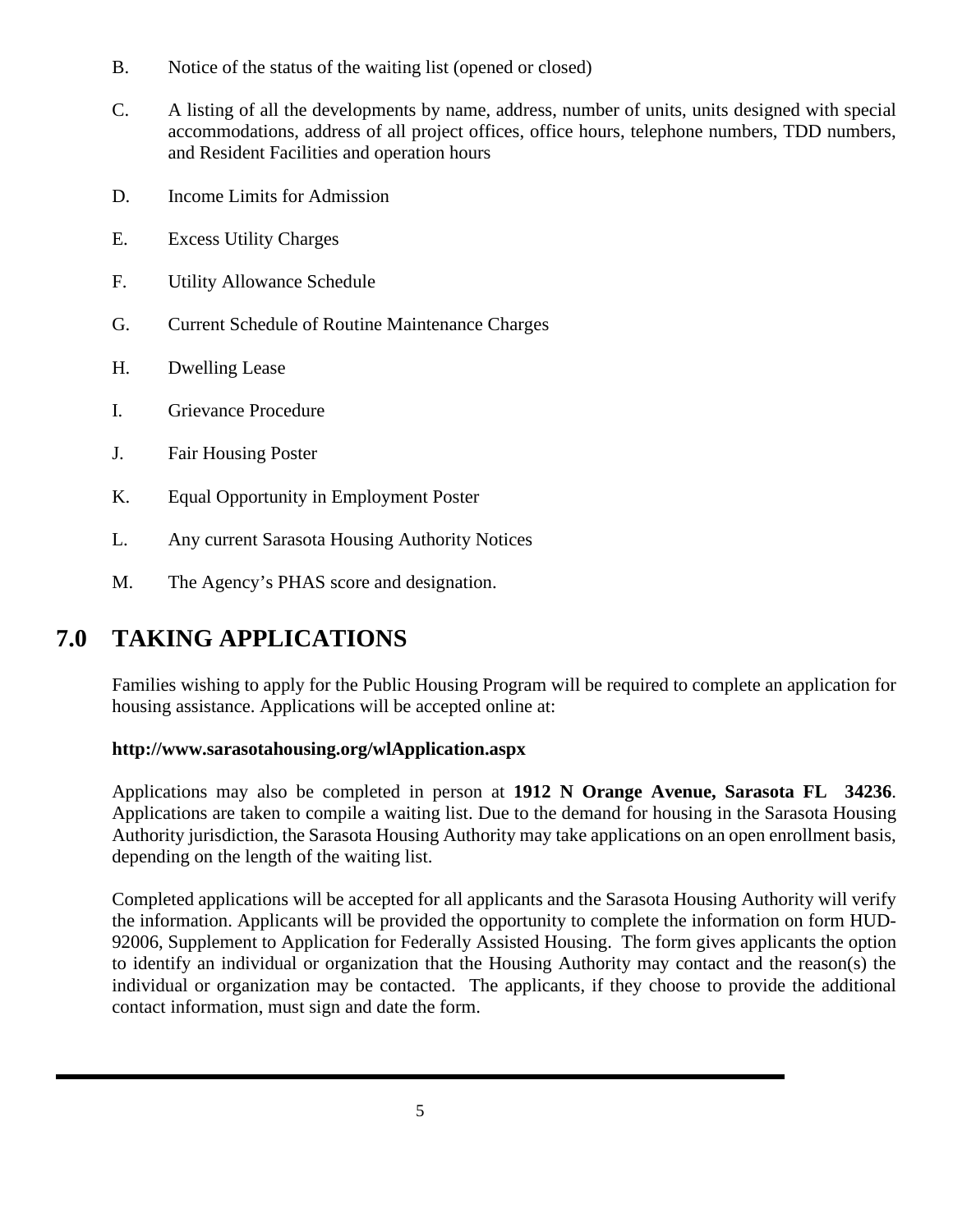If the applicant chooses to have more than one contact person or organization, the applicant must make clear to the Housing Authority the reason each person or organization may be contacted. The Housing Authority will allow the applicant to complete a form HUD-92006 for each contact and indicating the reason the Housing Authority may contact the individual or organization. For example, the applicant may choose to have a relative as a contact for emergency purposes and an advocacy organization for assistance for tenancy purposes.

Those applicants who choose not to provide the contact information should check the box indicating that they "choose not to provide the contact information" and sign and date the form.

Applications will be mailed to interested families upon request. The completed application will be dated, and time stamped upon its return to the Sarasota Housing Authority.

Persons with disabilities who require a reasonable accommodation in completing an application may call the Sarasota Housing Authority to make special arrangements. A Telecommunication Device for the Deaf (TDD) is available for the deaf. The TDD telephone number is 1-800-955-8771.

The application process will involve two phases. The first phase is the initial application for housing assistance or the pre-application. The pre-application requires the family to provide limited basic information (i.e. family composition, income, etc.) establishing any preferences to which they may be entitled. This first phase results in an apparently eligible family's placement on the waiting list.

Upon receipt of the family's pre-application, the Sarasota Housing Authority will make a preliminary determination of eligibility. The Sarasota Housing Authority will notify an apparently eligible family in writing of the date and time of placement on the waiting list, and the approximate wait before housing may be offered. If the Sarasota Housing Authority determines the family to be ineligible, the notice will state the reasons therefore and will offer the family the opportunity of an informal review of the determination.

The applicant may at any time report changes in their applicant status including changes in family composition, income, or preference factors. The Sarasota Housing Authority will annotate the applicant's file and will update their place on the waiting list. Confirmation of the changes will be made in writing.

The second phase is the final determination of eligibility, referred to as the full application. The full application takes place when the family nears the top of the waiting list. The Sarasota Housing Authority will ensure that verification of all preferences, eligibility, suitability and selection factors are current (less than 90 calendar days old) in order to determine the family's final eligibility for admission into the Public Housing Program.

Applicants will also be given the opportunity to update their HUD Form 92006 if applicable and if they so desire.

# <span id="page-10-0"></span>**8.0 ELIGIBILITY FOR ADMISSION**

# <span id="page-10-1"></span>*8.1 INTRODUCTION*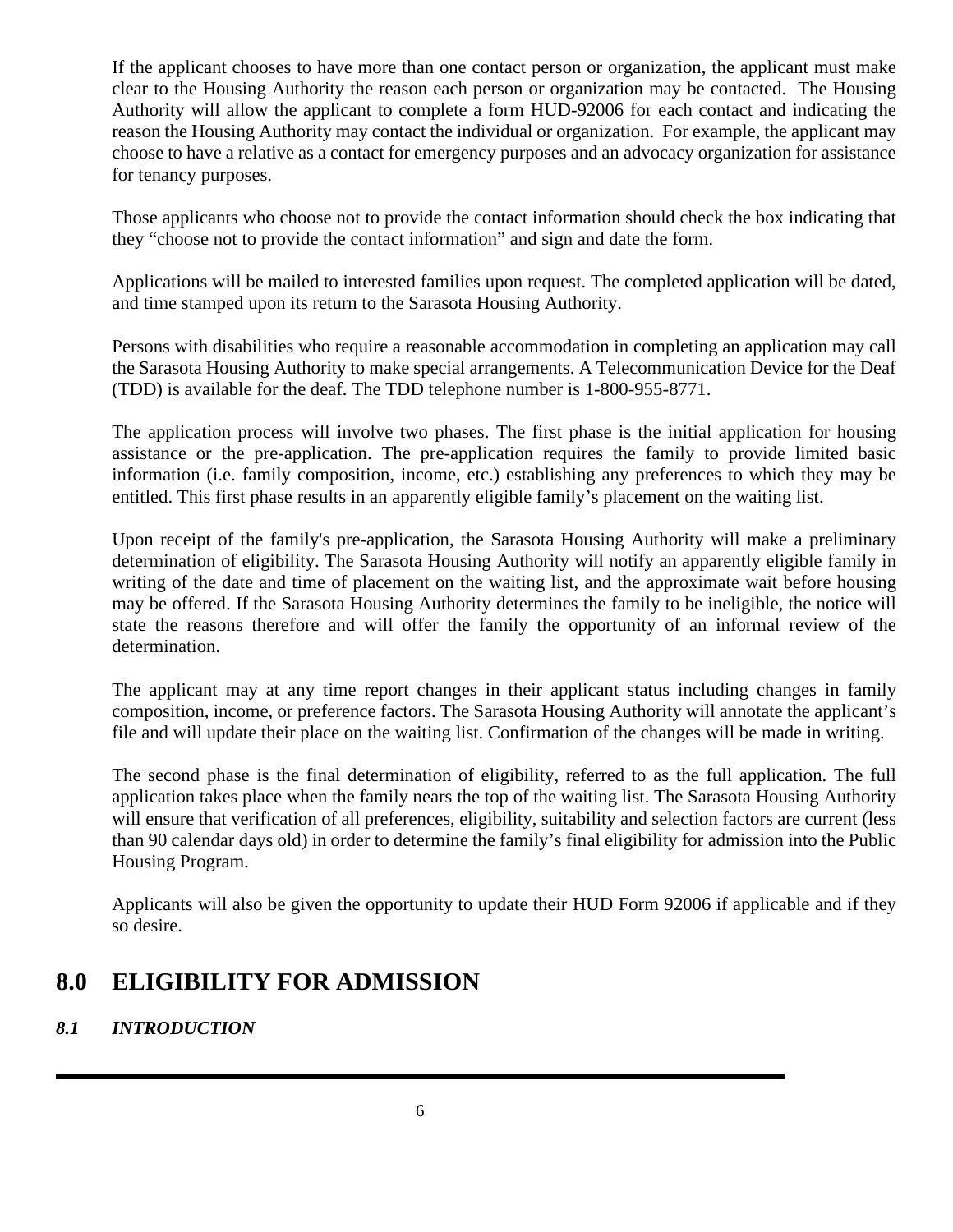There are five eligibility requirements for admission to public housing: qualifies as a family, has an income within the income limits, meets citizenship/eligible immigrant criteria, provides documentation of Social Security numbers, and signs consent authorization documents. In addition to the eligibility criteria, families must also meet the Sarasota Housing Authority screening criteria in order to be admitted to public housing.

# <span id="page-11-0"></span>*8.2 ELIGIBILITY CRITERIA*

- A. Family Status All families must have a Head of Household or Co-Heads of Household. Family includes, but is not limited to, the following, regardless of actual or perceived sexual orientation, gender identity, or marital status:
	- 1. A **family with or without children**. Such a family is defined as a group of people related by blood, marriage, adoption or affinity (regardless of actual or perceived sexual orientation, gender identity, or marital status) that live together in a stable family relationship.
		- a. Children temporarily absent from the home due to placement in foster care are considered family members.
		- b. Unborn children and children in the process of being adopted are considered family members for the purpose of determining bedroom size but are not considered family members for determining income limit.
	- 2. An **elderly family**, which is:
		- a. A family whose head (including co-head), spouse, or sole member is a person who is at least 62 years of age;
		- b. Two or more persons who are at least 62 years of age living together; or
		- c. One or more persons who are at least 62 years of age living with one or more livein aides.
	- 3. A **near-elderly family**, which is:
		- a. A family whose head (including co-head), spouse, or sole member is a person who is at least 50 years of age but below the age of 62;
		- b. Two or more persons, who are at least 50 years of age but below the age of 62, living together; or
		- c. One or more persons, who are at least 50 years of age but below the age of 62, living with one or more live-in aides.
	- 4. A **disabled family**, which is: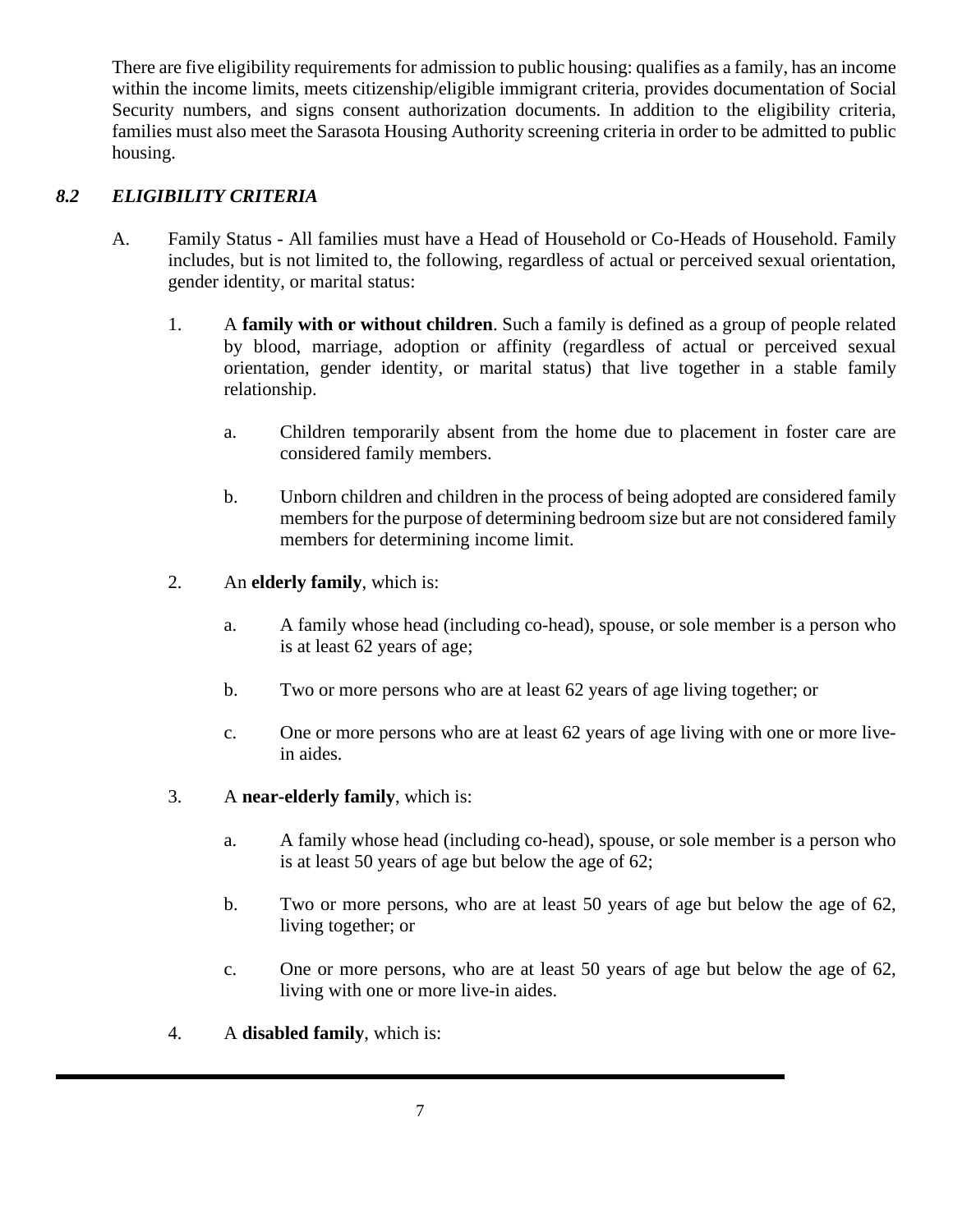- a. A family whose head (including co-head), spouse, or sole member is a person with disabilities.
- b. Two or more persons with disabilities living together; or
- c. One or more persons with disabilities living with one or more live-in aides.
- d. For purposes of qualifying for low-income housing, does not include a person whose disability is based solely on any drug or alcohol dependence.
- 5. A **displaced family**, which is a family in which each member, or whose sole member, has been displaced by governmental action, or whose dwelling has been extensively damaged or destroyed as a result of a disaster declared or otherwise formally recognized pursuant to Federal disaster relief laws.
- 6. A **remaining member of a tenant family**. If the remaining member of a tenant family is a minor or minors, it will be necessary for an adult to temporarily move into a unit to serve as a guardian for children residing in the unit. The income received by the temporary guardian will be counted in determining family income. Although typically a criminal background check is required before anyone can move into a public housing unit, this requirement will be waived for a guardian in this situation. Instead, the background check will occur after the person moves in. If the results of the check dictate that the person is ineligible for public housing, the family shall be given a reasonable time to find a replacement guardian or vacate the property.
- 7. A **single person** who is not an elderly or displaced person, a person with disabilities, or the remaining member of a tenant family.
- B. Income Eligibility
	- 1. To be eligible for admission to developments or scattered-site units, the family's annual income must be within the low-income limit set by HUD. This means the family income cannot exceed 80 percent of the median income for the area. If the property has Low Income Housing Tax Credits on it, a lower income cap will apply.
	- 2. Income limits apply only at admission and are not applicable for continued occupancy.
	- 3. A family may not be admitted to the public housing program from another assisted housing program (e.g., tenant-based Section 8) or from a public housing program operated by another housing authority without meeting the income requirements of the Sarasota Housing Authority.
	- 4. If the Sarasota Housing Authority acquires a property for federal public housing purposes, the families living there must have incomes within the low-income limit in order to be eligible to remain as public housing residents.
	- 5. Income limit restrictions do not apply to families transferring within our Public Housing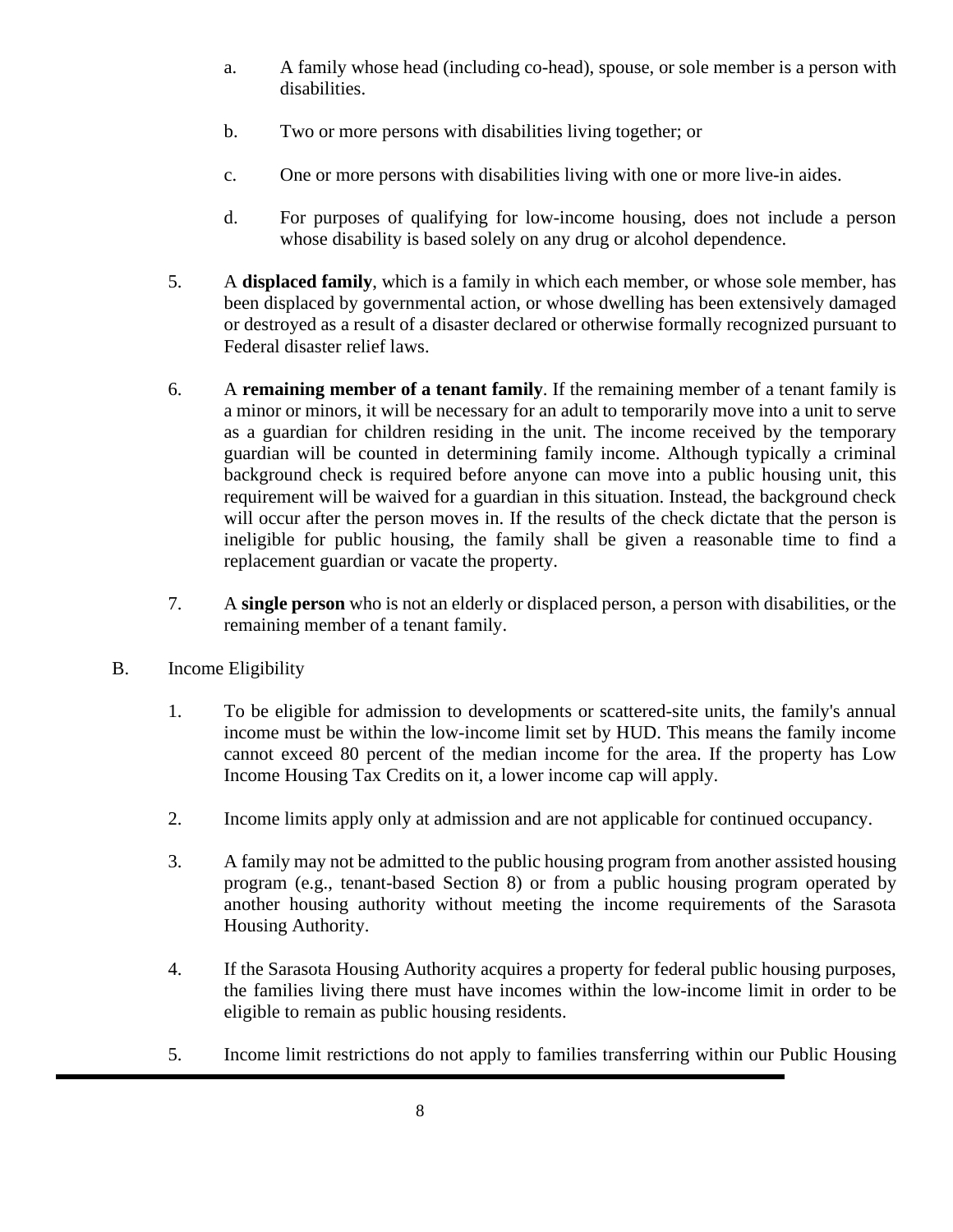Program.

- 6. The Sarasota Housing Authority may allow police officers who would not otherwise be eligible for occupancy in public housing to reside in a public housing dwelling unit. Such occupancy must be needed to increase security for public housing residents. Their rent shall at least equal the cost of operating the public housing unit.
- 7*.* If there are no eligible families on the waiting list and the Sarasota Housing Authority has published a 30-calendar day notice of available units in at least one newspaper of general circulation, families above the applicable income limit may be housed. They must vacate the unit if an eligible family applies.
- C. Citizenship/Eligibility Status
	- 1. To be eligible for public housing each member of the family must be a citizen, national, or a non-citizen who has eligible immigration status under one of the categories set forth in Section 214 of the Housing and Community Development Act of 1980 (see 42 U.S.C. 1436a(a)) or a citizen of the Republic of Marshall Islands, the Federated States of Micronesia, or the Republic of Palau. However, people in the last category are not entitled to housing assistance in preference to any United States citizen or national resident within Guam.
	- 2. Family eligibility for assistance.
		- a. A family shall not be eligible for assistance unless at least one member of the family residing in the unit is determined to have eligible status, with the exception noted below.
		- b. Despite the ineligibility of one or more family members, a mixed family may be eligible for one of three types of assistance (See Section 13.6 for calculating rents under the non-citizen rule).
		- c. A family without any eligible members and receiving assistance on June 19, 1995, may be eligible for temporary deferral of termination of assistance.

All adults must be able to sign the lease. If the State of Florida forbids individuals with ineligible immigration status from executing contracts (i.e., leases or other legal binding documents), then they are ineligible for this program.

### D. Social Security Number Documentation

Prior to admission, every family member must provide the Sarasota Housing Authority with a complete and accurate Social Security Number unless they do not contend eligible immigration status. New family members must provide this verification prior to being added to the lease. If the new family member became a member of the household within six months prior to the date of admission and is under the age of six and has not been assigned a Social Security Number, the family shall have ninety (90) calendar days after starting to receive the assistance to provide a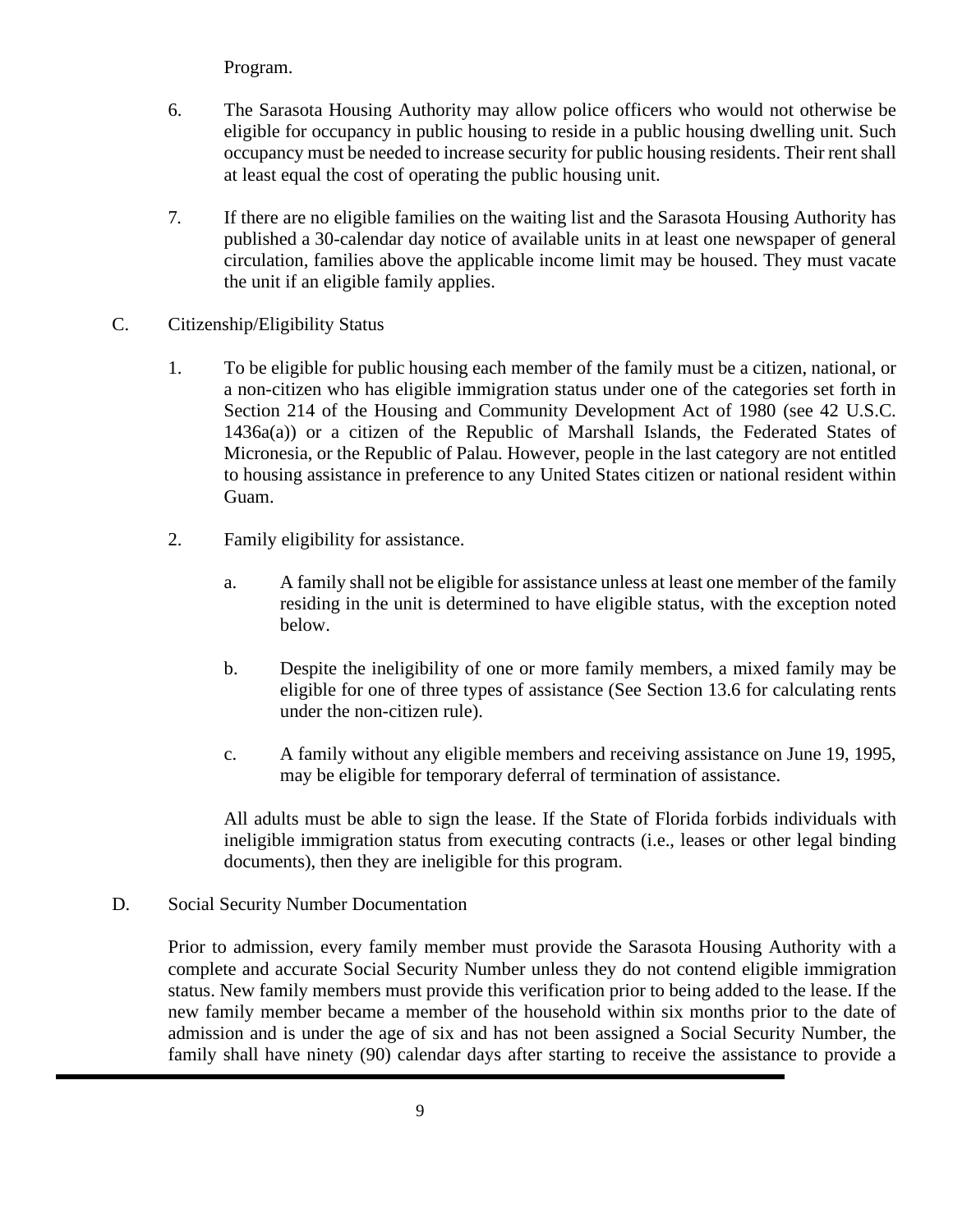complete and accurate Social Security Number. The Housing Authority shall grant one ninety (90) day extension for newly-added family members under the age of six if in its sole discretion it determines that the person's failure to comply was due to circumstances that could not have reasonably been foreseen and was outside the control of the person. If the Social Security Number is not provided within the required period, the assistance shall be terminated.

If a person is already a program participant and has not disclosed his or her Social Security Number, it must be disclosed at the next re-examination or re-certification.

Participants aged 62 or older as of January 31, 2010 whose initial eligibility determination was begun before January 31, 2010 are exempt from the required disclosure of their Social Security Number. This exemption continues even if the individual moves to a new assisted unit.

The best verification of the Social Security Number is the original Social Security card. If the card is not available, the Housing Authority will accept an original document issued by a federal or state government agency, which contains the name of the individual and the Social Security Number of the individual, along with other identifying information of the individual or such other evidence of the Social Security Number as HUD may prescribe in administrative instructions.

If a member of an applicant family indicates they have a Social Security Number, but cannot readily verify it, the family cannot be assisted until verification is provided. If the Social Security Number of each household member cannot be provided to the Sarasota Housing Authority within **90** calendar days of it being requested, the family shall be removed from the waiting list. During these 90 calendar days, if all household members have not disclosed their SSN at the time a unit becomes available, the Sarasota Housing Authority must offer the available unit to the next eligible applicant family on the waiting list.

If an individual fails to provide the verification within the time allowed, the family will be denied assistance or will have their assistance terminated. The Housing Authority shall grant one ninety (90) day extension from termination if in its sole discretion it determines that the person's failure to comply was due to circumstances that could not have reasonably been foreseen and there is a reasonable likelihood that the person will be able to disclose a Social Security Number by the deadline.

- E. Signing Consent Forms
	- 1. In order to be eligible, each member of the family who is at least 18 years of age, and each family head and spouse regardless of age, shall sign one or more consent forms.
	- 2. The consent form must contain, at a minimum, the following:
		- a. A provision authorizing HUD or the Sarasota Housing Authority to obtain from State Wage Information Collection Agencies (SWICAs) any information or materials necessary to complete or verify the application for participation or for eligibility for continued occupancy;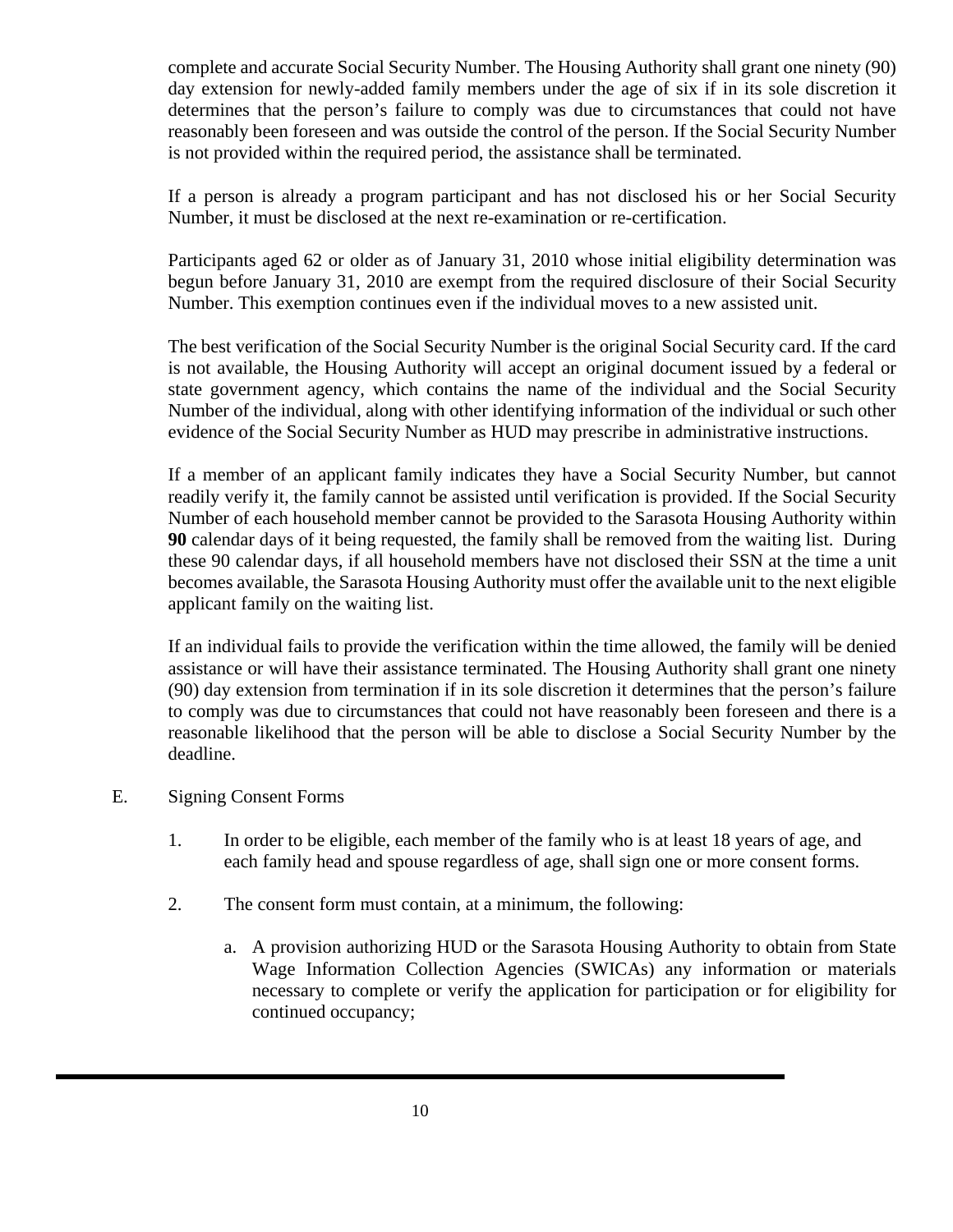- b. A provision authorizing HUD or the Sarasota Housing Authority to verify with previous or current employers or other sources of income information pertinent to the family's eligibility for or level of assistance;
- c. A provision authorizing HUD to request income information from the IRS and the SSA for the sole purpose of verifying income information pertinent to the family's eligibility or level of benefits;
- d. A statement allowing the Sarasota Housing Authority permission to access the applicant's criminal record with any and all police and/or law enforcement agencies, and
- e. A statement that the authorization to release the information requested by the consent form expires 15 months after the date the consent form is signed, and
- f. A statement authorizing the release of information between SHA and the Department of Children and Family Services, and
- g. A student Information Waiver form authorizing release of information between SHA and the Sarasota School Board to release information regarding attendance records and academic performance records, and
- F. Special College Student Eligibility Rules

In order to be eligible for public housing, college students living outside their parents or guardians homes must have established a separate household for at least one year prior to applying to the public housing program. This will be verified by presenting to the Sarasota Housing Authority evidence of the establishment of the separate household.

The college student must not be claimed as a dependent by parents or guardians on their IRS returns. This will be verified by examining the student's IRS return for the previous year. The Sarasota Housing Authority will examine the box that asks if someone else claimed them on their tax return.

If the student is receiving an athletic scholarship that includes over \$5000 a year for housing costs, the student shall not be eligible for public housing.

G. Over-income Residents

The Sarasota Housing Authority shall track all public housing residents who have an income over 120% of the Area Median Income (AMI). After exceeding this 120% threshold for 2 consecutive years, the resident's rent shall change. Exactly how this will occur depends on a HUD regulation that has not yet been published. Details will be determined after the regulation has been published. This is being inserted in the ACOP at this time to give our residents notice of this changing policy being implemented by HUD.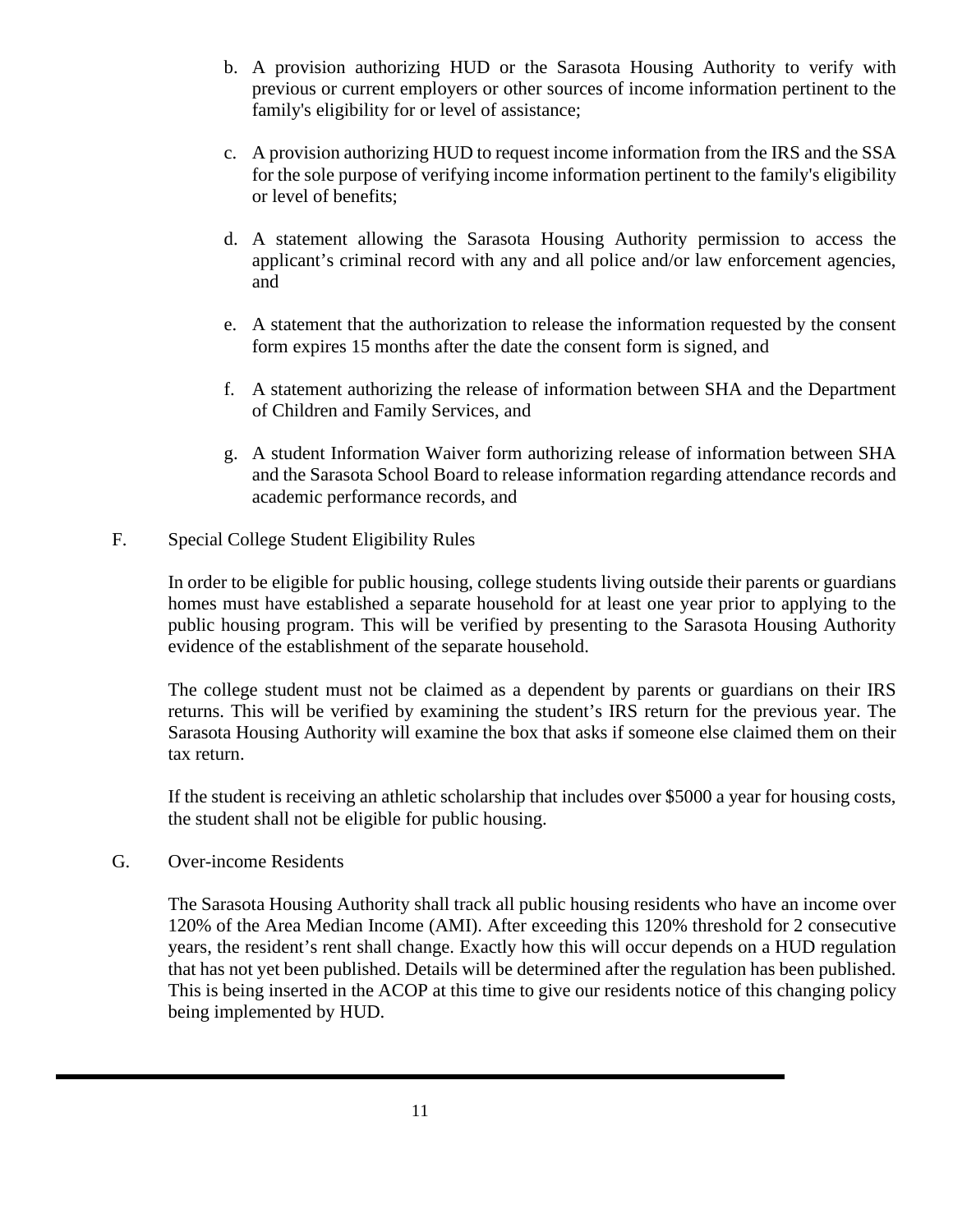# <span id="page-16-0"></span>*8.3 SUITABILITY*

- A. Applicant families will be evaluated to determine whether, based on their recent behavior, such behavior could reasonably be expected to result in compliance with the public housing lease. The Sarasota Housing Authority will look at past conduct as an indicator of future conduct. Emphasis will be placed on whether a family's admission could reasonably be expected to have a detrimental effect on the development environment, other tenants, Sarasota Housing Authority employees, or other people residing in the immediate vicinity of the property. Otherwise eligible families will be denied admission if they fail to meet the suitability criteria.
- B. The Sarasota Housing Authority will consider objective and reasonable aspects of the family's background, including the following:
	- 1. History of meeting financial obligations, especially rent and any utility payments;
	- 2. Ability to maintain (or with assistance would have the ability to maintain) their housing in a decent and safe condition based on living or housekeeping habits and whether such habits could adversely affect the health, safety, or welfare of other tenants;
	- 3. History of criminal activity by any household member involving crimes of physical violence against persons or property and any other criminal activity including drug-related criminal activity that would adversely affect the health, safety, or well-being of other tenants or staff or cause damage to the property;
	- 4. History of disturbing neighbors or destruction of property;
	- 5. Having committed fraud in connection with any Federal housing assistance program, including the intentional misrepresentation of information related to their housing application or benefits derived there from; and
	- 6. History of abusing alcohol in a way that may interfere with the health, safety, or right to peaceful enjoyment by others.

In deciding whether to exercise their discretion to admit an individual or household that has engaged in criminal activity, the Sarasota Housing Authority will consider all of the circumstances relevant to the particular admission or eviction decision, including but not limited to: the seriousness of the offending action; the effect that eviction of the entire household would have on family members not involved in the criminal activity; and the extent to which the leaseholder has taken all reasonable steps to prevent or mitigate the criminal activity.

- C. The Sarasota Housing Authority will ask applicants to provide information demonstrating their ability to comply with the essential elements of the lease. The Sarasota Housing Authority will verify the information provided. Such verification may include but may not be limited to the following:
	- 1. A rental history check of all adult family members;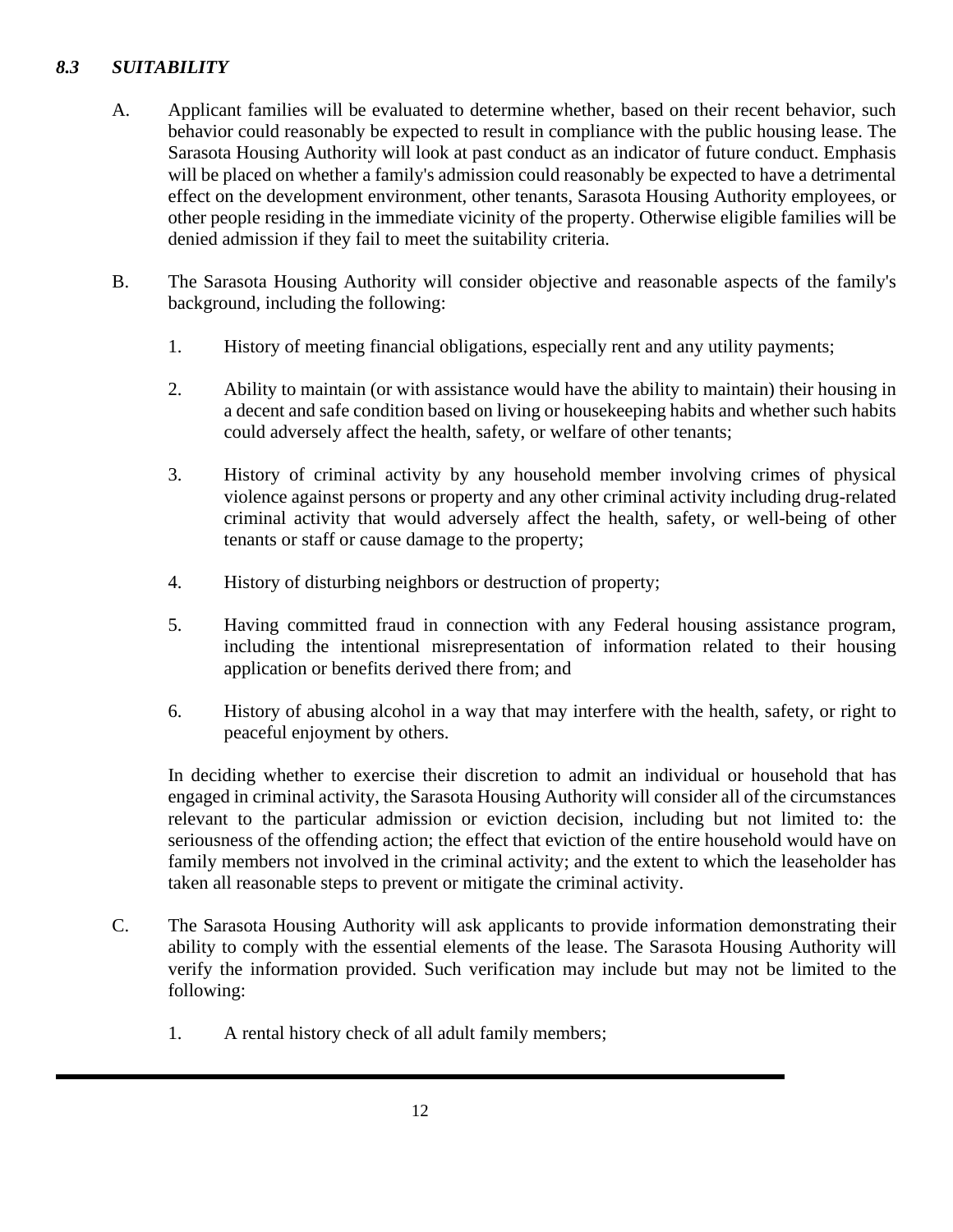2. A criminal background check on all adult household members, including live-in aides at no cost to the applicant. This check will be made through State or local law enforcement or court records in those cases where the household member has lived in the local jurisdiction for the last three years. Where the individual has lived outside the local area, the Sarasota Housing Authority may contact law enforcement agencies where the individual had lived or request a check through the FBI's National Crime Information Center (NCIC). This criminal background check will proceed after each adult household member has signed a consent form designed by the Sarasota Housing Authority.

The information received as a result of the criminal background check shall be used solely for screening, lease enforcement and eviction purposes. The information derived from the criminal background check shall be shared only with employees of the Sarasota Housing Authority who have a job-related need to have access to the information. The information shall be maintained confidentially, not misused or improperly disseminated, and destroyed once the purpose(s) for which it was requested has been accomplished and the period for filing a challenge to the Sarasota Housing Authority's action has expired without a challenge or final disposition of any litigation has occurred;

3. A check of the State's lifetime sex offender registration program for each adult household member, including live-in aides. No household with an individual registered under a State sex offender registration will be admitted to public housing. The Sarasota Housing Authority will check with our State registry and if the applicant has resided in another State(s), with that State(s)'s list. The Sarasota Housing Authority will utilize the US Department of Justice's Dru Sjodin National Sex Offender website as an additional resource. The Dru Sjodin National Sex Offender Database is an online, searchable database, hosted by the Department of Justice, which combines the data from individual state sex offender registries.

If an applicant is about to be denied housing based on either the criminal check or the sex offender registration program, the applicant will be informed of this fact and given an opportunity to dispute the accuracy of the information before the denial or eviction occurs. Applicants that are denied housing will be given a "Notice of Occupancy Rights under the Violence Against Women Act" which provides information on their rights and responsibilities under the Violence Against Women Act (VAWA). A copy of the HUD-approved Certification form shall also be provided with the notice.

# <span id="page-17-0"></span>*8.4 GROUNDS FOR DENIAL*

The Sarasota Housing Authority is not required or obligated to assist families where applicants or members of the applicant's household:

- A. Do not meet any one or more of the eligibility criteria;
- B. Do not supply information or documentation required by the application process;
- C. Have failed to respond to a written request for information or a request to declare their continued interest in the program;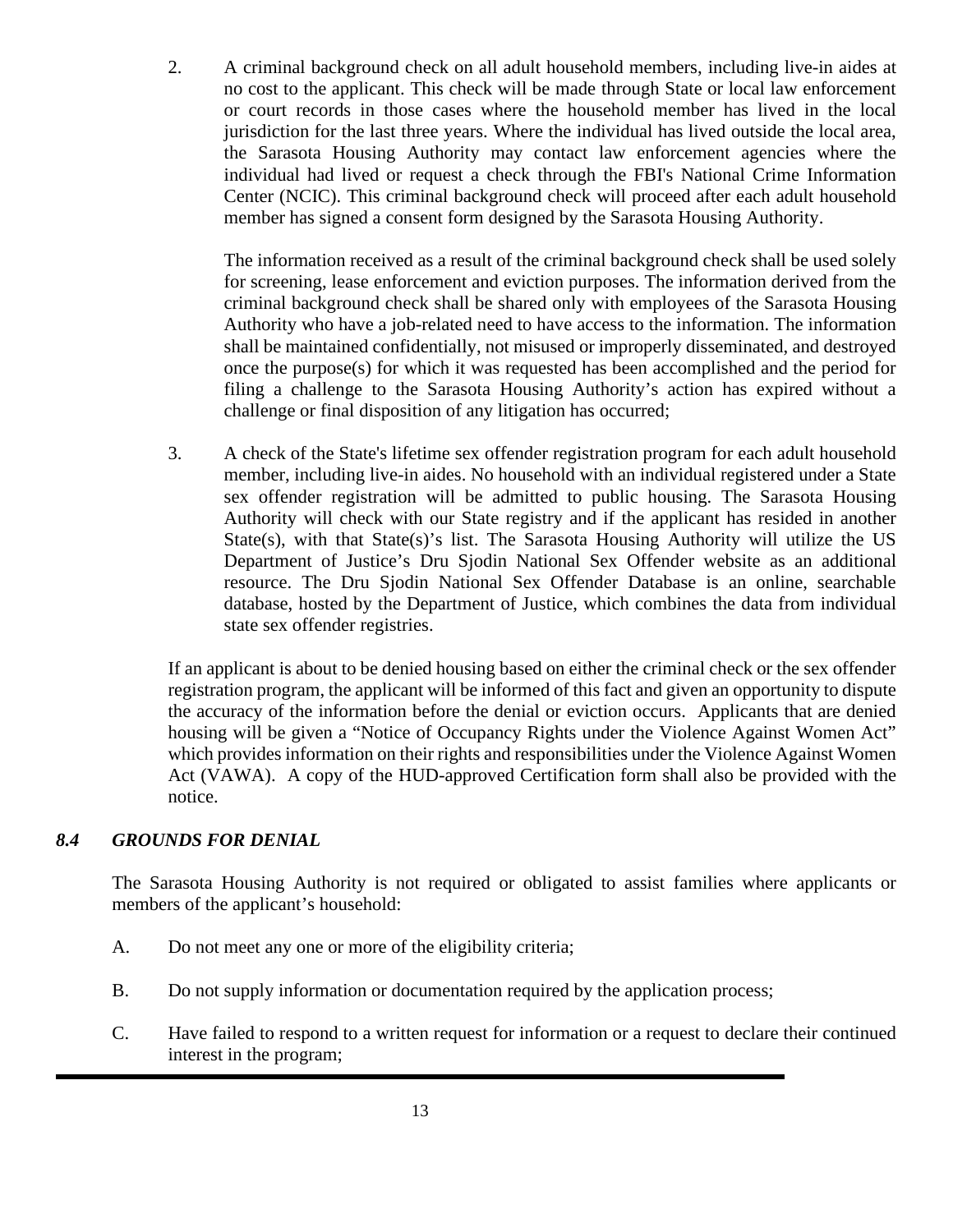- D. Have a history of not meeting financial obligations, especially rent;
- E. Do not have the ability to maintain (with assistance) their housing in a decent and safe condition where such habits could adversely affect the health, safety, or welfare of other tenants;
- F. Have a history of criminal activity by any household member involving crimes of physical violence against persons or property and any other criminal activity including drug-related criminal activity that would adversely affect the health, safety, or well-being of other tenants or staff or cause damage to the property;

For the purpose of this Policy, if any member of the applicant family has been convicted of any felonies within the prior **five** (**5**) year period or any misdemeanors within the prior **two (2)** year period, they will be determined to have engaged in criminal activity, drug-related criminal activity or violent criminal activity. These crimes include but are not limited to arson, child molestation, murder or homicide, destruction of property, vandalism, burglary, robbery or theft, drug trafficking, possession of drugs/paraphernalia, threats or harassment, assault or battery, fighting, domestic violence, weapon offenses, sexual assault, home invasion, etc.

Being a victim of domestic violence, dating violence, sexual assault, or stalking is not an appropriate basis for denial of program assistance or for denial of admission, if the applicant otherwise qualifies for assistance or admission. The Authority will require verification in all cases where an applicant claims protection against an action proposed to be taken by the Authority involving such individual. Types of acceptable verifications are outlined in Section 20.2B of the ACOP and must be submitted within 14 business days after receipt of the Housing Authority's written request for verification.

- G. Have a history of disturbing neighbors or destruction of property;
- H. Currently owes rent or other amounts to any housing authority in connection with their public housing or Section 8 programs;
- I. Have committed fraud, bribery, or any other corruption in connection with any Federal housing assistance program, including the intentional misrepresentation of information related to their housing application or benefits derived there from;
- J. Were evicted from federally assisted housing within the past five years because of drug-related criminal activity. The five-year limit is based on the date of such eviction, not the date the crime was committed.

However, the Sarasota Housing Authority may admit the household if the PHA determines:

1. The evicted household member who engaged in drug-related criminal activity has successfully completed a supervised drug rehabilitation program approved by the Sarasota Housing Authority; or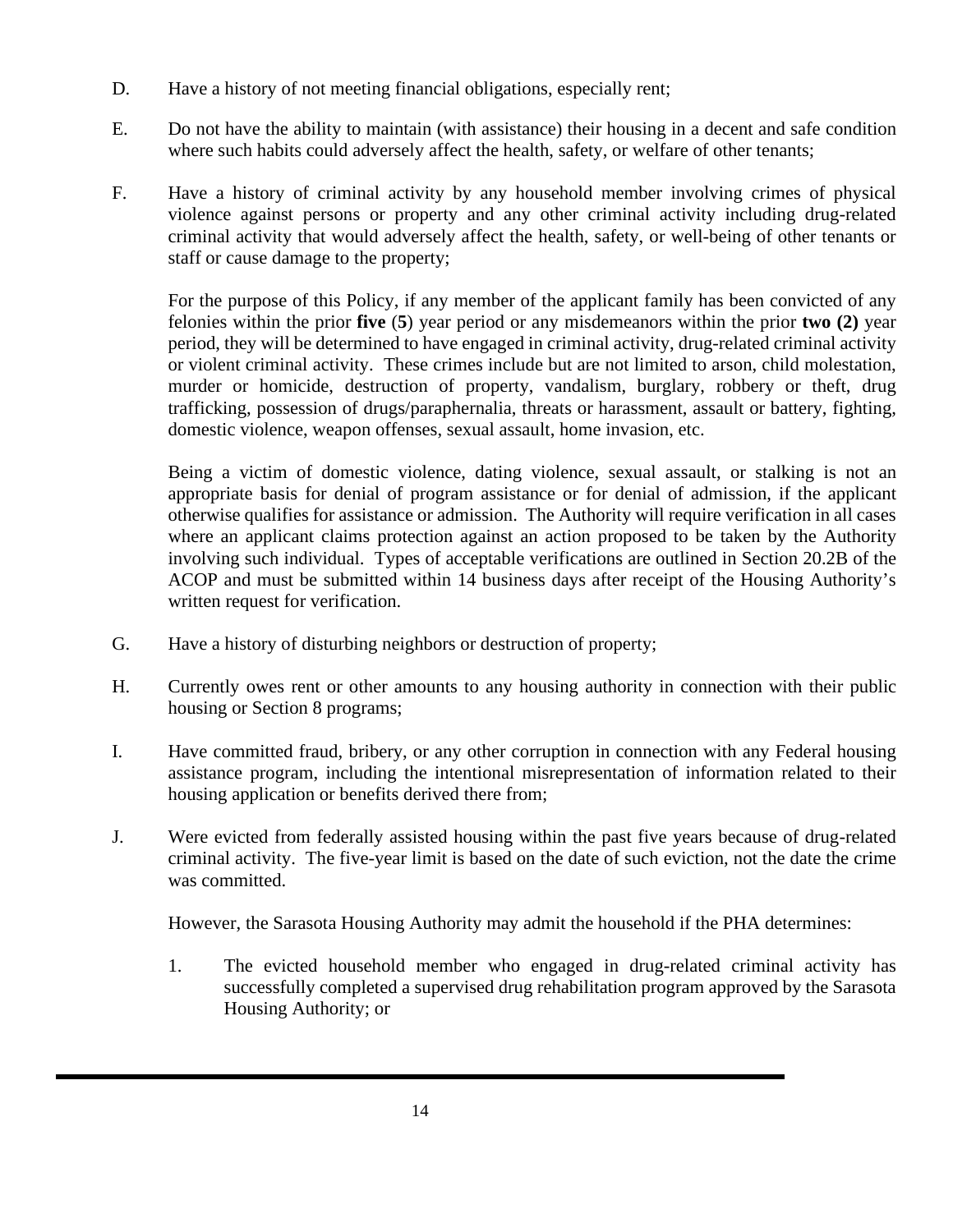- 2. The circumstances leading to the eviction no longer exist (for example, the criminal household member is imprisoned or has died).
- K. Are currently engaging in the illegal use of a controlled substance. For purposes of this section, a member is "currently engaged in" the criminal activity if the person has engaged in this behavior recently enough to justify a reasonable belief that the behavior is current;
- L. The Sarasota Housing Authority determines that it has reasonable cause to believe that a household member's illegal use or pattern of illegal use of a drug may threaten the health, safety, or right to peaceful enjoyment of the premises by other residents;
- M. The Sarasota Housing Authority determines that it has reasonable cause to believe that a household member's abuse or pattern of abuse of alcohol may threaten the health, safety, or right to peaceful enjoyment of the premises by other residents;

With respect to criminal activity described in paragraphs J, K, L, and M of this Section, Sarasota Housing Authority may require an applicant to exclude a household member in order to be admitted to public housing where that household member has participated in or been culpable for actions described in paragraphs J, K, L, and M that warrants denial.

- N. Have engaged in or threatened abusive or violent behavior towards any Sarasota Housing Authority staff member or resident;
- O. Fugitive felons, parole violators, and persons fleeing to avoid prosecution or custody or confinement after conviction for a crime, or attempt to commit a crime, that is a felony under the laws of the place from which the individual flees;
- P. **Denied for Life:** If any family member has been convicted of manufacturing or producing methamphetamine (speed) in a public housing development, in a Section 8 assisted property, or on the premises of other federally assisted housing;
- Q. **Denied for Life:** Has a lifetime registration under a State sex offender registration program.
- R. New admissions of medical marijuana users are prohibited (this does not include FDA-approved marijuana synthetics). HUD has ruled that federal law preempts state law on this issue."**]**

In determining whether to deny admission for illegal drug use by a household member who is no longer engaging in such abuse, or for abuse or a pattern of abuse of alcohol by a household member who is no longer engaging in such abuse, the Sarasota Housing Authority may consider whether such household member:

- 1. Is participating in a supervised drug or alcohol rehabilitation program;
- 2. Has successfully completed a supervised drug or alcohol rehabilitation program; or
- 3. Has otherwise been successfully rehabilitated.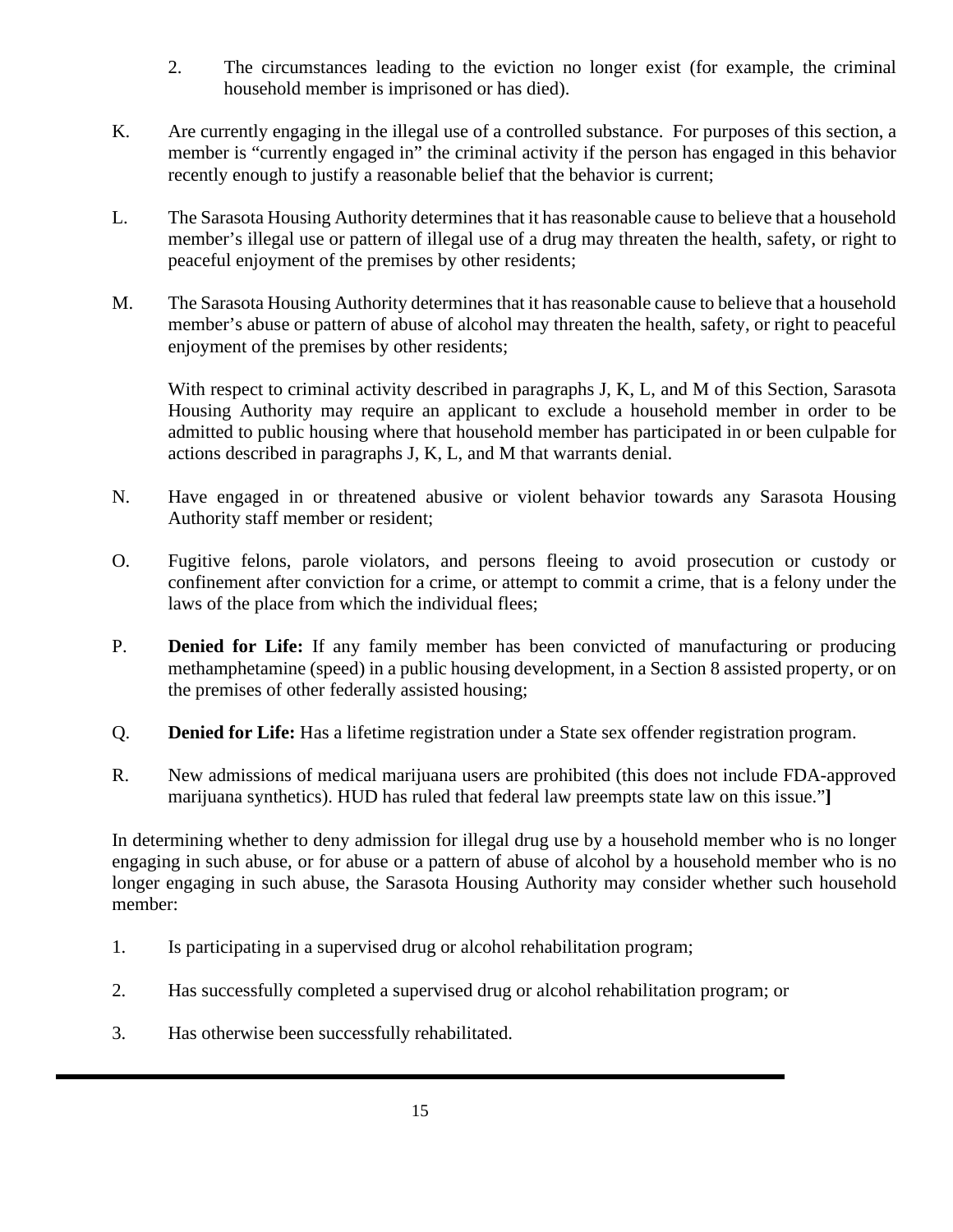For this purpose, Sarasota Housing Authority will require the applicant to submit evidence of the household member's current participation in, or successful completion of, a supervised drug or alcohol rehabilitation program or evidence of otherwise having been rehabilitated successfully.

For denying an admission based on any criminal activity, an arrest record, alone, will not serve as sufficient evidence of criminal activity that can support an adverse admission decision. Before the Sarasota Housing Authority denies admission to an individual or household on the basis of criminal activity by a household member or guest, it will determine that the relevant individual actually engaged in such activity.

An arrest record can trigger an inquiry into whether there is sufficient evidence to determine that a person engaged in disqualifying criminal activity but is not itself evidence on which to base a determination. The Sarasota Housing Authority can utilize other evidence, such as police reports detailing the circumstances of the arrest, witness statements, and other relevant documentation to assist them in making a determination that disqualifying conduct occurred. Reliable evidence of a conviction for criminal conduct that would disqualify an individual for tenancy may also be the basis for determining that the disqualifying conduct in fact occurred.

Before the Sarasota Housing Authority denies admission to the Sarasota Housing Authority's public housing program on the basis of a criminal record, the Sarasota Housing Authority must notify the household of the proposed action and must provide the person with the criminal record (i.e., a child) and the applicant (head of household) with a copy of the criminal record and an opportunity to dispute the accuracy and relevance of that record. The applicant will have **ten** (**10**) calendar days to dispute the accuracy and relevance of the record in writing. If the Sarasota Housing Authority does not receive the dispute within the allotted time, the applicant will be denied.

### <span id="page-20-0"></span>*8.5 INFORMAL REVIEW*

A. If the Sarasota Housing Authority determines that an applicant does not meet the criteria for receiving public housing assistance, the Sarasota Housing Authority will promptly provide the applicant with written notice of the determination. The notice must contain a brief statement of the reason(s) for the decision and state that the applicant may request in writing an informal review of the decision within 10 business days of the denial. The Sarasota Housing Authority will describe how to obtain the informal review.

The informal review may be conducted by any person designated by the Sarasota Housing Authority, other than a person who made or approved the decision under review or subordinate of this person. The applicant must be given the opportunity to present written or oral objections to the Sarasota Housing Authority's decision. The Sarasota Housing Authority must notify the applicant of the final decision within 14 calendar days after the informal review, including a brief statement of the reasons for the final decision.

B. The applicant may request that the Sarasota Housing Authority provide for an Informal Hearing after the family has notification of an INS decision on their citizenship status on appeal, or in lieu of request of appeal to the INS. This request must be made by the applicant within 10 calendar days of receipt of the *Notice of Denial or Termination of Assistance*, or within 30 calendar days of receipt of the INS appeal decision.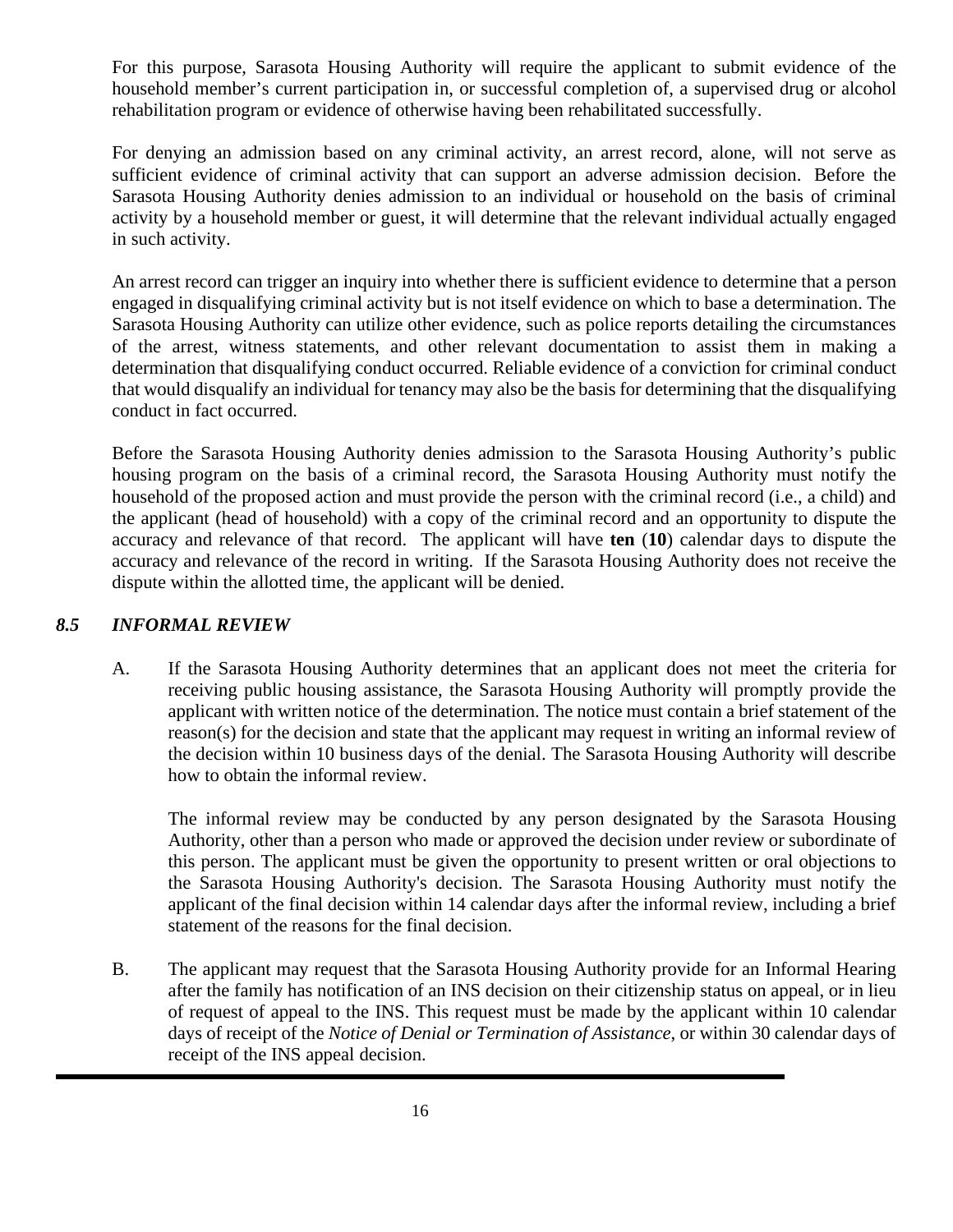# <span id="page-21-0"></span>**9.0 MANAGING THE WAITING LIST**

### <span id="page-21-1"></span>*9.1 OPENING AND CLOSING THE WAITING LIST*

Opening of the waiting list will be announced with a public notice stating that applications for public housing will again be accepted. The public notice will state where, when, and how to apply. The notice will be published in a local newspaper of general circulation and also by any available minority media. The public notice will state any limitations to who may apply.

The notice will state that applicants already on waiting lists for other housing programs must apply separately for this program and such applicants will not lose their place on other waiting lists when they apply for public housing. The notice will include the Fair Housing logo and slogan and will be in compliance with Fair Housing requirements.

Closing of the waiting list will also be announced with a public notice. The public notice will state the date the waiting list will be closed and for what bedroom sizes. The public notice will be published in a local newspaper of general circulation and also by any available minority media.

### <span id="page-21-2"></span>*9.2 ORGANIZATION OF THE WAITING LIST*

The waiting list will be maintained in accordance with the following guidelines:

- A. The application will be a permanent file;
- B. All applications will be maintained in order of bedroom size, preference, and then in order of date and time of application; and
- C. Any contact between the Sarasota Housing Authority and the applicant will be documented in the applicant's electronic file.

# <span id="page-21-3"></span>*9.3 FAMILIES NEARING THE TOP OF THE WAITING LIST*

When a family appears to be nearing the top of the waiting list, the family will be invited to an interview and the verification process will begin. It is at this point in time that the family's waiting list preference will be verified. If the family no longer qualifies to be near the top of the list, the family's name will be returned to the appropriate spot on the waiting list. The Sarasota Housing Authority must notify the family in writing of this determination and give the family the opportunity for an informal review.

Once the preference has been verified, the family will complete a full application, present Social Security number information, citizenship/eligible immigrant information, and sign the Consent for Release of Information forms.

Applicants will also be given the opportunity to update their HUD Form 92006 if applicable and if they desire.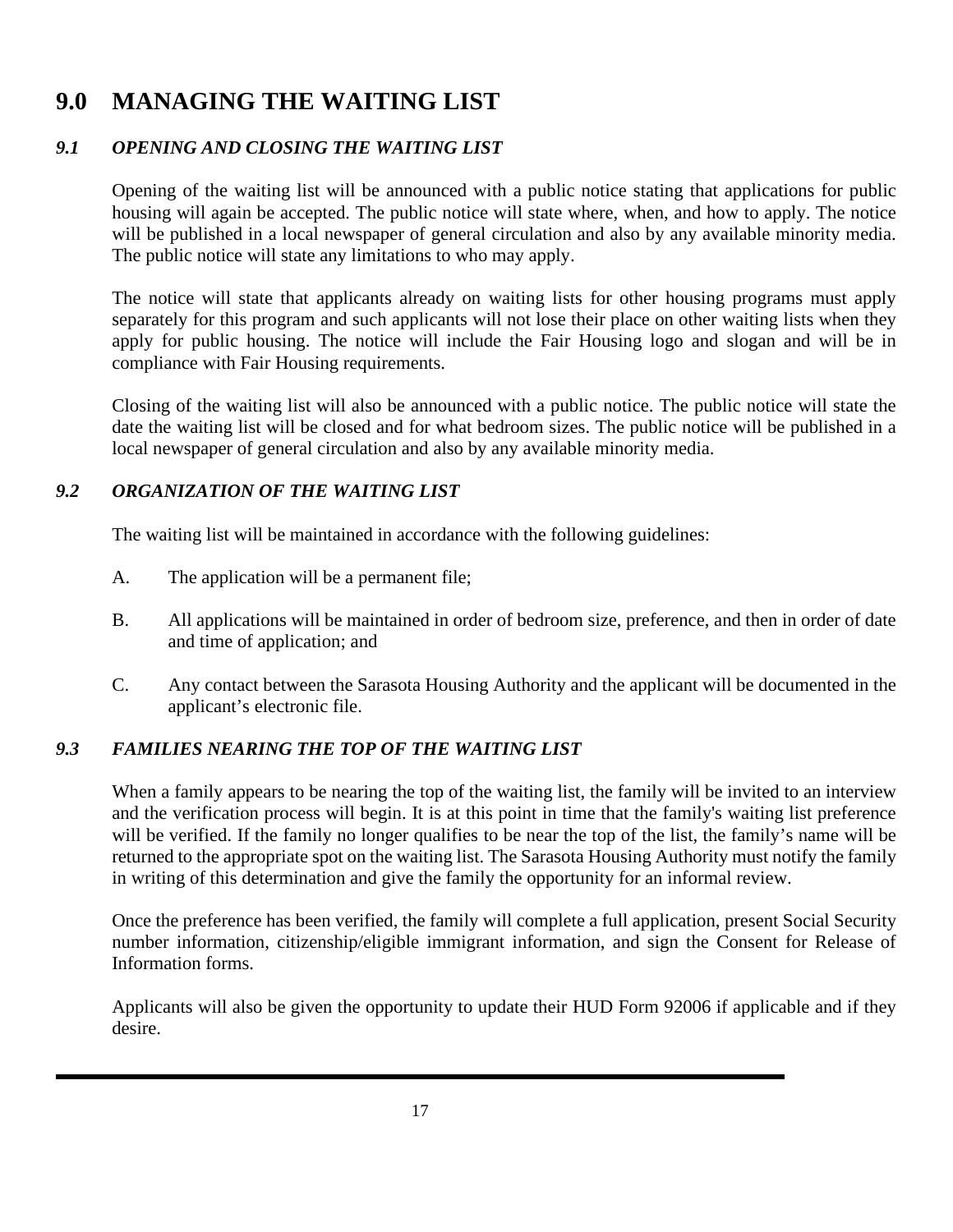### <span id="page-22-0"></span>*9.4 PURGING THE WAITING LIST*

The Sarasota Housing Authority will update and purge its waiting list at least annually to ensure that the pool of applicants reasonably represents the interested families for whom the Sarasota Housing Authority has current information, i.e., applicant's address, family composition, income category, and preferences.

### <span id="page-22-1"></span>*9.5 REMOVAL OF APPLICANTS FROM THE WAITING LIST*

The Sarasota Housing Authority will not remove an applicant's name from the waiting list unless:

- A. The applicant requests in writing that the name be removed;
- B. The applicant fails to respond to a written request for information or a request to declare their continued interest in the program;
- C. The applicant does not meet either the eligibility or suitability criteria for the program; or
- D. The applicant is housed.

Applicants will be offered the right to an informal review before being removed from the waiting list.

#### <span id="page-22-2"></span>*9.6 MISSED APPOINTMENTS*

All applicants who fail to keep a scheduled appointment with the Sarasota Housing Authority will be sent a notice of termination of the process for eligibility.

The Sarasota Housing Authority will allow the family to reschedule for good cause. Generally, no more than one opportunity will be given to reschedule without good cause, and no more than two opportunities will be given for good cause. When good cause exists for missing an appointment, the Sarasota Housing Authority will work closely with the family to find a more suitable time.

### <span id="page-22-3"></span>*9.7 NOTIFICATION OF NEGATIVE ACTIONS*

Any applicant whose name is being removed from the waiting list will be notified by the Sarasota Housing Authority, in writing, that they have ten (10) business days from the date of the written correspondence to present mitigating circumstances or request in writing an informal review. The letter will also indicate that their name will be removed from the waiting list if they fail to respond within the timeframe specified. The Sarasota Housing Authority system of removing applicant names from the waiting list will not violate the rights of persons with disabilities. If an applicant claims that their failure to respond to a request for information or updates was caused by a disability, the Sarasota Housing Authority will verify that there is in fact a disability and the disability caused the failure to respond and will provide a reasonable accommodation. An example of a reasonable accommodation would be to reinstate the applicant on the waiting list based on the date and time of the original application.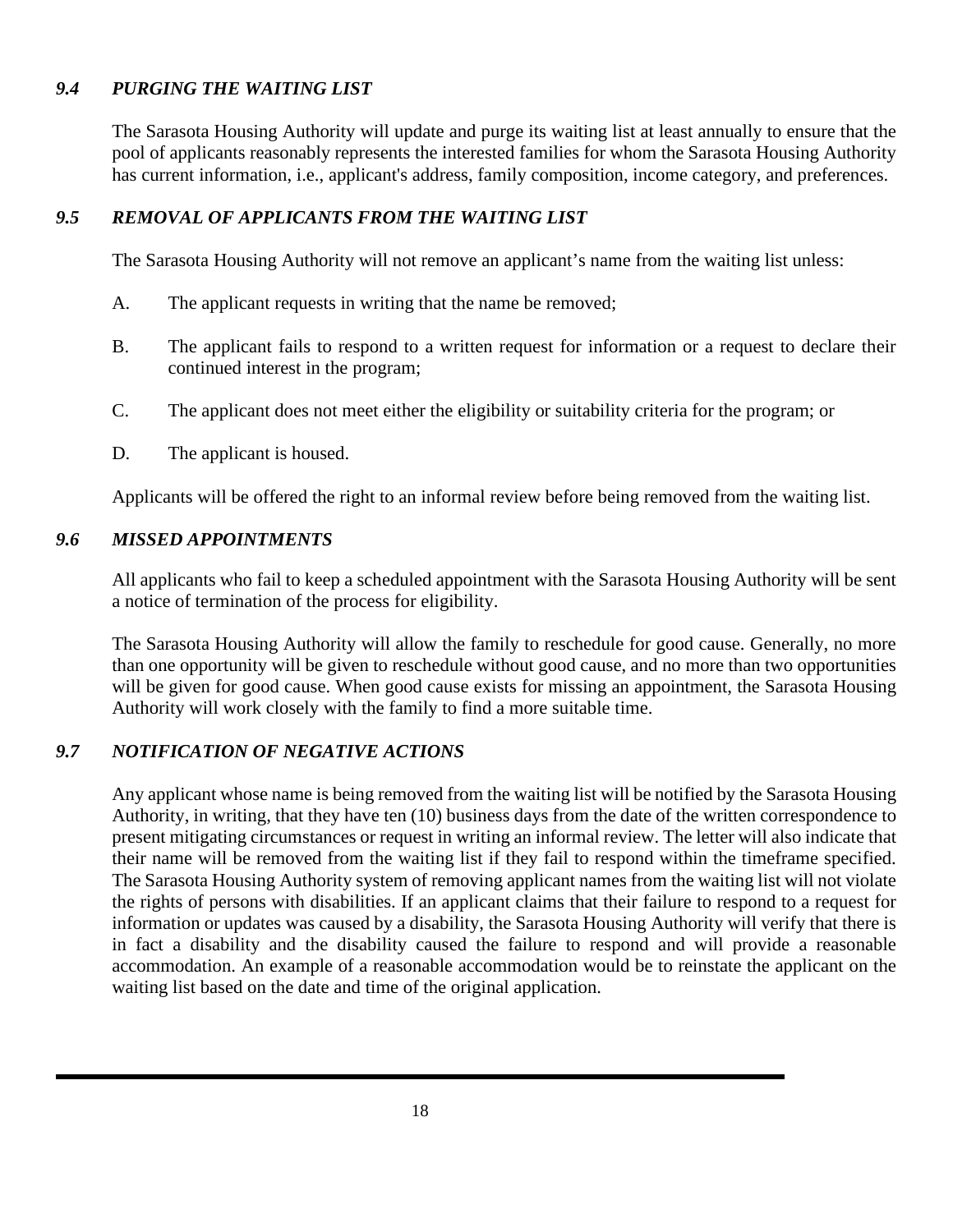# <span id="page-23-0"></span>**10.0 TENANT SELECTION AND ASSIGNMENT PLAN**

### <span id="page-23-1"></span>*10.1 PREFERENCES*

SHA will select families based on the following preference within each bedroom size category and based on our local housing needs and priorities.

Preferences establish the order of applicants on the waiting list. An admission preference does not guarantee admission. Every applicant must still meet SHA Selection Criteria before being offered a unit. Preferences will be granted to applicants who are otherwise qualified and who, at the time offer (immediately prior to execution of a lease), are verified to meet the definitions of the preferences described below.

#### A. Local Preference based on Income Targeting

There is one local preference in effect based on ranges of income as required by Federal law. Applicants will be grouped as follows:

- 1. **Tier I:** Families considered Extremely Low Income (see updated definition in Glossary (chapter 25), with incomes between 0% and 30% of area median income or whose incomes fall at or below the HHS poverty threshold (this group **must** constitute at least 40% of all admissions in any year) **24 CFR § 960.202;**
- 2. **Tier II:** Families with incomes between 31% and 80% of area median income (the target for this group is 60% of all admissions in any year).
- B. Ranking Preferences **24 CFR § 960.206**

Ranking preferences are used to sort among applicants within the Local Preference income tiers. SHA has established several ranking preferences for the Family Site (OCB). In order, they are:

- 1. Current resident from any SHA property that requires an accessible unit: 45 points\*
- 2. A Pathway to a Better Life: 25 points
- 3. 12 (twelve) Months of Verified Employment Preference: 6 points
- 4. Sarasota County Resident: 4 points
- 5. Preference for those who have not resided in HUD subsidized housing within the past 2 years: 3 points
- 6. Possess a High School diploma or G.E.D.: 2 points
- 7. Military veterans: 2 points

Points may be combined for preferences 2 through 7 for a combined total of 42 points. Preference 1 may not be combined with any other preferences.

In addition, the SHA Board of Commissioners may, at any time, determine that victims of federally declared disaster shall receive an admission preference and be placed at the top of the waiting list. Such families shall be admitted on a one-for-one ratio with existing families on the waiting list.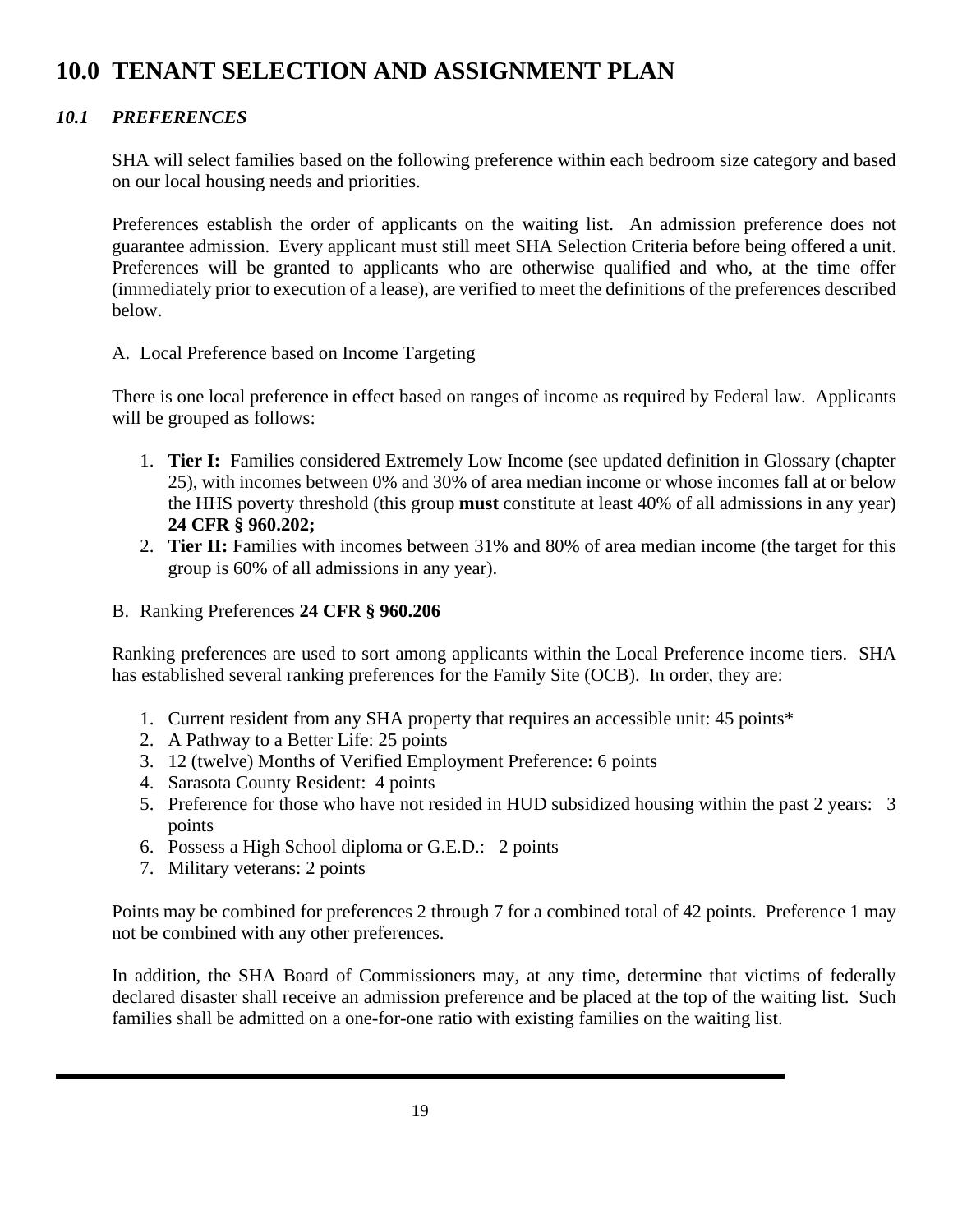Families that do not qualify for an admission preference will be categorized as non-preference families.

- C. Definition of Ranking Preferences
	- 1. A Pathway to a Better Life: This "super" preference is based on a voluntary program where residents will be housed more quickly on the condition, they agree to sign a lease addendum requiring them to work or be in school full time.
	- 2. Verified Employment Preference: SHA defines Employment Preference to include all applicant families where at least one adult member has been continuously employed for the previous twelve months while working at least 20 hours per week. This preference is also granted to all applicant families where the head of household, spouse, co-head or sole member is age 62 or older or disabled.
	- 3. Sarasota County Resident: SHA defines the Resident Preference to include all applicant families where the head of household, spouse or co-head is a verified resident of Sarasota County, is verified to be working in Sarasota County or verified to have a job offer in Sarasota County. Residency will be verified by a voter registration card, documentation of utilities in the family's name, or third-party verification from a landlord. As a last resort, SHA will conduct a home visit to verify residency. Employment will be verified through HUD's Enterprise Income Verification (EIV) system or through third party verification. Pay stubs will be used to verify the preference only if EIV or third-party verification are unavailable. Three months of pay stubs must be provided by the applicant. Verification of a job offer will be through third party verification.
	- 4. Pre-admission Training Program: Residents who wish to claim these three points must register and complete a pre-admissions training program sponsored by SHA. The training will be at no cost to the applicant. The training, which may change from time to time, will consist of basic information pertaining to being a successful SHA tenant, including topics such as timely payment of rent, being aware of the One Strike policy on criminal activity that can jeopardize their lease, good housekeeping and pest control, respecting their unit and their neighbors, covering pertinent information in the lease, etc. The second facet of the training program will be geared toward preparing residents to obtain economic self-sufficiency through education, training, and employment. Residents who wish to claim this preference must also be willing to voluntarily sign a pledge to attend certain future economic selfsufficiency training programs offered by SHA if, at any time, they become subject to the community service requirement (they are able-bodied adults and work less than 30 hours a week).
	- 5. Preference for those who have not resided in HUD subsidized housing within past 2 years: Residents who have not resided in HUD subsidized housing (i.e. public housing, a Section 8 voucher, etc.) for at least 24 months prior to their application date are eligible for this preference.
	- 6. Possess a High School diploma or G.E.D: Residents who present evidence that they have obtained a high school diploma or have obtained a GED shall be eligible for this preference. Applicants or perspective applicants who did not graduate from high school and do not possess a GED are strongly encouraged to do so. SHA Resident Services staff can refer interested persons as to GED programs available within the community.
	- 7. SHA defines the Resident Preference to include all applicant families where the head of household, spouse or co-head is a verified military veteran; The definition of "veteran" is in Title 38, USC, 101.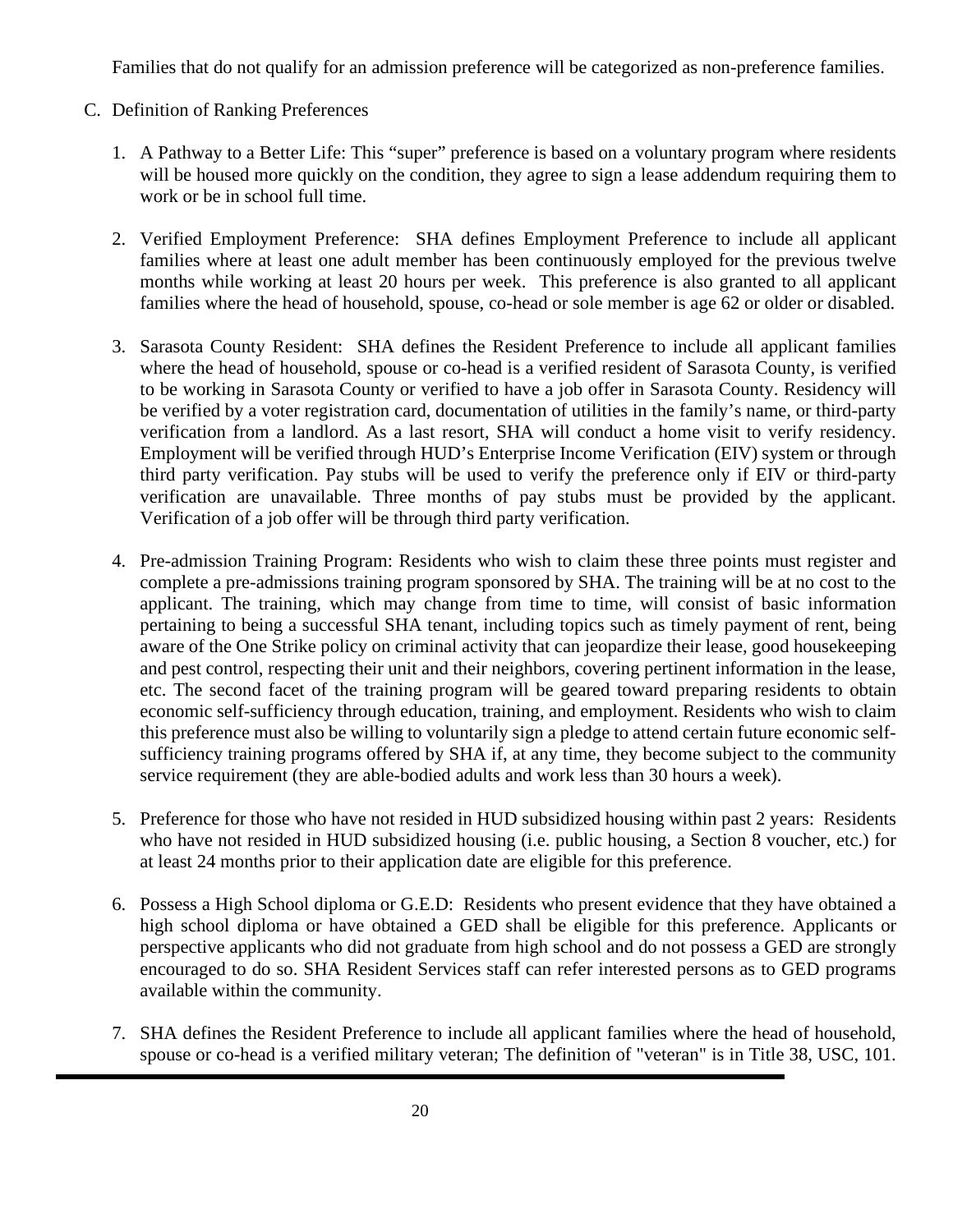It says, in part: *The term "veteran" means a person who served in the active military and who was discharged or released there from under conditions other than dishonorable*

The date and time of application will be noted and utilized to determine the sequence within the above prescribed preferences.

**Accessible Units:** Accessible units will be first offered to families who may benefit from the accessible features who reside in the development that has the vacancy. If there are no families residing in that development needing the accessible unit, it shall then be offered to applicants on the waiting list who may benefit from the accessible features. Applicants for these units will be selected utilizing the same preference system as outlined above.

If there are no applicants who would benefit from the accessible features, the units will be offered to other applicants in the order that their names come to the top of the waiting list. Such applicants, however, will be requested to sign a lease rider stating they will accept a transfer (at the Housing Authority's expense) if, at a future time, a family requiring an accessible feature applies or a family requires a transfer from a non-accessible unit. Any family required to transfer will be given a 30-day notice.

### <span id="page-25-0"></span>*10.1.1 HOUSING FOR FEDERAL DISASTERS*

In the case of a federally declared disaster, the Sarasota Housing Authority reserves the right for its Executive Director to suspend its preference system what whatever duration the Executive Director feels is appropriate and to admit victims of the disaster to the program instead of those who would be normally admitted. Any other provisions of this policy can also be suspended during the emergency at the discretion of the Executive Director so long as the provision suspended does not violate a law. If regulatory waivers are necessary, they shall be promptly requested of the HUD Assistant Secretary for Public and Indian Housing.

### <span id="page-25-1"></span>*10.2 ASSIGNMENT OF BEDROOM SIZES*

The following guidelines will determine each family's unit size without overcrowding or over-housing:

| Number of Bedrooms | <b>Number of Persons</b> |                       |
|--------------------|--------------------------|-----------------------|
|                    | Minimum                  | Maximum               |
|                    |                          |                       |
|                    |                          | $\mathcal{D}_{\cdot}$ |
|                    | $\mathcal{D}_{\cdot}$    |                       |
|                    |                          | 6                     |
|                    |                          | 8                     |
|                    |                          | 10                    |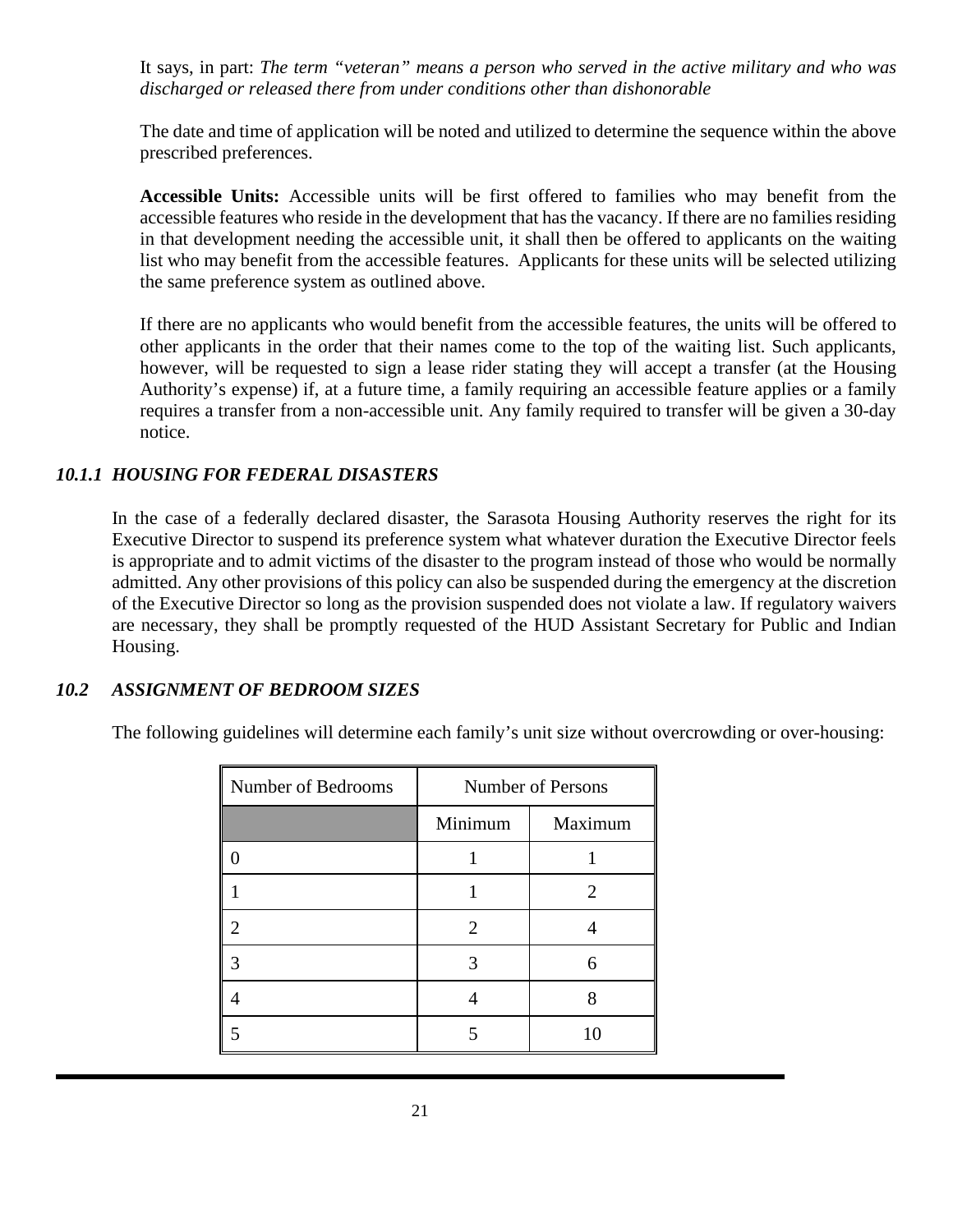These standards are based on the assumption that each bedroom will accommodate no more than two (2) persons. Zero-bedroom units will only be assigned to one-person families. Two adults will share a bedroom unless related by blood.

In determining bedroom size, the Sarasota Housing Authority will include the presence of children to be born to a pregnant woman, children who are in the process of being adopted, children whose custody is being obtained, children currently under a 50% or more joint custody decree, children who are temporarily away at school, or children who are temporarily in foster care.

In addition, the following considerations may be taken in determining bedroom

- A. Children or adults of the same sex **will** share a bedroom unless the size of the bedroom is less than 120 square feet.
- B. Children of the opposite sex, both under the age of **6** will share a bedroom unless the size of the bedroom is less than 120 square feet.
- C. Adults of opposite sex who are spouses or significant others will share a room and adults of opposite sex who are not spouses or significant others will not share a room unless they wish to do so.
- D. Foster adults and/or foster children will not be required to share a bedroom with family members.
- E. Live-in aides will get a separate bedroom.

Exceptions to normal bedroom size standards include the following:

- A. Units smaller than assigned through the above guidelines. A family may request a smaller unit size than the guidelines allow. The Sarasota Housing Authority will allow the smaller size unit so long as generally no more than two (2) people per bedroom are assigned. In such situations, the family will sign a certification stating they understand they will be ineligible for a larger size unit for **3 years** or until the family size changes, whichever may occur first.
- B. Units larger than assigned through the above guidelines. A family may request a larger unit size than the guidelines allow. The Sarasota Housing Authority will allow the larger size unit if the family provides a verified medical or disability related need that the family be housed in a larger unit.
- C. If there are no families on the waiting list for a larger size, smaller families may be housed if they sign a release form stating they will transfer (at the family's own expense) to the appropriate size unit when an eligible family needing the larger unit applies. The family transferring will be given a 30-calendar day notice before being required to move.
- D. Larger units may be offered in order to improve the marketing of a development suffering a high vacancy rate.
- E. In no event will a single person who is not an elderly person or a displaced person, or a person with disabilities be provided with a unit that is larger than one-bedroom.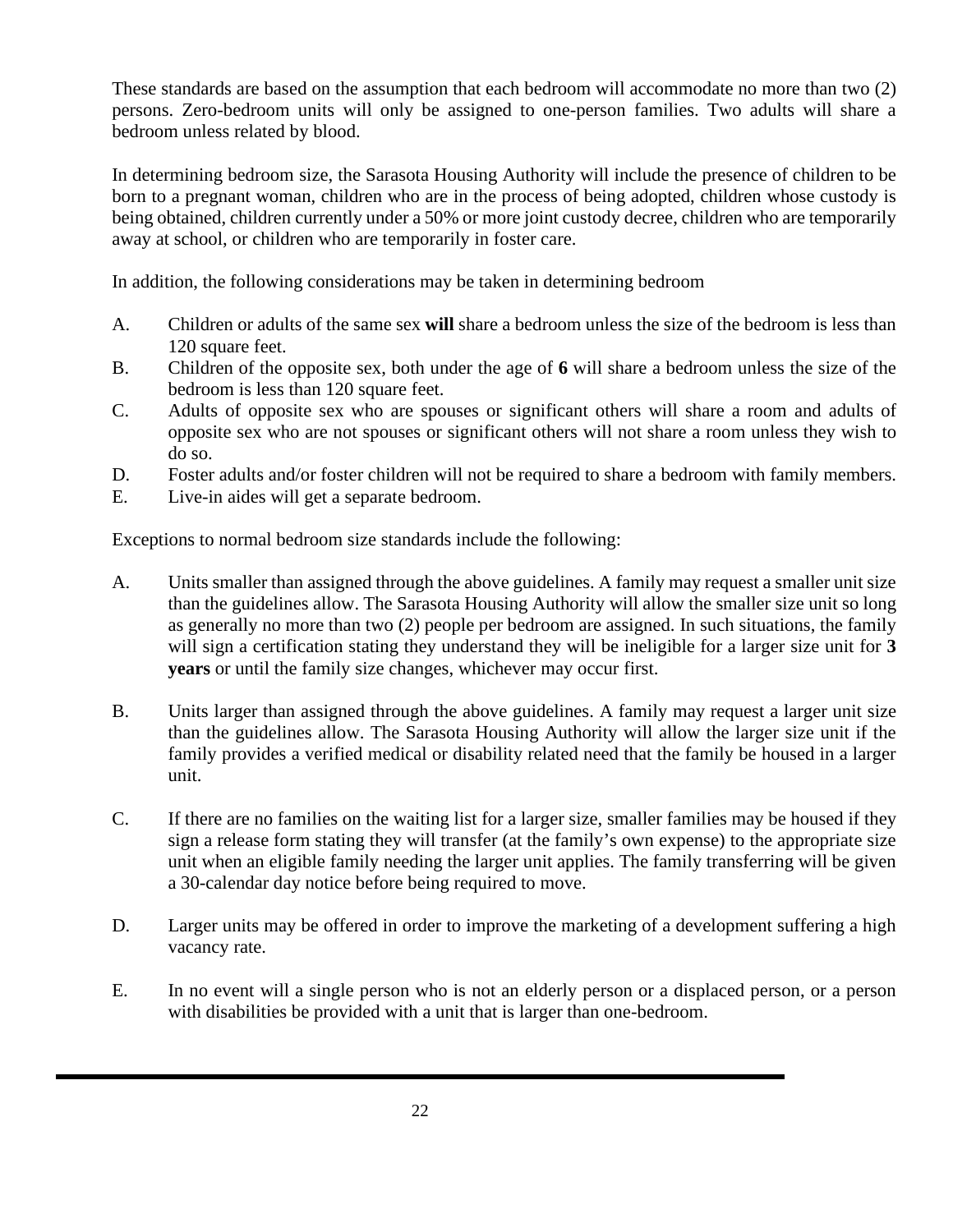### <span id="page-27-0"></span>*10.3 SELECTION FROM THE WAITING LIST*

The Sarasota Housing Authority shall follow the statutory requirement that at least 40% of newly-admitted families in any fiscal year are families whose annual income is the higher of either 30% of the Area Median Income or the Federal poverty level (defined at<http://www.huduser.org/portal/datasets/il/ill4/index.html> as extremely low-income). To ensure this requirement is met, the Housing Authority shall monitor the incomes of both newly admitted families and families on the waiting list on a quarterly basis. If it appears that the requirement to house extremely low-income families will not be met, the Housing Authority will skip higher-income families on the waiting list to reach extremely low-income families.

If admissions of extremely low-income families to the Sarasota Housing Authority's voucher program during a fiscal year exceed the 75% minimum targeting requirement for the Sarasota Housing Authority's voucher program, such excess shall be credited (subject to the limitations in this paragraph) against the Sarasota Housing Authority's basic targeting requirement for the same fiscal year.

The fiscal year credit for voucher program admissions that exceeds the minimum voucher program targeting requirement shall not exceed the lower of:

- A. Ten % of public housing waiting list admissions during the Sarasota Housing Authority fiscal year;
- B. Ten % of waiting list admissions to the Sarasota Housing Authority's Section 8 tenant-based assistance program during the PHA fiscal year; or
- C. The number of qualifying low-income families who commence occupancy during the fiscal year of Sarasota Housing Authority public housing units located in census tracts with a poverty rate of 30 % or more. For this purpose, qualifying low-income family means a low-income family other than an extremely low-income family.

If there are not enough extremely low-income families on the waiting list, we will conduct outreach on a non-discriminatory basis to attract extremely low-income families to reach the statutory requirement.

### <span id="page-27-1"></span>*10.4 DECONCENTRATION POLICY*

The Sarasota Housing Authority is not subject to the deconcentration requirements according to 24 CFR 903. Nevertheless, the Sarasota Housing Authority will affirmatively market its housing to all eligible income groups.

### <span id="page-27-2"></span>*10.5 NOT APPLICABLE*

#### <span id="page-27-3"></span>*10.6 OFFER OF A UNIT*

When the Sarasota Housing Authority discovers that a unit will become available, we will contact the first family on the waiting list who has the highest priority for this type of unit or development and whose income category would help to meet the deconcentration goal and/or the income targeting goal.

The Sarasota Housing Authority will contact the family first by telephone to make the unit offer. If the family cannot be reached by telephone, the family will be notified of a unit offer via email if available and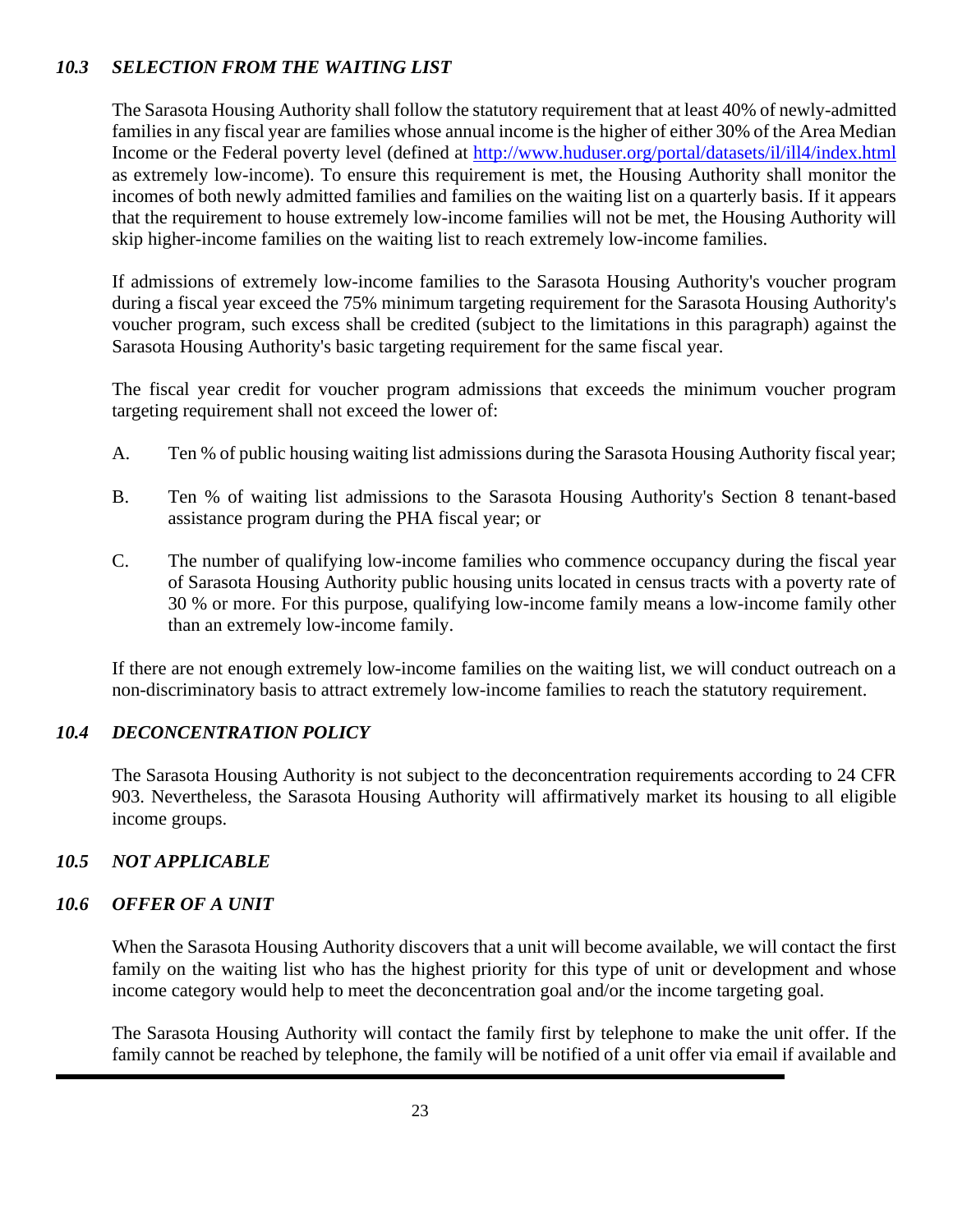also first-class mail. The family will be given five (5) business days from the date the family was contacted by telephone or from the date the letter was mailed to contact the Sarasota Housing Authority regarding the offer.

The family will be offered the opportunity to view the unit. The family will have **two** (**2**) business days to view and accept or reject the unit. This verbal offer and the family's decision must be documented in the tenant file. If the family rejects the offer of the unit, the Sarasota Housing Authority will send the family a letter documenting the offer and the rejection.

### <span id="page-28-0"></span>*10.7 REJECTION OF UNIT*

If in making the offer to the family the Sarasota Housing Authority skipped over other families on the waiting list in order to meet their deconcentration goal or offered the family any other deconcentration incentive and the family rejects the unit, the family will not lose their place on the waiting list and will not be otherwise penalized.

If the Sarasota Housing Authority did not skip over other families on the waiting list to reach this family, and the family rejects the unit without good cause, the family will forfeit their application's date and time. The family will keep their preferences, but the date and time of application will be changed to the date and time the unit was rejected.

If the family rejects with good cause any unit offered, they will not lose their place on the waiting list. Good cause includes reasons related to health, If the family rejects a second unit offer, they will be removed from the waiting list. The family will be offered the right to an informal review of the decision to alter their application status.

### <span id="page-28-1"></span>*10.8 ACCEPTANCE OF UNIT*

The family will be required to sign a lease that will become effective no later than three (3) business days after the date of acceptance or the business day after the day the unit becomes available, whichever is later.

Prior to signing the lease, all families (head of household) and other family members over the age of 14 will be required to attend the Lease and Occupancy Orientation when they are initially accepted for occupancy. The family will not be housed if they have not attended the orientation. Applicants who provide prior notice of an inability to attend the orientation will be rescheduled. Failure of an applicant to attend the orientation, without good cause, may result in the cancellation of the occupancy process. The orientation shall include the resident's rights and responsibilities under the Violence Against Women Act.

The applicant will be provided a copy of the lease, the grievance procedure, utility allowances, utility charges, the current schedule of routine maintenance charges, and a request for reasonable accommodation form. These documents will be explained in detail. The applicant will sign a certification that they have received these documents and that they have reviewed them with Housing Authority personnel. The certification will be filed in the tenant's file.

The signing of the lease and the review of financial information are to be privately handled. The head of household and all adult family members will be required to execute the lease prior to admission. One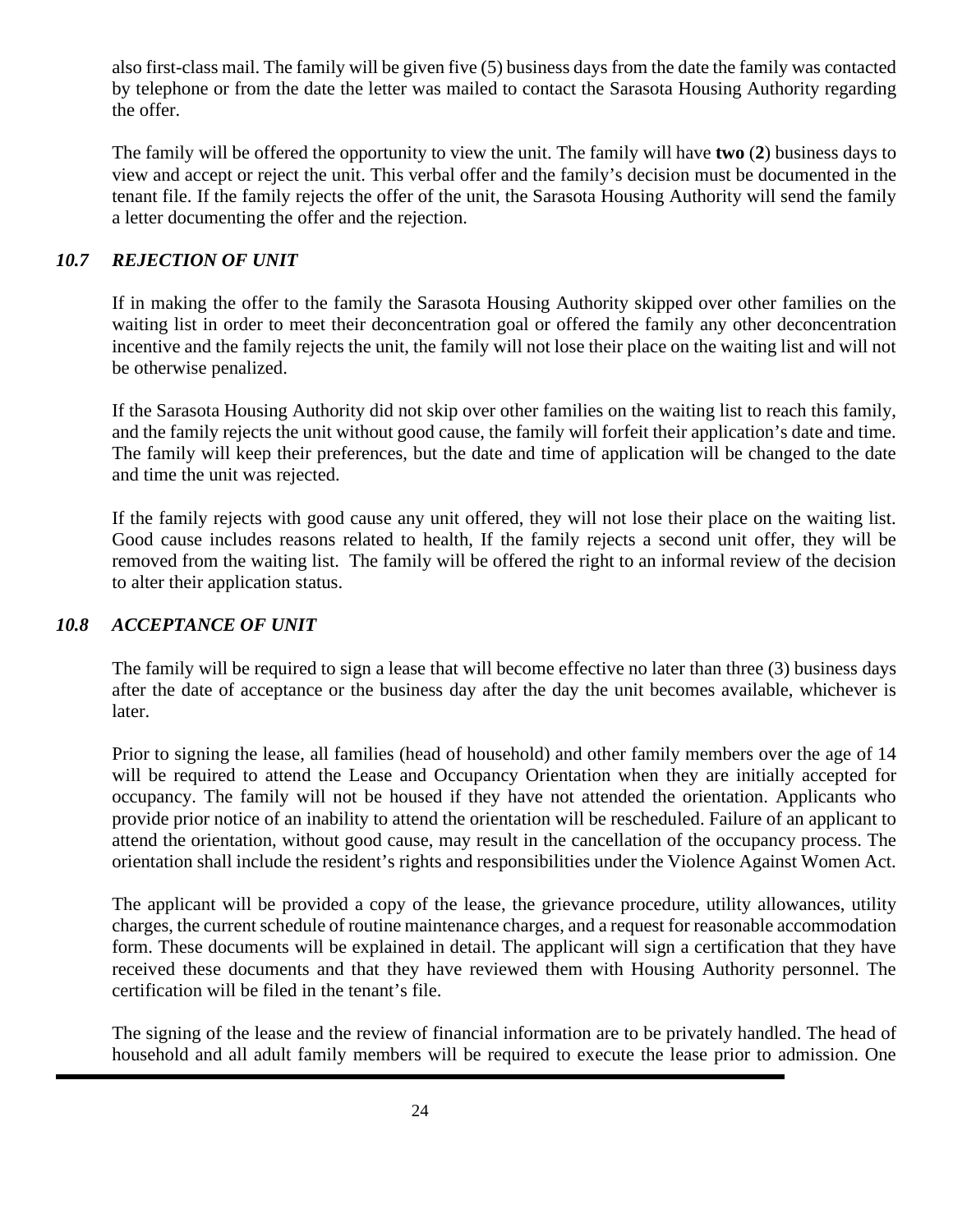executed copy of the lease will be furnished to the head of household and the Sarasota Housing Authority will retain the original executed lease in the tenant's file. A copy of the grievance procedure will be attached to the resident's copy of the lease.

The family will pay a security deposit within five (5) calendar days of the unit offer. The security deposit will be equal to \$250.00

In the case of a move within public housing, the security deposit for the first unit will transfer to the second unit

In the event there are costs attributable to the family for bringing the first unit into condition for re-renting, the family shall be billed for these charges.

# <span id="page-29-0"></span>**11.0 INCOME, EXCLUSIONS, AND DEDUCTIONS FROM INCOME**

To determine annual income, the Sarasota Housing Authority adds the income of all family members, excluding the types and sources of income that are specifically excluded. Once the annual income is determined, the Sarasota Housing Authority subtracts all allowable deductions (allowances) to determine the Total Tenant Payment.

# <span id="page-29-1"></span>*11.1 INCOME*

Annual income means all amounts, monetary or not, that:

- A. Go to (or on behalf of) the family head or spouse (even if temporarily absent) or to any other family member; or
- B. Are anticipated to be received from a source outside the family during the 12-month period following admission or annual reexamination effective date; and
- C. Are not specifically excluded from annual income.

If it is not feasible to anticipate a level of income over a 12-month period (e.g. seasonal or cyclic income), or the Sarasota Housing Authority believes that past income is the best available indicator of expected future income, the Sarasota Housing Authority may annualize the income anticipated for a shorter period, subject to a redetermination at the end of the shorter period.

Annual income includes, but is not limited to, the amounts specified in the federal regulations currently found in 24 CFR 5.609:

- A. The full amount, before any payroll deductions, of wages and salaries, overtime pay, commissions, fees, tips and bonuses, and other compensation for personal services.
- B. The net income from the operation of a business or profession. Expenditures for business expansion or amortization of capital indebtedness are not used as deductions in determining net income. An allowance for depreciation of assets used in a business or profession may be deducted,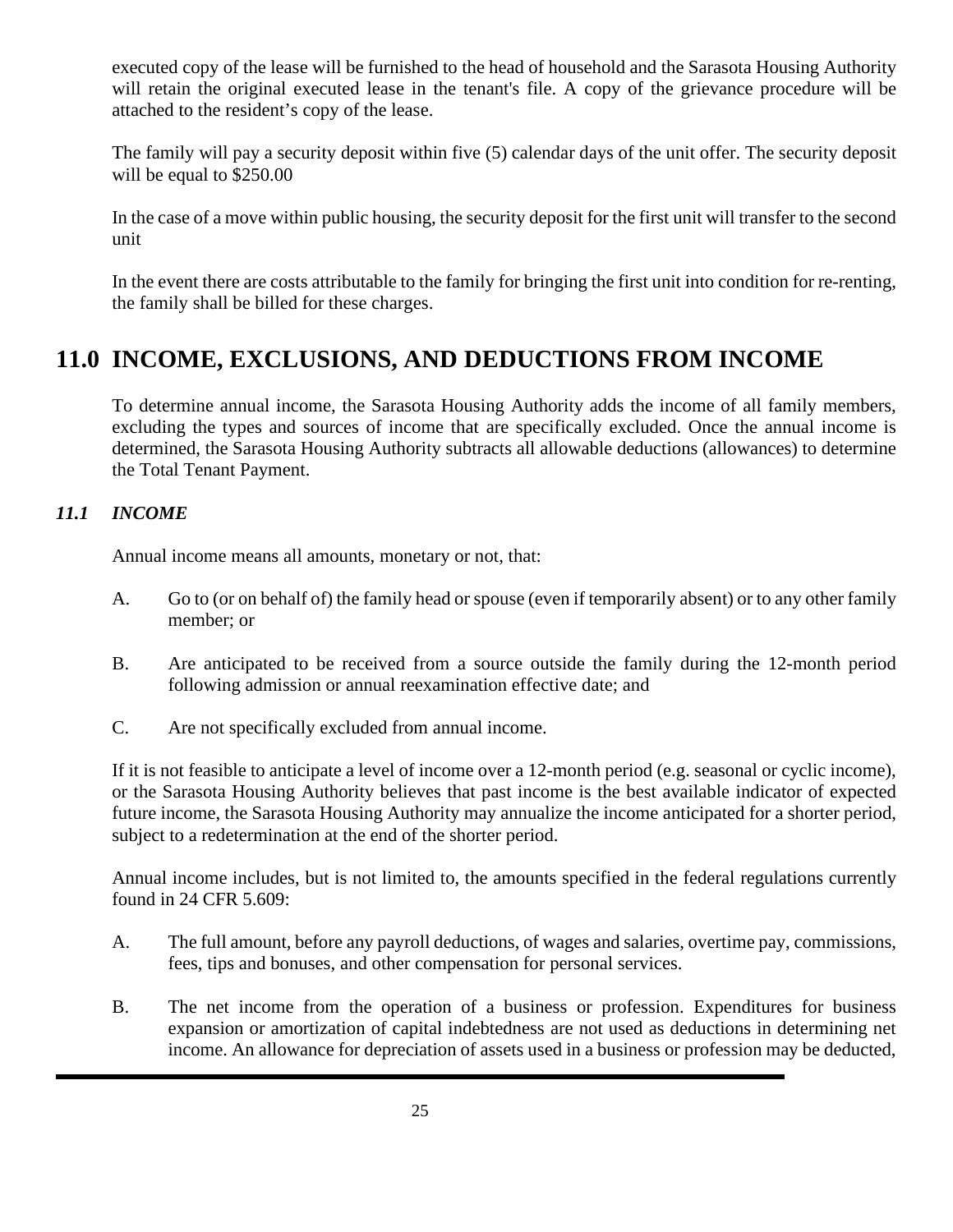based on straight-line depreciation, as provided in Internal Revenue Service regulations. Any withdrawal of cash or assets from the operation of a business or profession is included in income, except to the extent the withdrawal is a reimbursement of cash or assets invested in the operation by the family.

- C. Interest, dividends, and other net income of any kind from real or personal property. Expenditures for amortization of capital indebtedness are not used as deductions in determining net income. An allowance for depreciation of assets used in a business or profession may be deducted, based on straight-line depreciation, as provided in Internal Revenue Service regulations. Any withdrawal of cash or assets from an investment is included in income, except to the extent the withdrawal is reimbursement of cash or assets invested by the family. Where the family has net family assets in excess of \$5,000, annual income includes the greater of the actual income derived from all net family assets or a percentage of the value of such assets based on the current passbook savings rate, as determined by HUD. Income that could have been derived from assets worth more than \$1000 that were disposed of for less than fair market value within the past two years will be counted as income.
- D. The full amount of periodic amounts received from Social Security, annuities, insurance policies, retirement funds, pensions, disability or death benefits, and other similar types of periodic receipts, including a lump-sum amount or prospective monthly amounts for the delayed start of a periodic amount. (However, deferred periodic amounts from supplemental security income and Social Security benefits that are received in a lump sum amount or in prospective monthly amounts are excluded.)
- E. Payments in lieu of earnings, such as unemployment and disability compensation, worker's compensation, and severance pay. (However, lump sum additions such as insurance payments from worker's compensation are excluded.)
- F. Welfare assistance
	- 1. Welfare assistance payments
		- a. Welfare assistance payments made under the Temporary Assistance for Needy Families (TANF) program are included in annual income only to the extent such payments:
			- i. Qualify as assistance under the TANF program definition at 45 CFR 260.31; and
			- ii. Are not otherwise excluded under paragraph Section 11.2 of this Policy.
		- b. If the welfare assistance payment includes an amount specifically designated for shelter and utilities that is subject to adjustment by the welfare assistance agency in accordance with the actual cost of shelter and utilities, the amount of welfare assistance income to be included as income consists of: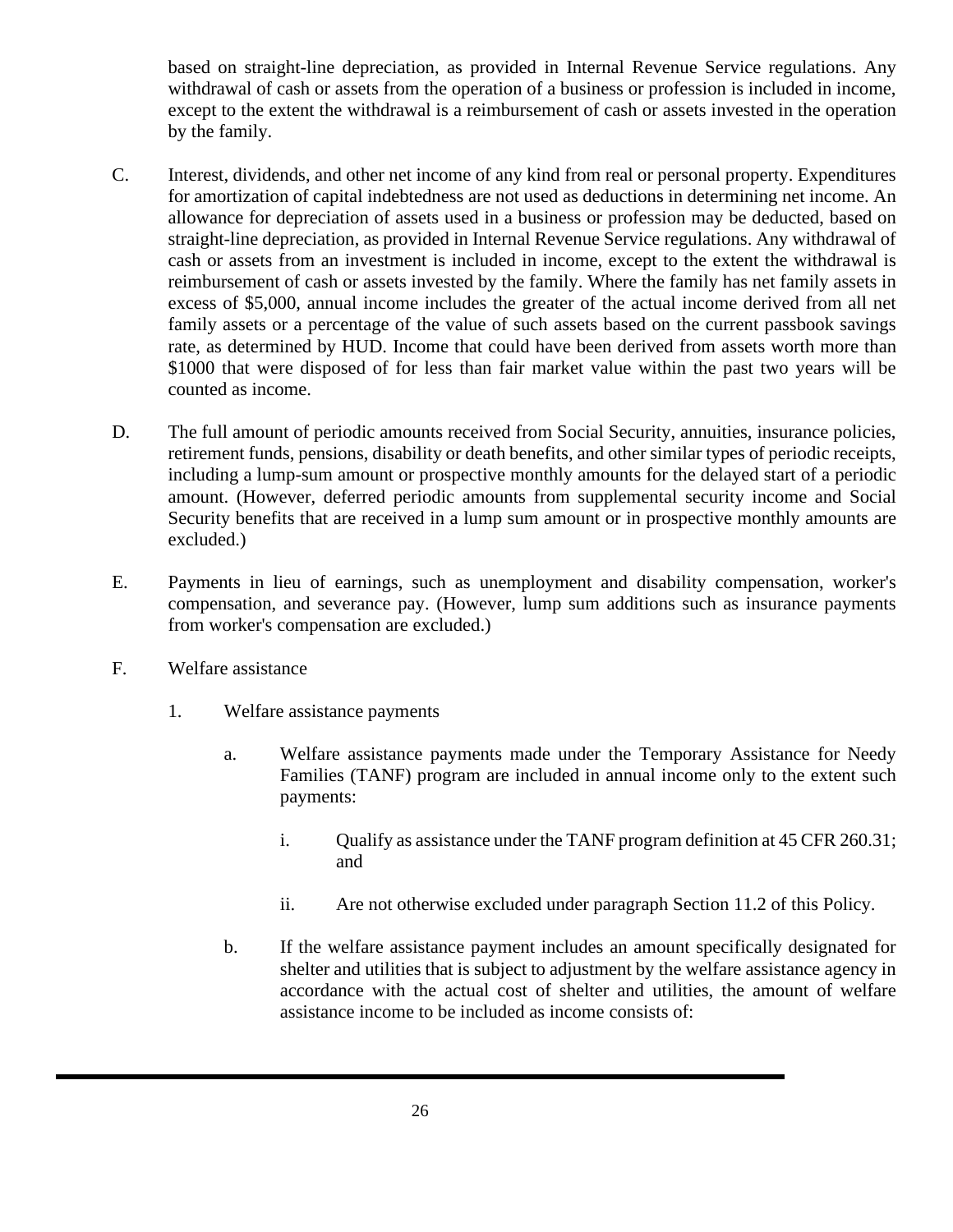- i. The amount of the allowance or grant exclusive of the amount specifically designated for shelter or utilities; plus
- ii. The maximum amount that the welfare assistance agency could in fact allow the family for shelter and utilities. If the family's welfare assistance is ratably reduced from the standard of need by applying a percentage, the amount calculated under this requirement is the amount resulting from one application of the percentage.
- 2. Imputed welfare income
	- a. A family's annual income includes the amount of imputed welfare income (because of specified welfare benefits reductions resulting from either welfare fraud or the failure to comply with economic self-sufficiency requirements, as specified in notice to the Sarasota Housing Authority by the welfare agency) plus the total amount of other annual income.
	- b. At the request of the Sarasota Housing Authority, the welfare agency will inform the Sarasota Housing Authority in writing of the amount and term of any specified welfare benefit reduction for a family member, and the reason for such reduction, and will also inform the Sarasota Housing Authority of any subsequent changes in the term or amount of such specified welfare benefit reduction. The Sarasota Housing Authority will use this information to determine the amount of imputed welfare income for a family.
	- c. A family's annual income includes imputed welfare income in family annual income, as determined at an interim or regular reexamination of family income and composition during the term of the welfare benefits reduction (as specified in information provided to the Sarasota Housing Authority by the welfare agency).
	- d. The amount of the imputed welfare income is offset by the amount of additional income a family receives that commences after the time the sanction was imposed. When such additional income from other sources is at least equal to the imputed welfare income, the imputed welfare income is reduced to zero.
	- e. The Sarasota Housing Authority will not include imputed welfare income in annual income if the family was not an assisted resident at the time of the sanction.
	- f. If a resident is not satisfied that the Sarasota Housing Authority has calculated the amount of imputed welfare income in accordance with HUD requirements, and if the Sarasota Housing Authority denies the family's request to modify such amount, then the Sarasota Housing Authority shall give the resident written notice of such denial, with a brief explanation of the basis for the Sarasota Housing Authority's determination of the amount of imputed welfare income. The Sarasota Housing Authority's notice shall also state that if the resident does not agree with the determination, the resident may grieve the decision in accordance with our grievance policy. The resident is not required to pay an escrow deposit for the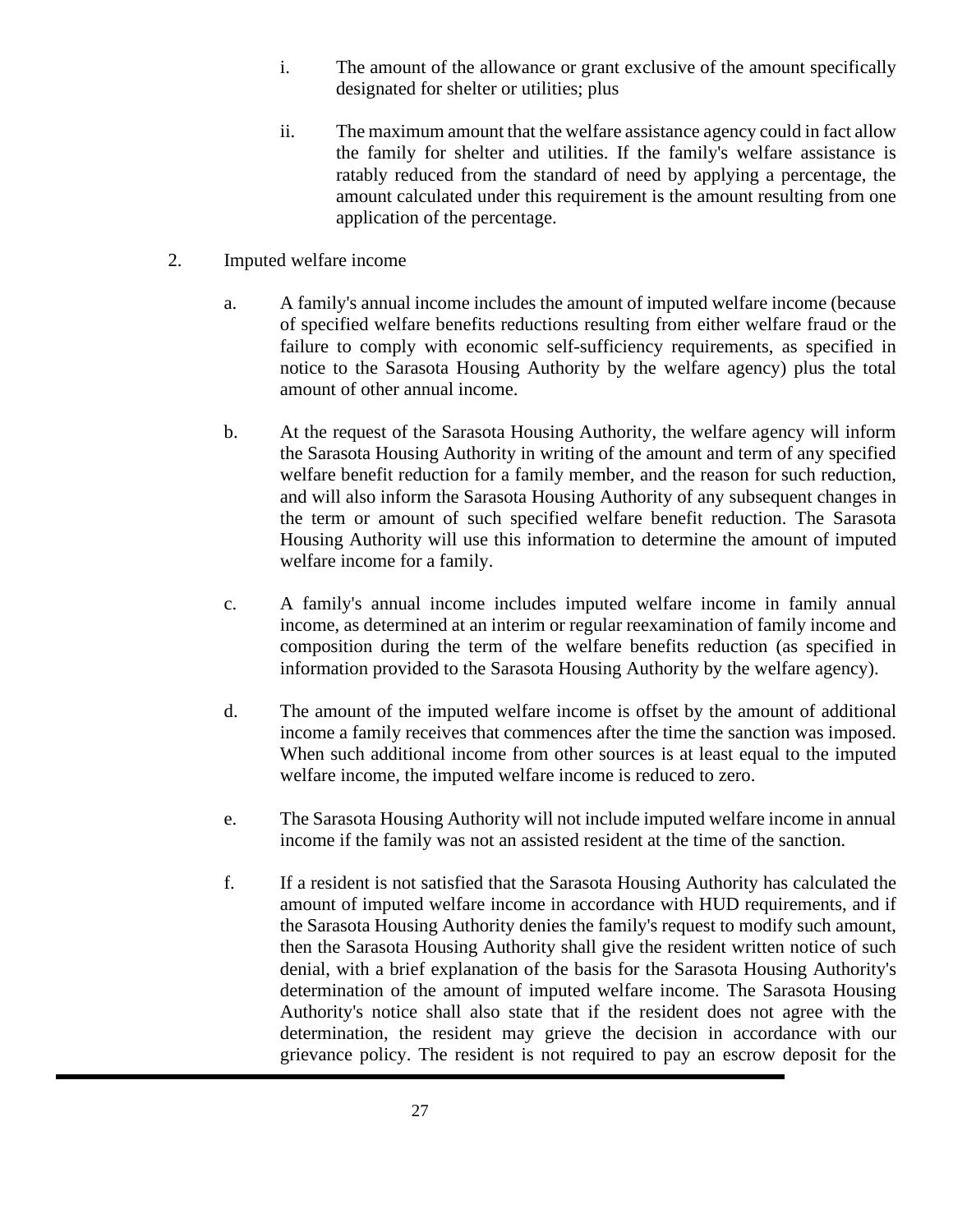portion of the resident's rent attributable to the imputed welfare income in order to obtain a grievance hearing.

- 3. Relations with welfare agencies
	- a. The Sarasota Housing Authority will ask welfare agencies to inform it of any specified welfare benefits reduction for a family member, the reason for such reduction, the term of any such reduction, and any subsequent welfare agency determination affecting the amount or term of a specified welfare benefits reduction. If the welfare agency determines a specified welfare benefits reduction for a family member and gives the Sarasota Housing Authority written notice of such reduction, the family's annual incomes shall include the imputed welfare income because of the specified welfare benefits reduction.
	- b. The Sarasota Housing Authority is responsible for determining the amount of imputed welfare income that is included in the family's annual income as a result of a specified welfare benefits reduction as determined by the welfare agency and specified in the notice by the welfare agency to the housing authority. However, the Sarasota Housing Authority is not responsible for determining whether a reduction of welfare benefits by the welfare agency was correctly determined by the welfare agency in accordance with welfare program requirements and procedures, nor for providing the opportunity for review or hearing on such welfare agency determinations.
	- c. Such welfare agency determinations are the responsibility of the welfare agency, and the family may seek appeal of such determinations through the welfare agency's normal due process procedures. The Sarasota Housing Authority shall rely on the welfare agency notice to the Sarasota Housing Authority of the welfare agency's determination of a specified welfare benefits reduction.
- G. Periodic and determinable allowances, such as alimony, child support payments, and regular contributions or gifts received from organizations or from persons not residing in the dwelling.
- H. All regular pay, special pay, and allowances of a member of the Armed Forces. (Special pay to a member exposed to hostile fire is excluded.)

# <span id="page-32-0"></span>*11.2 ANNUAL INCOME*

Annual income does not include the following amounts specified in the federal regulations currently found in 24 CFR 5.609:

- A. Income from employment of children (including foster children) under the age of 18 years;
- B. Payments received for the care of foster children or foster adults (usually persons with disabilities, unrelated to the tenant family, who are unable to live alone) or payments made under Kin-GAP or similar guardianship care programs for children leaving the juvenile court system;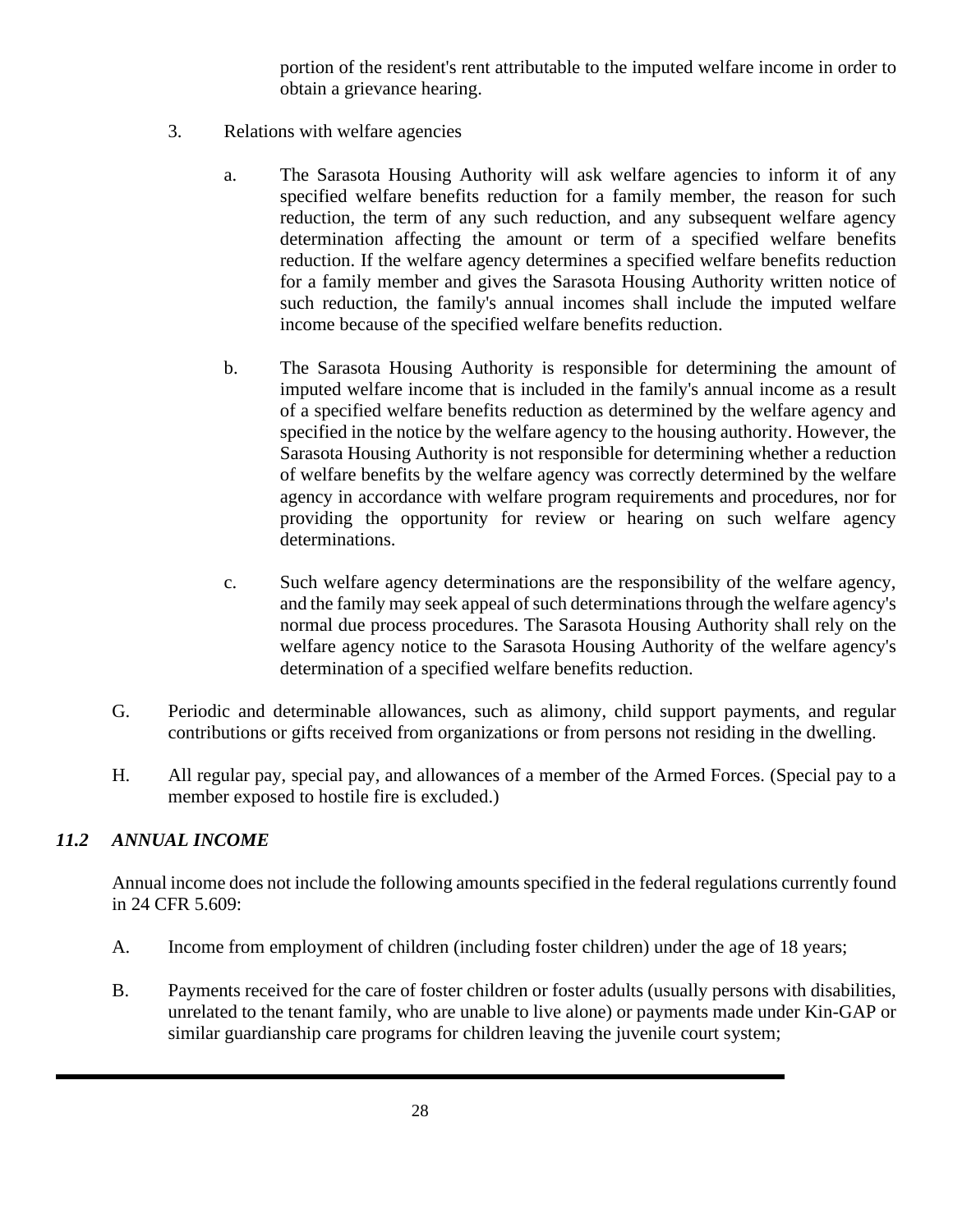- C. Lump-sum additions to family assets, such as inheritances, insurance payments (including payments under health and accident insurance and worker's compensation), capital gains, and settlement for personal or property losses;
- D. Amounts received by the family that are specifically for, or in reimbursement of, the cost of medical expenses for any family member;
- E. Income of a live-in aide;
- F. The full amount of student financial assistance paid directly to the student or to the educational institution unless it is an athletic scholarship that includes assistance available for housing costs and that portion is included in income;
- G. The special pay to a family member serving in the Armed Forces who is exposed to hostile fire;
- H. The amounts received from the following programs:
	- 1. Amounts received under training programs funded by HUD;
	- 2. Amounts received by a person with a disability that are disregarded for a limited time for purposes of Supplemental Security Income eligibility and benefits because they are set aside for use under a Plan to Attain Self-Sufficiency (PASS);
	- 3. Amounts received by a participant in other publicly assisted programs that are specifically for or in reimbursement of out-of-pocket expenses incurred (special equipment, clothing, transportation, childcare, etc.) and that are made solely to allow participation in a specific program;
	- 4. Amounts received under a resident service stipend. A resident service stipend is a modest amount (not to exceed \$200 per month) received by a resident for performing a service for the Housing Authority or owner, on a part-time basis, that enhances the quality of life in the development. Such services may include, but are not limited to, fire patrol, hall monitoring, lawn maintenance, resident initiatives coordination, and serving as a member of the Sarasota Housing Authority governing board. No resident may receive more than one such stipend during the same period of time;
	- 5. Incremental earnings and benefits resulting to any family member from participation in qualifying State or local employment training programs (including training programs not affiliated with a local government) and training of a family member as resident management staff. Amounts excluded by this provision must be received under employment training programs with clearly defined goals and objectives and are excluded only for the period during which the family member participates in the employment training program;
	- 6. Temporary, nonrecurring or sporadic income (including gifts). This specifically includes temporary income payments from the U. S. Census Bureau, defined as employment lasting no longer than 180 days per year and not culminating in permanent employment;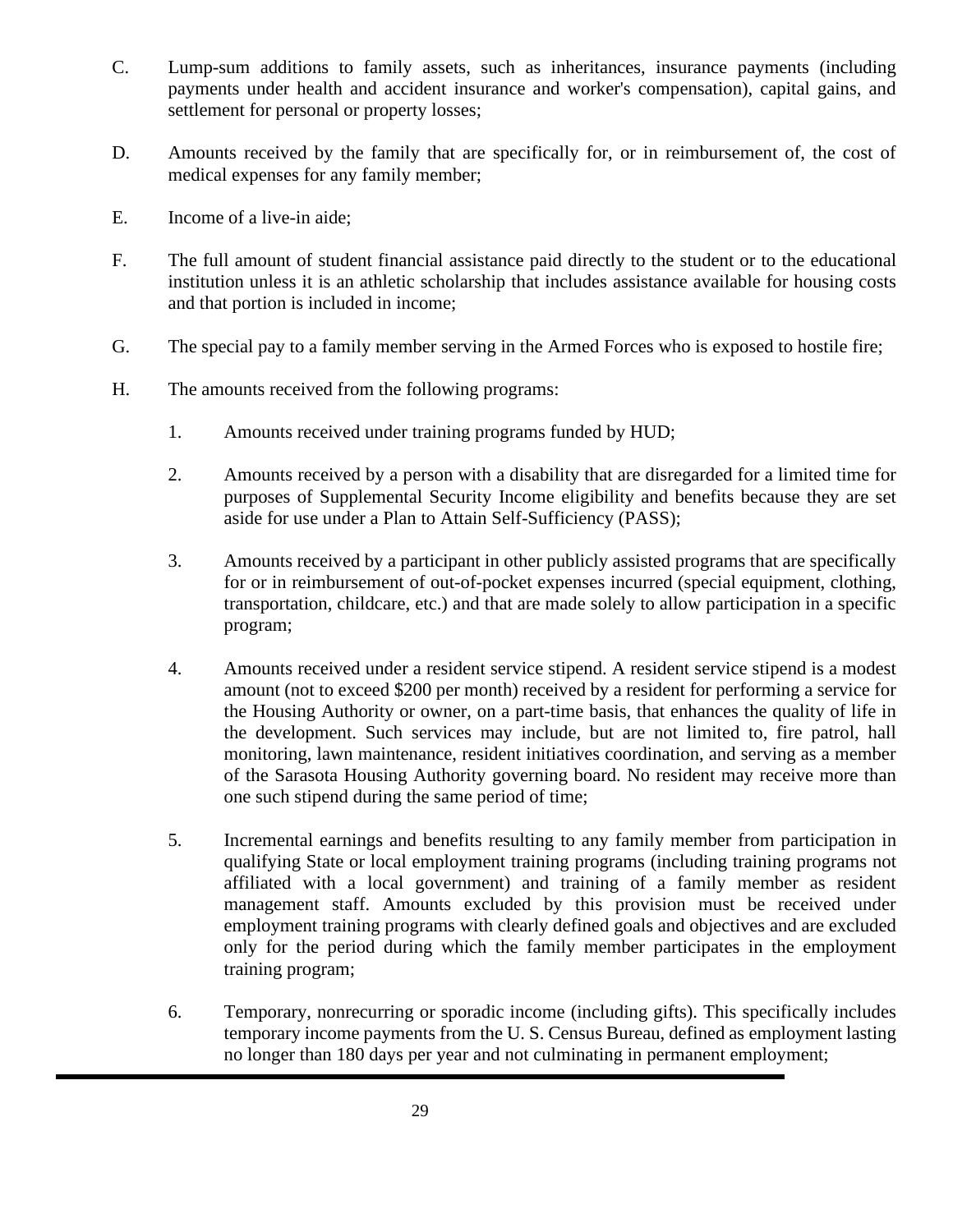- 7. Reparation payments paid by a foreign government pursuant to claims filed under the laws of that government by persons who were persecuted during the Nazi era;
- 8. Earnings in excess of \$480 for each full-time student 18 years old or older (excluding the head of household and spouse);
- 9. Adoption assistance payments in excess of \$480 per adopted child;
- 10. The incremental earnings due to employment during a cumulative 12-month period following date of the initial hire shall be excluded. This exclusion is only available to the following families:
	- a. Families whose income increases as a result of employment of a family member who was previously unemployed for one or more years.
	- b. Families whose income increases during the participation of a family member in any economic self-sufficiency or other job training program.
	- c. Families who are or were, within 6 months, assisted under a State TANF or Welfare-to-Work program.

This is often referred to as the Earned Income Disregard.

During the second cumulative 12-month period after the date of initial hire, 50% of the increased income shall be excluded from income.

The disallowance of increased income of an individual family member is limited to a lifetime 48-month period. It only applies for 12 months of the 100% exclusion and 12 months of the 50% exclusion. This is true if it is implemented prior to May 9, 2016. After that date, the lifetime Disregard will end 24 months after it began.

(While HUD regulations allow for the housing authority to offer an escrow account in lieu of having a portion of their income excluded under this paragraph, it is the policy of this housing authority to provide the exclusion in all cases.)

- 11. Deferred periodic amounts from supplemental security income and Social Security benefits that are received in a lump sum amount or in prospective monthly amounts;
- 12. Amounts received by the family in the form of refunds or rebates under State or local law for property taxes paid on the dwelling unit;
- 13. Amounts paid by a State agency to a family with a member who has a developmental disability and is living at home to offset the cost of services and equipment needed to keep the developmentally disabled family member at home; or
- 14. Amounts specifically excluded by any other Federal statute from consideration as income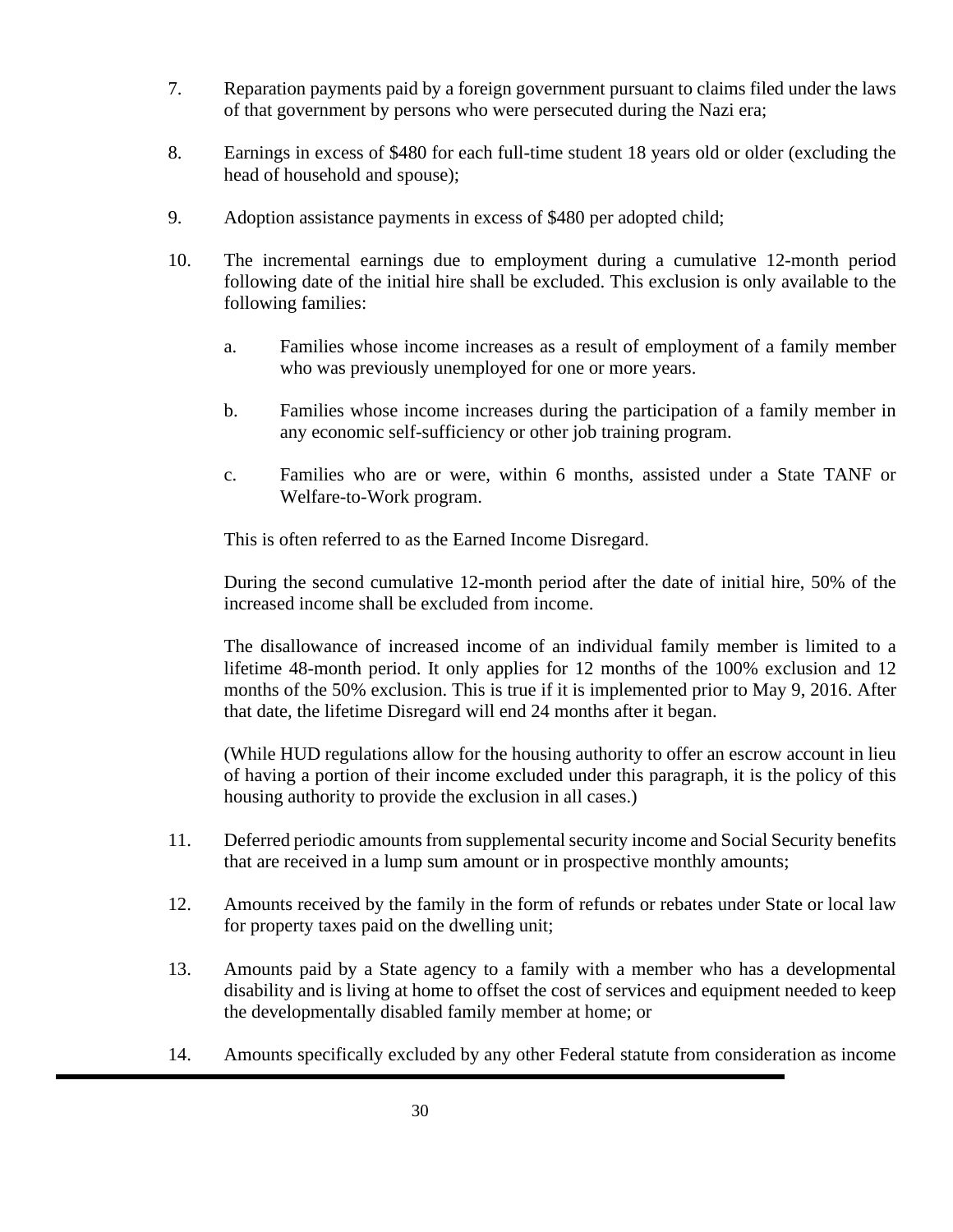for purposes of determining eligibility or benefits. These exclusions include:

- a. The value of the allotment provided to an eligible household under the Food Stamp Act of 1977 (7 U.S.C. 2017(b));
- b. Payments to Volunteers under the Domestic Volunteer Services Act of 1973 (42 U.S.C. 5044(f)(1), 5058);
- c. Certain payments received under the Alaska Native Claims Settlement Act (43 U.S.C. 1626(c));
- d. Income derived from certain sub marginal land of the United States that is held in trust for certain Indian tribes (25 U.S.C. 459e);
- e. Payments or allowances made under the Department of Health and Human Services' Low-Income Home Energy Assistance Program (42 U.S.C. 8624(f));
- f. Income derived from the disposition of funds to the Grand River Band of Ottawa Indians (Pub. L. 94–540, section 6);
- g. The first \$2000 of per capita shares received from judgment funds awarded by the Indian National Gaming Commission or the U.S. Claims Court, the interests of individual Indians in trust or restricted lands, and the first \$2000 per year of income received by individual Indians from funds derived from interests held in such trust or restricted lands (25 U.S.C. 1407-1408). This exclusion does not include proceeds of gaming operations regulated by the Commission;
- h. Amounts of scholarships funded under title IV of the Higher Education Act of 1965 (20 U.S.C. 1070), including awards under Federal work-study program or under the Bureau of Indian Affairs student assistance programs (20 U.S.C. 1087uu). For Section 8 programs only (42 U.S.C. 1437f), any financial assistance in excess of amounts received by an individual for tuition and any other required fees and charges under the Higher Education Act of 1965 (20 U.S.C. 1001 *et seq.*), from private sources, or an institution of higher education (as defined under the Higher Education Act of 1965 (20 U.S.C. 1002)), shall not be considered income to that individual if the individual is over the age of 23 with dependent children (Pub. L. 109-115, section 327) (as amended). See definition of Tuition in Glossary;
- i. Payments received from programs funded under Title V of the Older Americans Act of 1985 (42 U.S.C. 3056(g));
- j. Payments received on or after January 1, 1989, from the Agent Orange Settlement Fund (Pub. L. 101-201) or any other fund established pursuant to the settlement in *In Re Agent Orange Liability Litigation*, M.D.L. No. 381 (E.D.N.Y.);
- k. Payments received under the Maine Indian Claims Settlement Act of 1980 (Pub. L. 96-420, 25 U.S.C. 1728);
- l The value of any childcare provided or arranged (or any amount received as payment for such care or reimbursement for costs incurred for such care) under the Child Care and Development Block Grant Act of 1990 (42 U.S.C. 9858q);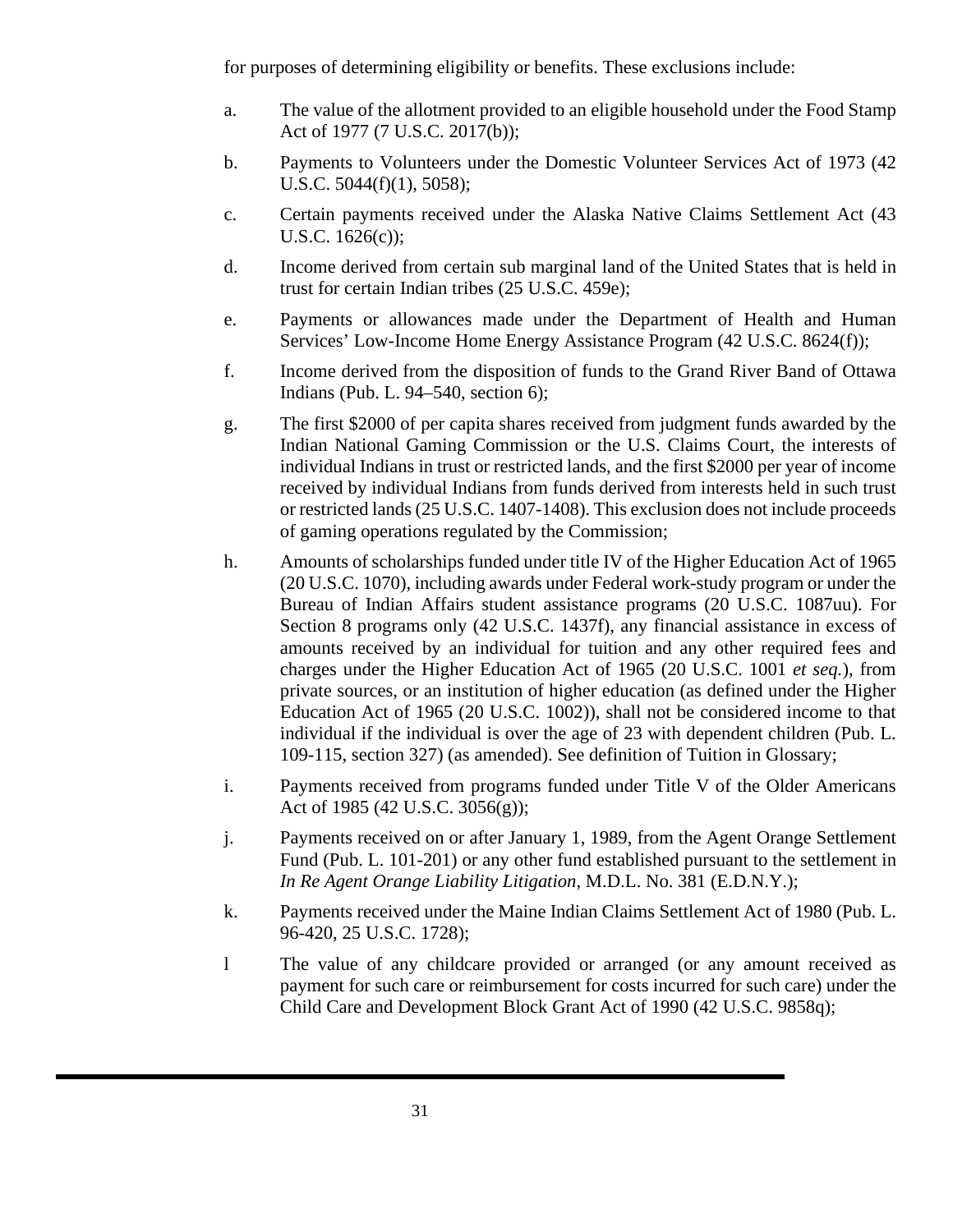- m. Earned income tax credit (EITC) refund payments received on or after January 1, 1991, for programs administered under the United States Housing Act of 1937, title V of the Housing Act of 1949, section 101 of the Housing and Urban Development Act of 1965, and sections 221 (d)(3), 235, and 236 of the National Housing Act (26 U.S.C. 32(l));
- n. Payments by the Indian Claims Commission to the Confederated Tribes and Bands of Yakima Indian Nation or the Apache Tribe of Mescalero Reservation (Pub. L. 95–433);
- o. Allowances, earnings, and payments to AmeriCorps participants under the National and Community Service Act of 1990 (42 U.S.C. 12637(d));
- p. Any allowance paid under the provisions of 38 U.S.C. 1883(c) to children of Vietnam veterans born with spina bifida (38 U.S.C. 1802-05), children of women Vietnam veterans born with certain birth defects (38 U.S.C. 1811-16), and children of certain Korean service veterans born with spina bifida (38 U.S.C. 1821);
- q. Any amount of crime victim compensation (under the Victims of Crime Act) received through crime victim assistance (or payment or reimbursement of the cost of such assistance) as determined under the Victims of Crime Act because of the commission of a crime against the applicant under the Victims of Crime Act (42 U.S.C. 10602(c));
- r. Allowances, earnings and payments to individuals participating in programs under the Workforce Investment Act of 1998 (29 U.S.C. 2931(a)(2)).
- s. Any amount received under the Richard B. Russell School Lunch Act (42 U.S.C. 1760(e)) and the Child Nutrition Act of 1966 (42 U.S.C. 1780(b)), including reduced-price lunches and food under the Special Supplemental Food Program for Women, Infants, and Children (WIC);
- t. Payments, funds, or distributions authorized, established, or directed by the Seneca Nation Settlement Act of 1990 (25 U.S.C. 1774f(b));
- u. Payments from any deferred U.S. Department of Veterans Affairs disability benefits that are received in a lump sum amount or in prospective monthly amounts (42 U.S.C. § 1437a(b)(4));
- v. Compensation received by or on behalf of a veteran for service-connected disability, death, dependency, or indemnity compensation as provided by an amendment by the Indian Veterans Housing Opportunity Act of 2010 (Pub. L. 111- 269; 25 U.S.C. 4103(9)) to the definition of income applicable to programs authorized under the Native American Housing Assistance and Self-Determination Act (NAHASDA) (25 U.S.C. 4101 *et seq.*) and administered by the Office of Native American Programs;
- w. A lump sum or a periodic payment received by an individual Indian pursuant to the Class Action Settlement Agreement in the case entitled *Elouise Cobell et al. v. Ken Salazar et al.*, 816 F. Supp. 2d 10 (Oct. 5, 2011 D.D.C.), **for a period of one year from the time of receipt of that payment** as provided in the Claims Resolution Act of 2010 (Pub. L. 111-291);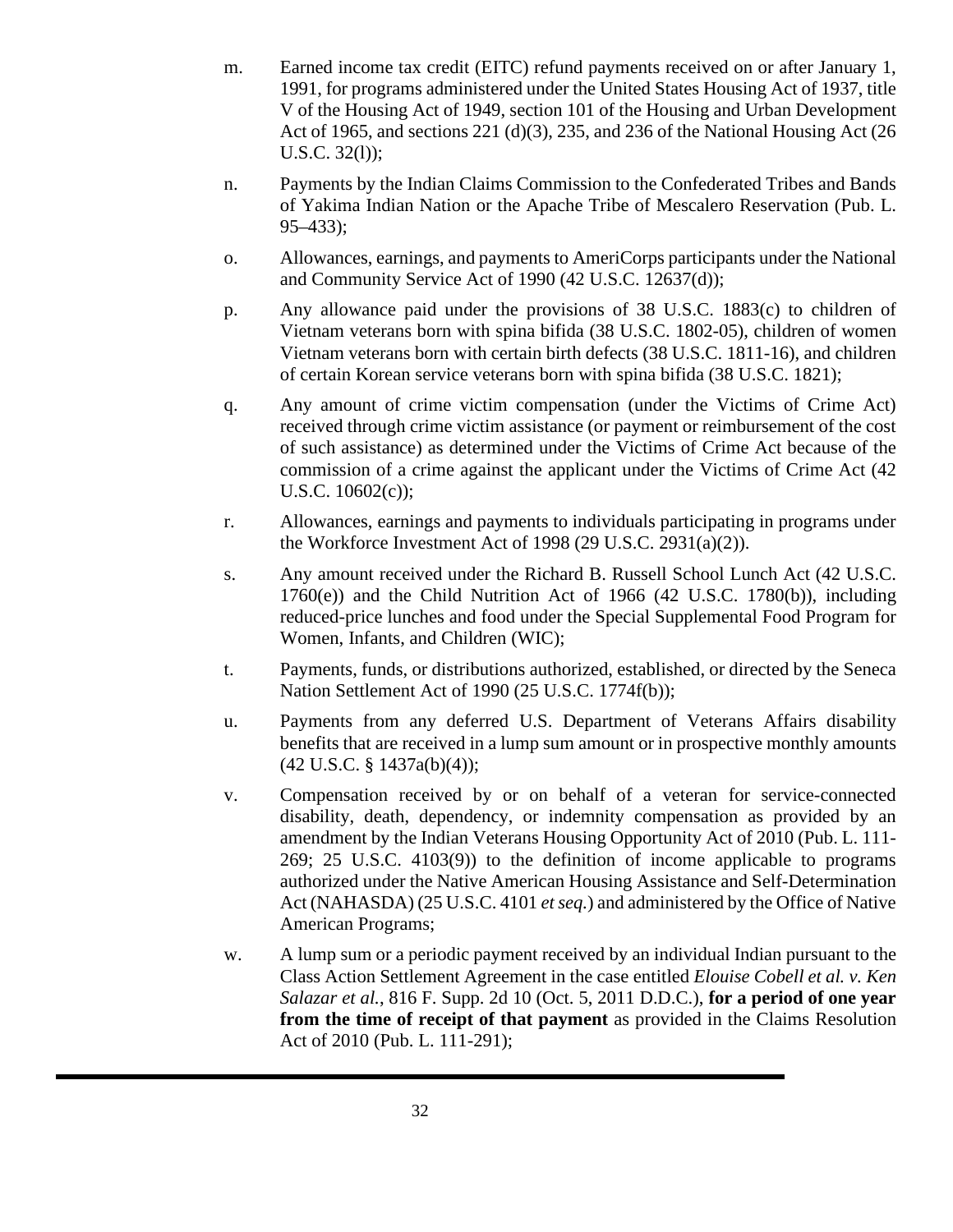- x. Any amounts in an "individual development account" as provided by the Assets for Independence Act, as amended in 2002 (Pub. L. 107-110, 42 U.S.C. 604(h)(4));
- y. Per capita payments made from the proceeds of Indian Tribal Trust Cases as described in PIH Notice 2013-30 "Exclusion from Income of Payments under Recent Tribal Trust Settlements" (25 U.S.C. 117b(a)); and
- z. Major disaster and emergency assistance received by individuals and families under the Robert T. Stafford Disaster Relief and Emergency Assistance Act (Pub. L. 93- 288, as amended) and comparable disaster assistance provided by States, local governments, and disaster assistance organizations (42 U.S.C. 5155(d)).
- aa. ABLE accounts created under the Achieving a Better Life Experience Act of 2014 (ABLE Act) are excluded from the calculation of both income and assets

The Sarasota Housing Authority will not provide exclusions from income in addition to those already provided for by HUD.

## *11.3 DEDUCTIONS FROM ANNUAL INCOME*

The following deductions will be made from annual income:

- A. \$480 for each dependent;
- B. \$400 for any elderly family or disabled family;
- C. The sum of the following, to the extent the sum exceeds three percent of annual income:
	- 1. Unreimbursed medical expenses of any elderly family or disabled family including any fee paid by the participant for the Medicare Prescription Drug Program; and
	- 2. Unreimbursed reasonable attendant care and auxiliary apparatus expenses for each member of the family who is a person with disabilities, to the extent necessary to enable any member of the family (including the member who is a person with disabilities) to be employed, but this allowance may not exceed the earned income received by family members who are 18 years of age or older who are able to work because of such attendant care or auxiliary apparatus.
- D. Reasonable childcare expenses for children 12 and younger necessary to enable a member of the family to be employed or to further his or her education. This deduction shall not exceed the amount of employment income that is included in annual income.

#### *11.4 RECEIPT OF A LETTER OR NOTICE FROM HUD CONCERNING INCOME*

A. If a public housing resident receives a letter or notice from HUD concerning the amount or verification of family income, the letter shall be brought to the person responsible for income verification within thirty (30) calendar days of receipt by the resident.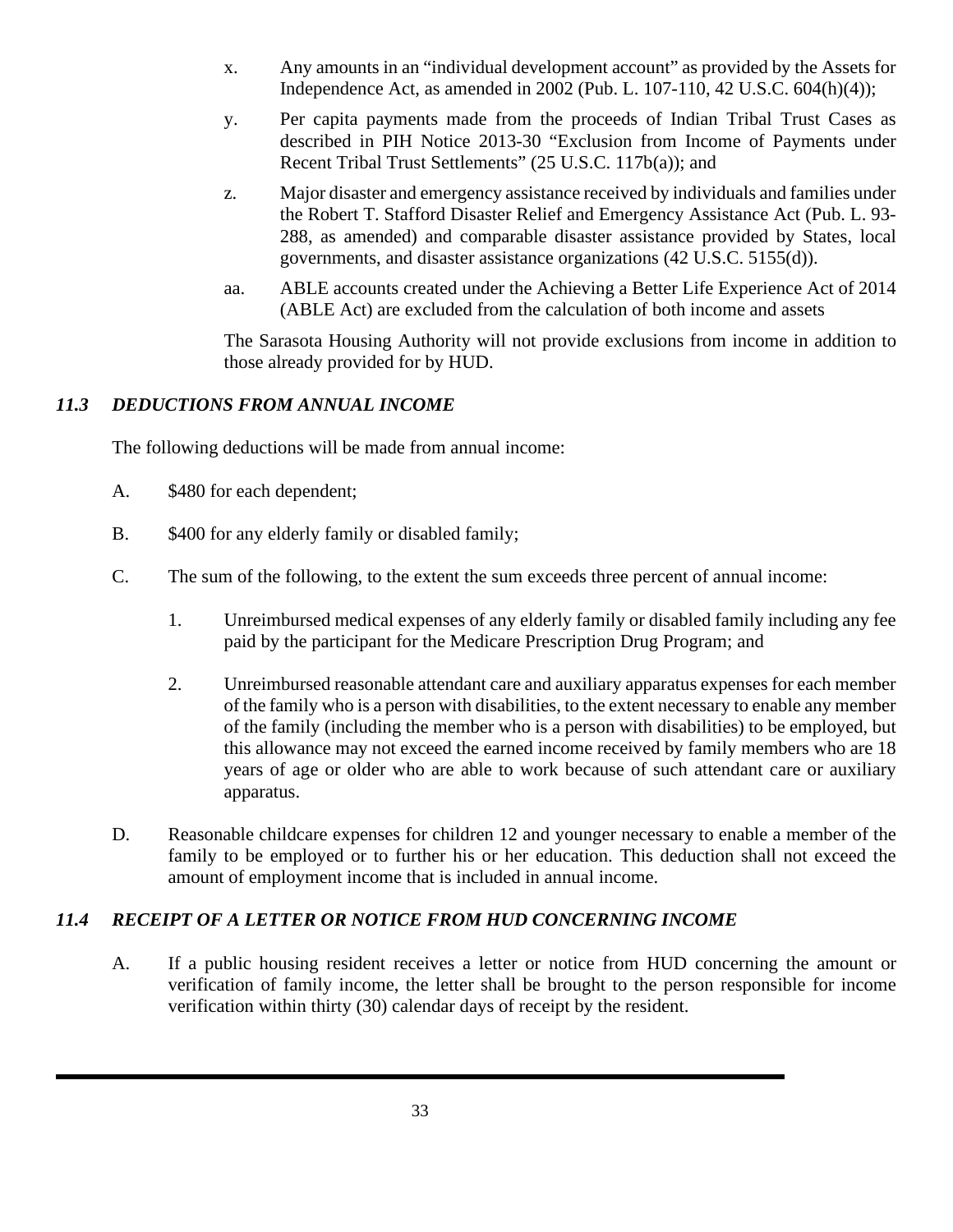- B. The **Property Manager** shall reconcile any difference between the amount reported by the resident and the amount listed in the HUD communication. This shall be done as promptly as possible.
- C. After the reconciliation is complete, the Sarasota Housing Authority shall, if appropriate, adjust the resident's rent beginning at the start of the next month. If the reconciliation is completed during the final five (5) calendar days of the month, the new rent shall take effect on the first day of the second month following the end of the current month. In addition, if the resident had not previously reported the proper income, the Sarasota Housing Authority shall do one of the following:
	- 1. Immediately collect the back rent due to the agency;
	- 2. Establish a repayment plan for the resident to pay the sum due to the agency;
	- 3. Terminate the lease and evict for failure to report income; or
	- 4. Terminate the lease, evict for failure to report income, and collect the back rent due to the agency.

## *11.5 COOPERATING WITH WELFARE AGENCIES*

The Sarasota Housing Authority will make its best efforts to enter into cooperation agreements with local welfare agencies under which the welfare agencies will agree:

- A. To target assistance, benefits and services to families receiving assistance in the public housing and Section 8 tenant-based assistance program to achieve self-sufficiency; and
- B. To provide written verification to the Sarasota Housing Authority concerning welfare benefits for families applying for or receiving assistance in our housing assistance programs.

## *11.6 COOPERATING WITH LAW ENFORCEMENT AGENCIES*

The Sarasota Housing Authority will comply, on a case-by-case basis, with information requests from Federal, State or local law enforcement officers regarding possible fugitive felons and/or a parole or probation violators. The Sarasota Housing Authority will supply upon legitimate request (1) the current address, (2) Social Security number and (3) photograph (if available) of any recipient of assistance.

The Federal, State or local enforcement officer must submit a request that is (1) written, (2) on law enforcement agency letterhead, and (3) is signed by the requesting officer and his or her immediate supervisor. The request for information must provide the name of the fugitive felon and/or parole or probation violator being sought and may include other personal information used for identification. The request should also comply with the following requirements:

A. The law enforcement agency shall notify Sarasota Housing Authority that the fugitive felon and/or parole or probation violator (i) is fleeing to avoid prosecution, custody or confinement after conviction, under the laws of the place from which the individual flees, for a crime, or attempt to commit a crime, which is a felony under the laws of the place from which the individual flees, or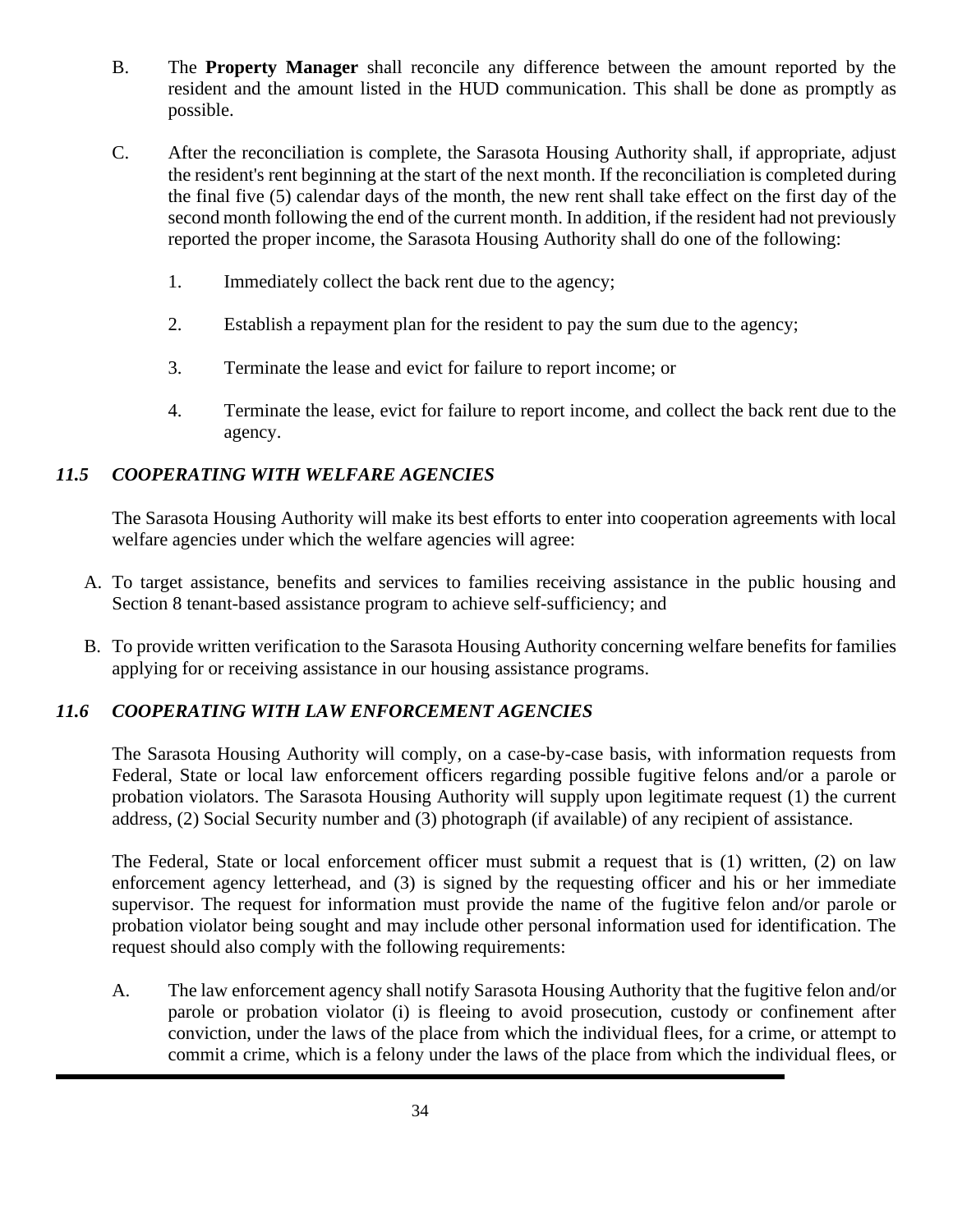(ii) is violating a condition of probation or parole imposed under Federal or State law; or (iii) has information that is necessary for the officer to conduct his/her official duties;

- B. The location or apprehension of the recipient is within the Sarasota Housing Authority's official duties; and,
- C. The request is made in the proper exercise of the law enforcement agency's official duties.

# **12.0 VERIFICATION**

The Sarasota Housing Authority will verify information related to waiting list preferences, eligibility, admission, and level of benefits prior to admission. Periodically during occupancy, items related to eligibility and rent determination shall also be reviewed and verified. Income, assets, and expenses will be verified, as well as disability status, need for a live-in aide and other reasonable accommodations; fulltime student status of family members 18 years of age and older; Social Security numbers; and citizenship/eligible non-citizen status. Age and relationship will only be verified in those instances where needed to make a determination of level of assistance.

For a family with net assets equal to or less than \$5,000, the Sarasota Housing Authority will accept, for purposes of recertification of income, a family's written declaration that it has net assets equal to or less than \$5,000, without taking additional steps to verify the accuracy of the declaration. The declaration must state the amount of income the family expects to receive from such assets; this amount will be included in the family's income. The Sarasota Housing Authority will obtain third-party verification of all family assets every 3 years.

## *12.1 ACCEPTABLE METHODS OF VERIFICATION*

Age, relationship, U.S. citizenship, and Social Security numbers will generally be verified with documentation provided by the family. For citizenship, the family's certification will be accepted. (Or, for citizenship, documentation such as listed below will be required.) Verification of these items will include photocopies of the Social Security cards and other documents presented by the family, the INS SAVE approval code, and forms signed by the family.

Other information will be verified by the following verification methods acceptable to HUD, in the order of preference indicated:

## **1. Up-front Income Verifications (UIV)**

UIV is the verification of income through an independent source that systematically maintains income information in computerized form for a large number of individuals.

Current UIV resources include the following:

**a. Enterprise Income Verification (EIV)** – The EIV System is a web-based application, which provides PHAs with employment, wage, unemployment compensation and social security benefit information of tenants who participate in the Public Housing and various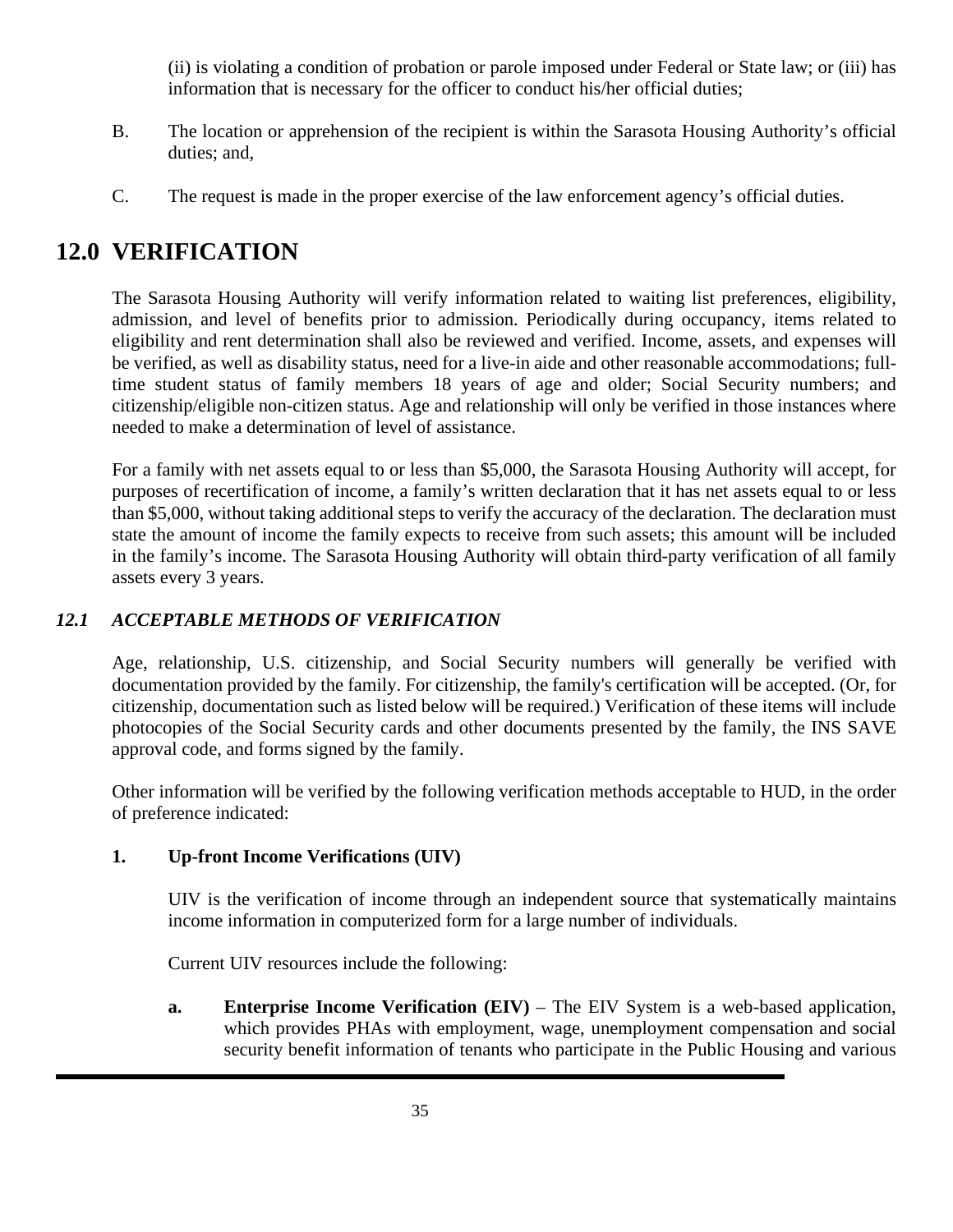Section 8 programs under the jurisdiction of the Office of Public and Indian Housing (PIH)**.**  Information in EIV is derived from computer matching programs initiated by HUD with the Social Security Administration (SSA) and the U.S. Department of Health and Human Services (HHS), for all program participants with valid personal identifying information (name, date of birth (DOB), and social security number (SSN)) reported on the form HUD-50058. Use of the EIV system in its entirety is mandatory for all annual and interim reexaminations. The Sarasota Housing Authority will monitor the following EIV reports on a monthly basis – (1) Deceased Tenants Report, (2) Identity Verification Report, and the (3) Immigration Report. In addition, it will monitor on a quarterly basis the following EIV reports – (1) Income Discrepancy Report, (2) Multiple Subsidy Report, and (3) the New Hires Report. Whether or not an admission is homeless will be noted in the 50058.

#### **b. State Wage Information Collection Agencies (SWICAs)**

- **c. State systems for the Temporary Assistance for Needy Families (TANF) program**
- **d. Credit Bureau Information (CBA) credit reports**

#### **e. Internal Revenue Service (IRS) Letter 1722**

The Sarasota Housing Authority will use additional UIV resources as they become available. This will be done before, during and/or after examinations and/or re-examinations of household income as appropriate.

It is important to note that UIV data will only be used to verify a participant's eligibility for participation in a rental assistance program and to determine the level of assistance the participant is entitled to receive and only by properly trained persons whose duties require access to this information. Any other use, unless approved by the HUD Headquarters UIV Security System Administrator*,* is specifically prohibited and will not occur.

No adverse action can be taken against a participant until the Sarasota Housing Authority has independently verified the UIV information and the participant has been granted an opportunity to contest any adverse findings through the established grievance procedure. The consequences of adverse findings may include the Sarasota Housing Authority requiring the immediate payment of any over-subsidy, the entering into a repayment agreement, eviction, criminal prosecution, or any other appropriate remedy.

Furthermore, the information the Sarasota Housing Authority derives from the UIV system will be protected to ensure that it is utilized solely for official purposes and not disclosed in any way that would violate the privacy of the affected individuals.

The EIV Income Report must remain in the tenant file for the duration of tenancy and no longer than three years from the end of participation (EOP) date. The Sarasota Housing Authority is required to maintain at a minimum, the last three years of the form HUD-50058 and supporting documentation for all annual and interim reexaminations of family income. All records are to be maintained for a period of at least three years from the effective date of the action. Once the data has served its purpose, it shall be destroyed by either burning or shredding the data.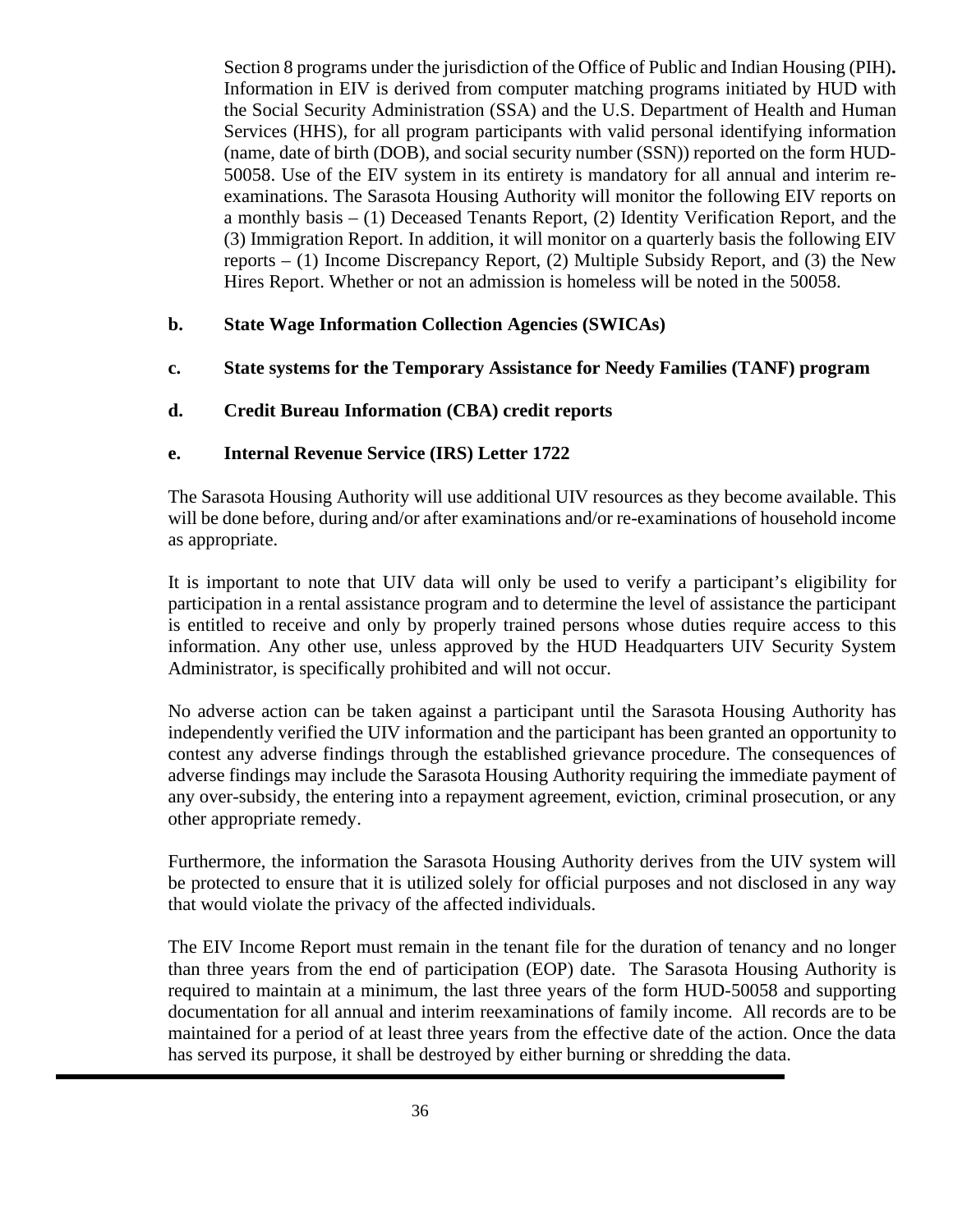#### **2. Third Party Written Verifications**

An original or authentic document generated by a third-party source dated either within the 60 day period preceding the reexamination or the Sarasota Housing Authority request date. Such documentation may be in the possession of the tenant (or applicant) and is commonly referred to as tenant-provided documents. It is HUD's position that such tenant-provided documents are written third-party verification since these documents originated from a third-party source. The Sarasota Housing Authority may, at its discretion, reject any tenant-provided documents and follow up directly with the source to obtain necessary verification of information.

Examples of acceptable tenant-provided documentation (generated by a third-party source) include, but are not limited to: pay stubs, payroll summary report, employer notice/letter of hire/termination, SSA benefit verification letter, bank statements, child support payment stubs, welfare benefit letters and/or printouts, and unemployment monetary benefit notices. Current acceptable tenant-provided documents will be used for income and rent determinations.

The Sarasota Housing Authority will obtain four current and consecutive pay stubs for determining annual income from wages. For new income sources or when two pay stubs are not available, the Sarasota Housing Authority will project income based on the information from a traditional written third-party verification form or the best available information.

**Note:** Documents older than 60 calendar days (from the Sarasota Housing Authority interview/determination or request date) is acceptable for confirming effective dates of income.

Third-party written verifications may also be used to supplement Up-front Income Verifications. They will be utilized when there is a discrepancy of \$200 a month or more and the participant disputes the UIV results.

**Note:** Social Security benefit information in EIV is updated every three months. If the tenant agrees with the EIV-reported benefit information, PHAs do not need to obtain or request a benefit verification letter from the tenant.

#### **3. Written Third-Party Verification Form**

Also known as traditional third-party verification. A standardized form to collect information from a third-party source is distributed by the Sarasota Housing Authority. The form is completed by the third-party by hand (in writing or typeset) when sent the form by the Sarasota Housing Authority.

HUD recognizes that third-party verification request forms sent to third-party sources often are not returned. In other instances, the person who completes the verification form may provide incomplete information; or some tenants may collude with the third-party source to provide false information; or the tenant intercepts the form and provides false information.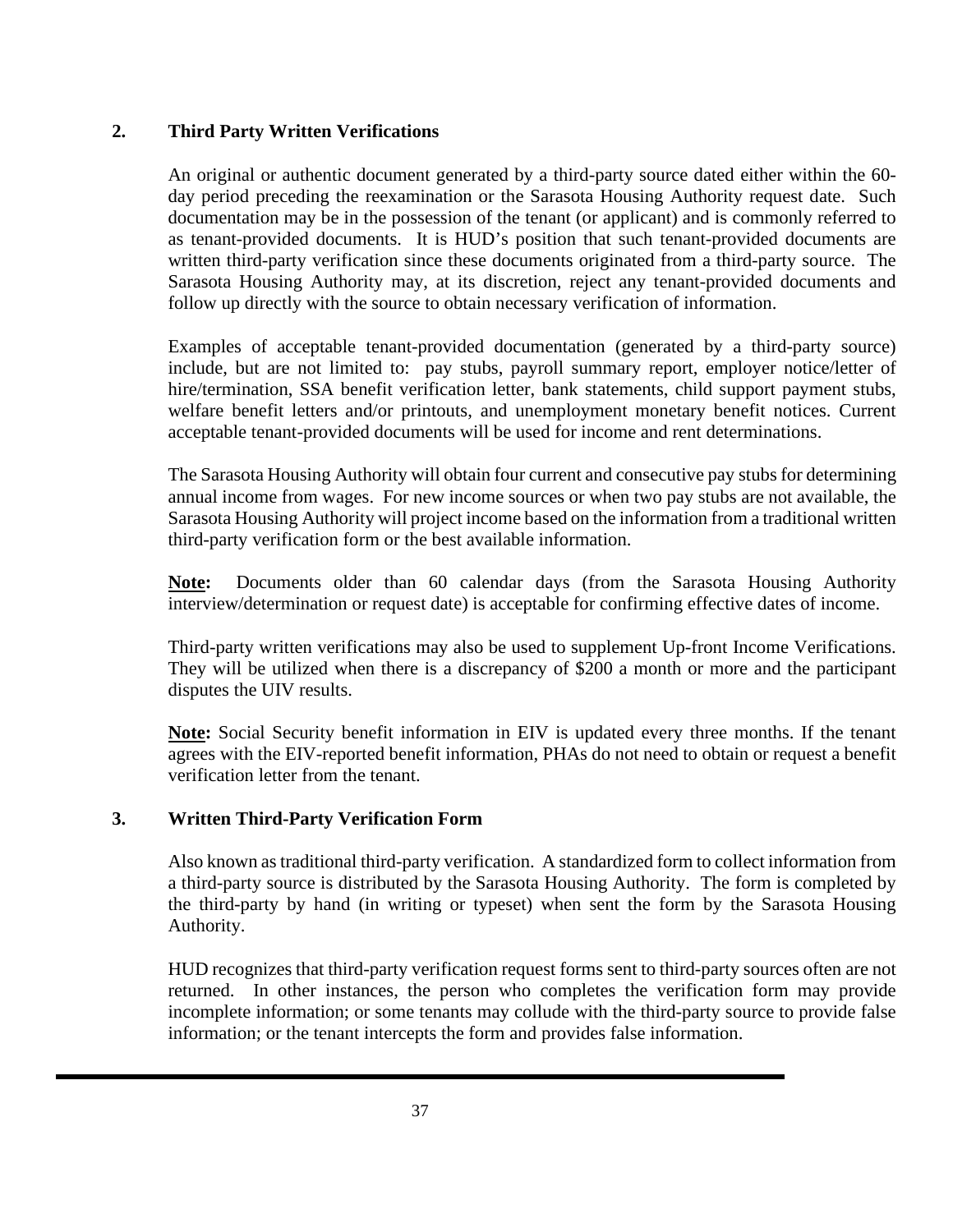HUD requires the Sarasota Housing Authority to rely on documents that originate from a thirdparty source's computerized system and/or database, as this process reduces the likelihood of incorrect or falsified information being provided on the third-party verification request form. The use of acceptable tenant-provided documents, which originate from a third-party source, will improve the integrity of information used to determine a family's income and rent and ultimately reduce improper subsidy payments. This verification process will also streamline the income verification process.

The Sarasota Housing Authority will allow ten (10) calendar days for the return of third-party written verifications prior to continuing on to the next type of verification.

#### **4. Third-Party Oral Verifications**

This type of verification includes direct contact with the source, in person or by telephone. When this method is used, staff members will be required to document in writing with whom they spoke, the date of the conversation, the telephone number, and the facts obtained.

The Sarasota Housing Authority will allow ten (10) calendar days for the return of third-party oral verifications prior to continuing on to the next type of verification.

#### **5. Review of Documents**

When UIV, written and oral third-party verifications are not available within the ten (10) calendar day period allowed in paragraph 3 and 10 calendar day period allowed in paragraph 4 above, the Housing Authority will use the information received by the family, provided that the documents provide complete information. Photocopies of the documents, excluding government checks, provided by the family will be maintained in the file. In cases in which documents are viewed and cannot be photocopied, staff reviewing the documents will complete a written statement as to the contents of the document(s).

#### **6. Self-Certification and Self-Declaration**

When UIV, written and oral third-party verifications are not available within the ten (10) calendar day period allowed in paragraph 3 and ten (10) calendar day period allowed in paragraph 4 above, and hand-carried verification cannot be obtained, the Housing Authority will accept a statement detailing information needed, signed by the head, spouse, co-head, or other adult family member.

Verification forms and reports received will be contained in the applicant/tenant file. Oral third-party documentation will include the same information as if the documentation had been written, i.e. name, date of contact, amount received, etc.

When any verification method other than Up-front Income Verification is utilized, the Sarasota Housing Authority will document the reason for the choice of the verification methodology in the applicant/resident's file.

The following chart comes from PIH Notice 2010-19.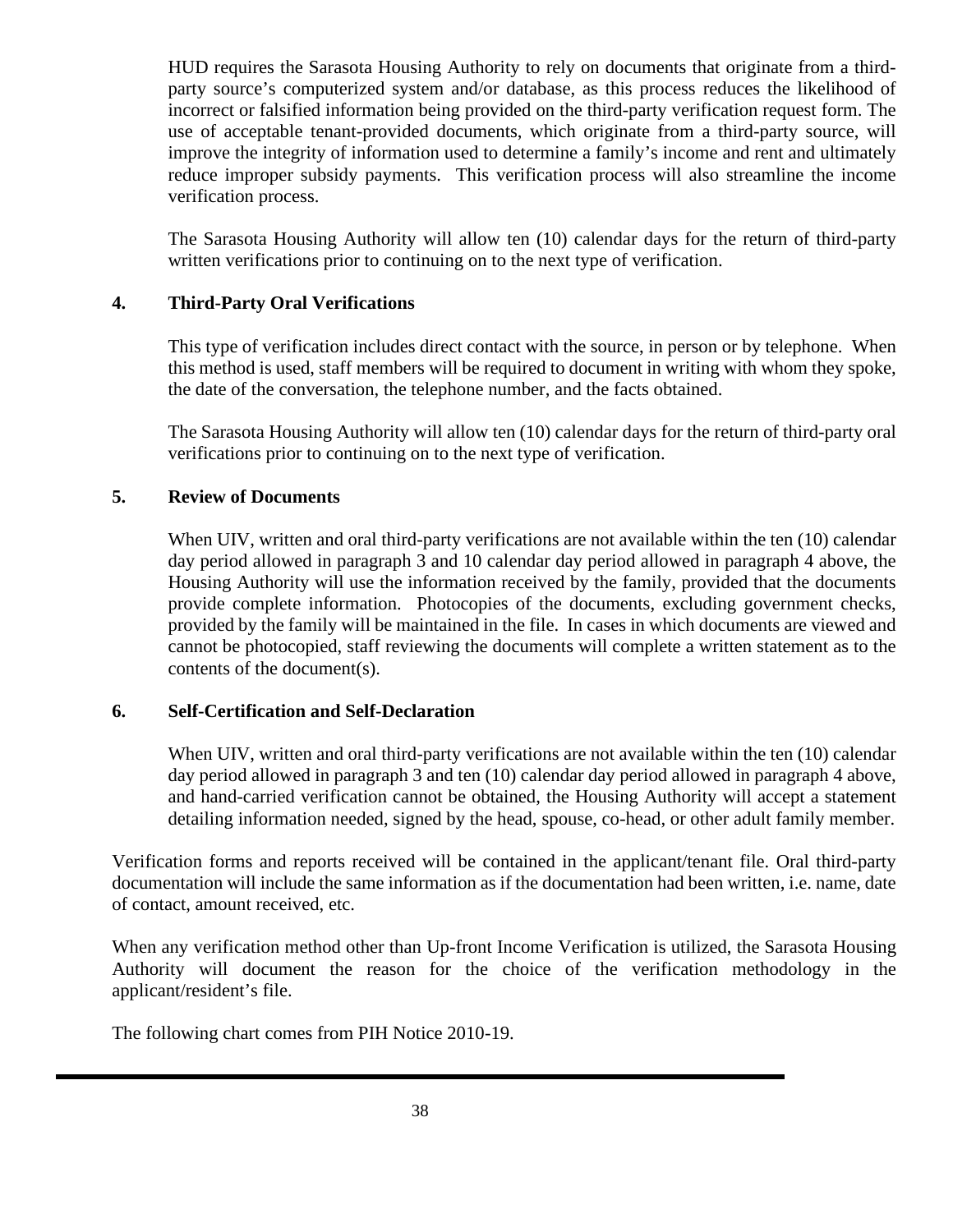| <b>Level</b>            | <b>Verification Technique</b>                                                                                                                                               | <b>Ranking</b>                                                                                                                                                                                                                                                                                                           |
|-------------------------|-----------------------------------------------------------------------------------------------------------------------------------------------------------------------------|--------------------------------------------------------------------------------------------------------------------------------------------------------------------------------------------------------------------------------------------------------------------------------------------------------------------------|
| 6                       | <b>Up-front Income Verification</b><br>(UIV) using HUD's Enterprise<br><b>Income Verification (EIV) system</b><br>(not available for income<br>verifications of applicants) | <b>Highest</b> (Mandatory)                                                                                                                                                                                                                                                                                               |
| $\overline{5}$          | <b>Up-front Income Verification</b><br>(UIV) using non-HUD system                                                                                                           | <b>Highest</b> (Optional)                                                                                                                                                                                                                                                                                                |
| $\overline{\mathbf{4}}$ | <b>Written Third-Party</b><br><b>Verification</b>                                                                                                                           | <b>High</b> (Mandatory to supplement EIV-<br>reported income sources and when EIV has<br>no data; Mandatory for non-EIV reported<br>income sources; Mandatory when<br>participant disputes EIV-reported<br>employment and income information and is<br>unable to provide acceptable documentation<br>to support dispute) |
| $\overline{3}$          | <b>Written Third-Party</b><br><b>Verification Form</b>                                                                                                                      | <b>Medium-Low (Mandatory if written third-</b><br>party verification documents are not<br>available or rejected by the PHA; and when<br>the applicant or participant is unable to<br>provide acceptable documentation)                                                                                                   |
| $\overline{2}$          | <b>Oral Third-Party Verification</b>                                                                                                                                        | Low (Mandatory if written third-party<br>verification is not available)                                                                                                                                                                                                                                                  |
| 1                       | <b>Tenant Declaration</b>                                                                                                                                                   | Low (Use as a last resort when unable to<br>obtain any type of third-party<br>verification)                                                                                                                                                                                                                              |

## *12.2 TYPES OF VERIFICATION*

The chart below outlines the factors that may be verified and gives common examples of the verification that will be sought. To obtain written third-party verification, the Sarasota Housing Authority will send a request form to the source along with a release form signed by the applicant/tenant via first class mail.

 $\overline{\phantom{a}}$ 

| Verification Requirements for Individual Items |                                    |                                  |  |  |  |
|------------------------------------------------|------------------------------------|----------------------------------|--|--|--|
| <b>Item to Be Verified</b>                     | 3 <sup>rd</sup> party verification | <b>Hand-carried verification</b> |  |  |  |
| <b>General Eligibility Items</b>               |                                    |                                  |  |  |  |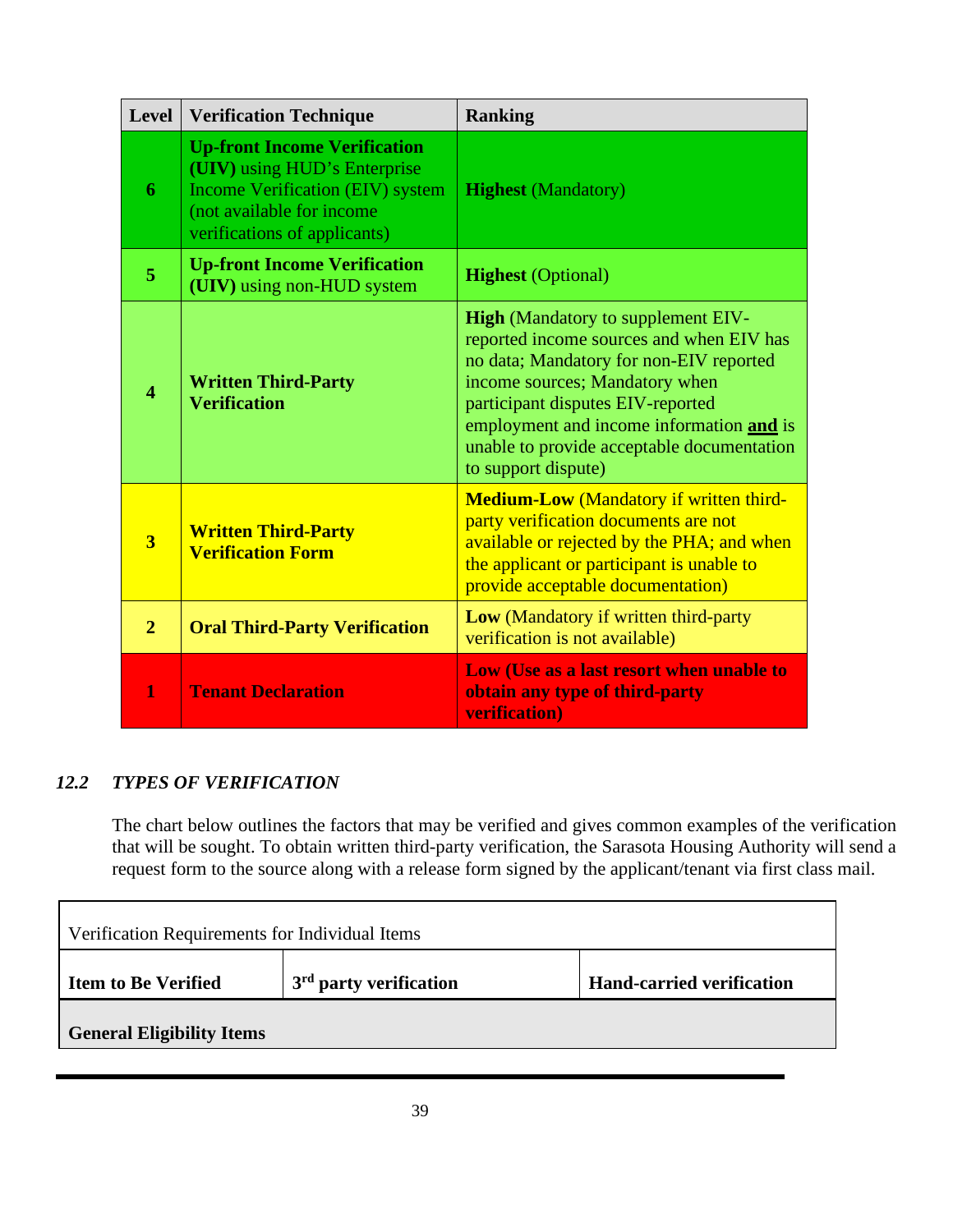| Verification Requirements for Individual Items |                                                                                                                                                          |                                                                                                                               |  |  |  |
|------------------------------------------------|----------------------------------------------------------------------------------------------------------------------------------------------------------|-------------------------------------------------------------------------------------------------------------------------------|--|--|--|
| <b>Item to Be Verified</b>                     | 3 <sup>rd</sup> party verification                                                                                                                       | <b>Hand-carried verification</b>                                                                                              |  |  |  |
| Social Security Number                         | <b>Not Allowed</b>                                                                                                                                       | Original Social Security Card,<br>appropriate<br>government<br>an<br>letter showing the number or<br>other HUD-allowed method |  |  |  |
| Adult Status of the Head of<br>Household       |                                                                                                                                                          | Valid driver's license,<br>identification card issued by a<br>government agency, or a birth<br>certificate.                   |  |  |  |
| Citizenship                                    | N/A                                                                                                                                                      | Signed certification, voter's<br>registration card, birth<br>certificate, etc.                                                |  |  |  |
| Eligible immigration status                    | INS SAVE confirmation #                                                                                                                                  | <b>INS</b> card                                                                                                               |  |  |  |
| Disability                                     | Letter from medical professional,<br>SSI, etc.                                                                                                           | Proof of SSI or Social Security<br>disability payments                                                                        |  |  |  |
| Full time student status (if<br>>18            | Letter from school                                                                                                                                       | For high school and/or college<br>students, any document<br>evidencing enrollment                                             |  |  |  |
| Need for a live-in aide                        | Letter from doctor or other<br>professional knowledgeable of<br>condition                                                                                | N/A                                                                                                                           |  |  |  |
| Childcare costs                                | Letter from care provider                                                                                                                                | Bills and receipts                                                                                                            |  |  |  |
| Disability assistance<br>expenses              | Letters from suppliers, care givers,<br>etc.                                                                                                             | Bills and records of payment                                                                                                  |  |  |  |
| Medical expenses                               | Letters from providers,<br>prescription record from pharmacy,<br>medical professional's letter stating<br>assistance, or a companion animal is<br>needed | Bills, receipts, records of<br>payment, dates of trips,<br>mileage log, receipts for fares<br>and tolls                       |  |  |  |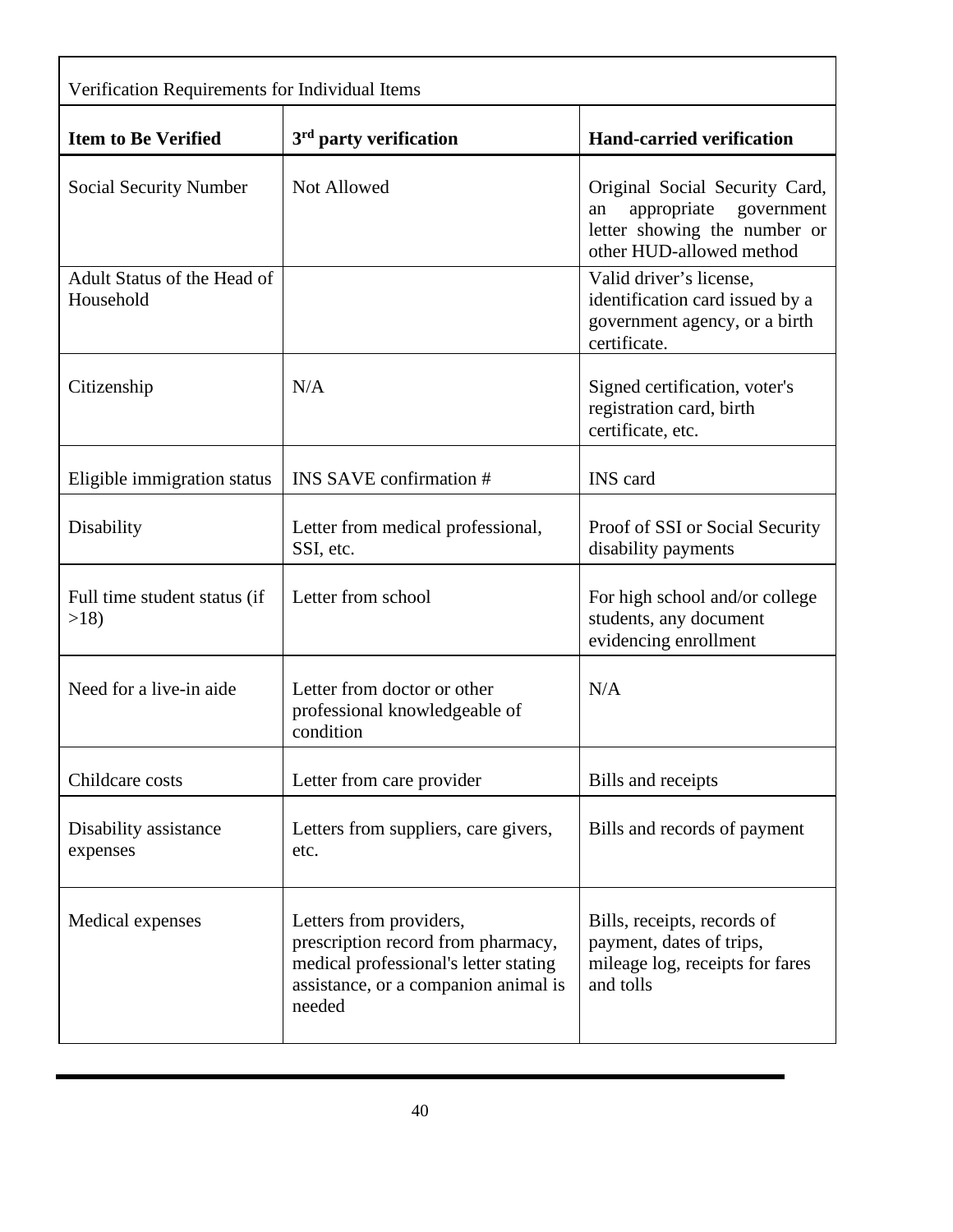| Verification Requirements for Individual Items        |                                             |                                                                                                             |  |  |  |
|-------------------------------------------------------|---------------------------------------------|-------------------------------------------------------------------------------------------------------------|--|--|--|
| <b>Item to Be Verified</b>                            | 3 <sup>rd</sup> party verification          | <b>Hand-carried verification</b>                                                                            |  |  |  |
| <b>Medicare Prescription</b><br>Drug Coverage         |                                             | A card issued by the private<br>prescription drug plan with the<br>words Medicare Rx on it.                 |  |  |  |
| <b>Value of and Income from Assets</b>                |                                             |                                                                                                             |  |  |  |
| Savings, checking<br>accounts                         | Letter from institution                     | Passbook, most current<br>statements                                                                        |  |  |  |
| CDS, bonds, etc.                                      | Letter from institution                     | Tax return, information<br>brochure from institution, the<br>CD, the bond                                   |  |  |  |
| <b>Stocks</b>                                         | Letter from broker or holding<br>company    | Stock or most current<br>statement, price in newspaper<br>or through Internet                               |  |  |  |
| Real property                                         | Letter from tax office, assessment,<br>etc. | Property tax statement (for<br>current value), assessment,<br>records or income and<br>expenses, tax return |  |  |  |
| Personal property held as<br>an investment            | Assessment, bluebook, etc.                  | Receipt for purchase, other<br>evidence of worth                                                            |  |  |  |
| Cash value of whole life<br>insurance policies        | Letter from insurance company               | Current statement                                                                                           |  |  |  |
| Assets disposed of for less<br>than fair market value | N/A                                         | Original receipt and receipt at<br>disposition, other evidence of<br>worth                                  |  |  |  |
| <b>Income</b>                                         |                                             |                                                                                                             |  |  |  |
| Earned income                                         | Letter from employer                        | Multiple pay stubs                                                                                          |  |  |  |
| Self-employed                                         | N/A                                         | Tax return from prior year,<br>books of accounts                                                            |  |  |  |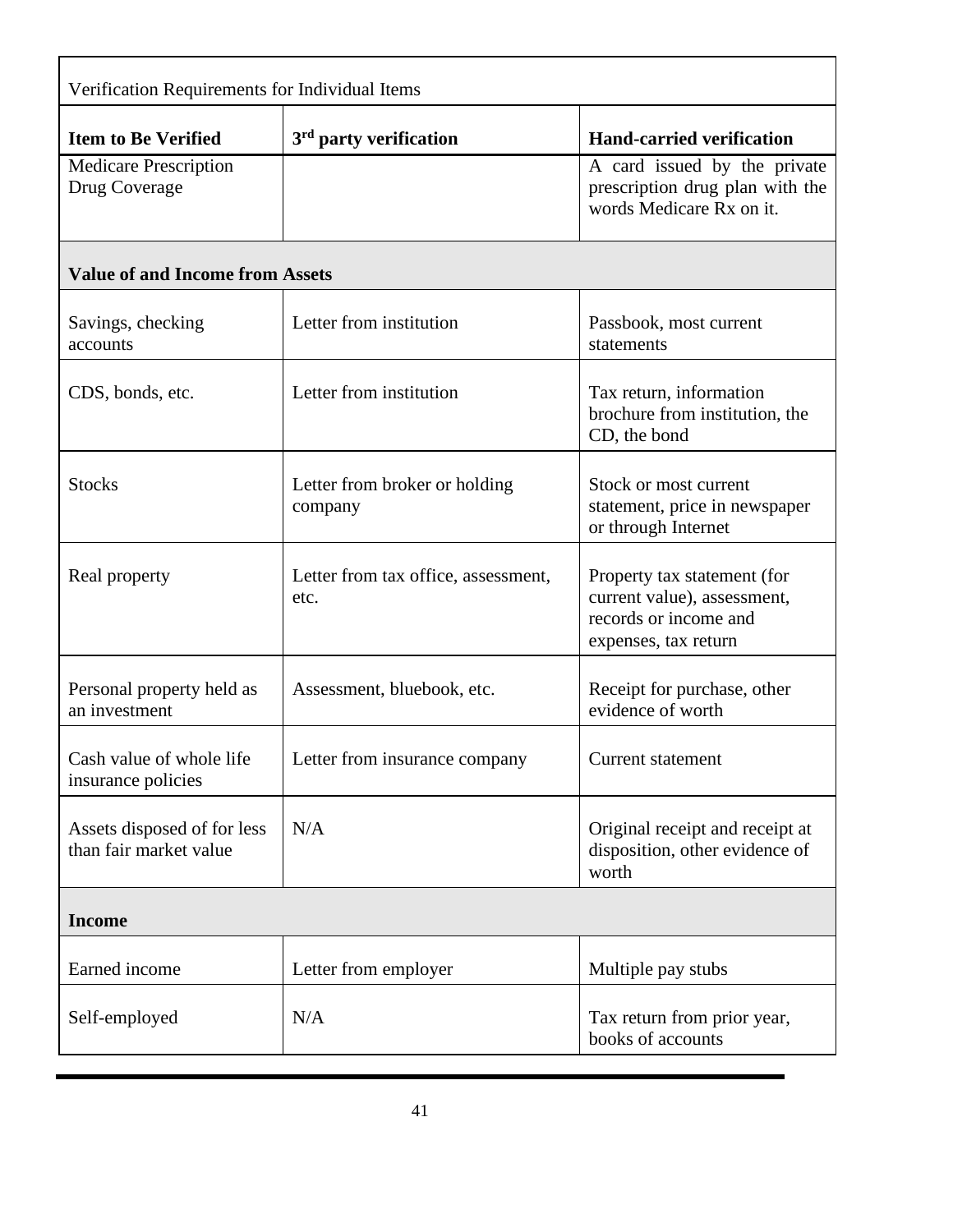| Verification Requirements for Individual Items                                           |                                                                                                                                                                               |                                                                                                            |  |  |  |
|------------------------------------------------------------------------------------------|-------------------------------------------------------------------------------------------------------------------------------------------------------------------------------|------------------------------------------------------------------------------------------------------------|--|--|--|
| <b>Item to Be Verified</b>                                                               | 3 <sup>rd</sup> party verification                                                                                                                                            | <b>Hand-carried verification</b>                                                                           |  |  |  |
| Regular gifts and<br>contributions                                                       | Letter from source, letter from<br>organization receiving gift (i.e., if<br>grandmother pays day care provider,<br>the day care provider could so state)                      | Bank deposits, other similar<br>evidence                                                                   |  |  |  |
| Alimony/child support                                                                    | Court order, letter from source, letter<br>from Human Services                                                                                                                | Record of deposits, divorce<br>decree                                                                      |  |  |  |
| Social Security<br>Administration                                                        |                                                                                                                                                                               | Letter from Social Security no<br>more than 60 calendar days old<br>as verified by HUD computer<br>systems |  |  |  |
| Periodic payments (i.e.,<br>welfare, pensions, workers<br>compensation,<br>unemployment) | Letter or electronic reports from the<br>source                                                                                                                               | Award letter, letter announcing<br>change in amount of future<br>payments                                  |  |  |  |
| Training program<br>participation                                                        | Letter from program provider<br>indicating<br>- whether enrolled or completed                                                                                                 | N/A                                                                                                        |  |  |  |
|                                                                                          | whether training is HUD-funded<br>$\blacksquare$<br>whether Federal, State, local<br>$\overline{\phantom{a}}$<br>govt., or local program<br>whether it is employment training |                                                                                                            |  |  |  |
|                                                                                          | whether it has clearly defined<br>goals and objectives                                                                                                                        |                                                                                                            |  |  |  |
|                                                                                          | whether program has supportive<br>services                                                                                                                                    | Evidence of job start                                                                                      |  |  |  |
|                                                                                          | whether payments are for out-of-<br>$\overline{\phantom{a}}$<br>pocket expenses incurred in order<br>to participate in a program                                              |                                                                                                            |  |  |  |
|                                                                                          | date of first job after program<br>$\overline{\phantom{a}}$<br>completion                                                                                                     |                                                                                                            |  |  |  |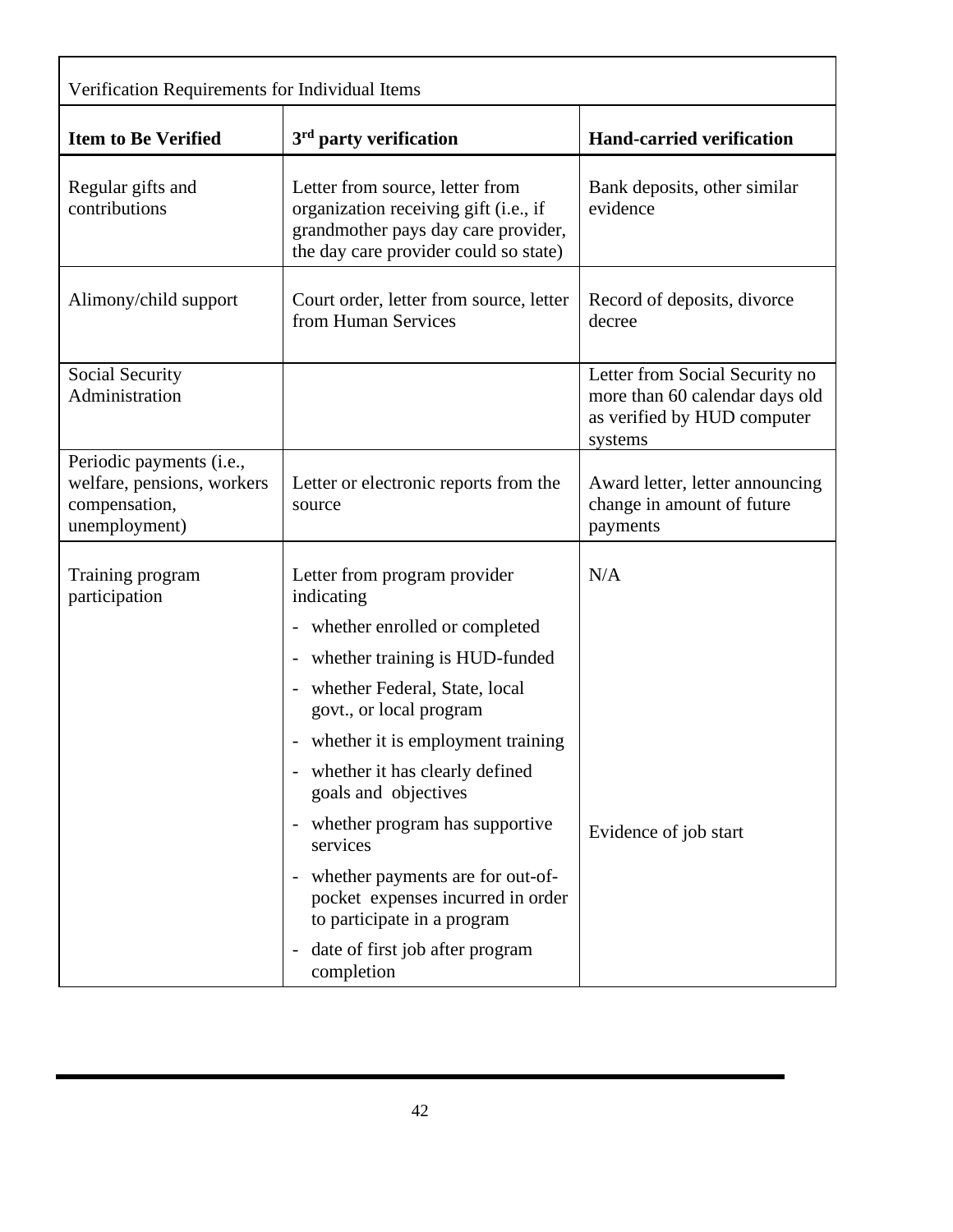#### *12.3 VERIFICATION OF CITIZENSHIP OR ELIGIBLE NONCITIZEN STATUS*

The citizenship/eligible non-citizen status of each family member regardless of age must be determined.

Prior to being admitted, or at the first reexamination, all citizens and nationals will be required to sign a declaration under penalty of perjury. They will be required to show proof of their status by such means as a birth certificate, military ID, or military DD 214 Form.

Prior to being admitted or at the first reexamination, all eligible non-citizens who are 62 years of age or older will be required to sign a declaration under penalty of perjury. They will also be required to show proof of age.

Prior to being admitted or at the first reexamination, all eligible non-citizens must sign a declaration of their status and a verification consent form and provide their original INS documentation. The Sarasota Housing Authority will make a copy of the individual's INS documentation and place the copy in the file. The Sarasota Housing Authority will also verify their status through the INS SAVE system. If the INS SAVE system cannot confirm eligibility, the Sarasota Housing Authority will mail information to the INS in order that a manual check can be made of INS records.

Family members who do not claim to be citizens, nationals, or eligible non-citizens must be listed on a statement of non-eligible members and the list must be signed by the head of the household.

Non-citizen students on student visas, though in the country legally, are not eligible to be admitted to public housing. If they are members of families that include citizens, the rent must be pro-rated.

Any family member who does not choose to declare their status must be listed on the statement of noneligible members.

If no family member is determined to be eligible under this section, the family's eligibility will be denied.

The family's assistance will not be denied, delayed, reduced, or terminated because of a delay in the process of determining eligible status under this section, except to the extent that the delay is caused by the family.

If the Sarasota Housing Authority determines that a family member has knowingly permitted an ineligible non-citizen (other than any ineligible non-citizens listed on the lease) to permanently reside in their public housing unit, the family will be evicted. Such family will not be eligible to be readmitted to public housing for a period of 24 months from the date of eviction or termination.

#### *12.4 VERIFICATION OF SOCIAL SECURITY NUMBERS*

Prior to admission, every family member regardless of age must provide the Sarasota Housing Authority with a complete and accurate Social Security Number unless they do not contend eligible immigration status. New family members must provide this verification prior to being added to the lease. If the new family member is under the age of six and has not been assigned a Social Security Number, the family shall have ninety (90) calendar days after starting to receive the assistance to provide a complete and accurate Social Security Number. The Sarasota Housing Authority may grant one ninety (90) day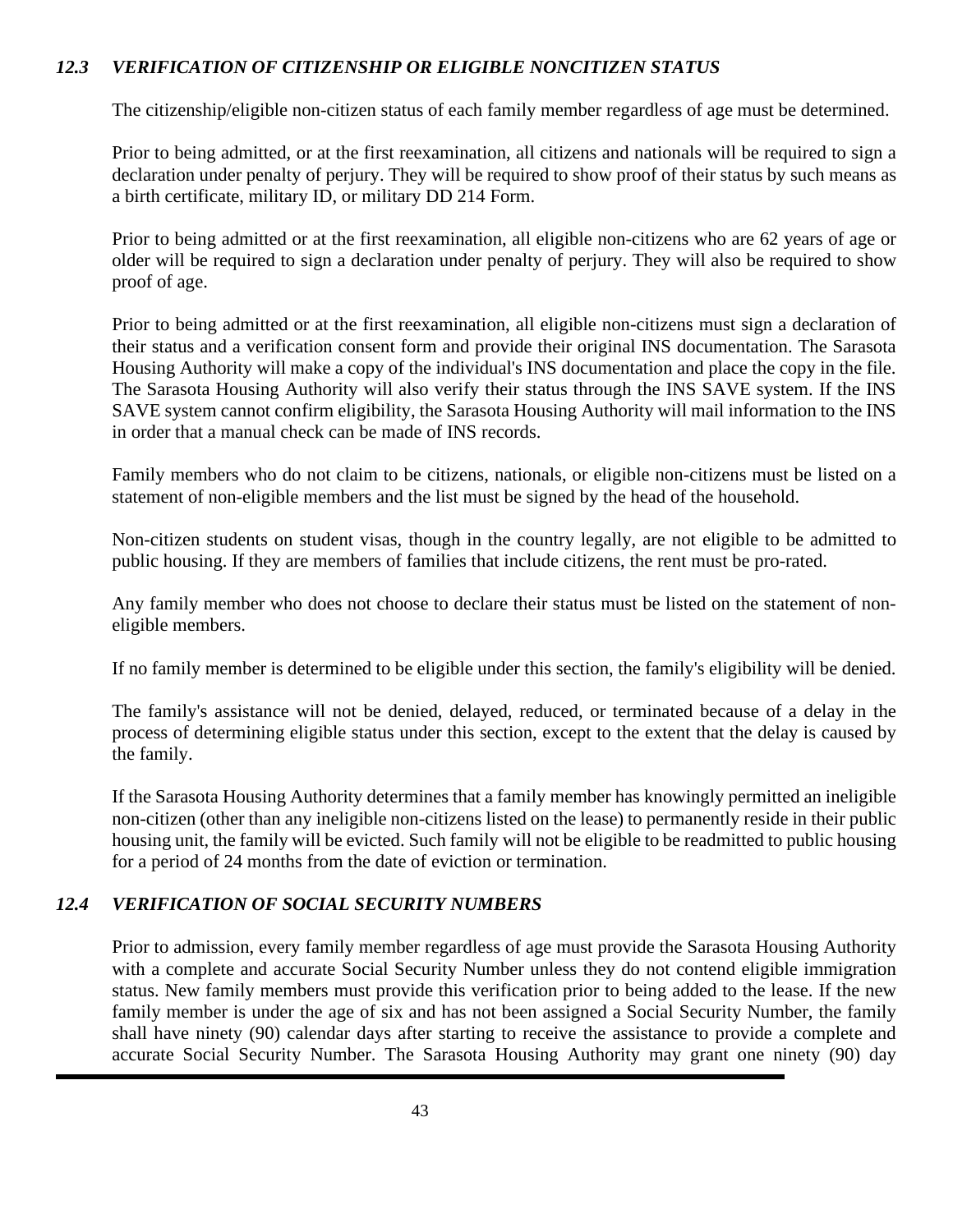extension for newly-added family members under the age of six if in its sole discretion it determines that the person's failure to comply was due to circumstances that could not have reasonably been foreseen and was outside the control of the person.

If a person is already a program participant and has not disclosed his or her Social Security Number, it must be disclosed at the next re-examination or re-certification. Participants aged 62 or older as of January 31, 2010 whose initial eligibility determination was begun before January 31, 2010 are exempt from the required disclosure of their Social Security Number. This exemption continues even if the individual moves to a new assisted unit.

The best verification of the Social Security Number is the original Social Security card. If the card is not available, the Sarasota Housing Authority will accept an original document issued by a federal or state government agency, which contains the name of the individual and the Social Security Number of the individual, along with other identifying information of the individual or such other evidence of the Social Security Number as HUD may prescribe in administrative instructions.

If a member of an applicant family indicates they have a Social Security Number, but cannot readily verify it, the family cannot be assisted until verification is provided.

If an individual fails to provide the verification within the time allowed, the family will be denied assistance or will have their assistance terminated. The Sarasota Housing Authority may grant one ninety (90) day extension from termination if in its sole discretion it determines that the person's failure to comply was due to circumstances that could not have reasonably been foreseen and there is a reasonable likelihood that the person will be able to disclose a Social Security Number by the deadline.

#### *12.5 TIMING OF VERIFICATION*

Verification information must be dated within ninety (90) calendar days of certification or reexamination. If the verification is older than this, the source will be contacted and asked to provide information regarding any changes.

When an interim reexamination is conducted, the Housing Authority will only verify and update those elements reported to have changed.

#### *12.6 FREQUENCY OF OBTAINING VERIFICATION*

Household composition will be verified annually. The frequency that household income will be verified depends on the type of rent method chosen by the family.

For each family member, citizenship/eligible non-citizen status will be verified only once unless the family member is an eligible immigrant in a transitional stage of admission. In this situation, their status must be updated until they are admitted for permanent residency. This verification will be obtained prior to admission. If the status of any family member was not determined prior to admission, verification of their status will be obtained at the next regular reexamination. Prior to a new member joining the family, their citizenship/eligible non-citizen status will be verified.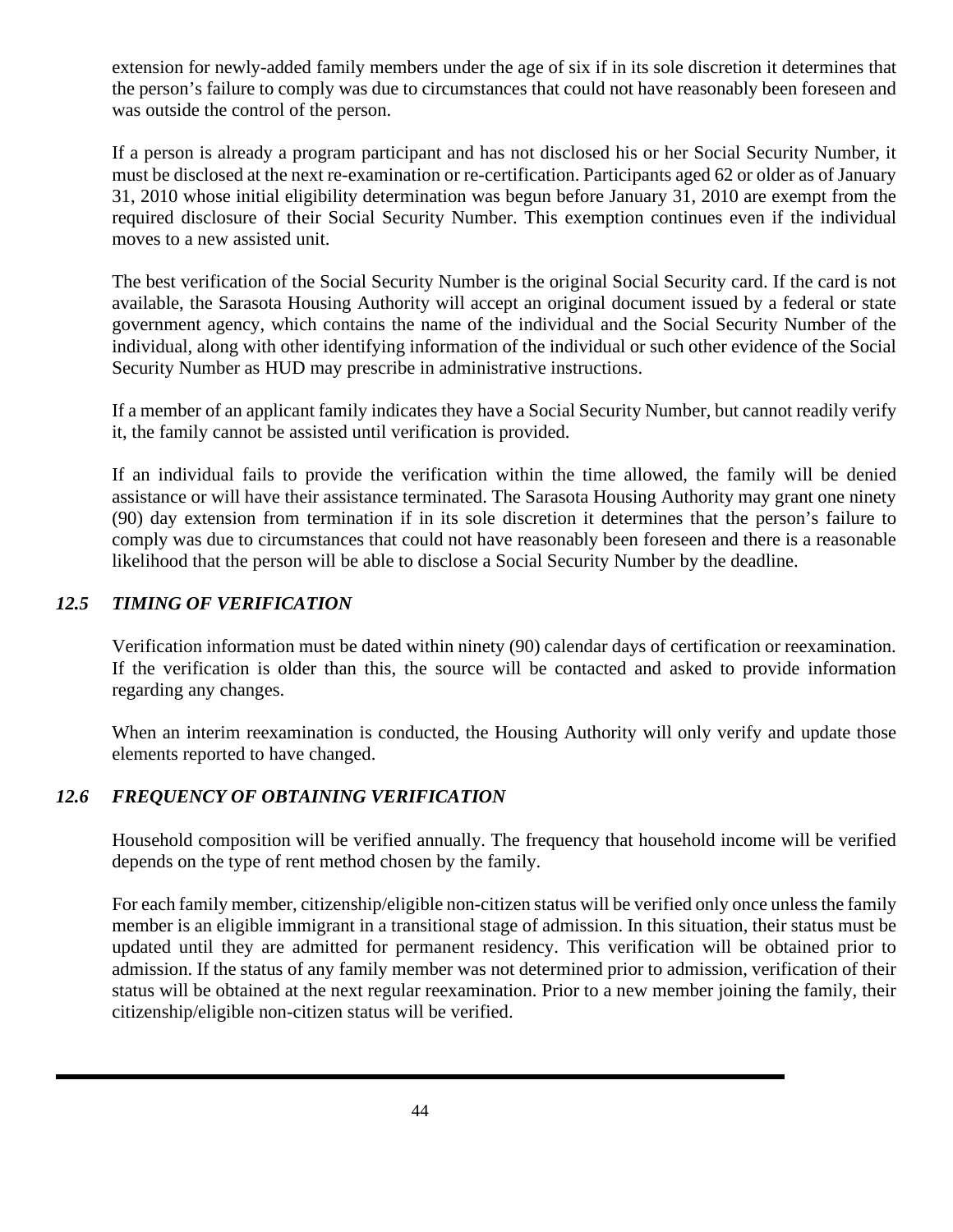For each family member, verification of Social Security number will be obtained only once. This verification will be accomplished prior to admission. When a family member who did not have a Social Security number at admission receives a Social Security number, that number will be verified at the next regular reexamination.

#### *12.7 SPECIAL VERIFICATION FOR ADULT STUDENTS*

In addition to other verification procedures, student head of households must provide a written signed certification that the student does or does not receive any financial support from his or her parents or guardians and whether or not the student is receiving an athletic scholarship. If support is received, the certification must state the amount of the anticipated support. The Sarasota Housing Authority shall verify using normal third-party verification procedures that amount by communicating directly with the supporting person(s). If an athletic scholarship is involved, the Sarasota Housing Authority shall determine if any of the scholarship is available for housing costs.

#### *12.8 DISCREPANCIES IN VERIFIED INFORMATION*

An EIV Income Report shall be pulled from the system before annual or interim reexamination is conducted for any family and compared with family-reported information. If the EIV report reveals an income source that was not reported by the tenant or a substantial difference (defined as \$2400 or more annually) in the reported income information, the Sarasota Housing Authority will:

- A. Discuss the income discrepancy with the tenant; and
- B. Request the tenant to provide any documentation to confirm or dispute the unreported or underreported income and/ or income sources; and
- C. In the event the tenant is unable to provide acceptable documentation to resolve the income discrepancy, the Sarasota Housing Authority will request from the third-party source, any information necessary to resolve the income discrepancy; and
- D. If applicable, determine the tenant's underpayment of rent as a result of unreported or underreported income, retroactively\*; and
- E. Take any other appropriate action.

\*The Sarasota Housing Authority will determine the retroactive rent as far back as the existence of complete file documentation (form HUD-50058 and supporting documentation) to support such retroactive rent determinations.

The tenant will be provided an opportunity to contest the Sarasota Housing Authority's determination of tenant rent underpayment. Tenants will be promptly notified in writing of any adverse findings made on the basis of the information verified through the aforementioned income discrepancy resolution process. The tenant may contest the findings in accordance with established grievance procedures. The Sarasota Housing Authority will not terminate, deny, suspend, or reduce the family's assistance until the expiration of any notice or grievance period.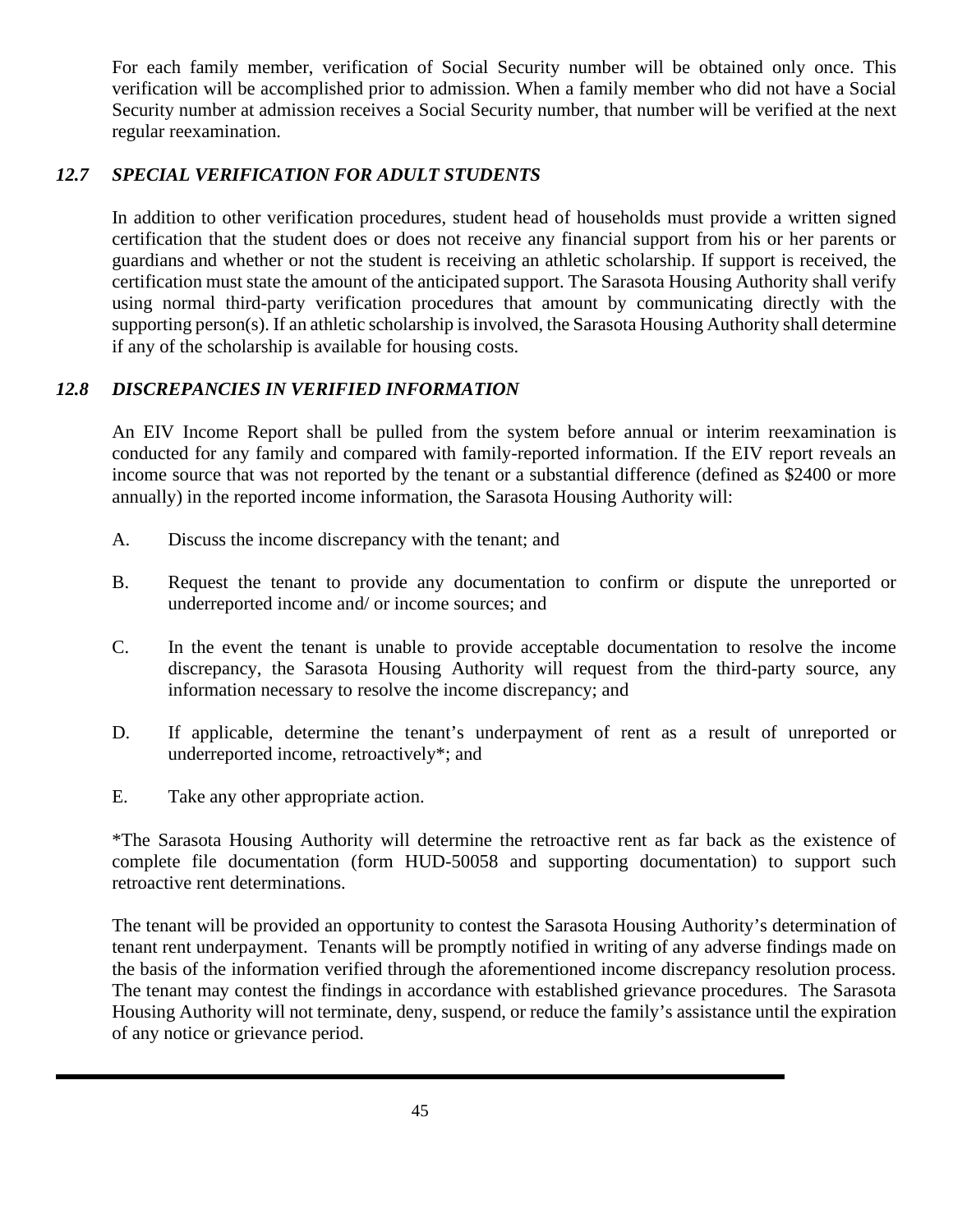When there is an unsubstantial or no disparity between tenant-reported and EIV-reported income information, the Sarasota Housing Authority will obtain from the tenant, any necessary documentation to complete the income determination process. As noted previously, the Sarasota Housing Authority may reject any tenant-provided documentation, if the Authority deems the documentation unacceptable. Documentation provided by the tenant will only be rejected for only the following reasons:

- A. The document is not an original; or
- B. The original document has been altered, mutilated, or is not legible; or
- C. The document appears to be a forged document (i.e. does not appear to be authentic).

The Sarasota Housing Authority will explain to the tenant, the reason(s) the submitted documents are not acceptable and request the tenant to provide additional documentation. If at any time, the tenant is unable to provide acceptable documentation that the Sarasota Housing Authority deems necessary to complete the income determination process, the Authority will submit a traditional third-party verification form to the third-party source for completion and submission to the Sarasota Housing Authority.

If the third-party source does not respond to the Sarasota Housing Authority's request for information, the Authority is required to document the tenant file of its attempt to obtain third-party verification and that no response to the third-party verification request was received.

The Sarasota Housing Authority will then pursue lower level verifications in accordance with the verification hierarchy.

#### *12.9 STREAMLINED INCOME DETERMINATION*

The Sarasota Housing Authority has decided that any family member with a fixed source of income that constitutes 90% or more of his or her income shall have his or her income determined for annual reexaminations using a streamlined income determination unless the family requests a third-party verification. A streamlined income determination will be conducted by applying, for each fixed-income source, the verified cost of living adjustment (COLA) (if there has been one announced for that year) or current rate of interest to the previously verified or adjusted income amount.

"Family member with a fixed source of income'' is defined as a family member whose income includes periodic payments at reasonably predictable levels from one or more of the following sources:

A Social Security, Supplemental Security Income, Supplemental Disability Insurance;

B Federal, state, local, or private pension plans;

C Annuities or other retirement benefit programs, insurance policies, disability or death benefits, or other similar types of periodic receipts; or

D Any other source of income subject to adjustment by a verifiable COLA or current rate of interest and determined appropriate by the Sarasota Housing Authority.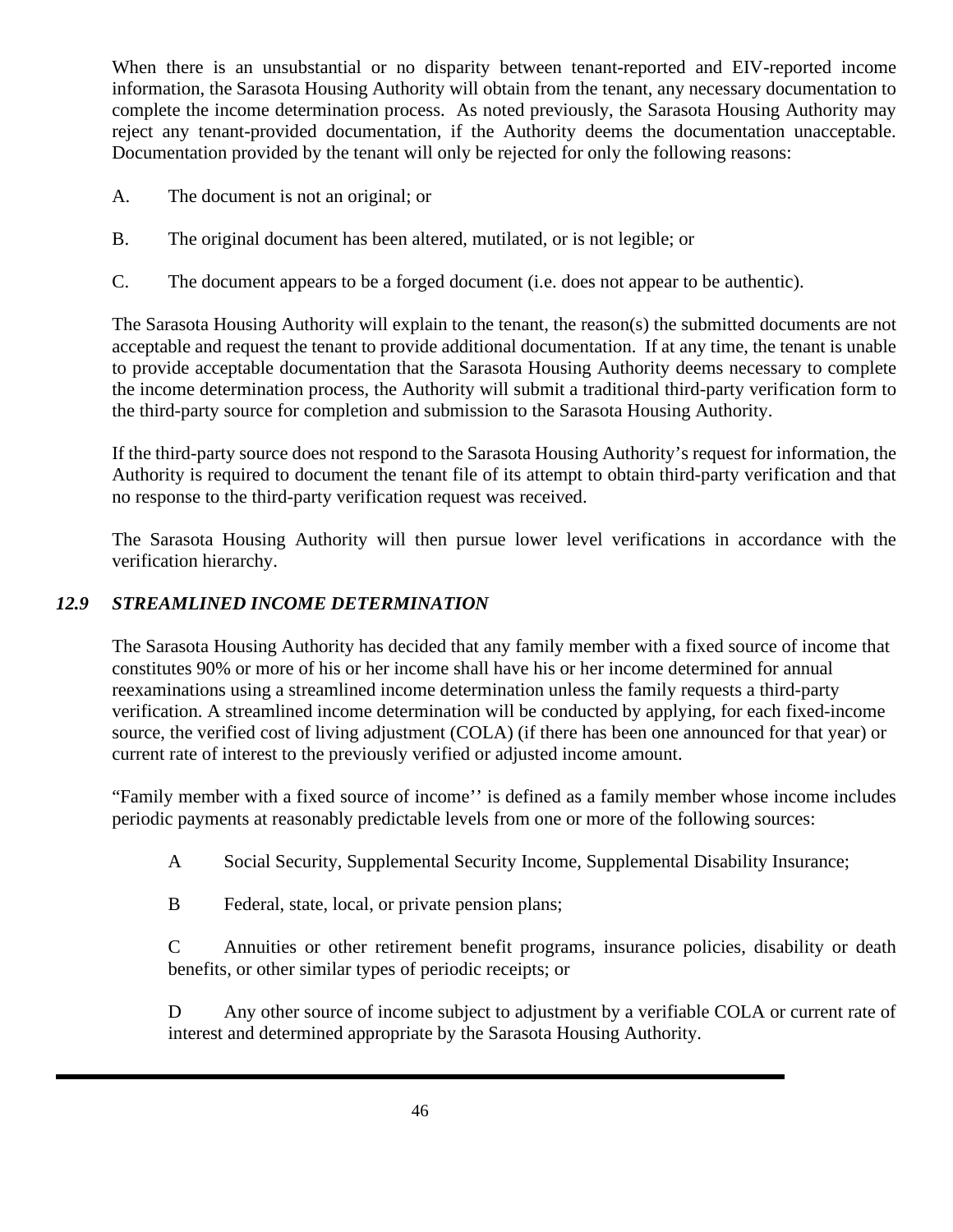In the initial year, the Sarasota Housing Authority determine if any of the family member's sources of income are fixed. This determination shall be made by either:

- 1. comparing the amount of income from the fixed source(s) as indicated on the current year's EIV report or on a family provided document, to the amount generated during the prior year;
- 2. or by asking the resident.

If so determined, this shall be noted in the tenant file and the file shall state that this was determined. This shall be repeated for new sources of income reported by the resident to the Sarasota Housing Authority.

The Sarasota Housing Authority will use a COLA (if there has been one announced that year) or current rate of interest specific to the fixed source of income in order to adjust the income amount. The Sarasota Housing Authority will verify the appropriate COLA or current rate of interest from a public source or through tenant-provided, third party–generated documentation. If no such verification is available, then the Sarasota Housing Authority will obtain third-party verification of income amounts in order to calculate the change in income for the source.

For any family member whose income is determined pursuant to a streamlined income determination, the Sarasota Housing Authority will obtain third-party verification of all income amounts every 3 years. This also means that if a family member with a fixed-income source that constitutes 90% or more of his or her income is added to the family during year two, for example, then the Housing Authority must obtain third-party verification of all income amounts for that family member at the next reexamination if the Housing Authority wishes to have all family members with fixed incomes on the same schedule with respect to streamlined annual reexaminations.

The Sarasota Housing Authority will continue to **annually** conduct third-party verification of non-fixed sources of income (wages, salaries, etc.) and deductions (medical, etc.) where applicable for all family members. Also, the Sarasota Housing Authority will continue to obtain family member signatures on the consent forms required by 24 CFR 5.230, as if this provision had not been adopted.

# **13.0 DETERMINATION OF TOTAL TENANT PAYMENT AND TENANT RENT**

## *13.1 FAMILY CHOICE*

At admission and each year in preparation for their annual reexamination, each family is given the choice of having their rent determined under the income method or having their rent set at the flat rent amount.

- A. Families who opt for the flat rent will be required to go through the income reexamination process every three years, rather than the annual review they would otherwise undergo. Their family composition must still be reviewed annually.
- B. Families who opt for the flat rent may request to have a reexamination and return to the incomebased method at any time for any of the following reasons:
	- 1. The family's income has decreased.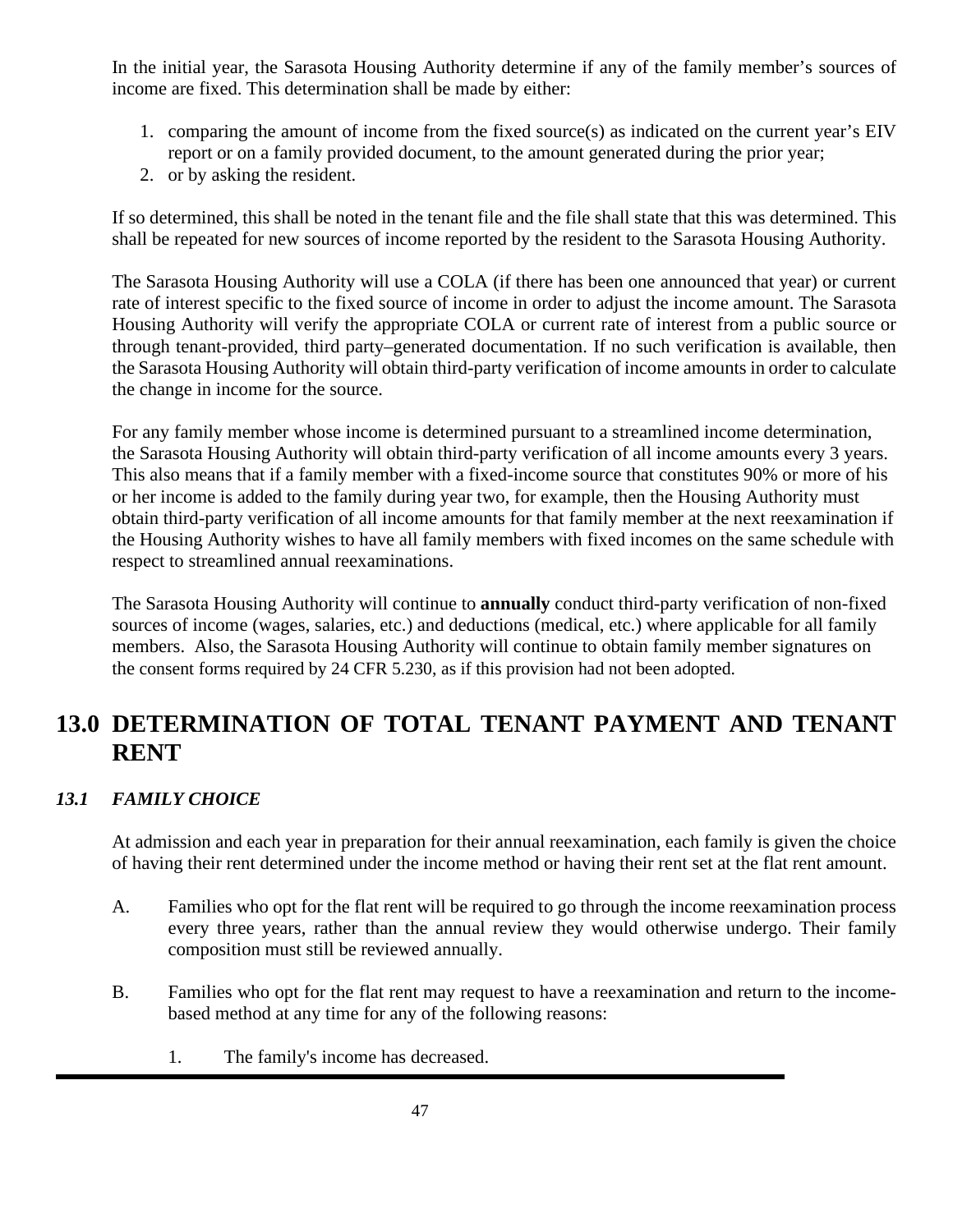- 2. The family's circumstances have changed increasing their expenses for childcare, medical care, etc.
- 3. Other circumstances creating a hardship on the family such that the income method would be more financially feasible for the family.
- C. Families have only one choice per year except for financial hardship cases. In order for families to make informed choices about their rent options, the Sarasota will provide them with the following information whenever they have to make rent decisions:
	- 1. The Sarasota Housing Authority's policies on switching types of rent in case of a financial hardship; and
	- 2 The dollar amount of tenant rent for the family under each option. If the family chose a flat rent for the previous year, the Sarasota Housing Authority will provide the amount of income-based rent for the subsequent year only the year the Sarasota Housing Authority conducts an income reexamination or if the family specifically requests it and submits updated income information.

## *13.2 THE INCOME METHOD*

The total tenant payment is equal to the highest of:

- A. 10% of the family's monthly income;
- B. 30% of the family's adjusted monthly income; or
- C. If the family is receiving payments for welfare assistance from a public agency and a part of those payments, adjusted in accordance with the family's actual housing costs, is specifically designated by such agency to meet the family's housing costs, the portion of those payments which is so designated. If the family's welfare assistance is ratably reduced from the standard of need by applying a percentage, the amount calculated under this provision is the amount resulting from one application of the percentage; or
- D. The minimum rent of \$**50**.

#### *13.3 MINIMUM RENT*

The Sarasota Housing Authority has set the minimum rent at \$**50**. If the family requests a hardship exemption, however, the Sarasota Housing Authority will suspend the minimum rent beginning the month following the family's request until the Housing Authority can determine whether the hardship exists and whether the hardship is of a temporary or long-term nature.

A. A hardship exists in the following circumstances: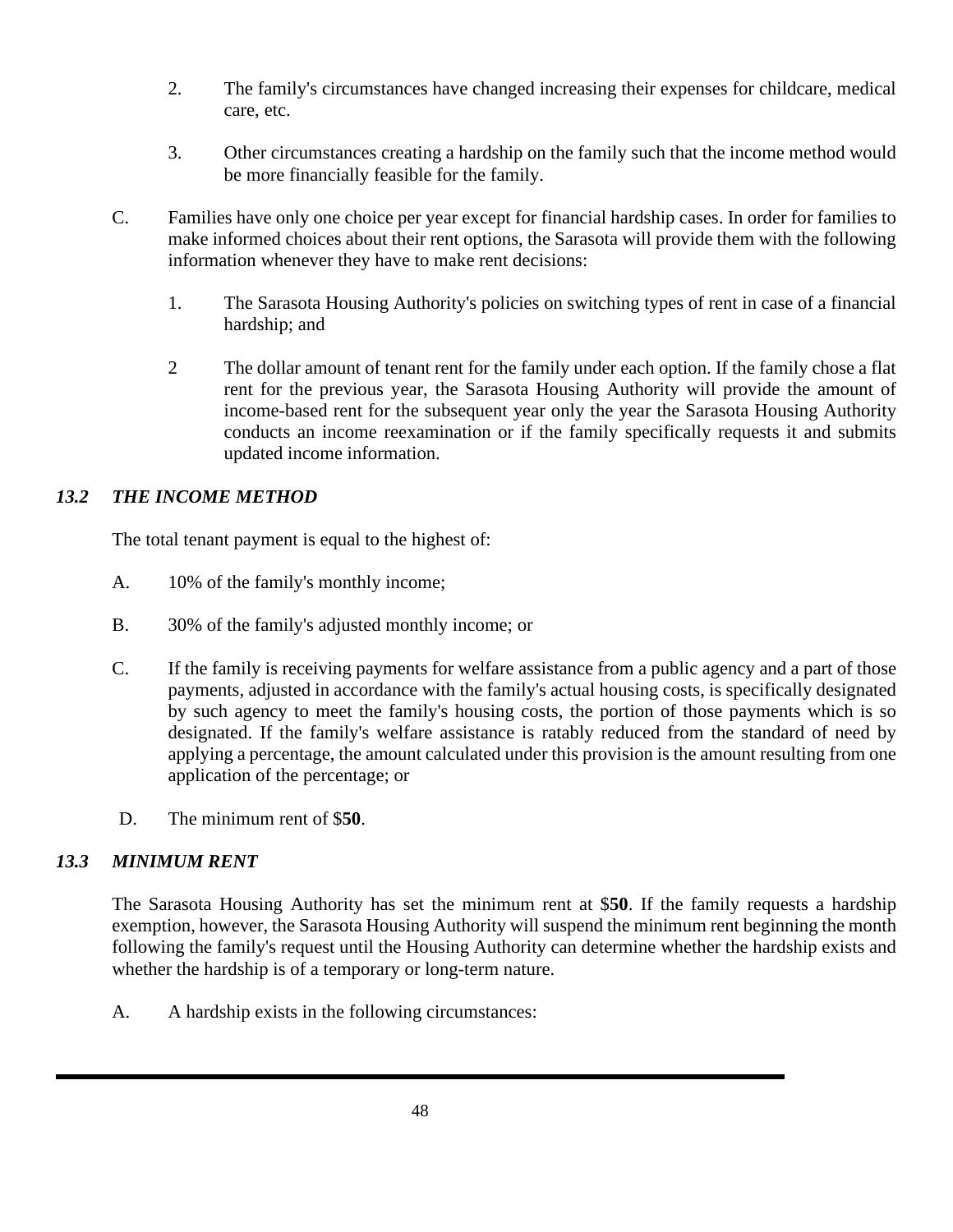- 1. When the family has lost eligibility for or is waiting an eligibility determination for a Federal, State, or local assistance program, including a family that includes a member who is a non-citizen lawfully admitted for permanent residence under the Immigration and Nationality Act who would be entitled to public benefits but for title IV of the Personal Responsibility and Work Opportunity Act of 1996;
- 2. When the family would be evicted because it is unable to pay the minimum rent;
- 3. When the income of the family has decreased because of changed circumstances, including loss of employment; and
- 4. When a death has occurred in the family.
- B. No hardship. If the Housing Authority determines there is no qualifying hardship, the minimum rent will be reinstated, including requiring back payment of minimum rent for the time of suspension.
- C. Temporary hardship. If the Housing Authority reasonably determines that there is a qualifying hardship but that it is of a temporary nature, the minimum rent will be not be imposed for a period of 90 calendar days from the beginning of the suspension of the minimum rent. At the end of the 90-day period, the minimum rent will be imposed retroactively to the time of suspension. The Housing Authority will offer a repayment agreement in accordance with Section 19 of this policy for any rent not paid during the period of suspension. During the suspension period the Housing Authority will not evict the family for nonpayment of the amount of tenant rent owed for the suspension period.
- D. Long-term hardship. If the Housing Authority determines there is a long-term hardship, the family will be exempt from the minimum rent requirement until the hardship no longer exists.
- E. Appeals. The family may use the grievance procedure to appeal the Housing Authority's determination regarding the hardship. No escrow deposit will be required in order to access the grievance procedure.

## *13.4 THE FLAT RENT*

The Sarasota Housing Authority has set a flat rent for each public housing unit. The flat rent is determined annually, based on the market rental value of the unit using one of the following three options:

- A. Option One: The Sarasota Housing Authority will establish a flat rent for each public housing unit that is no less than 80 percent of the applicable Fair Market Rent (FMR);
- B. Option Two: No less than 80 percent of an applicable small area FMR (SAFMR) or 80% of the unadjusted rent<sup>1</sup>, if applicable, as determined by HUD, or any successor determination, that more accurately reflects local market conditions and is based on an applicable market area that is geographically smaller than the applicable market area used in the first paragraph of this section. If HUD has not determined an applicable SAFMR or unadjusted rent<sup>1</sup>, the Sarasota Housing Authority will rely on the applicable FMR under the first option or may apply for an exception flat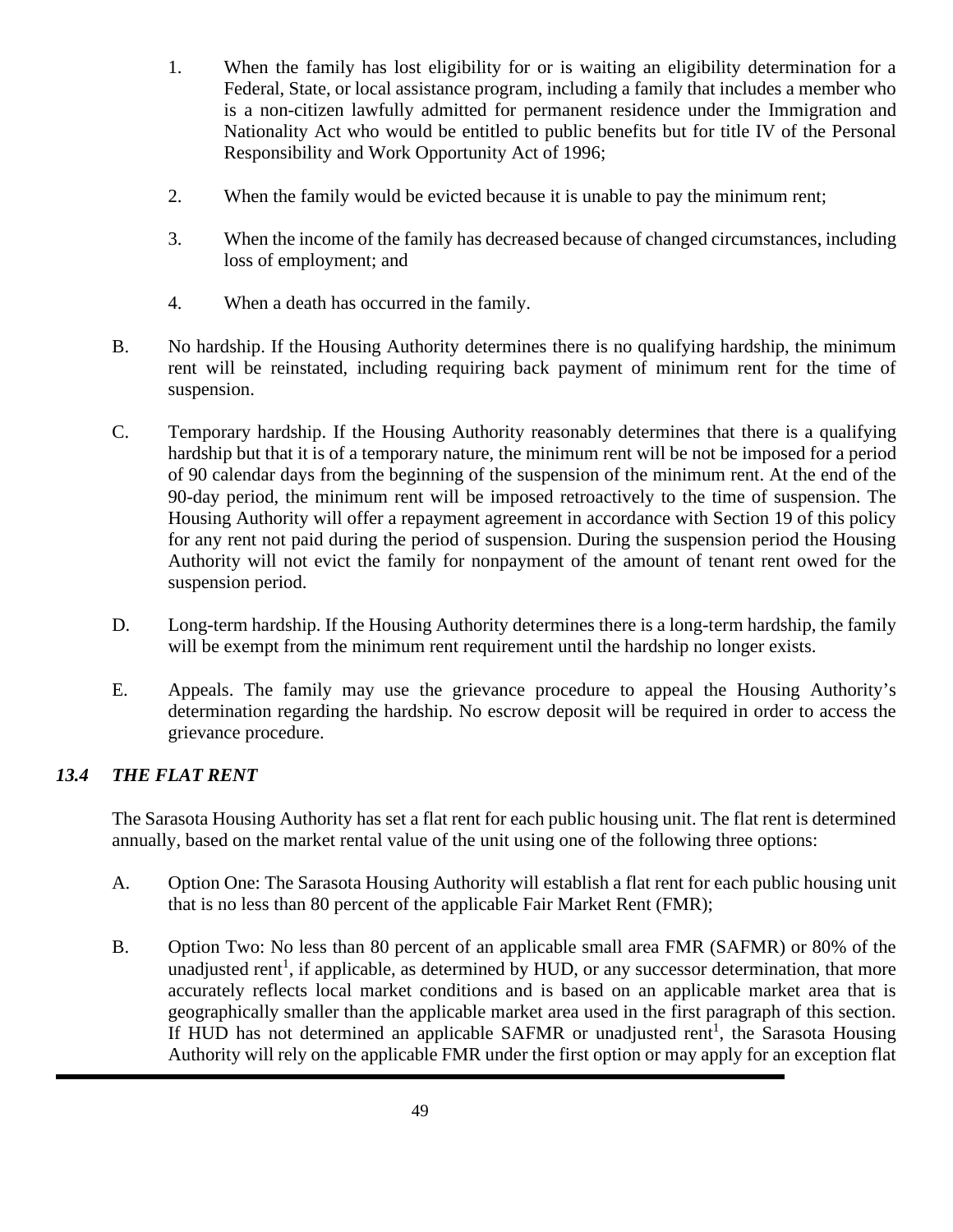rent under the third option. No other smaller geographical FMRs will be allowed by HUD; (See footnote 1 for HUD's definition of "unadjusted rent" as relates to Flat Rent requirements);

- C. Option Three: The Sarasota Housing Authority may request, and HUD may approve, on a caseby-case basis, a flat rent that is lower than the amounts in Options One or Two of this section, subject to the following requirements:
	- 1. The Sarasota Housing Authority must submit an acceptable market analysis of the applicable market.
	- 2. The Sarasota Housing Authority must demonstrate, based on the market analysis, that the proposed flat rent is a reasonable rent in comparison to rent for other comparable unassisted units, based on the location, quality, size, unit type, and age of the public housing unit and any amenities, housing services, maintenance, and utilities to be provided by the PHA in accordance with the lease.
	- 3. All requests for exception flat rents under this option must be submitted to and preapproved by HUD. Upon request, exception rent can be extended up to two additional years by HUD.

The Sarasota Housing Authority will not implement Option Three prior to receiving HUD's written approval.

The option chosen to establish the required flat rent will be the sole decision of the Sarasota Housing Authority.

There is no utility allowance for families paying a flat rent because the Sarasota Housing Authority has already factored who pays for the utilities into the flat rent calculation. If the resident pays their own utilities, the calculated flat rent shall be reduced by a reasonable utility allowance based on an energyconservative household of modest circumstances. Otherwise, the entire flat rent shall be paid by the resident to the Sarasota Housing Authority.

Annually, no later than 90 days after issuance of new FMRs or SAFMRs by HUD, the Sarasota Housing Authority will compare the current flat rent amount to the applicable FMR and SAFMR/unadjusted rent<sup>[1](#page-54-0)</sup>. If the flat rent is at least 80 percent of the lower of the FMR or SAFMR/unadjusted rent, the Sarasota Housing Authority is in compliance with the law, and no further steps are necessary. If the flat rent is less than 80 percent of the lower of the FMR and SAFMR, the Sarasota Housing Authority will adjust the flat rents at no less than 80 percent of the lower of the FMR or SAFMR/unadjusted rent<sup>1</sup>, subject to the utilities

<span id="page-54-0"></span><sup>&</sup>lt;sup>1</sup> The unadjusted rent is the FMR estimated directly from the American Community Survey (ACS) source data that HUD uses to calculate FMRs before HUD applies its state non-metropolitan minimum rent policy. HUD maintains a minimum FMR policy within Housing Choice Voucher program (HCV) in response to numerous public concerns that FMRs in rural areas were too low to operate the HCV program successfully. The policy establishes the FMRs at the higher of the local FMR or the Statewide average FMR of non-metropolitan counties, subject to a ceiling rent cap. The rationale for having a state minimum FMR is that some low-income, low-rent non-metropolitan counties have ACS-based FMR estimates that appear to be below longterm operating costs for standard quality rental units and raise concerns about housing quality. State minimum FMRs have been set at the respective state-wide population weighted median non-metropolitan rent level, but are not allowed to exceed the U.S. median non-metropolitan rent level.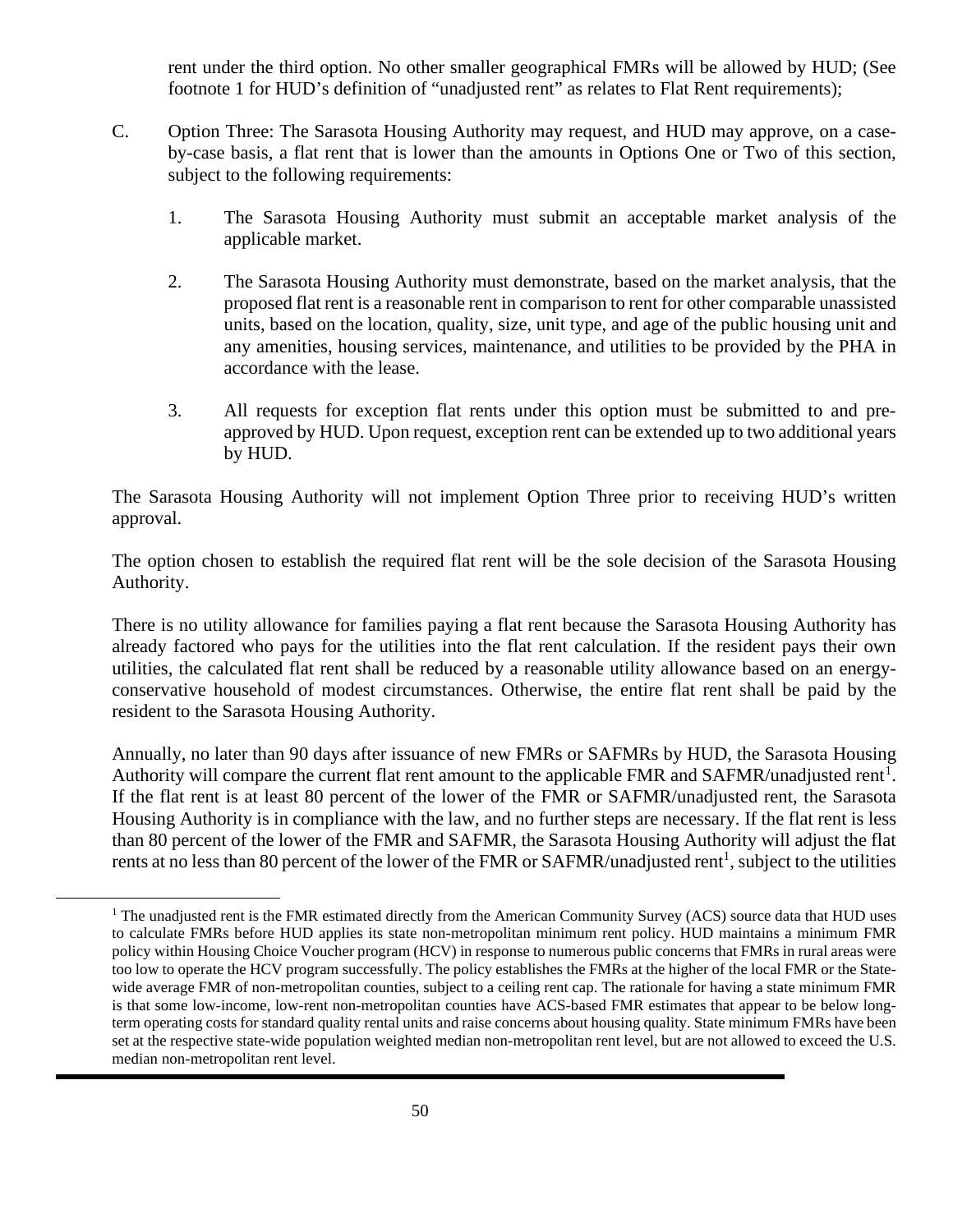adjustment required for tenant-paid utilities, or the Sarasota Housing Authority may request an exception flat rent pursuant to Option Three, as described above. Revised flat rents will become effective for all families admitted after the flat rent is changed or at the lease renewal for an existing resident. (See footnote 1 for HUD's definition of "unadjusted rent" as relates to Flat Rent requirements).

As for flat rent phase-ins, previous regulations in PIH Notice 2014-12 and the subsequent FAQ's, HUD provided flexibility to PHAs to phase in all flat rent increases over a three-year period, including those increases that were 35 percent or less.

However, the FY 2015 Appropriations Act provides the Sarasota Housing Authority additional flexibility to establish flat rents at lower amounts, thereby eliminating the need for the three-year phase-in of flat rent increases that are 35 percent or less. **Therefore, the only flat rent increases that will be phased-in are those where a family's rent will increase by more than 35 percent prior to any applicable adjustments for utility payments.**

Agencies that began phase-ins for families with rent increases at 35 percent or less last year shall follow the actions outlined below at the family's next annual rent option:

- 1) On a case-by-case basis, at the family's next annual rent option, compare the updated flat rent amount applicable to the unit to the rent that was being paid by the family immediately prior to the annual rent option;
	- a. If the updated flat rent amount would not increase a family's rental payment by more than 35 percent, the family may choose to pay either the updated flat rent amount or the previously calculated income-based rent;
	- b. If the agency determines that the updated flat rent amount would increase a household's rental payment by more than 35 percent, the family may choose to pay the phased-in flat rent amount resulting from the flat rent impact analysis or the previously calculated income-based rent.

Affected families will be given a 30-day notice of any rent change. Adjustments are applied at the end of the annual lease (for more information on flat rents, see Section 15.3).

The Sarasota Housing Authority will post the flat rents at each of the developments and at the central office. Flat rents are incorporated in this policy upon approval by the Board of Commissioners.

## *13.5 CEILING RENT [NOT APPLICABLE]*

## *13.6 RENT FOR FAMILIES UNDER THE NONCITIZEN RULE*

A mixed family will receive full continuation of assistance if all of the following conditions are met:

- A. The family was receiving assistance on June 19, 1995;
- B. The family was granted continuation of assistance before November 29, 1996;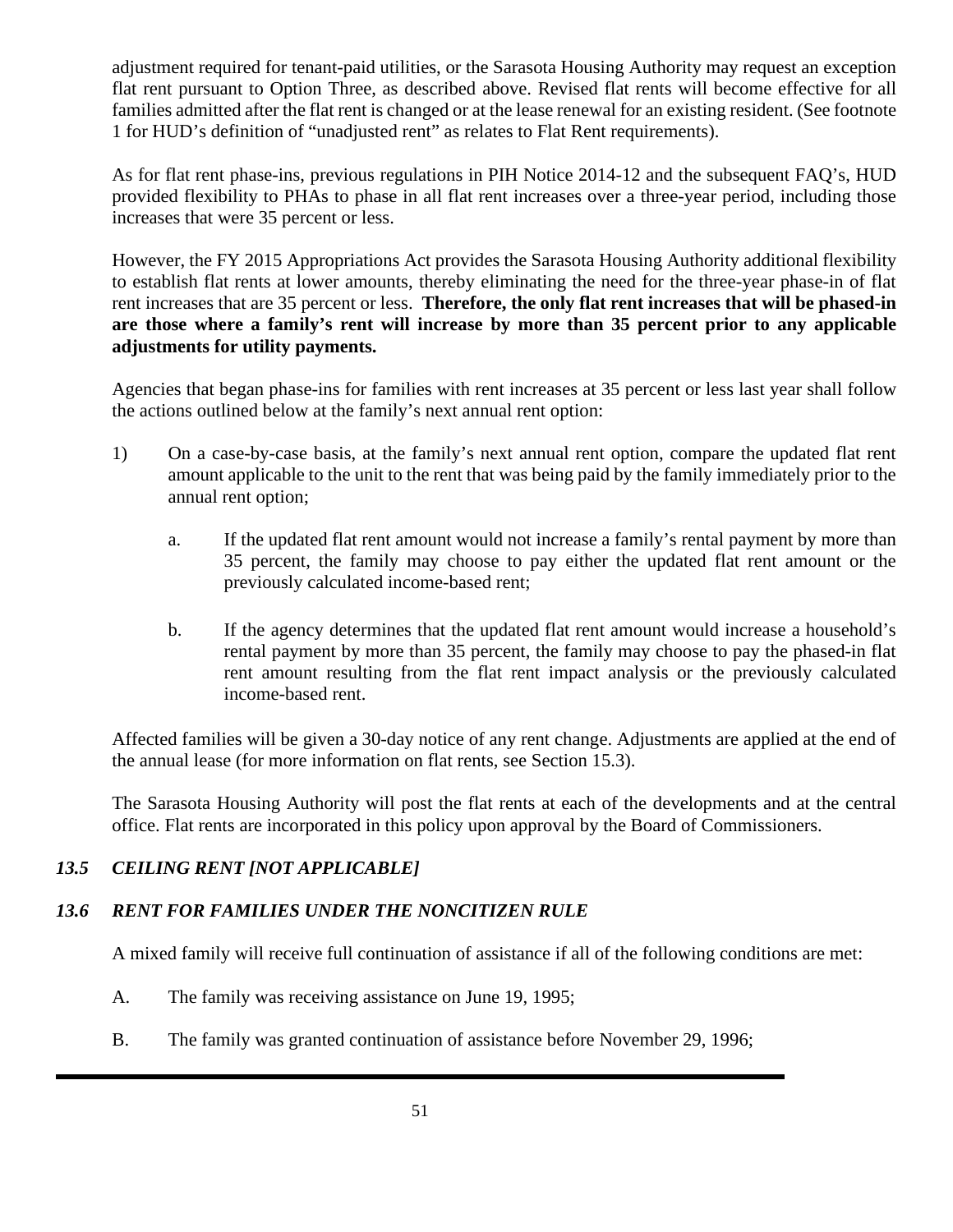- C. The family's head or spouse has eligible immigration status; and
- D. The family does not include any person who does not have eligible status other than the head of household, the spouse of the head of household, any parent of the head or spouse, or any child (under the age of 18) of the head or spouse.

The family's assistance is prorated in the following manner:

- A. Step 1. Determine the total tenant payment in accordance with 24 CFR §5.628. (Annual income includes income of all family members, including any family member who has not established eligible immigration status.)
- B. Step 2. Family maximum rent is equal to the applicable flat rent for the unit size to be occupied by the family.
- C. Step 3. Subtract the total tenant payment from the family maximum rent. The result is the maximum subsidy for which the family could qualify if all members were eligible ("family maximum subsidy").
- D. Step 4. Divide the family maximum subsidy by the number of persons in the family (all persons) to determine the maximum subsidy per each family member who has citizenship or eligible immigration status ("eligible family member"). The subsidy per eligible family member is the "member maximum subsidy."
- E. Step 5. Multiply the member maximum subsidy by the number of family members who have citizenship or eligible immigration status ("eligible family members"). The product of this calculation is the "eligible subsidy."
- F. Step 6. The mixed family TTP is the maximum rent minus the amount of the eligible subsidy.
- G. Step 7. Subtract any applicable utility allowance from the mixed family TTP. The result of this calculation is the mixed family tenant rent.

When the mixed family's TTP is greater than the maximum rent, the Sarasota Housing Authority will use the TTP as the mixed family TTP.

## *13.7 UTILITY ALLOWANCE*

The Sarasota Housing Authority shall establish a utility allowance for all check-metered utilities and for all tenant-paid utilities. The allowance will be based on a reasonable consumption of utilities by an energyconservative household of modest circumstances consistent with the requirements of a safe, sanitary, and healthful environment. In setting the allowance, the Sarasota Housing Authority will review the actual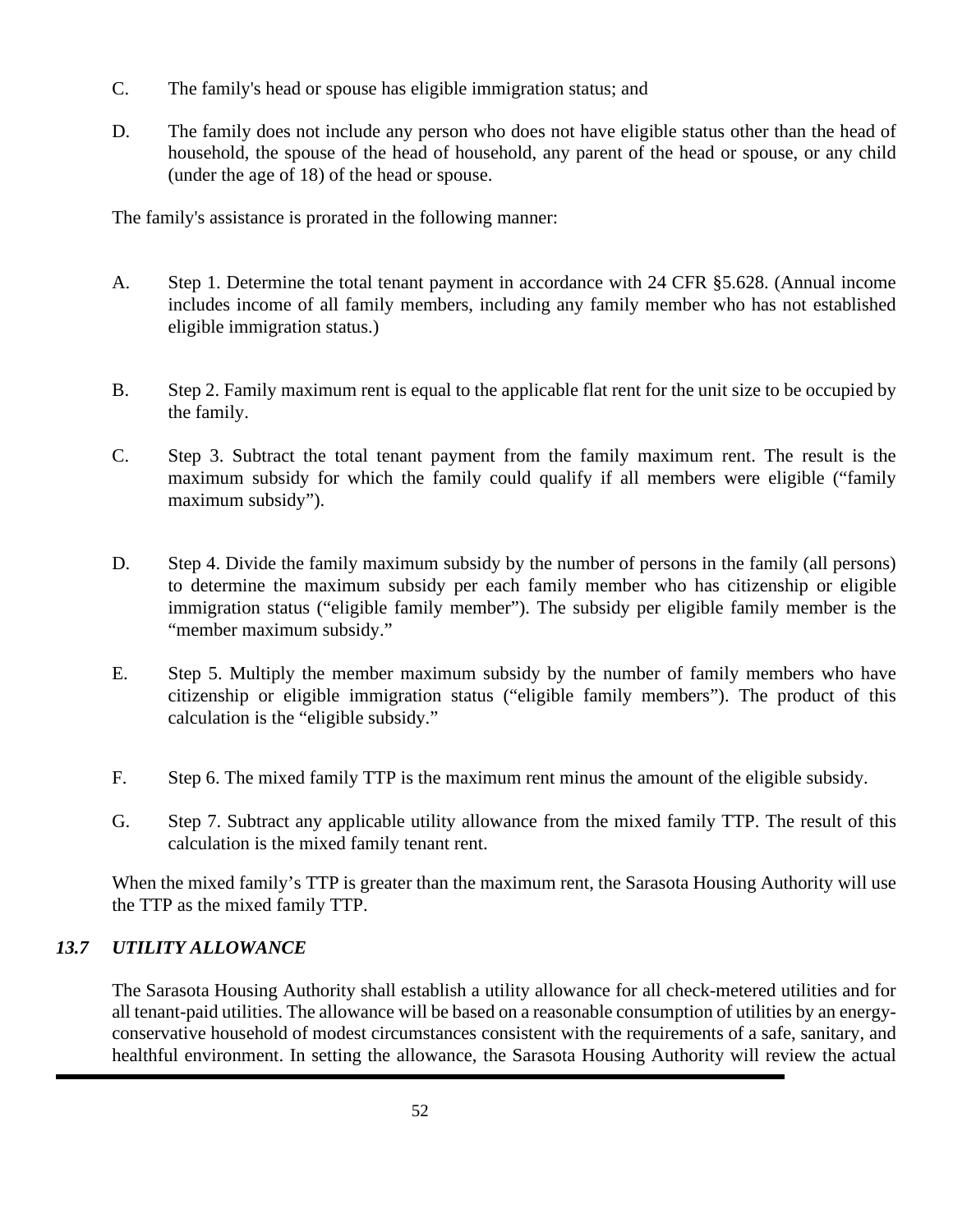consumption of tenant families as well as changes made or anticipated due to modernization (weatherization efforts, installation of energy-efficient appliances, etc.). Allowances will be evaluated at least annually as well as any time utility rate changes by 10% or more since the last revision to the allowances.

The utility allowance will be subtracted from the family's income-based rent to determine the amount of the Tenant Rent. The Tenant Rent is the amount the family owes each month to the Sarasota Housing Authority. The amount of the utility allowance is then still available to the family to pay the cost of their utilities. Any utility cost above the allowance is the responsibility of the tenant. Any savings resulting from utility costs below the amount of the allowance belongs to the tenant.

Utility allowance revisions based on rate changes shall be effective retroactively to the first day of the month following the month in which the last rate change took place. Revisions based on changes in consumption or other reasons shall become effective at each family's next annual reexamination.

Families with high utility costs are encouraged to contact the Sarasota Housing Authority for an energy analysis. The analysis may identify problems with the dwelling unit that once corrected will reduce energy costs. The analysis can also assist the family in identifying ways they can reduce their costs.

In the event the family's utility allowance is greater than the \$50 minimum rent, SHA shall remit payment to the family for the difference. The payments will be made monthly via a bank debit card SHA will issue to the family.

#### *13.8 PAYING RENT*

Rent and other charges are due and payable on the first day of the month. All rents should be paid at **1912 N Orange Avenue, Sarasota FL 34234.** Reasonable accommodations for this requirement will be made for persons with disabilities. As a safety measure, no cash shall be accepted as a rent payment.

If the rent is not paid by the **7th calendar** of the month, a 14 Day Notice to Pay or Quit will be issued to the tenant. In addition, a \$**35** late charge will be assessed to the tenant. If rent is paid by a personal check and the check is returned for insufficient funds, this shall be considered a non-payment of rent and will incur the late charge plus an additional charge of \$**35** for bank charges and/or processing costs. If the family fails to pay their rent and late fee in full by the expiration of the 14-day Vacate Notice, SHA will file an eviction for nonpayment.

# **14.0 COMMUNITY SERVICE AND SELF-SUFFICIENCY REQUIREMENT**

#### *14.1 GENERAL*

In order to be eligible for continued occupancy, each adult family member must either (1) contribute eight hours per month of community service (not including political activities), or (2) participate in an economic self-sufficiency program, or (3) perform eight hours per month of combined activities as previously described unless they are exempt from this requirement. The eight hours of activity may be completed at eight hours each month or aggregated across a year, as long as 96 hours are completed by each annual certification.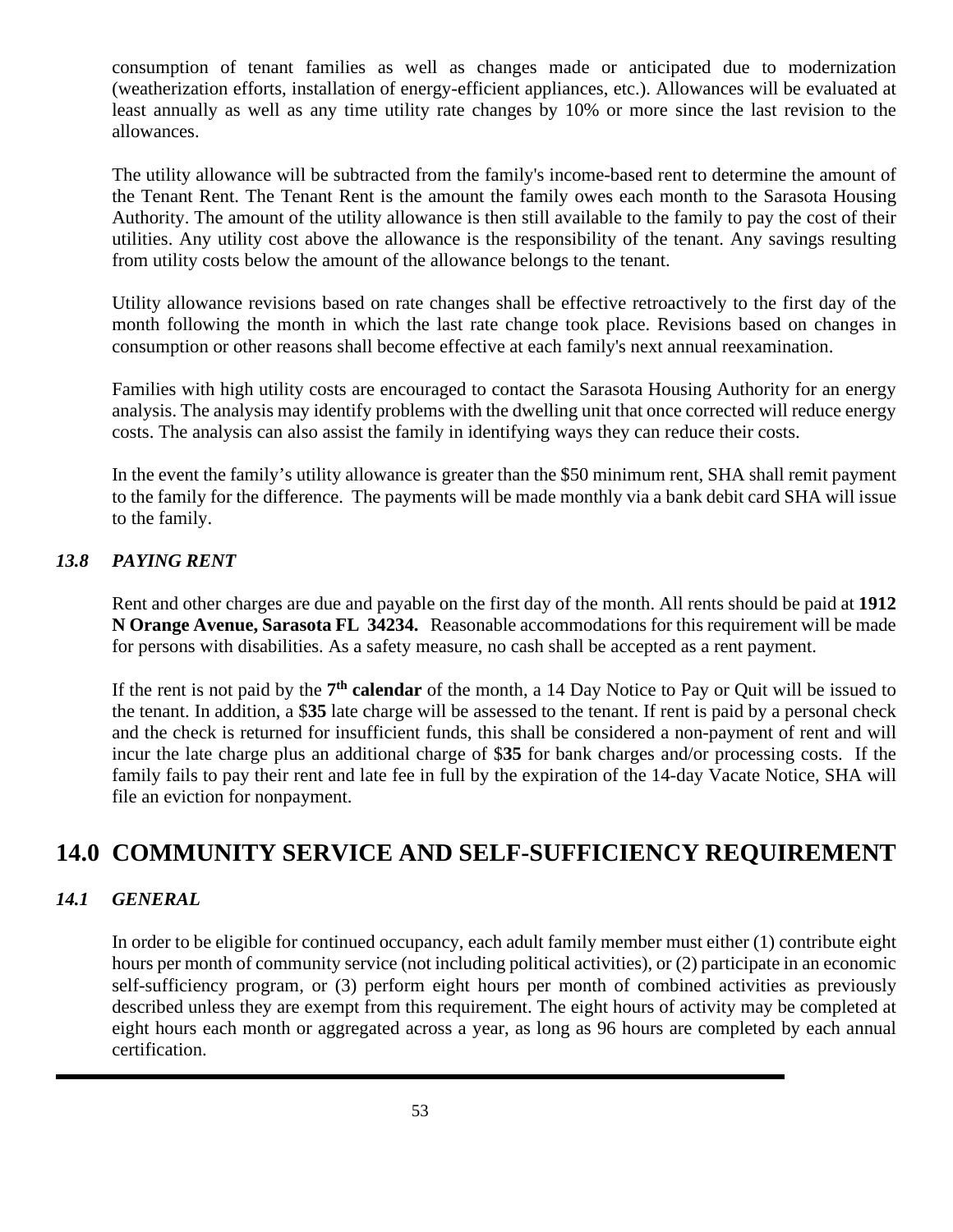### *14.2 EXEMPTIONS*

The following adult family members of tenant families are exempt from this requirement:

- A. Family members who are 62 or older.
- B. Family members who are:

blind or disabled as defined under 216(I)(1) or 1614 of the Social Security Act (42 U.S.C. 416(I)(1), Section 1382(c)) and who certify that because of this disability, she or he is unable to comply with the community service requirements; or

- 1. Family members who are the primary care giver of such individual.
- C. Family members engaged in work activities as defined in section 407(d) of the Social Security Act (42 U.S.C. Section 607(d)), specified below:
	- 1. Unsubsidized employment equivalent to 30 hours per week
	- 2. Subsidized private sector employment;
	- 3. Subsidized public-sector employment;
	- 4. Work experience (including work associated with the refurbishing of publicly assisted housing) if sufficient private sector employment is not available;
	- 5. On-the-job-training;
	- 6. Job-search;
	- 7. Community service programs;
	- 8. Vocational educational training (not to exceed 12 months with respect to any individual);
	- 9. Job-skills training directly related to employment;
	- 10. Education directly related to employment in the case of a recipient who has not received a high school diploma or a certificate of high school equivalency; and
	- 11. Satisfactory attendance at secondary school or in a course of study leading to a certificate of general equivalence, in the case of a recipient who has not completed secondary school or received such a certificate.
- D. Able to meet requirements under a State program funded under Part A of Title IV of the Social Security Act (42 U.S.C. Section 601 et seq.) or under any other welfare program in our State, including a State-administered Welfare-to-Work program; or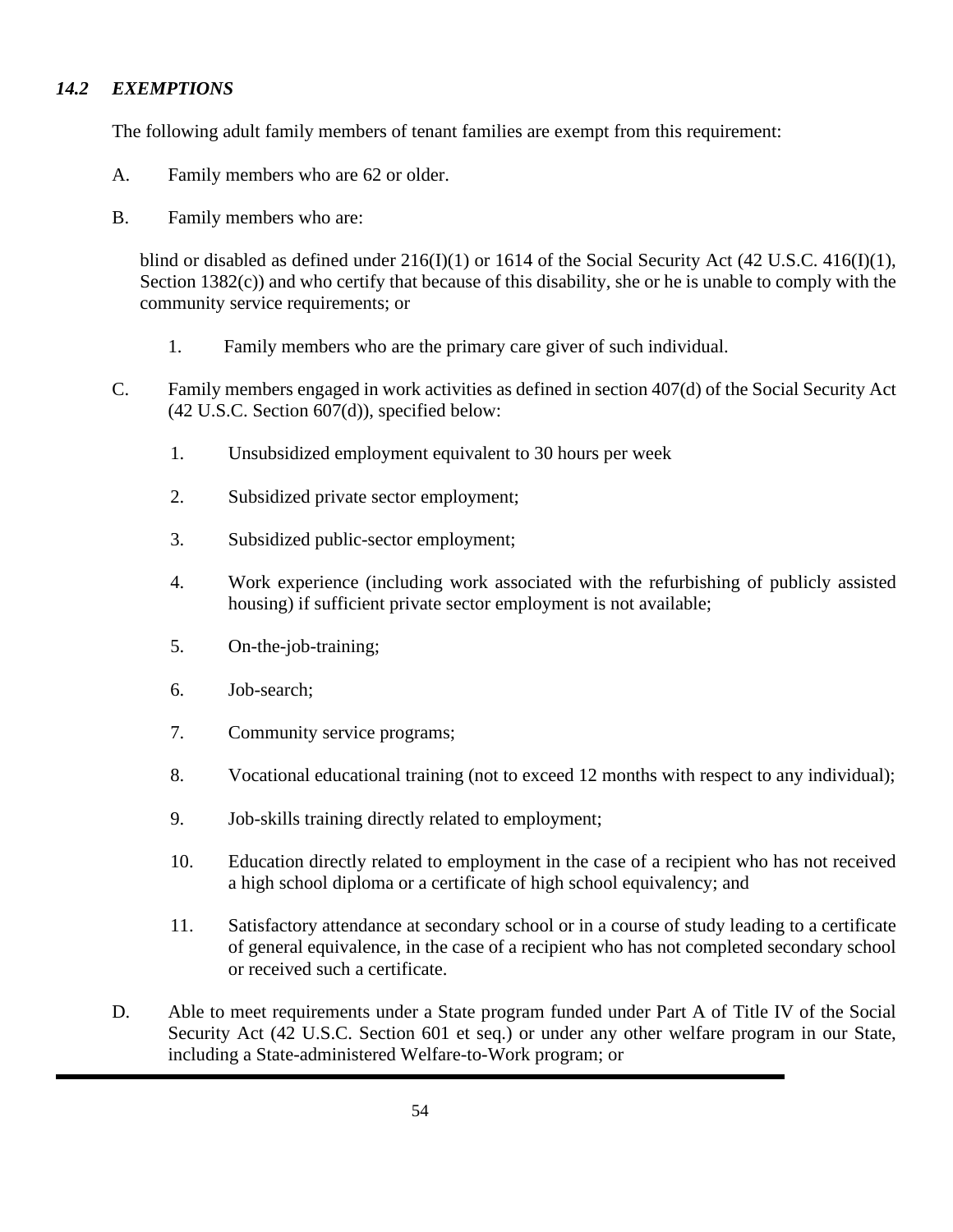E. A member of a family receiving assistance, benefits, or services under a State program funded under Part A of Title IV of the Social Security Act (42 U.S.C. Section 601 et seq.), or under any other welfare program of our State (HUD has determined that the Supplemental Nutrition Assistance Program (SNAP) qualifies as a welfare program of the state. Therefore, if a tenant is a member of a family receiving assistance under SNAP and has been found by the State to be in compliance with the program requirements, that tenant is exempt from the CSSR, including a State-administered Welfare-to-Work program, and has not been found by the State or other administering entity to be in non-compliance with such a program.

### *14.3 NOTIFICATION OF THE REQUIREMENT*

The Sarasota Housing Authority shall identify all adult family members who are apparently not exempt from the community service requirement.

The Sarasota Housing Authority shall notify all such family members of the community service requirement and of the categories of individuals who are exempt from the requirement. The notification will provide the opportunity for family members to claim and explain an exempt status in writing. The Sarasota Housing Authority shall verify such claims. If a resident does not agree with the Sarasota Housing Authority's determination, he or she can appeal by following the Grievance Policy. Changes in exempt or non-exempt status of a resident shall be reported by the resident to the Sarasota Housing Authority within ten (10) calendar days of the change.

At lease execution or re-examination, all adult members (18 or older) of a public housing resident family must:

- A. Provide all requested documentation, if applicable, that they qualify for an exemption; (Documentation provided by the tenant will be used (and verified if necessary) by the Sarasota Housing Authority to determine whether the tenant is exempt from the CSSR), and
- B. Sign a certification that they have received and read the policy and understand that, if they are not exempt, failure to comply with the community service requirement will result in non-renewal of their lease, per 24 CFR 966.4 $(1)(2)(iii)(D)$ .

When a non-exempt person becomes exempt, it is his or her responsibility to report this to the Sarasota Housing Authority and provide documentation. When an exempt person becomes non-exempt, it is his or her responsibility to report this to the Sarasota Housing Authority as soon as possible.

For families paying a flat rent, the obligation begins on the date their annual reexamination would have been effective had an annual reexamination taken place. It will also advise them that failure to comply with the community service requirement will result in ineligibility for continued occupancy at the time of any subsequent annual reexamination.

#### *14.4 VOLUNTEER OPPORTUNITIES*

Eligible community service activities include, but are not limited to, serving at: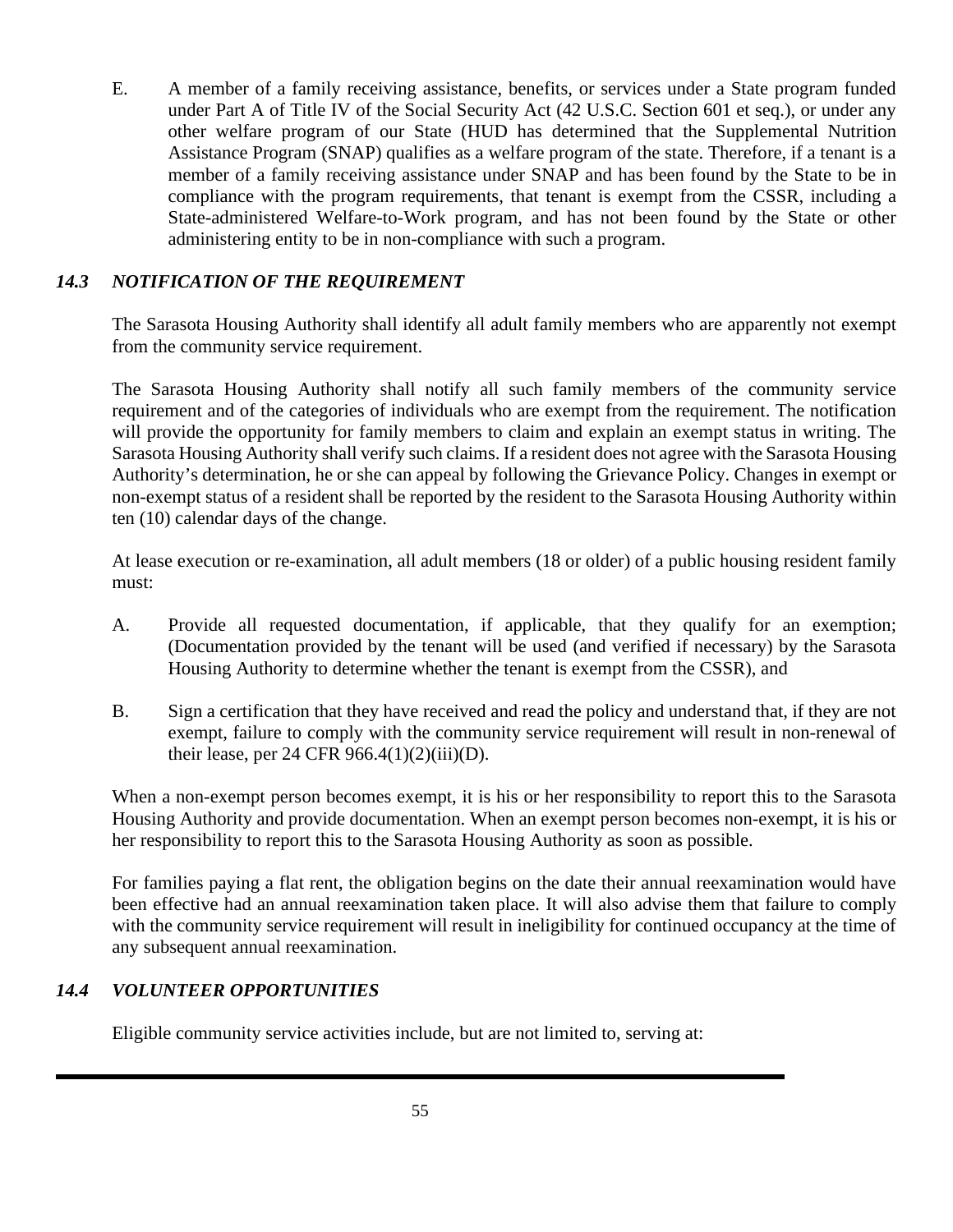- A. Local public or non-profit institutions, such as schools, Head Start Programs, before- or afterschool programs, childcare centers, hospitals, clinics, hospices, nursing homes, recreation centers, senior centers, adult daycare programs, homeless shelters, feeding programs, food banks (distributing either donated or commodity foods), or clothes closets (distributing donated clothing);
- B. Non-profit organizations serving Sarasota Housing Authority residents or their children, such as: Boy or Girl Scouts, Boys or Girls Club, 4-H Clubs, Police Activities League (PAL), organized children's recreation, mentoring, or education programs, Big Brothers or Big Sisters, Garden Centers, community clean-up programs, beautification programs;
- C. Programs funded under the Older Americans Act, such as Green Thumb, Service Corps of Retired Executives, senior meals programs, senior centers, Meals on Wheels;
- D. Public or non-profit organizations dedicated to seniors, youth, children, residents, citizens, specialneeds populations or with missions to enhance the environment, historic resources, cultural identities, neighborhoods or performing arts;
- E. Sarasota Housing Authority housing to improve grounds or provide gardens (so long as such work does not alter the Sarasota Housing Authority's insurance coverage), or work through resident organizations to help other residents with problems, including serving on the Resident Advisory Board, outreach and assistance with Sarasota Housing Authority-run self-sufficiency activities including supporting computer learning centers; and
- F. Care for the children of other residents so parents may volunteer.

In order to facilitate easier documentation of the community service provided, residents shall work exclusively for non-profits or a governmental agency. Any required court-ordered community service or probation-based work shall not count towards a resident's required 8 hours per month of community service.

In addition to performing their community service hours at governmental or non-profit organizations, residents may do their community service hours for-profit entities or in someone's private home. Any required courtordered community service or probation-based work **shall not** count towards a resident's required 8 hours per month of community service.

Eligible self-sufficiency activities include, but are not limited, to:

- A. Job readiness or job training while not employed;
- B. Training programs through local One-Stop Career Centers, Workforce Investment Boards (local entities administered through the U.S. Department of Labor), or other training providers;
- C. Higher education (junior college or college);
- D. Apprenticeships (formal or informal);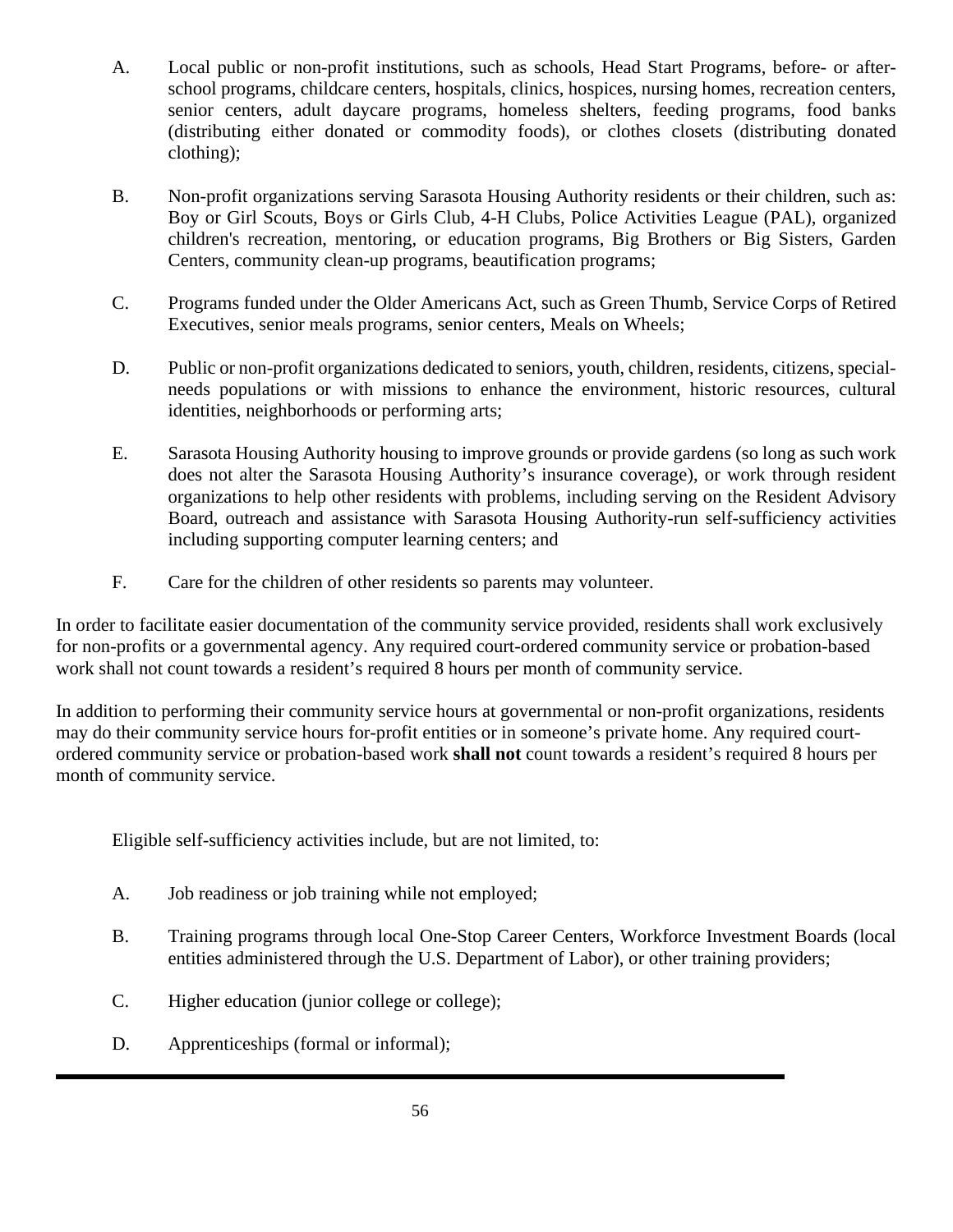- E. Substance abuse or mental health counseling;
- F. Reading, financial and/or computer literacy classes;
- G. English as a Second Language and/or English proficiency classes;
- H. Budgeting and credit counseling.

The Sarasota Housing Authority will try to coordinate with social service agencies, local schools, and the Human Resources Office in identifying a list of volunteer community service positions.

Together with the resident advisory councils, the Sarasota Housing Authority may create volunteer positions such as hall monitoring, litter patrols, and supervising and record keeping for volunteers.

## *14.5 THE PROCESS*

Upon admission and each annual reexamination thereafter, the Sarasota Housing Authority will do the following:

- A. Provide a list of known volunteer opportunities to the family members.
- B. Provide information about obtaining suitable volunteer positions.
- C. Provide a volunteer time sheet to the family member. Instructions for the time sheet require the individual to complete the form and have a supervisor date and sign for each period of work.
- D. Assign family members to a volunteer coordinator who will assist the family members in identifying appropriate volunteer positions and in meeting their responsibilities. The volunteer coordinator will track the family member's progress monthly and will meet with the family member as needed to best encourage compliance.

At each regularly scheduled rent re-examination, each non-exempt family member will present a signed certification on a form provided by the Sarasota Housing Authority of CSSR activities performed over the previous twelve (12) months. The Sarasota Housing Authority will obtain third-party verification of CSSR completion administered through outside organizations.

## *14.6 NOTIFICATION OF NON-COMPLIANCE WITH COMMUNITY SERVICE REQUIREMENT*

The Sarasota Housing Authority will notify any family found to be in noncompliance of the following:

- A. The family member(s) has been determined to be in noncompliance;
- B. That the determination is subject to the grievance procedure, a right to be represented by counsel, and the opportunity to any available judicial remedy; and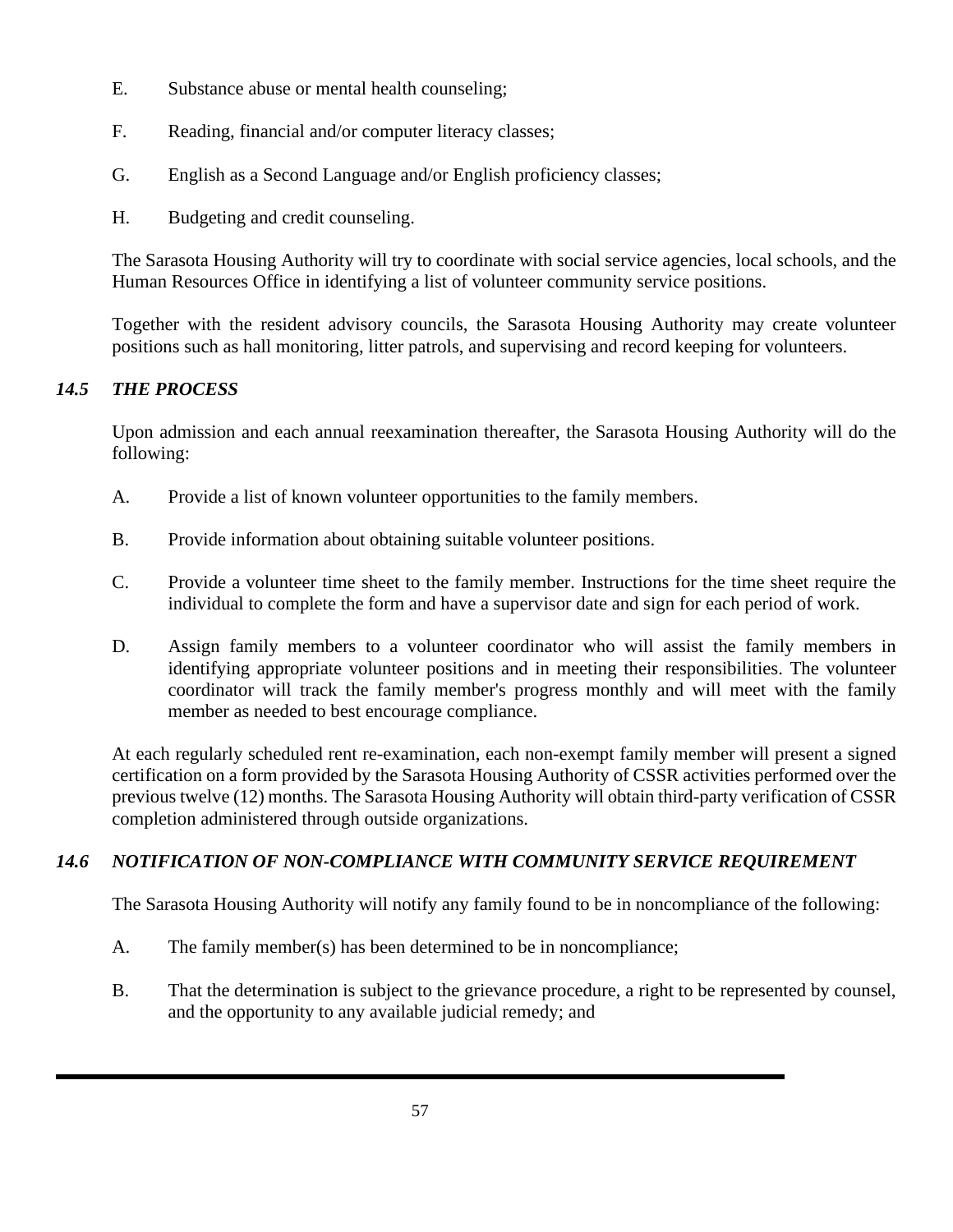C. That, unless the family member(s) enter into a written work-out agreement, the lease will not be renewed.

#### *14.7 OPPORTUNITY FOR CURE*

The Sarasota Housing Authority will offer the family member(s) the opportunity to enter into a work-out agreement prior to the anniversary of the lease. The agreement shall state that the family member(s) agrees to enter into an economic self-sufficiency program or agrees to contribute to community service for as many hours as needed to comply with the requirement over the past 12-month period. It will state the number of hours that the family member is deficient. The cure shall occur over the 12-month period beginning with the date of the agreement and the resident shall at the same time stay current with that year's community service requirement. The first hours a resident earns go toward the current commitment until the current year's commitment is made.

The volunteer coordinator will assist the family member in identifying volunteer opportunities and will track compliance on a monthly basis.

If any applicable family member does not accept the terms of the agreement, does not fulfill their obligation to participate in an economic self-sufficiency program, or falls behind in their obligation under the agreement to perform community service, the Sarasota Housing Authority shall take action to terminate the lease unless the noncompliant family member no longer lives in the unit.

#### *14.8 PROHIBITION AGAINST REPLACEMENT OF AGENCY EMPLOYEES*

In implementing the service requirement, the Sarasota Housing Authority may not substitute community service or self-sufficiency activities performed by residents for work ordinarily performed by its employees or replace a job at any location where residents perform activities to satisfy the service requirement.

## **15.0 RECERTIFICATIONS**

At least annually, the Sarasota Housing Authority will conduct a reexamination of family income and circumstances. The results of the reexamination determine (1) the rent the family will pay, and (2) whether the family is housed in the correct unit size.

#### *15.1 GENERAL*

The Sarasota Housing Authority will send a notification letter to the family letting them know that it is time for their annual reexamination, giving them the option of selecting either the flat rent or income method, and scheduling an appointment if they are currently paying an income rent. If the family thinks they may want to switch from a flat rent to an income rent, they should request an appointment. At the appointment, the family can make their final decision regarding which rent method they will choose. The letter also includes, for those families paying the income method, forms for the family to complete in preparation for the interview. The letter includes instructions permitting the family to reschedule the interview if necessary. The letter tells families who may need to make alternate arrangements due to a disability that they may contact staff to request an accommodation of their needs.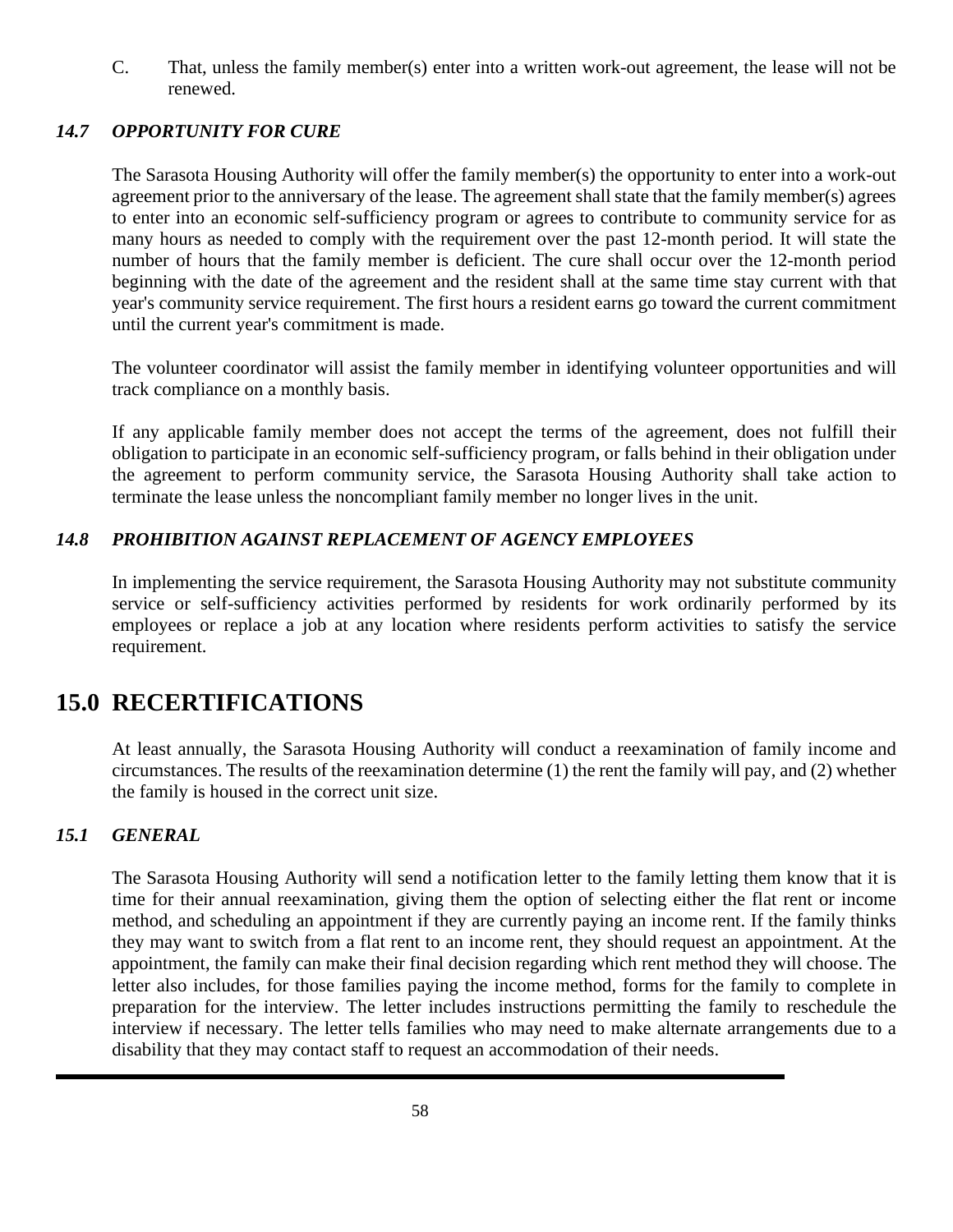During the appointment, the Sarasota Housing Authority will determine whether family composition may require a transfer to a different bedroom size unit, and if so, the family's name will be placed on the transfer list.

Also, during the recertification, each household shall be asked whether any member is subject to the lifetime registration requirement under a state registration program. The Housing Authority will verify this information using the Dru Sjodin National Sex Offender Database and document this information in the same method used at admission. For any admissions after June 25, 2001 (the effective date of the Screening and Eviction for Drug Abuse and Other Criminal Activity final rule), if the recertification screening reveals that the tenant or a member of the tenant's household is subject to a lifetime sex offender registration requirement, or that the tenant has falsified information or otherwise failed to disclose his or her criminal history on their application and/or recertification forms, the Housing Authority will pursue eviction of the household.

If a family is about to be evicted from housing based on either the criminal check or the sex offender registration program, the applicant will be informed of this fact and given an opportunity to dispute the accuracy of the information before the eviction occurs.

#### *15.2 MISSED APPOINTMENTS*

If the family fails to respond to the letter and fails to attend the interview, a second letter will be mailed. The second letter will advise of a new time and date for the interview, allowing for the same considerations for rescheduling and accommodation as above. The letter will also advise that failure by the family to attend the second scheduled interview will result in the Sarasota Housing Authority taking eviction actions against the family.

#### *15.3 FLAT RENTS*

The annual letter to flat rent payers regarding the reexamination process will state the following:

- A. Each year at the time of the annual reexamination, the family has the option of selecting a flat rent amount in lieu of completing the reexamination process and having their rent based on the income amount.
- B. The amount of the flat rent and the Sarasota Housing Authority's policies on switching rent types due to financial hardship.
- C. A fact sheet about income rents that explains the types of income counted, the most common types of income excluded, and the categories of allowances that can be deducted from income.
- D. Families who opt for the flat rent will be required to go through the income reexamination process every three years, rather than the annual review they otherwise would undergo.
- E. Families who opt for the flat rent may request to have a reexamination and return to the incomebased method at any time for any of the following reasons: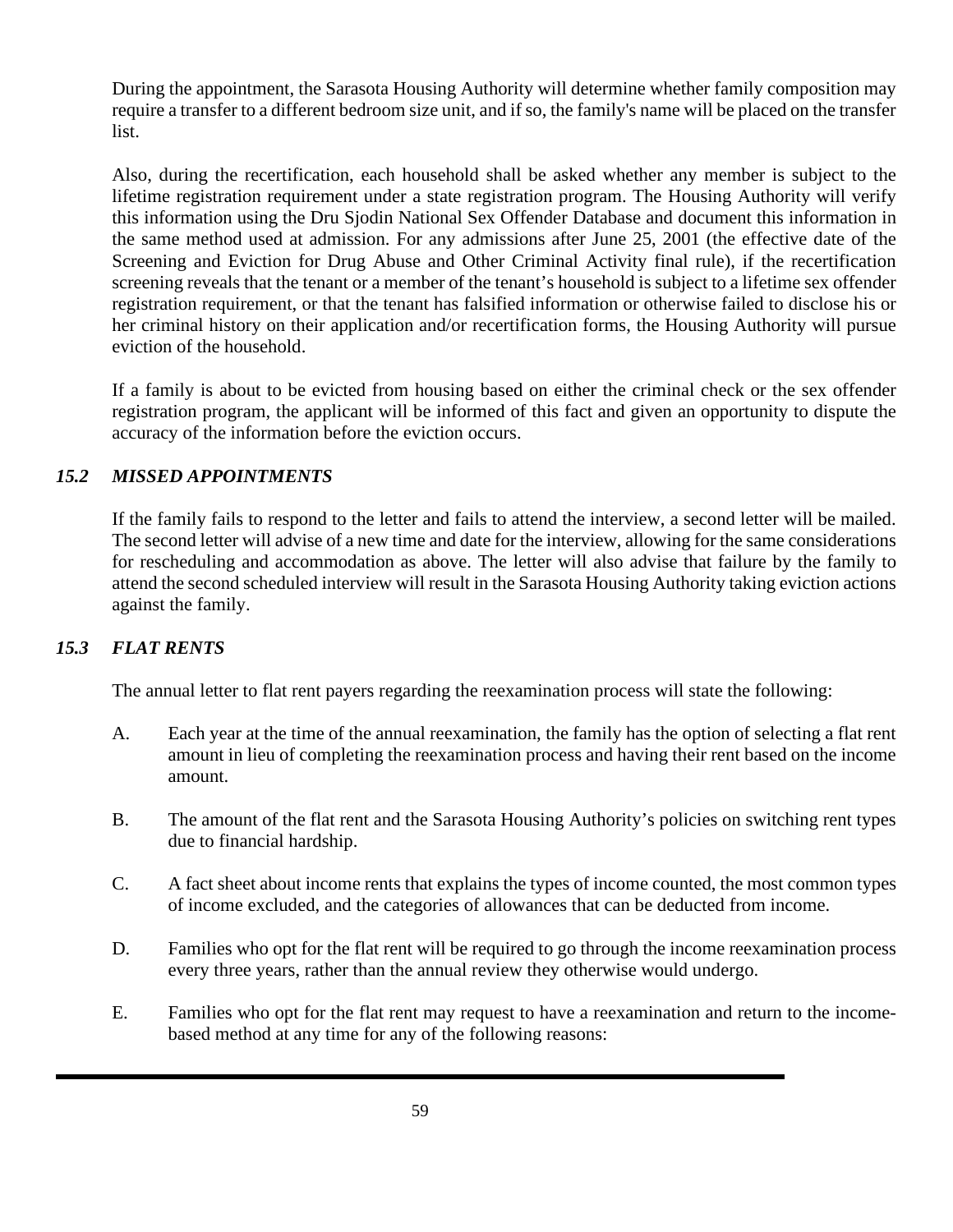- 1. The family's income has decreased.
- 2. The family's circumstances have changed increasing their expenses for childcare, medical care, etc.
- 3. Other circumstances creating a hardship on the family such that the income method would be more financially feasible for the family.

Once a family returns to the income-based method during their "lease year" they cannot go back to a flat rent until their next regular annual reexamination.

- F. The dates upon which the Sarasota Housing Authority expects to review the amount of the flat rent, the approximate rent increase the family could expect, and the approximate date upon which a future rent increase could become effective.
- G. The name and phone number of an individual to call to get additional information or counseling concerning flat rents.
- H. A certification for the family to sign accepting or declining the flat rent.

Each year prior to their anniversary date, Sarasota Housing Authority will send a reexamination letter to the family offering the choice between a flat rent or an income rent. The opportunity to select the flat rent is available only at this time. At the appointment, the Sarasota Housing Authority may assist the family in identifying the rent method that would be most advantageous for the family. If the family wishes to select the flat rent method without meeting with the Sarasota Housing Authority representative, they may make the selection on the form and return the form to the Sarasota Housing Authority. In such case, the Sarasota Housing Authority will cancel the appointment and solely verify the family size and whether it is in an appropriate size unit.

## *15.4 THE INCOME METHOD*

During the interview, the family will provide all information regarding income, assets, deductions (eligible expenses), and other information necessary to determine the family's share of rent. The family will sign the HUD consent form and other consent forms that later will be mailed to the sources that will verify the family circumstances.

Upon receipt of verification, the Sarasota Housing Authority will determine the family's annual income and will calculate their rent as follows.

The total tenant payment is equal to the highest of:

- A. 10% of the family's monthly income;
- B. 30% of the family's adjusted monthly income;
- C. The welfare rent; or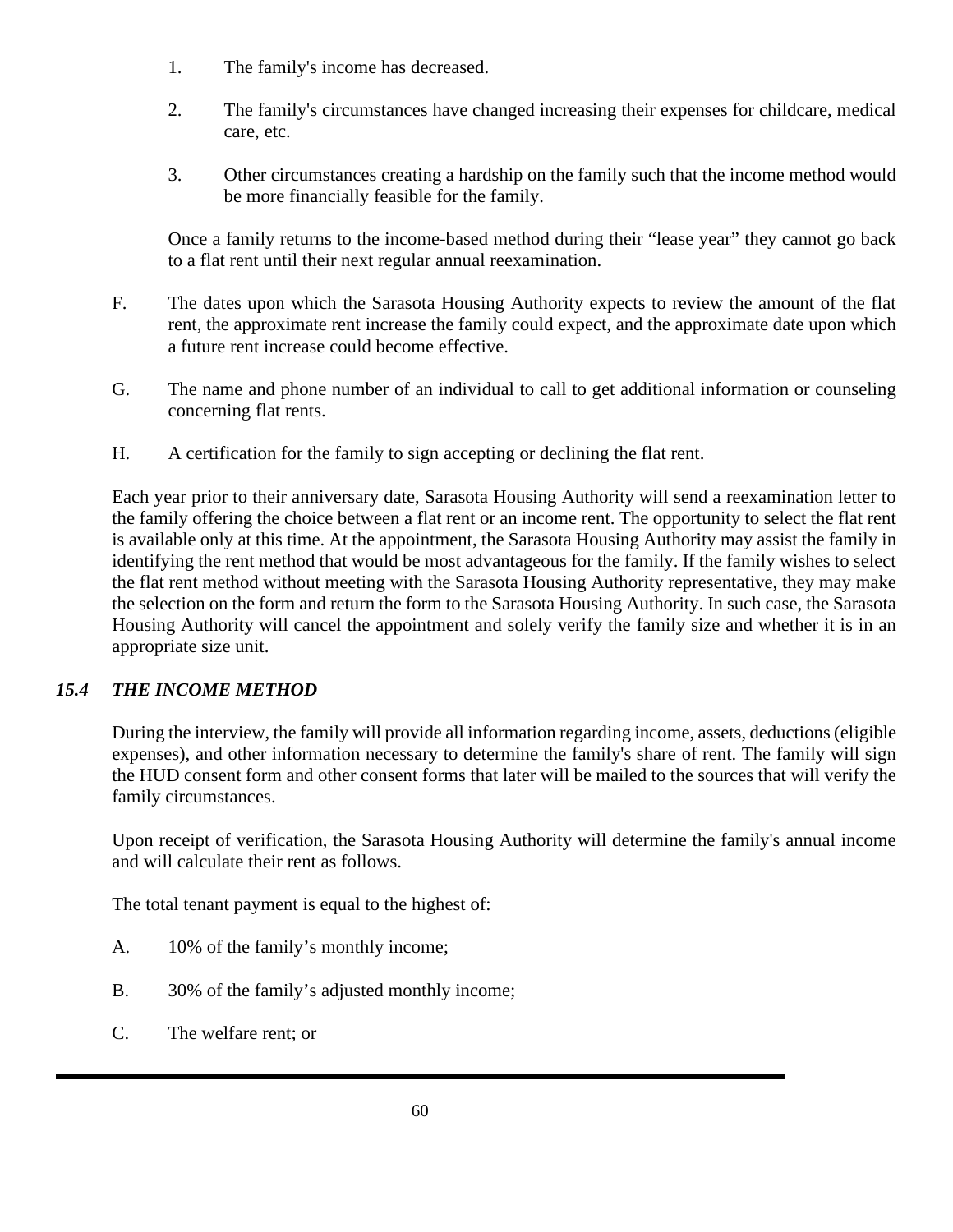#### D. The minimum rent.

The family shall be informed of the results of the rent calculation under both the Income Method and the Flat Rent and given their choice of which rent to pay.

## *15.5 EFFECTIVE DATE OF RENT CHANGES FOR ANNUAL REEXAMINATIONS*

The new rent will generally be effective upon the anniversary date with thirty (30) calendar days' notice of any rent increase to the family.

If the rent determination is delayed due to a reason beyond the control of the family, then any rent increase will be effective the first of the month after the month in which the family receives a 30-day notice of the amount. If the new rent is a reduction and the delay is beyond the control of the family, the reduction will be effective as scheduled on the anniversary date.

If the family caused the delay, then any increase will be effective on the anniversary date. Any reduction will be effective the first of the month after the rent amount is determined.

#### *15.6 INTERIM REEXAMINATIONS*

During an interim reexamination, only the information affected by the changes being reported will be reviewed and verified.

Families are required to report the following changes to the Sarasota Housing Authority between regular reexaminations. If the family's rent is being determined under the income method, these changes will trigger an interim reexamination. The family MUST report these changes within ten (10) calendar days of their occurrence.

- A. A member has been added to the family through birth or adoption or court-awarded custody.
- B. A household member is leaving or has left the family unit.
- C. A member has an increase in income of \$250 or more per month.

In order to add a household member other than through birth, adoption, or court-awarded custody, the family must request that the new member be added to the lease. Before adding the new member to the lease, the individual must complete an application form stating their income, assets, and all other information required of an applicant. The individual must provide their Social Security number and must verify their citizenship/eligible immigrant status. (Their housing will not be delayed due to delays in verifying eligible immigrant status other than delays caused by the family.) The new family member will go through the screening process similar to the process for applicants. The Sarasota Housing Authority will determine the eligibility of the individual before adding them to the lease. If the individual is found to be ineligible or does not pass the screening criteria, they will be advised in writing and given the opportunity for an informal review. If they are found to be eligible and do pass the screening criteria, their name will be added to the lease. At the same time, if the family's rent is being determined under the income method, the family's annual income will be recalculated taking into account the circumstances of the new family member. The effective date of the new rent will be in accordance with Section 15.8.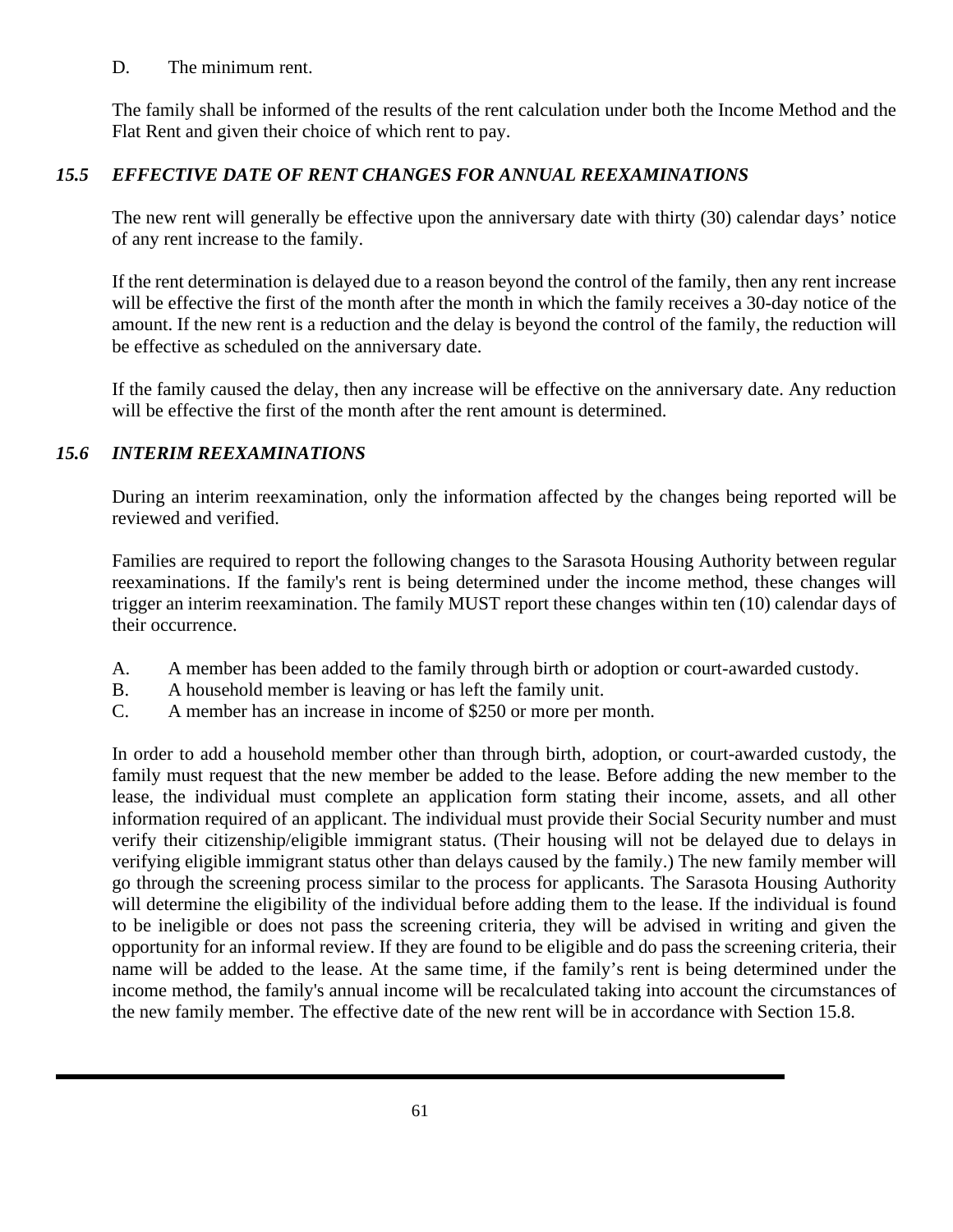A resident requesting a live-in-aide will be required to provide verification of the need for a live-in-aide. In addition, before approval of the live-in-aide, the individual (live-in-aide) must complete an application form for purposes of determining citizenship/eligible immigrant status and the live-in-aide will go through the screening process similar to the process for applicants. The Sarasota Housing Authority will determine the eligibility of the live-in-aide before approval can be granted. If the individual is found to be ineligible or does not pass the screening criteria, the resident will be advised in writing and given the opportunity for an informal review. Under no circumstances will the live-in-aide be added to the lease or be considered the last remaining member of a tenant family.

Families are not required to, but may at any time, request an interim reexamination based on a decrease in income, an increase in allowable expenses, or other changes in family circumstances. Upon such request, the Sarasota Housing Authority will take timely action to process the interim reexamination and recalculate the tenant's rent.

#### *15.7 SPECIAL REEXAMINATIONS*

If a family's income is too unstable to project for twelve (12) months, including families that temporarily have no income (0 renters) or have a temporary decrease in income, the Sarasota Housing Authority may schedule special reexaminations every **sixty** (**60**) calendar days until the income stabilizes and an annual income can be determined.

#### *15.8 EFFECTIVE DATE OF RENT CHANGES DUE TO INTERIM OR SPECIAL REEXAMINATIONS*

Unless there is a delay in reexamination processing caused by the family, any rent increase will be effective the first of the second month after the month in which the family receives notice of the new rent amount. If the family causes a delay, then the rent increase will be effective on the date it would have been effective had the process not been delayed (even if this means a retroactive increase).

If the new rent is a reduction and any delay is beyond the control of the family, the reduction will be effective the first of the month after the interim reexamination should have been completed.

If the new rent is a reduction and the family caused the delay or did not report the change in a timely manner, the change will be effective the first of the month after the rent amount is determined.

#### *15.9 HOUSING AUTHORITY MISTAKES IN CALCULATING RENT*

If the Sarasota Housing Authority makes a mistake in calculating a resident's rent contribution and overcharges the resident, the resident shall receive a refund for the amount of the mistake going back a maximum of 24 months. The refund shall be given to the resident as soon as practical or credited to the resident's account, whichever the resident desires unless the resident owes the Housing Authority money in which case the debt shall be offset to the degree possible before the resident chooses between the two refund methods.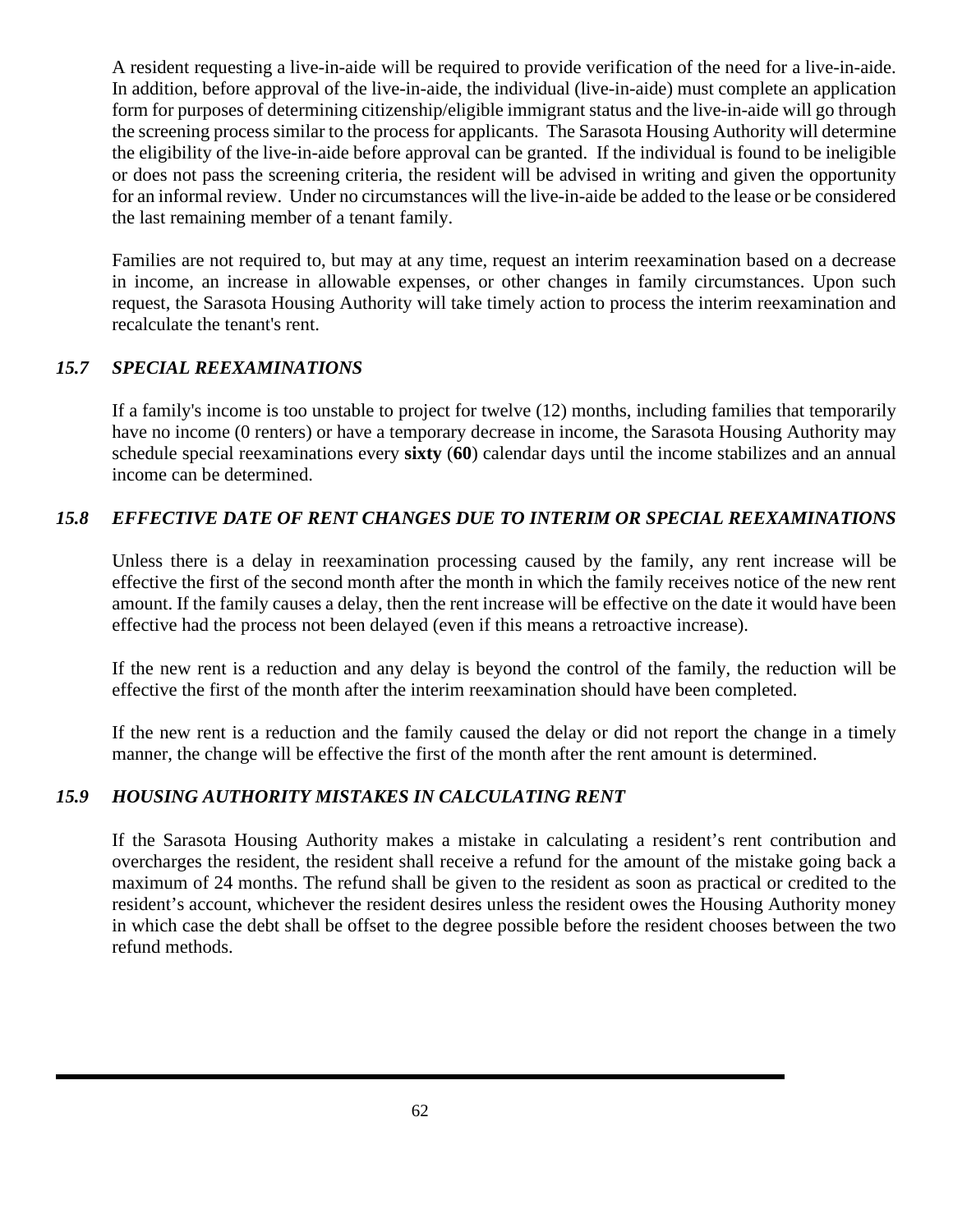#### *15.10 OVER-INCOME FAMILIES*

Beginning March 24, 2019, the Sarasota Housing Authority shall track all public housing residents who have an adjusted income over 120% of the Area Median Income (AMI). This is defined by HUD as 2.4 times the HUD determined Very Low-Income limit for Housing Authority's jurisdiction. The limit will be adjusted each year within 60 days after HUD published new income limits. When the Housing Authority becomes aware, through an annual reexamination or an interim reexamination for an increase in income, that a family's adjusted income exceeds the applicable income limit, the Housing Authority must, per HUD regulation, document in the family's tenant file that the family exceeds the threshold to compare with the family's income a year later.

If, one year after the initial determination by the Housing Authority that a family's adjusted income exceeds the over-income limit, and the family's adjusted income continues to exceed the over-income limit, the Housing Authority must, as required by HUD regulation, provide written notification to the family that their income has exceeded the over-income limit for one year. The written notification shall further state that if the family's adjusted income continues to exceed the over-income limit for the next 12 consecutive months, the family will be subject to termination.

All notices and communications will be provided in a manner appropriate for persons with hearing, visual or other disabilities.

## **16.0 UNIT TRANSFERS**

#### *16.1 OBJECTIVES OF THE TRANSFER POLICY*

The objectives of the Transfer Policy include the following: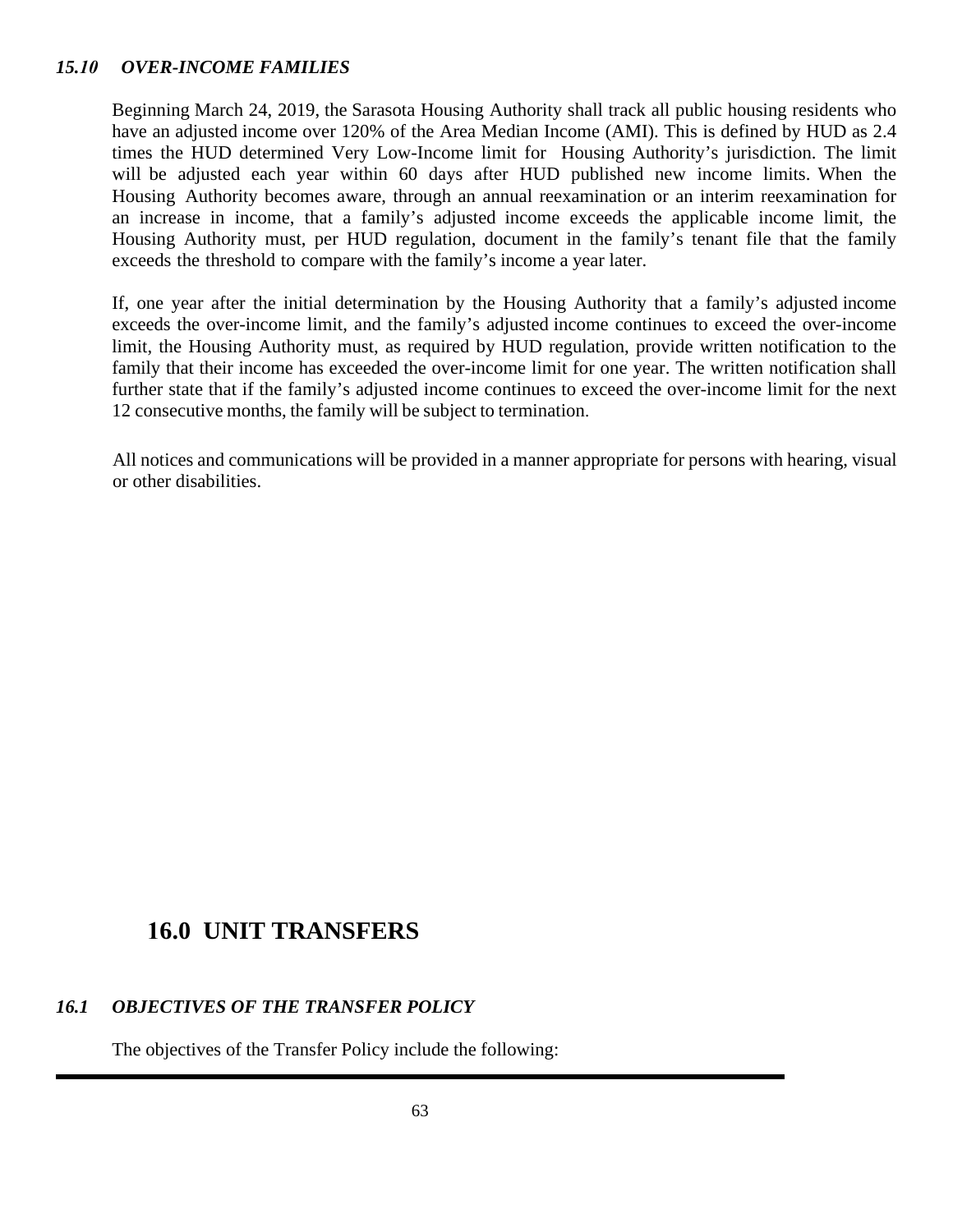- A. To address emergency situations.
- B. To fully utilize available housing resources while avoiding overcrowding by ensuring that each family occupies the appropriate size unit.
- C. To facilitate a relocation when required for modernization or other management purposes.
- D. To facilitate relocation of families with inadequate housing accommodations.
- E. To provide an incentive for families to assist in meeting the Sarasota Housing Authority's deconcentration goal, if appropriate.
- F. To assist residents, lawful occupants, or affiliated individuals who are victims of actual or threatened domestic violence, dating violence, sexual assault, or stalking according to VAWA.
- G. To eliminate vacancy loss and other expenses due to unnecessary transfers.

#### *16.2 CATEGORIES OF TRANSFERS*

Category A: Emergency transfers. These transfers are necessary when conditions pose an immediate threat to the life, health, or safety of a family or one of its members or where a family member, lawful occupant, or affiliated individual is a victim of actual or threatened domestic violence, dating violence, sexual assault, or stalking to family members or affiliated individuals. Such situations may involve defects of the unit or the building in which it is located, the health condition of a family member, a hate crime, the safety of witnesses to a crime, or a law enforcement matter particular to the neighborhood. All emergency transfers shall be completed as soon as practical.

The Sarasota Housing Authority has a specific VAWA Emergency Transfer Policy that is incorporated by reference into this ACOP and will govern all transfers requested under VAWA.

Category B: Immediate administrative transfers. These transfers are necessary in order to permit a family needing accessible features to move to a unit with such a feature or to enable modernization, revitalization, disposition or demolition work to proceed. When an accessible unit becomes available, it shall first be offered to families needing it who reside on the site that has the vacancy, then to other public housing residents needing the special accessibility features, and finally to appropriate people on the waiting list.

Category C: Regular administrative transfers. These transfers are made to offer incentives to families willing to help meet certain Sarasota Housing Authority occupancy goals, to correct occupancy standards where the unit size is inappropriate for the size and composition of the family, to allow for non-emergency but medically advisable transfers, and other transfers approved by the Sarasota Housing Authority when a transfer is the only or best way of solving a serious problem.

\*\*Note that Category A will result in the offer of another public housing unit if one is available. If one is not available, then the resident will be offered a Housing Choice Voucher in order to move to another location if a voucher is available. If neither a public housing unit nor a Housing Choice Voucher is available, then the resident will be placed on a transfer list and will receive the first available unit or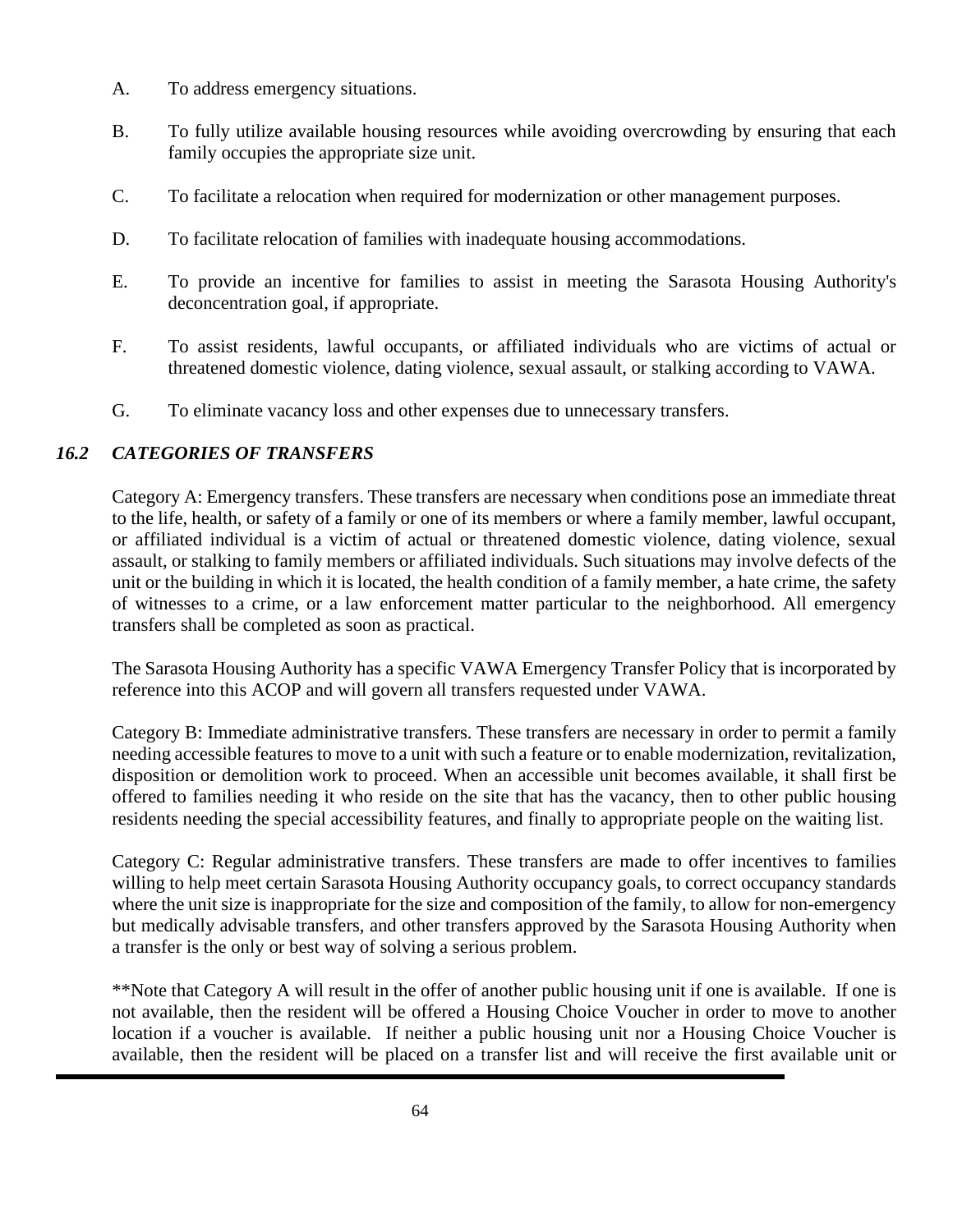voucher when one becomes available. The resident must accept the first public housing unit offer unless there is good cause why they cannot accept the offer. If there is not good cause, the Resident will be removed from the transfer list. If there is good cause for not accepting the offer, then the Resident will remain on the unit transfer list until a 2<sup>nd</sup> offer is made. Failure to accept the 2<sup>nd</sup> offer is cause for removal from the waiting list regardless of any reasons for not accepting the unit. The resident must accept the first offer of a Housing Choice Voucher. Failure to accept the first offer of the voucher will result in removal of the family from the transfer list for a voucher.

Transfers in category A will be housed ahead of any other families, including those on the applicant waiting list.

Transfers in category B will be housed ahead of transfers in category C.

Transfers in category C will be housed along with applicants for admission at a ratio of one transfer for every seven admissions.

## *16.3 DOCUMENTATION*

When the transfer is at the request of the family, the family may be required to provide third party verification of the need for the transfer.

When the transfer is a result of an action protected under VAWA, the documentation required under the VAWA Emergency Transfer shall be required.

## *16.4 INCENTIVE TRANSFERS [NOT APPLICABLE]*

## *16.5 PROCESSING TRANSFERS*

Transfers on the waiting list will be sorted by the above categories and within each category by date and time.

Transfers in category A and B will be housed ahead of any other families, including those on the applicant waiting list. Transfers in category A will be housed ahead of transfers in category B.

Transfers in category C will be housed along with applicants for admission at a ratio of one transfer for every seven (7) admissions.

Upon offer and acceptance of a unit, the family will execute all lease up documents and pay any additional rent within two (2) business days of being informed the unit is ready to rent. The family will be allowed five (5) calendar days to complete a transfer. The family will be responsible for paying rent at the old unit as well as the new unit for any period of time they have possession of both. The prorated rent must be paid at the time of lease execution.

The following is the policy for the rejection of an offer to transfer:

A. If the family rejects with good cause any unit offered, they will not lose their place on the transfer waiting list.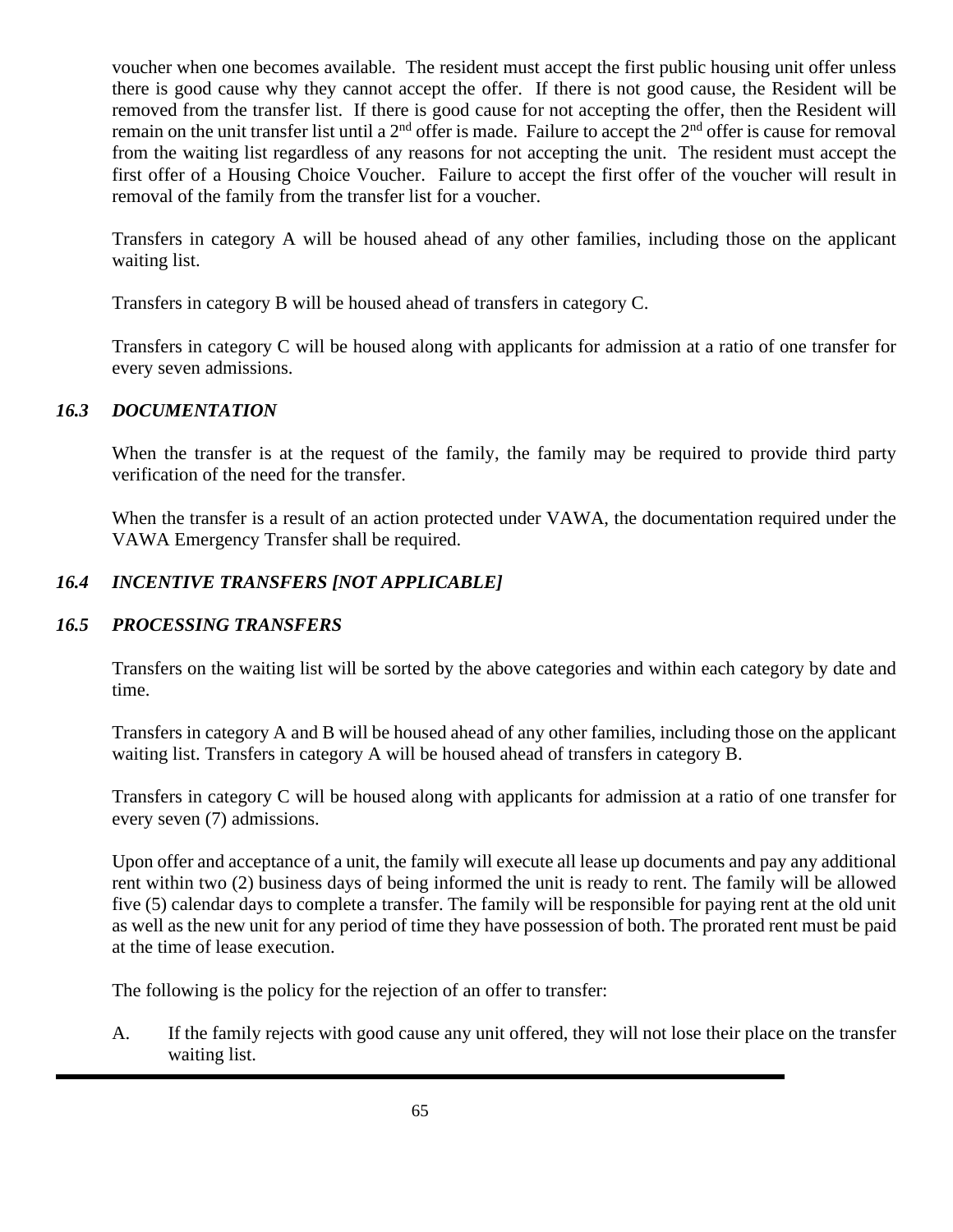- B. If the transfer is being made at the request of the Sarasota Housing Authority and the family rejects two offers without good cause, the Sarasota Housing Authority will take action to terminate their tenancy. If the reason for the transfer is that the current unit is too small to meet the Sarasota Housing Authority's optimum occupancy standards, the family may request in writing to stay in the unit without being transferred so long as their occupancy will not exceed two people per living/sleeping room.
- C. If the transfer is being made at the family's request, the family may, without good cause and without penalty, turn down one offer that does not include deconcentration incentives. After turning down a second such offer without good cause, the family's name will be removed from the transfer list.

#### *16.6 COST OF THE FAMILY'S MOVE*

The cost of the transfer generally will be borne by the family in the following circumstances:

- A. When the transfer is made at the request of the family or by others on behalf of the family (i.e., by the police);
- B. When the transfer is made under VAWA;
- C. When the transfer is needed to move the family to an appropriately sized unit, either larger or smaller; or
- D. When the transfer is needed because action or inaction by the family caused the unit to be unsafe or uninhabitable.

The cost of the transfer will be borne by the Sarasota Housing Authority in the following circumstances:

- A. When the transfer is needed in order to carry out modernization, disposition or demolition activities; or
- B. When action or inaction by the Sarasota Housing Authority has caused the unit to be unsafe or inhabitable; or
- C. When the transfer is necessitated because a family with disabilities needs the accessible unit into which the transferring family moved.

The responsibility for moving costs in other circumstances will be determined on a case by case basis.

#### *16.7 TENANTS IN GOOD STANDING*

When the transfer is at the request of the family, it will not be approved unless the family is in good standing with the Sarasota Housing Authority or a VAWA victim. This means the family must be in compliance with their lease, current in all payments to the Housing Authority, and must pass a housekeeping inspection.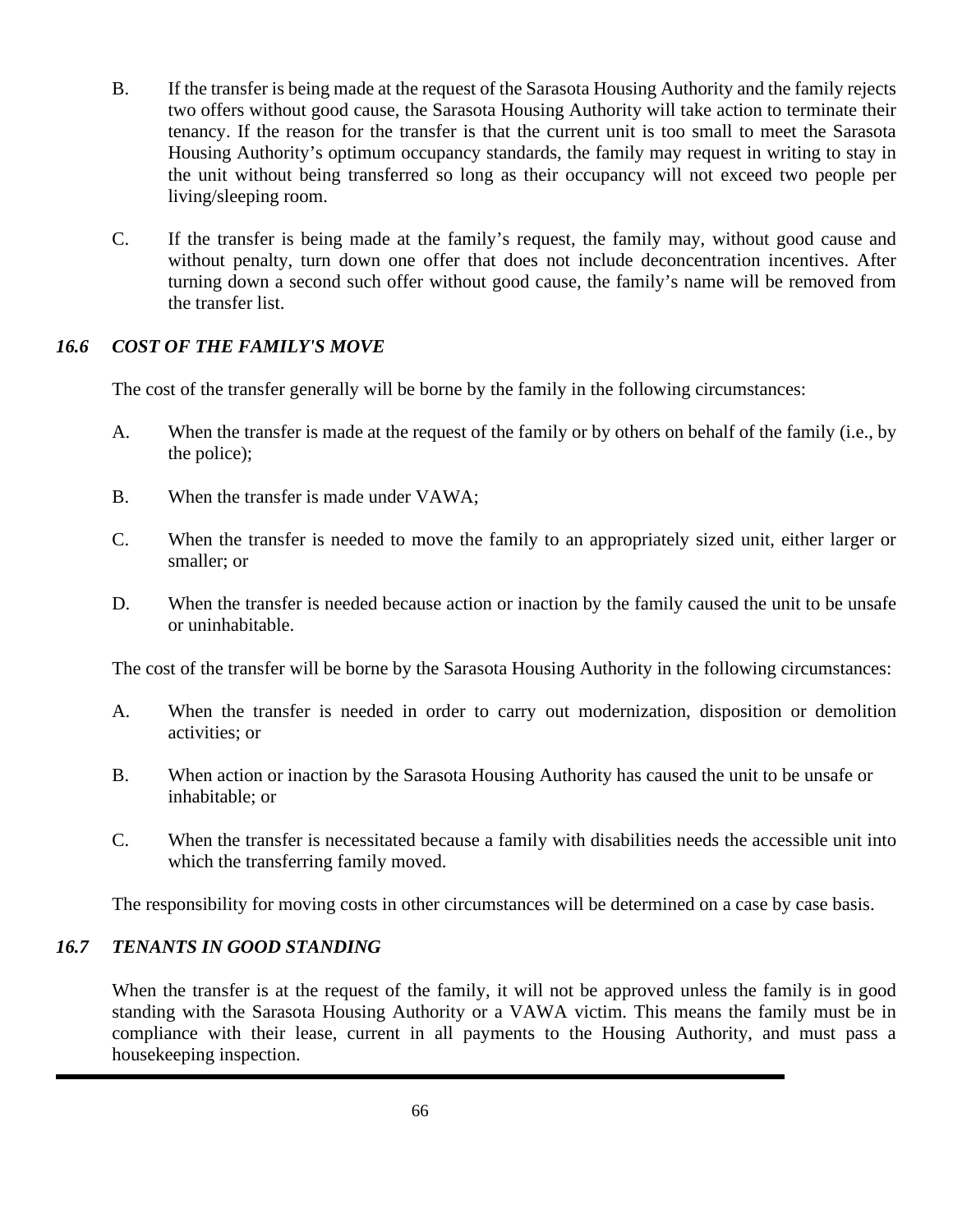#### *16.8 TRANSFER REQUESTS*

A tenant may request a transfer at any time by completing a transfer request form. In considering the request, the Sarasota Housing Authority may request a meeting with the tenant to better understand the need for transfer and to explore possible alternatives. The Sarasota Housing Authority will review the request in a timely manner and if a meeting is desired, it shall contact the tenant within ten (10) business days of receipt of the request to schedule a meeting.

The Sarasota Housing Authority will grant or deny the transfer request in writing within ten (10) business days of receiving the request or holding the meeting, whichever is later.

If the transfer is approved, the family's name will be added to the transfer waiting list.

If the transfer is denied, the denial letter will advise the family of their right to utilize the grievance procedure.

If the transfer is requested under VAWA, the provisions of VAWA shall apply.

#### *16.9 RIGHT OF THE SARASOTA HOUSING AUTHORITY IN TRANSFER POLICY*

The provisions listed above are to be used as a guide to ensure fair and impartial means of assigning units for transfers. It is not intended that this policy will create a property right or any other type of right for a tenant to transfer or refuse to transfer.

## **17.0 INSPECTIONS**

An authorized representative of the Sarasota Housing Authority and an adult family member will inspect the premises prior to commencement of occupancy. A written statement of the condition of the premises will be made, all equipment will be provided, and the statement will be signed by both parties with a copy retained in the Sarasota Housing Authority file and a copy given to the family member. An authorized Sarasota Housing Authority representative will inspect the premises at the time the resident vacates and will furnish a statement of any charges to be made provided the resident turns in the proper notice under State law. The resident's security deposit can be used to offset against any Sarasota Housing Authority damages to the unit.

#### *17.1 MOVE-IN INSPECTIONS*

The Sarasota Housing Authority and an adult member of the family will inspect the unit prior to signing the lease. Both parties will sign a written statement of the condition of the unit. A copy of the signed inspection will be given to the family and the original will be placed in the tenant file.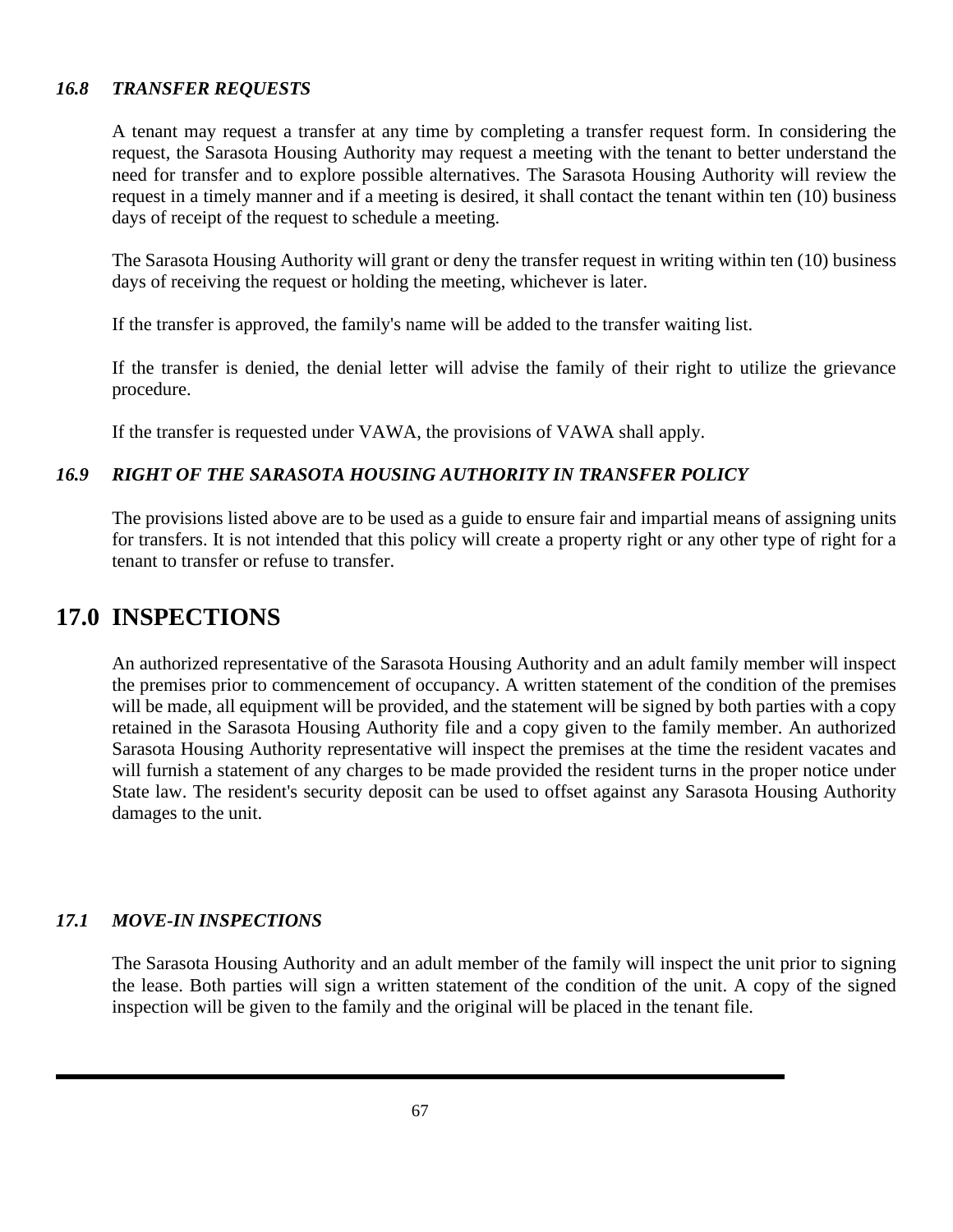#### *17.2 ANNUAL INSPECTIONS*

The Sarasota Housing Authority will inspect each public housing unit annually to ensure that each unit meets the Sarasota Housing Authority's housing standards. Work orders will be submitted and completed to correct any deficiencies.

#### *17.3 PREVENTATIVE MAINTENANCE INSPECTIONS*

This is generally conducted along with the annual inspection. This inspection is intended to keep items in good repair. It checks weatherization; checks the condition of the smoke detectors, water heaters, furnaces, automatic thermostats and water temperatures; checks for leaks; and provides an opportunity to change furnace filters and provide other minor servicing that extends the life of the unit and its equipment.

#### *17.4 SPECIAL INSPECTIONS*

A special inspection may be scheduled to enable HUD or others to inspect a sample of the housing stock maintained by the Sarasota Housing Authority.

#### *17.5 HOUSEKEEPING INSPECTIONS*

Generally, at the time of annual reexamination, or at other times as necessary, the Sarasota Housing Authority will conduct a housekeeping inspection to ensure the family is maintaining the unit in a safe and sanitary condition.

#### *17.6 NOTICE OF INSPECTION*

For inspections defined as annual inspections, preventative maintenance inspections, special inspections, and housekeeping inspections, the Sarasota Housing Authority will give the tenant at least two (2) calendar days written notice.

## *17.7 EMERGENCY INSPECTIONS*

If any employee and/or agent of the Sarasota Housing Authority has reason to believe that an emergency exists within the housing unit, the unit can be entered without notice. The person(s) that enters the unit will leave a written notice to the resident that indicates the date and time the unit was entered and the reason why it was necessary to enter the unit.

#### *17.8 PRE-MOVE-OUT INSPECTIONS*

When a tenant gives notice that they intend to move, the Sarasota Housing Authority will offer to schedule a pre-move-out inspection with the family. The inspection allows the Sarasota Housing Authority to help the family identify any problems which, if left uncorrected, could lead to vacate charges. This inspection is a courtesy to the family and has been found to be helpful both in reducing costs to the family and in enabling the Sarasota Housing Authority to ready units more quickly for the future occupants.

#### *17.9 MOVE-OUT INSPECTIONS*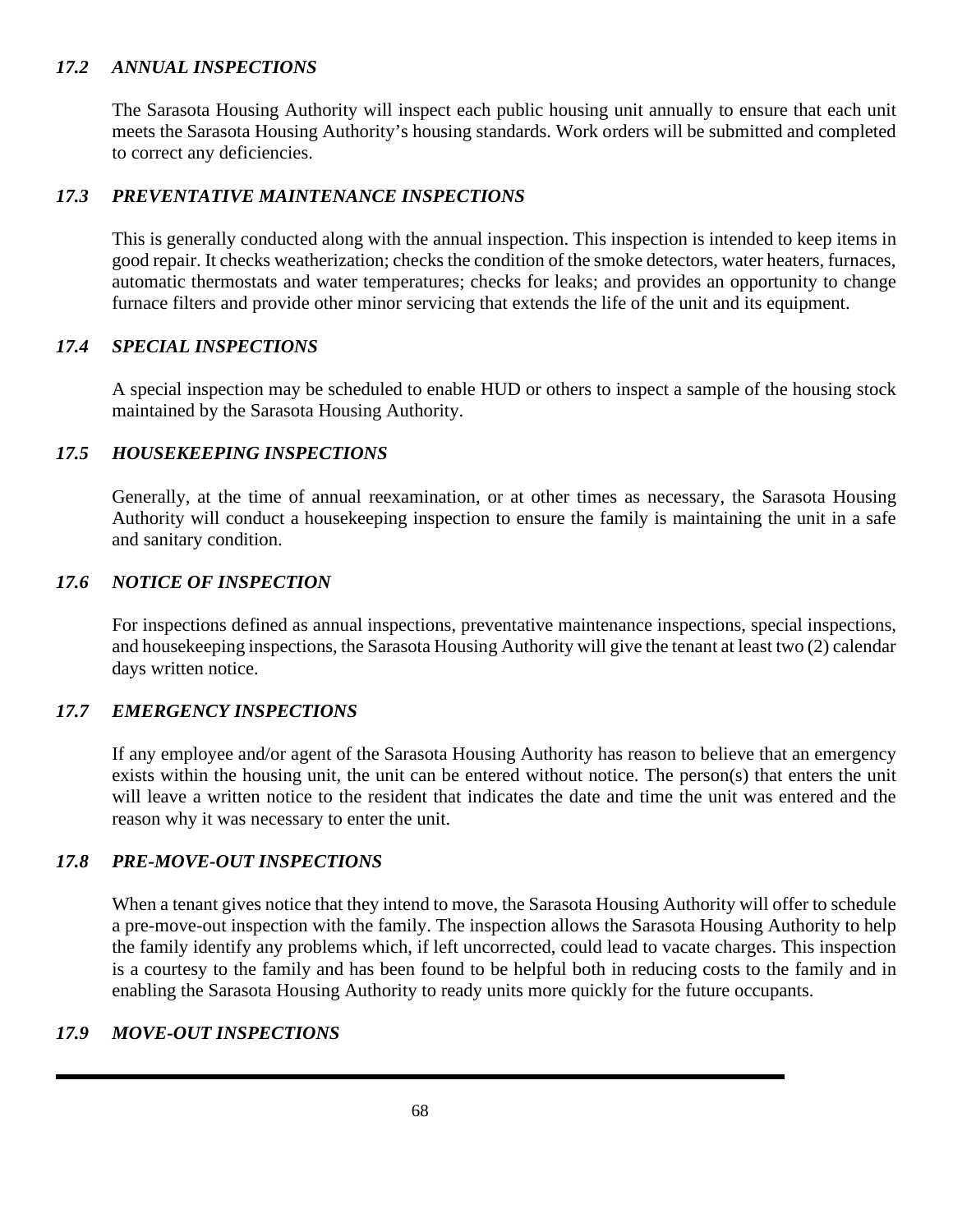The Sarasota Housing Authority conducts the move-out inspection after the tenant vacates to assess the condition of the unit and determine responsibility for any needed repairs. When possible, the tenant is notified of the inspection and is encouraged to be present. This inspection becomes the basis for any claims that may be assessed against the security deposit.

# **18.0 PET POLICY**

## *18.1 EXCLUSIONS*

This policy does not apply to service animals, support animals, assistance animals, or therapy animals that are used to assist persons with disabilities. These animals are allowed in all public housing facilities with no restrictions other than those imposed on all tenants to maintain their units and associated facilities in a decent, safe, and sanitary manner and to refrain from disturbing their neighbors. The person requesting this exclusion to the Pet Policy of this housing authority must have a disability and the accommodation must be necessary to afford the person with a disability an equal opportunity to use and enjoy a dwelling.

To show that a requested accommodation may be necessary, there must be an identifiable relationship, or nexus, between the requested accommodation and the person's disability. The Sarasota Housing Authority will verify the existence of the disability, and the need for the accommodation—if either is not readily apparent. Accordingly, persons who are seeking a reasonable accommodation for an emotional support animal will be required to provide documentation from a physician, psychiatrist, social worker, or other mental health professional that the animal provides support that alleviates at least one of the identified symptoms or effects of the existing disability.

In addition, the Sarasota Housing Authority is not required to provide any reasonable accommodation that would pose a direct threat to the health or safety of others. Thus, if the particular animal requested by the individual with a disability has a history of dangerous behavior, we will not accept the animal into our housing. Moreover, we are not required to make a reasonable accommodation if the presence of the assistance animal would (1) result in substantial physical damage to the property of others unless the threat can be eliminated or significantly reduced by a reasonable accommodation; (2) pose an undue financial and administrative burden; or (3) fundamentally alter the nature of the provider's operations.

## *18.2 PETS IN PUBLIC HOUSING*

The Sarasota Housing Authority allows for pet ownership in its developments with the written preapproval of the Housing Authority. Residents are responsible for any damage caused by their pets, including the cost of fumigating or cleaning their units. In exchange for this right, resident assumes full responsibility and liability for the pet and agrees to hold the Sarasota Housing Authority harmless from any claims caused by an action or inaction of the pet.

## *18.3 APPROVAL*

Residents must have the prior written approval of the Housing Authority before moving a pet into their unit. Residents must request approval on the Authorization for Pet Ownership Form that must be fully completed before the Housing Authority will approve the request. Residents must give the Housing Authority a picture of the pet so it can be identified if it is running loose.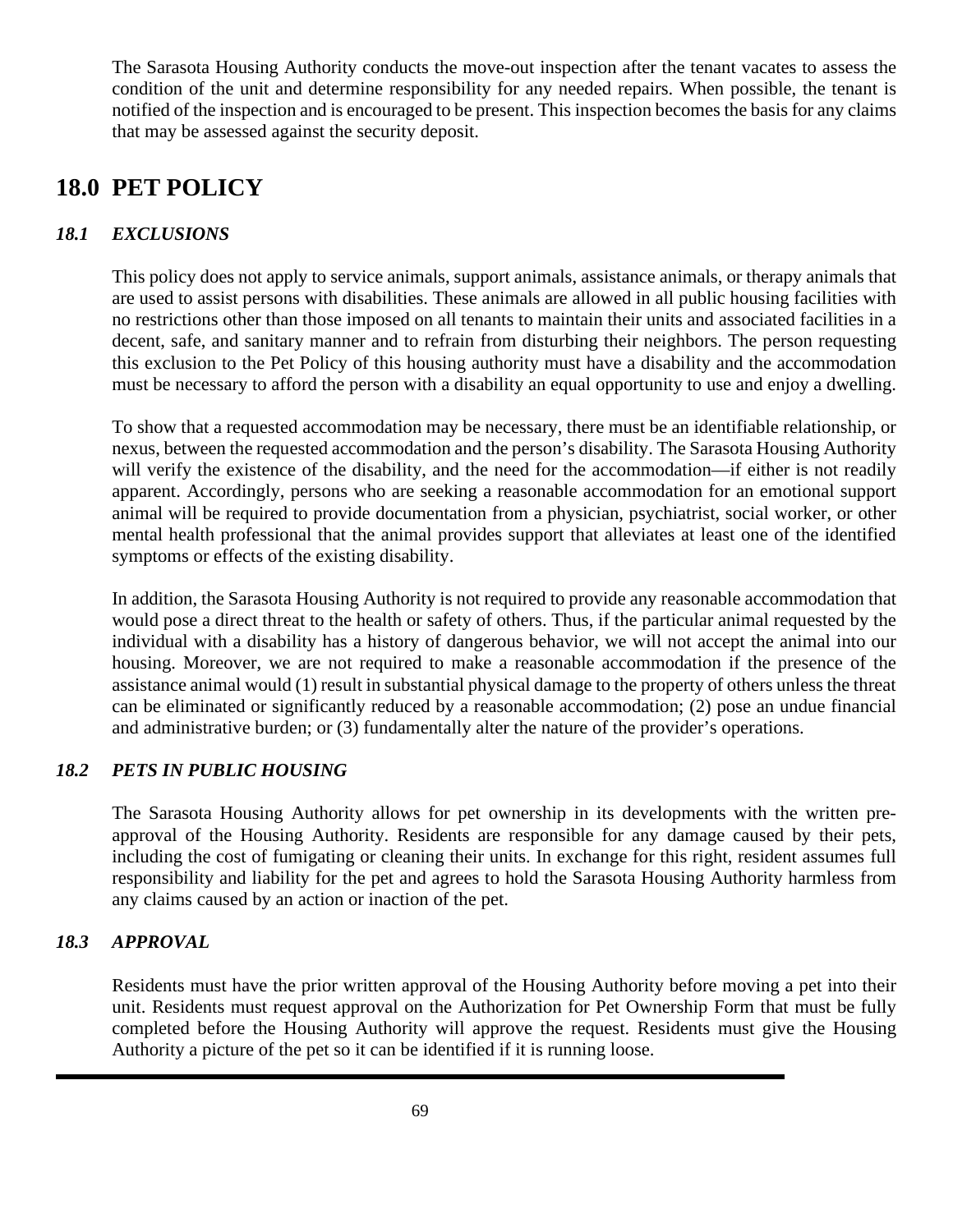#### *18.4 TYPES AND NUMBER OF PETS*

The Sarasota Housing Authority will allow only common household pets. This means only domesticated animals such as a dog, cat, bird, rodent (including a rabbit), fish in aquariums or a turtle will be allowed in units. Common household pets do not include reptiles (except turtles). If this definition conflicts with a state or local law or regulation, the state or local law or regulation shall govern.

All dogs and cats must be spayed or neutered before they become six months old. A licensed veterinarian must verify this fact.

Only **one (1)** pet per unit will be allowed.

Any animal deemed to be potentially harmful to the health or safety of others, including attack or fight trained dogs, will not be allowed.

No animal may exceed **twenty** (**20**) pounds in weight projected to full adult size.

#### *18.5 INOCULATIONS*

In order to be registered, pets must be appropriately inoculated against rabies, distemper and other conditions prescribed by state and/or local ordinances. They must comply with all other state and local public health, animal control, and anti-cruelty laws including any licensing requirements. A certification signed by a licensed veterinarian or state or local official shall be annually filed with the Sarasota Housing Authority to attest to the inoculations.

#### *18.6 PET DEPOSIT*

A pet deposit of **\$250** is required at the time of registering a pet. The deposit is refundable when the pet or the family vacates the unit, less any amounts owed due to damage beyond normal wear and tear. A separate deposit is required for each pet.

#### *18.7 FINANCIAL OBLIGATION OF RESIDENTS*

Any resident who owns or keeps a pet in their dwelling unit will be required to pay for any damages caused by the pet. Also, any pet-related insect infestation in the pet owner's unit will be the financial responsibility of the pet owner and the Sarasota Housing Authority reserves the right to exterminate and charge the resident.

#### *18.8 NUISANCE OR THREAT TO HEALTH OR SAFETY*

The pet and its living quarters must be maintained in a manner to prevent odors and any other unsanitary conditions in the owner's unit and surrounding areas.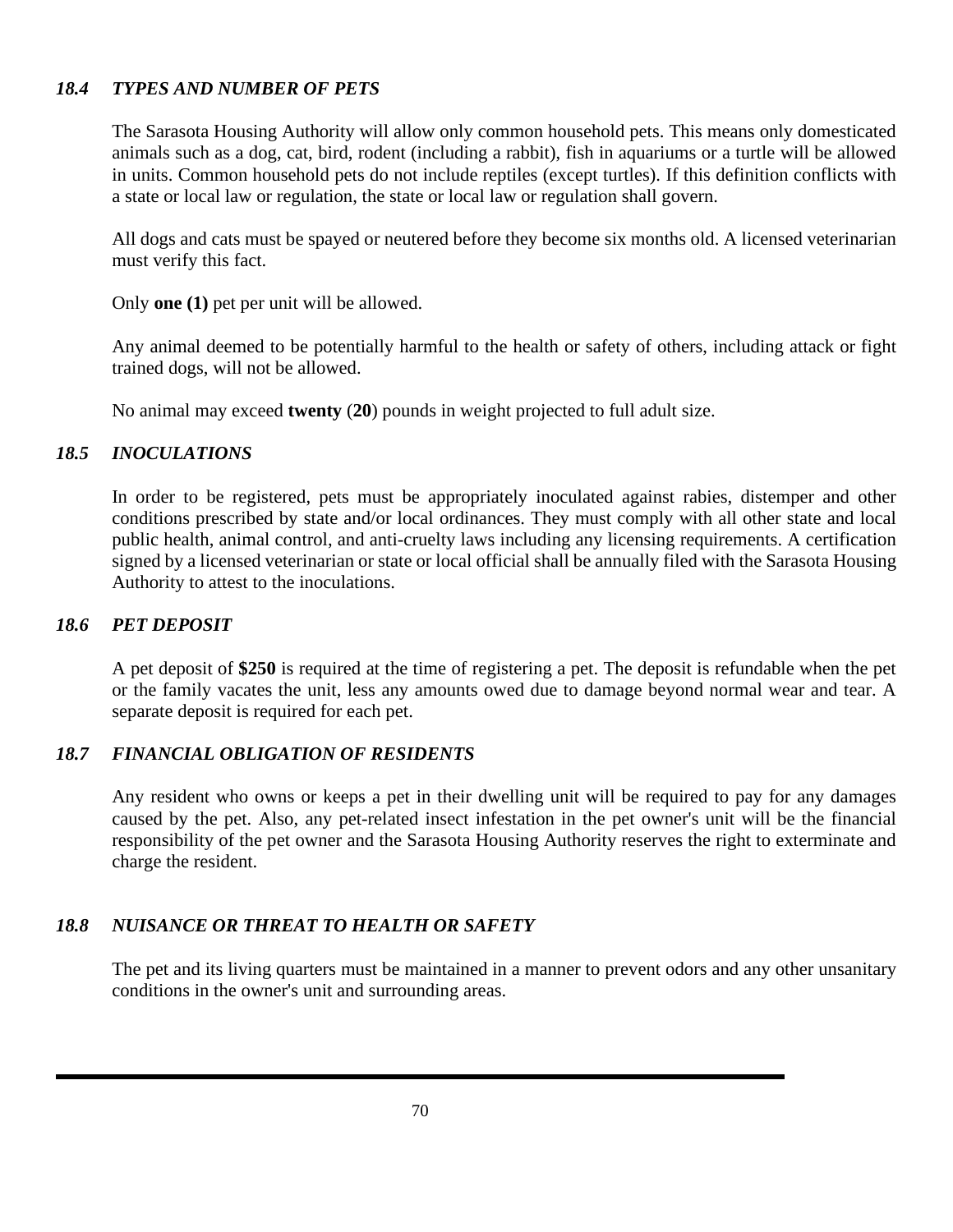Repeated substantiated complaints by neighbors or Sarasota Housing Authority personnel regarding pets disturbing the peace of neighbors through noise, odor, animal waste, or other nuisance may result in the owner having to remove the pet or move him/herself.

Pets who make noise continuously and/or incessantly for a period of 10 minutes or intermittently for one half hour or more to the disturbance of any person at any time of day or night shall be considered a nuisance.

## *18.9 DESIGNATION OF PET AREAS*

Pets must be kept in the owner's apartment or on a leash at all times when outside the unit (no outdoor cages may be constructed). Pets will be allowed only in designated areas on the grounds of the property if the Sarasota Housing Authority designates a pet area for the particular site. Pet owners must clean up after their pets and are responsible for disposing of pet waste.

With the exception of assistive animals, no pets shall be allowed in the management office, laundry rooms, public bathrooms, lobby, or other common areas in any of our sites.

To accommodate residents who have medically certified allergic or phobic reactions to dogs, cats, or other pets, those pets may be barred from certain buildings in our development. This shall be implemented based on demand for this service.

## *18.10 MISCELLANEOUS RULES*

Pets may not be left unattended in a dwelling unit for over **12** hours. If the pet is left unattended and no arrangements have been made for its care, the HA will have the right to enter the premises and take the uncared-for pet to be boarded at a local animal care facility at the total expense of the resident.

Pet bedding shall not be washed in any common laundry facilities.

Residents must take appropriate actions to protect their pets from fleas and ticks.

All dogs must wear a tag bearing the resident's name and phone number and the date of the latest rabies inoculation.

Pets cannot be kept, bred or used for any commercial purpose.

Residents owning cats shall maintain waterproof litter boxes for cat waste. Refuse from litter boxes shall not accumulate or become unsightly or unsanitary. Litter shall be disposed of in an appropriate manner.

A pet owner shall physically control or confine his/her pet during the times when Housing Authority employees, agents of the Housing Authority or others must enter the pet owner's apartment to conduct business, provide services, enforce lease terms, etc.

If a pet causes harm to any person, the pet's owner shall be required to permanently remove the pet from the Housing Authority's property within 24 hours of written notice from the Housing Authority. The pet owner may also be subject to termination of his/her dwelling lease.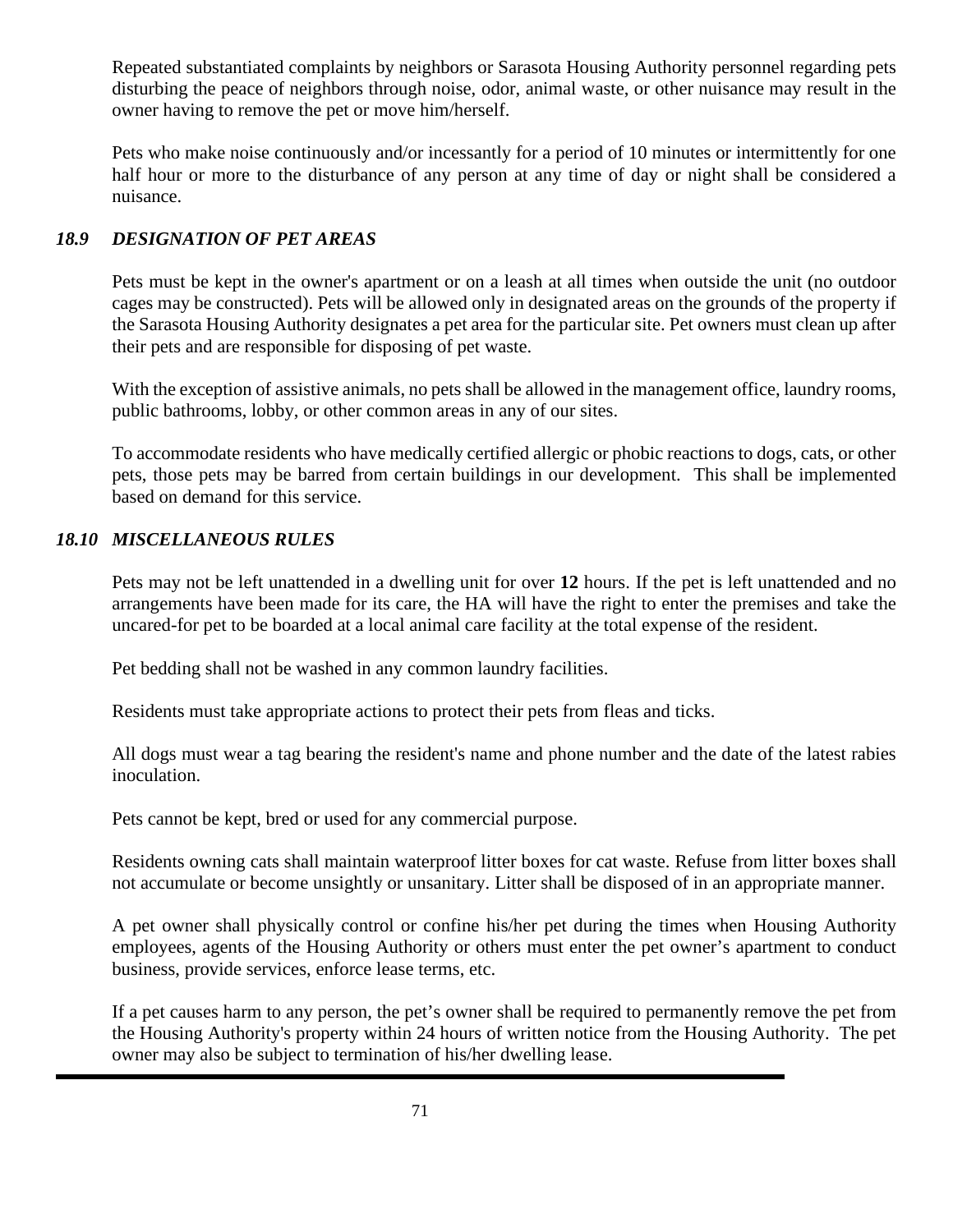A pet owner who violates any other conditions of this policy may be required to remove his/her pet from the development within 10 calendar days of written notice from the Housing Authority. The pet owner may also be subject to termination of his/her dwelling lease.

The Housing Authority's grievance procedures shall be applicable to all individual grievances or disputes arising out of violations or alleged violations of this policy.

## *18.11 VISITING PETS*

Pets that meet the size and type criteria outlined above may visit the projects/buildings where pets are allowed for up to two weeks without Sarasota Housing Authority approval. Tenants who have visiting pets must abide by the conditions of this policy regarding health, sanitation, nuisances, and peaceful enjoyment of others. If visiting pets violate this policy or cause the tenant to violate the lease, the tenant will be required to remove the visiting pet.

## *18.12 REMOVAL OF PETS*

The Sarasota Housing Authority, or an appropriate community authority, shall require the removal of any pet from a project if the pet's conduct or condition is determined to be a nuisance or threat to the health or safety of other occupants of the project or of other persons in the community where the project is located.

In the event of illness or death of pet owner, or in the case of an emergency which would prevent the pet owner from properly caring for the pet, the Sarasota Housing Authority has permission to call the emergency caregiver designated by the resident or the local Pet Law Enforcement Agency to take the pet and care for it until family or friends would claim the pet and assume responsibility for it. Any expenses incurred will be the responsibility of the pet owner.

# **19.0 REPAYMENT AGREEMENTS**

When a resident owes the Sarasota Housing Authority retroactive rent or back charges and is unable to pay the balance by the due date, the resident may request that the Sarasota Housing Authority allow them to enter into a Repayment Agreement. The Sarasota Housing Authority has the sole discretion of whether to accept such an agreement. All Repayment Agreements must assure that the full payment is made within a period not to exceed 18 months, unless approved by Executive Management to extend the time to 24 months. If feasible, the total amount paid will not exceed 40% of monthly adjusted income. All Repayment Agreements must be in writing and signed by both parties. They must include the following elements:

- A. Reference to the paragraphs in the Public Housing lease whereby the tenant is in non-compliance and may be subject to termination of tenancy or assistance, or both.
- B. The monthly retroactive rent repayment amount is in addition to the family's regular rent contribution and is payable to the PHA.
- C. The terms of the agreement may be renegotiated if there is a decrease or increase in the family's income.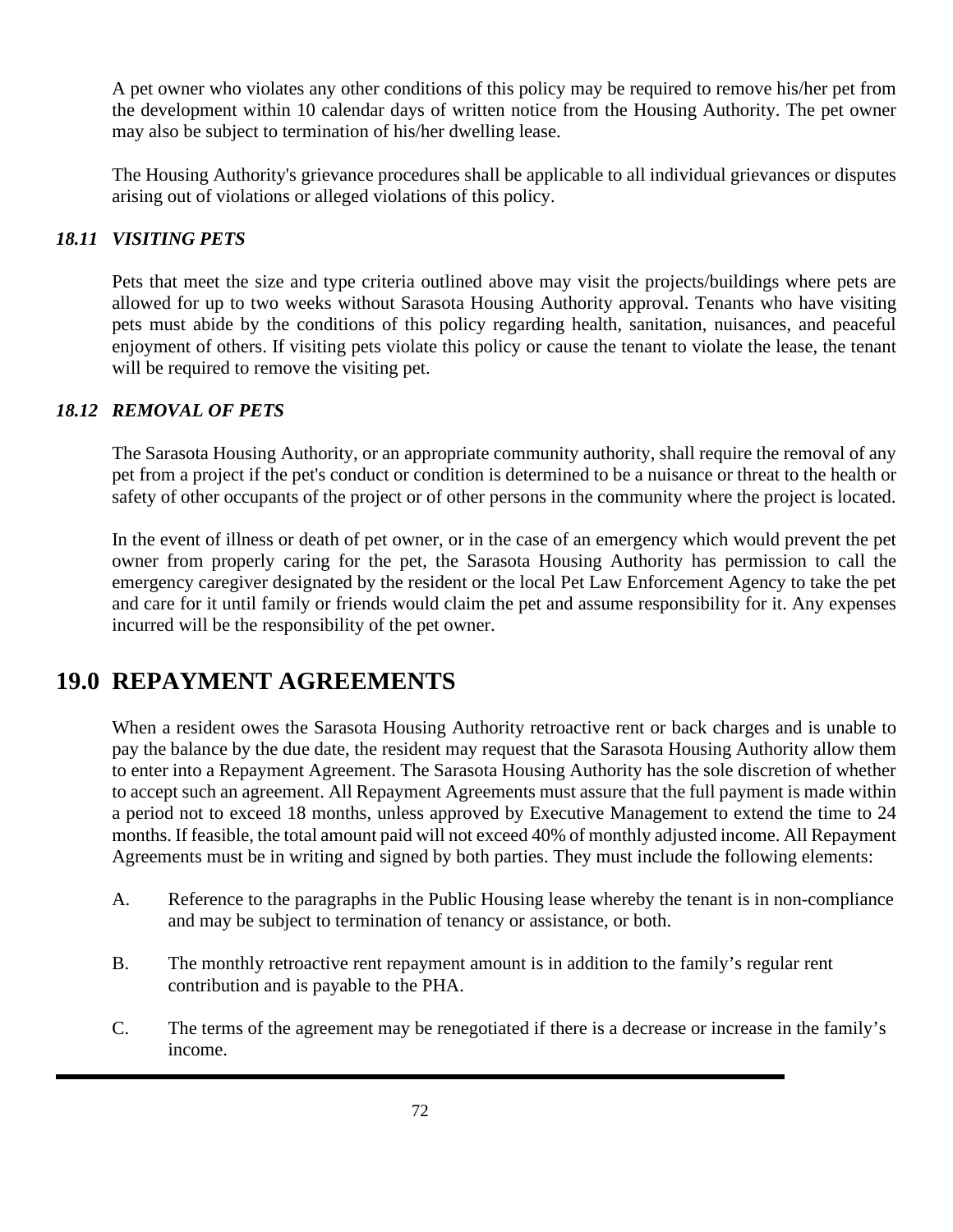D. Late and missed payments constitute default of the repayment agreement and may result in termination of tenancy and/or assistance.

Refusal to enter into a Repayment Agreement for monies owed will subject the family to eviction procedures.

## **20.0 TERMINATION**

## *20.1 TERMINATION BY TENANT*

The tenant may terminate the lease at any time upon submitting a 30-day written notice. If the tenant vacates prior to the end of the thirty (30) calendar days, they will be responsible for rent through the end of the notice period or until the unit is re-rented, whichever occurs first.

## *20.2 TERMINATION BY THE HOUSING AUTHORITY*

Twelve months after the Sarasota Housing Authority has implemented the mandated Community Service Requirement, it will not renew the lease of any non-exempt family that is not in compliance with the Community Service Requirement or approved Agreement to Cure. If they do not voluntarily leave the property, eviction proceedings will begin.

The Sarasota Housing Authority will terminate the lease for serious or repeated violations of material lease terms. Such violations include, but are not limited to, the following:

- A. Nonpayment of rent or other charges;
- B. A history of late rental payments;
- C. Failure to provide timely and accurate information regarding family composition, income circumstances, or other information related to eligibility or rent;
- D. Failure to allow inspection of the unit;
- E. Failure to maintain the unit in a safe and sanitary manner;
- F. Assignment or subletting of the premises;
- G. Use of the premises for purposes other than as a dwelling unit (other than for housing authority approved resident businesses);
- H. Destruction of property;
- I. Acts of destruction, defacement, or removal of any part of the premises or failure to cause guests to refrain from such acts;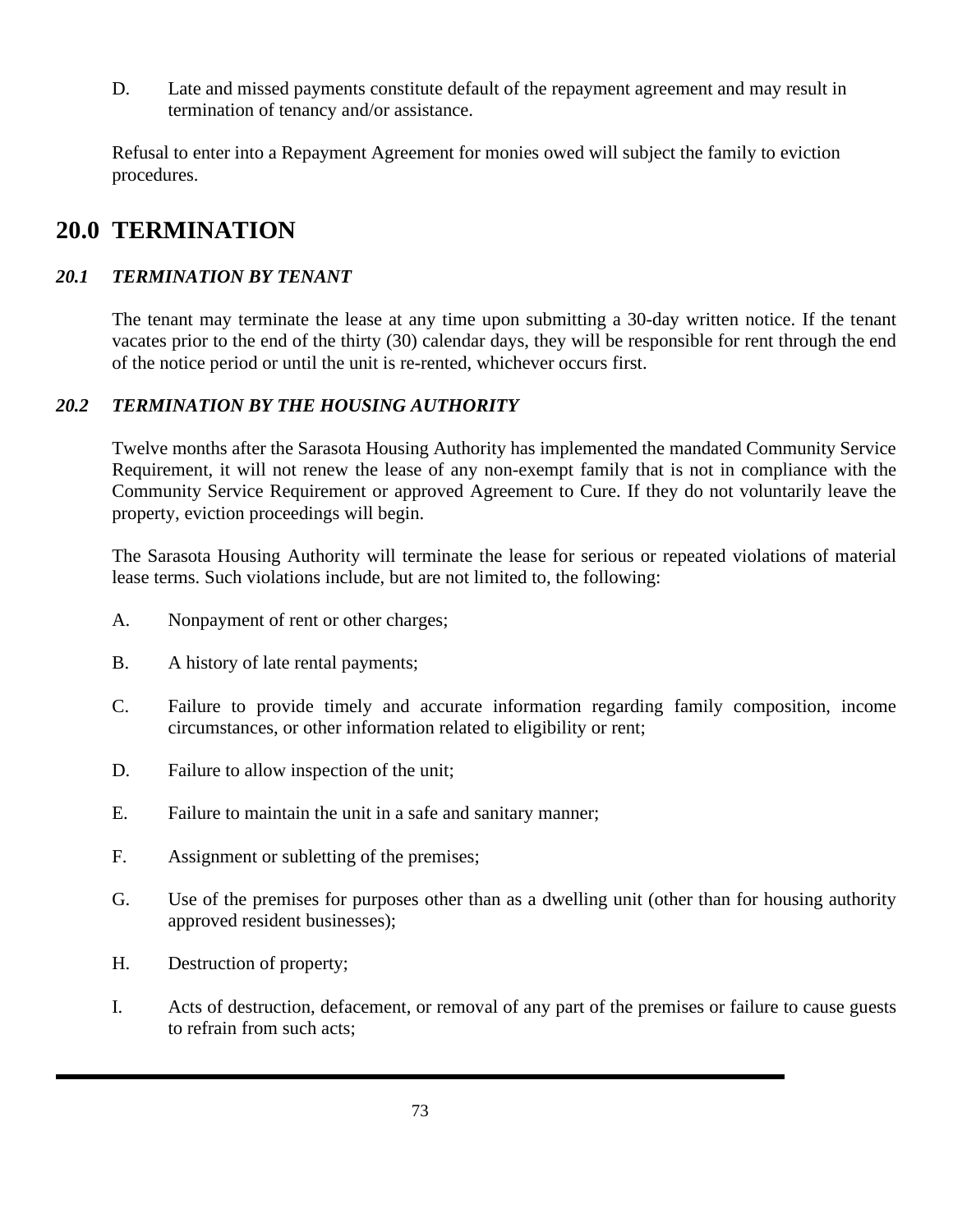- J. Any violent or drug-related criminal activity on or off the premises, not just on or near the premises. This includes any tenant, member of the tenant's household or guest, and any such activity engaged in on the premises by any other person under the tenant's control. This includes but is not limited to the manufacture of methamphetamine on the premises of the Sarasota Housing Authority or on the premises of any other federally assisted housing;
- K. Non-compliance with Non-Citizen Rule requirements;
- L. Permitting persons not on the lease to reside in the unit more than fourteen (14) calendar days each year without the prior written approval of the Housing Authority;
- M. Any activity that threatens the health, safety, or right to peaceful enjoyment of the premises by other residents or employees of the Authority by the resident, household members, or guests of the resident or threatens the health, safety, or right to peaceful enjoyment of their residences by persons residing in the immediate vicinity of the premises is grounds for termination of tenancy;
- N. Alcohol abuse that the Sarasota Housing Authority determines interferes with the health, safety, or right to peaceful enjoyment of the premises by other residents;
- O. Failure to perform required community service or be exempted therefrom;
- P. The Sarasota Housing Authority will take immediate action to evict any household that includes an individual who is subject to a lifetime registration requirement under a State sex offender registration program;
- Q. Determination that a household member is illegally using a drug or when the Sarasota Housing Authority determines that a pattern of illegal use of a drug interferes with the health, safety, or right to peaceful enjoyment of the premises by other residents. **The use of medical marijuana is included in this ban**;
- R. Criminal activity as shown by a criminal record;
- S. Disconnecting a smoke detector in any manner, removing any batteries from a smoke detector, or failing to notify the Housing Authority if the smoke detector is inoperable for any reason;
- T. Non-compliance with any SHA policies

In deciding whether to exercise their discretion to terminate an individual or household that has engaged in criminal activity, the Sarasota Housing Authority will consider all of the circumstances relevant to the particular admission or eviction decision, including but not limited to: the seriousness of the offending action; the effect that eviction of the entire household would have on family members not involved in the criminal activity; and the extent to which the leaseholder has taken all reasonable steps to prevent or mitigate the criminal activity.

An arrest record, alone, will not serve as sufficient evidence of criminal activity that can support an adverse termination, or eviction decision. Before the Sarasota Housing Authority evicts an individual or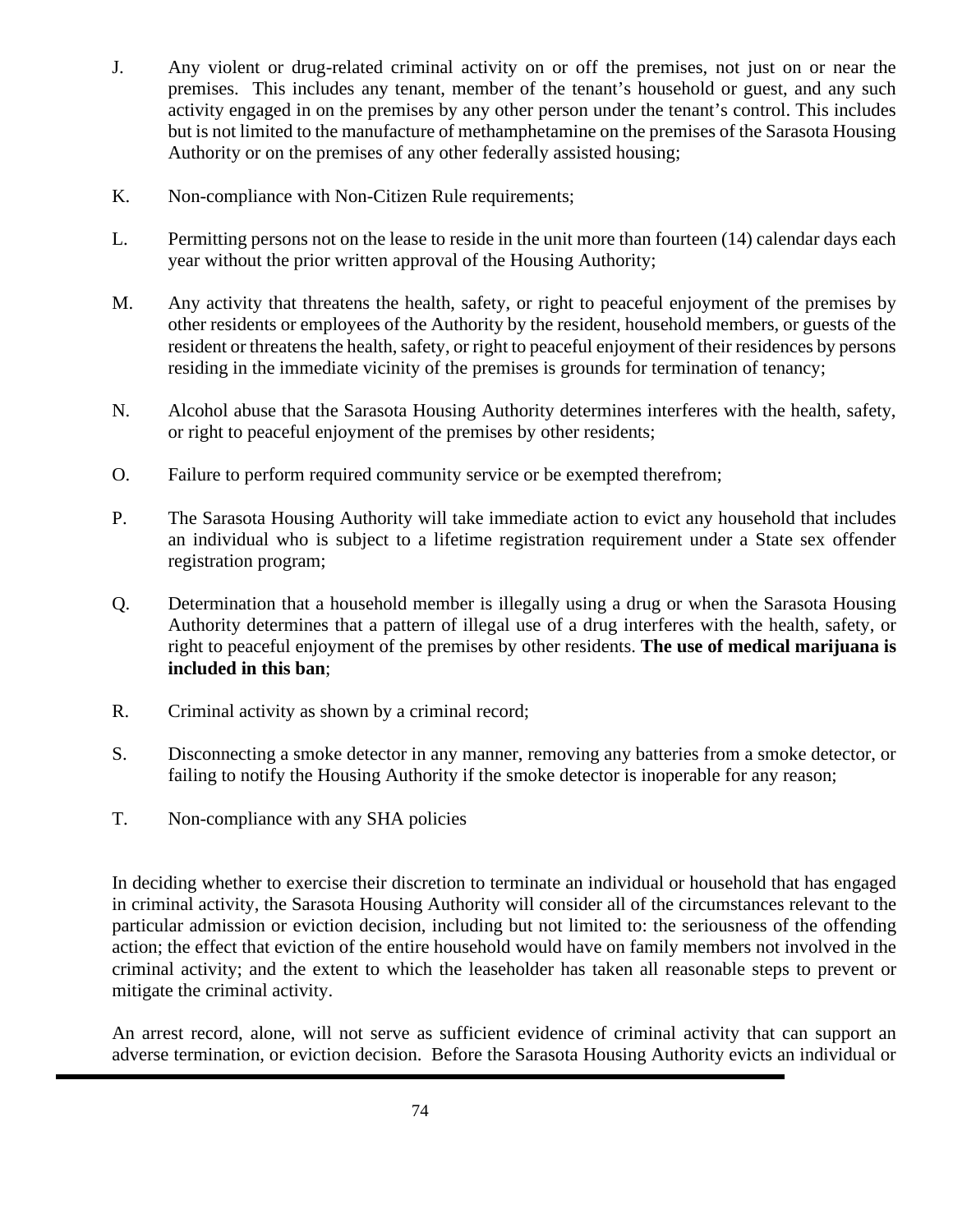household on the basis of criminal activity by a household member or guest, it will determine that the relevant individual actually engaged in such activity.

An arrest record can trigger an inquiry into whether there is sufficient evidence to determine that a person engaged in disqualifying criminal activity but is not itself evidence on which to base a determination. The Sarasota Housing Authority can utilize other evidence, such as police reports detailing the circumstances of the arrest, witness statements, and other relevant documentation to assist them in making a determination that disqualifying conduct occurred. Reliable evidence of a conviction for criminal conduct that would disqualify an individual for tenancy may also be the basis for determining that the disqualifying conduct in fact occurred.

If the Sarasota Housing Authority proposes to terminate assistance on the basis of a criminal record, the Housing Authority will notify the household of the proposed action to be based on the information and will provide the subject of the record and the tenant with a copy of the criminal record before the Housing Authority grievance hearing or court hearing concerning the termination of tenancy or eviction. The tenant will be given an opportunity to dispute the accuracy and relevance of that record in the grievance hearing or court hearing. The family will have ten (**10**) business days to dispute the accuracy and relevance of the record in writing. If the Housing Authority does not receive the dispute within the allotted time, the family will be terminated.

#### *20.2A VAWA PROTECTIONS*

Under the Violence Against Women Act (VAWA, notwithstanding the title of the statute, protections are not limited to women but cover victims regardless of sex, gender identity, or sexual orientation), public housing residents have the following specific protections, which will be observed by the Sarasota Housing Authority:

An applicant for assistance or a tenant/participant receiving assistance under a covered housing provider may not be denied admission to, denied assistance under, terminated from participation in, or evicted from housing on the basis or as a direct result of the fact that the applicant or tenant/participant is or has been a victim of domestic violence, dating violence, sexual assault, or stalking, if the applicant or tenant otherwise qualifies for admission, assistance, participation, or occupancy.

An incident or incidents or actual or threatened domestic violence, dating violence, sexual assault, or stalking will not be construed as a serious or repeated violation of the lease by the victim or threatened victim of that violence, and shall not in itself be good cause for terminating the assistance, tenancy, or occupancy rights of the victim of such violence.

The Sarasota Housing Authority shall provide each applicant and resident a HUD prescribed Notice of Occupancy Rights and Certification form. It shall also be provided with any notice of eviction. In addition, the Authority shall make an adopted Emergency Transfer Plan and Emergency Transfer Request available upon request.

The Sarasota Housing Authority shall keep a record of all emergency transfer requests requested under the Emergency Transfer Plan and the outcome of these requests for three years.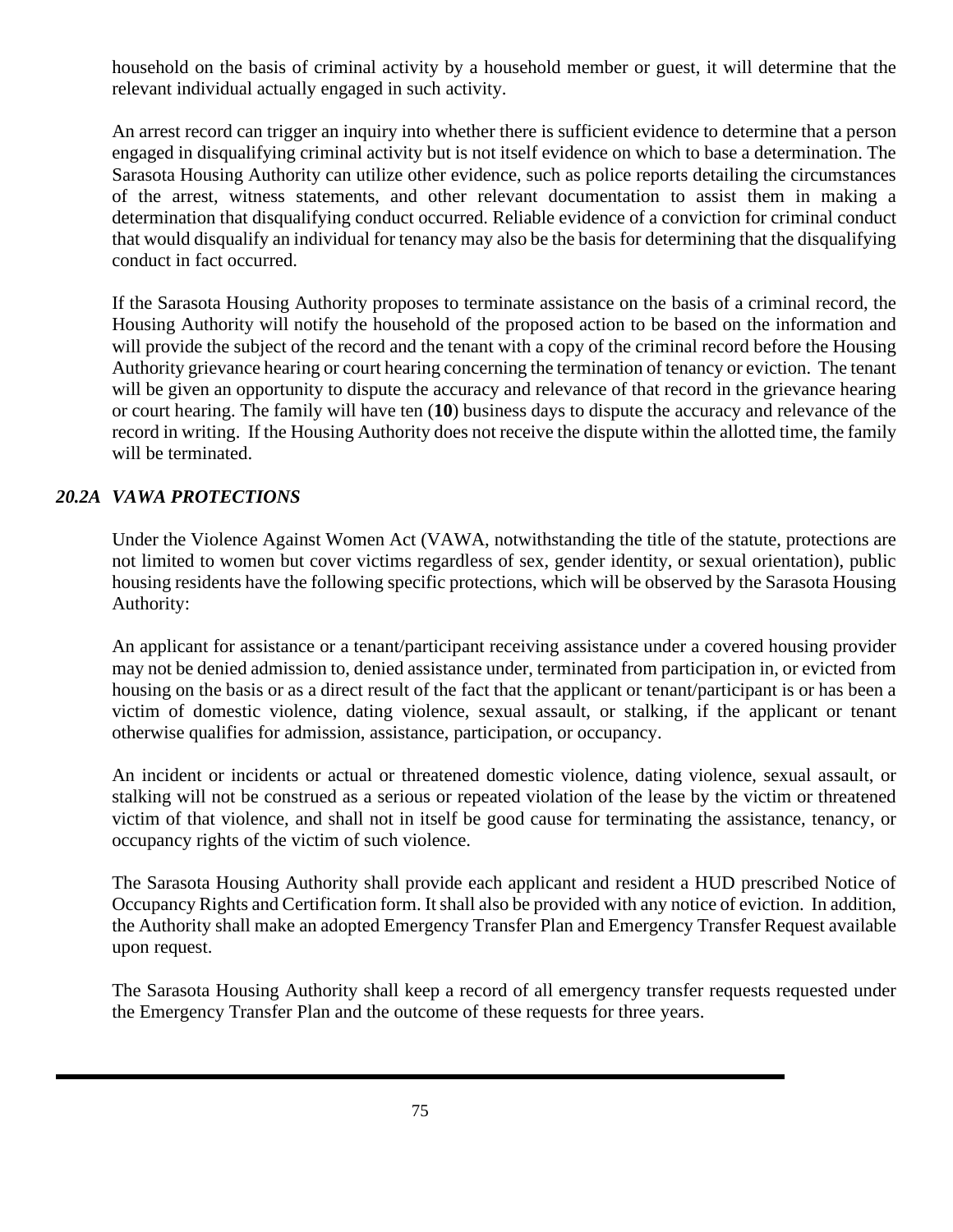The Housing Authority may terminate the assistance to remove a lawful occupant or tenant who engages in criminal acts or threatened acts of violence, dating violence, sexual assault, or stalking to family members or affiliated individuals without terminating the assistance or evicting victimized lawful occupants. This is also true even if the household member or affiliated individual is not a signatory to the lease. Under VAWA, the Sarasota Housing Authority is granted the authority to bifurcate the lease. The VAWA victim must be the one who retains the assistance.

The Housing Authority will honor court orders regarding the rights of access or control of the property.

There is no limitation on the ability of the Housing Authority to evict for other good cause unrelated to the incident or incidents of domestic violence, dating violence, sexual assault, or stalking, other than the victim may not be subject to a "more demanding standard" than non-victims.

There is no prohibition on the Housing Authority evicting if it "can demonstrate an actual and imminent threat to other tenants or those employed at or providing service to the property if that tenant's (victim's) tenancy is not terminated." An actual and imminent threat consists of a physical danger that is real, would occur within an immediate timeframe, and could result in death or serious bodily harm. In determining whether an individual would pose an actual and imminent threat, the factors to be considered include: the duration of the risk, the nature and severity of the potential harm, the likelihood that the potential harm will occur, and the length of time before the potential harm would occur.

Any protections provided by law which give greater protection to the victim are not superseded by these provisions.

The Sarasota Housing Authority shall require verification in all cases where an individual claims protection against an action involving such individual proposed to be taken by the Housing Authority. Types of acceptable verifications are outlined below and must be submitted within 14 business days after receipt of the Housing Authority's written request for verification.

## *20.2B VERIFICATION OF DOMESTIC VIOLENCE, DATING VIOLENCE, SEXUAL ASSAULT OR STALKING*

The Sarasota Housing Authority shall require verification in all cases where an individual claims protection against an action involving such individual proposed to be taken by the Housing Authority. The request for verification shall take the form of a written request by the Sarasota Housing Authority to the claimant.

**A.** *Requirement for Verification.* The law allows, but does not require, the Sarasota Housing Authority to verify that an incident or incidents of actual or threatened domestic violence, dating violence, sexual assault, or stalking claimed by a tenant or other lawful occupant is bona fide and meets the requirements of the applicable definitions set forth in this policy. The Housing Authority shall require verification in all cases where an individual claims protection against an action involving such individual proposed to be taken by the Housing Authority.

Verification of a claimed incident or incidents of actual or threatened domestic violence, dating violence, sexual assault, or stalking may be accomplished in one of the following three ways: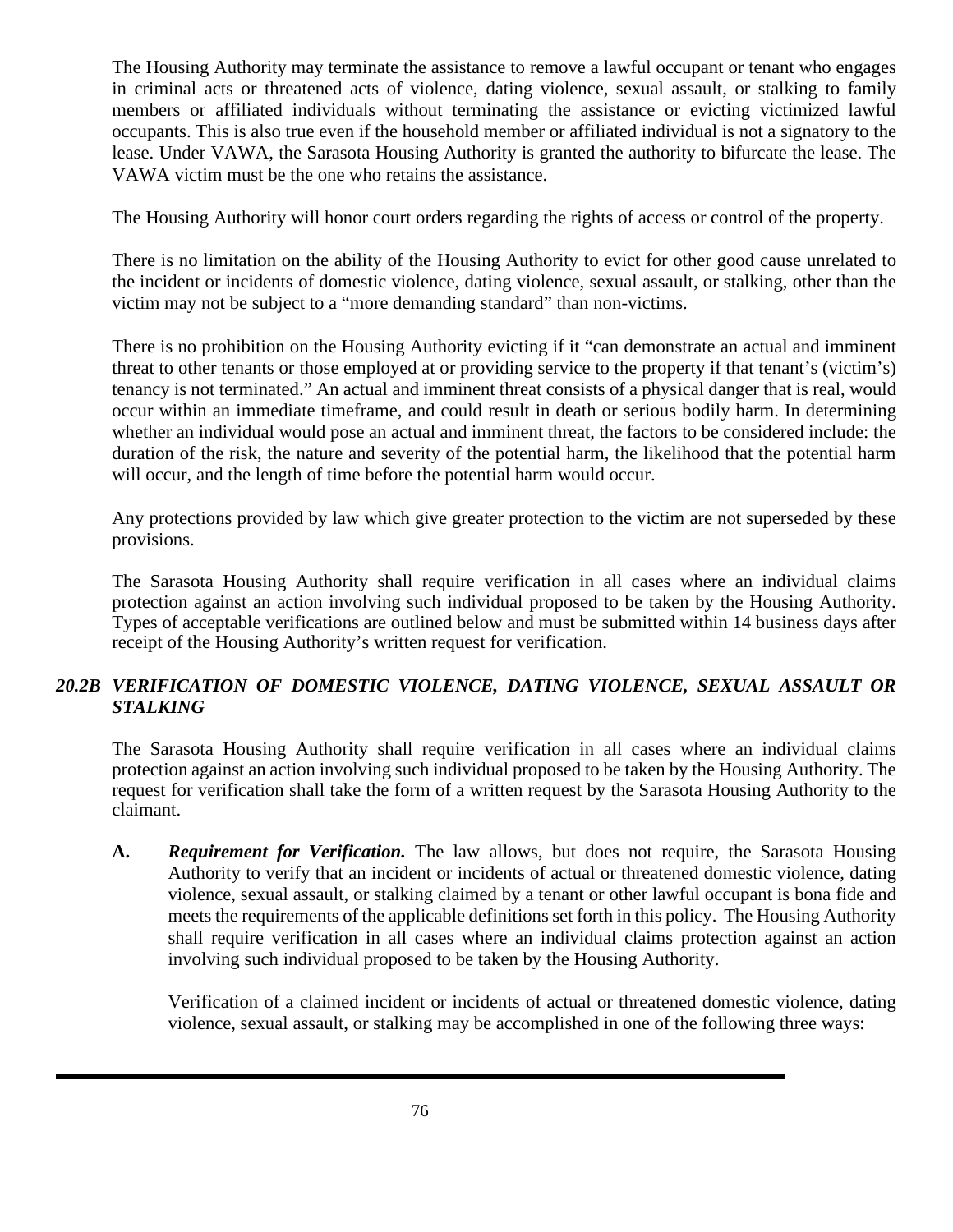- **1.** *HUD-approved form -* By providing to the Housing Authority a written certification, on the form approved by the U.S. Department of Housing and Urban Development (HUD), that the individual is a victim of domestic violence, dating violence, sexual assault, or stalking that the incident or incidents in question are bona fide incidents of actual or threatened abuse meeting the requirements of the applicable definition(s) set forth in this policy. The incident or incidents in question must be described in reasonable detail as required in the HUD-approved form, and the completed certification must include the name of the perpetrator, only if the name of the perpetrator is safe to provide and is known to the victim.
- **2.** *Other documentation -* by providing to the Housing Authority documentation signed by an employee, agent, or volunteer of a victim service provider, an attorney, or a medical professional, from whom the victim has sought assistance in addressing the domestic violence, dating violence, sexual assault, or stalking, or the effects of the abuse, described in such documentation. The professional providing the documentation must sign and attest under penalty of perjury (28 U.S.C. 1746) to the professional's belief that the incident or incidents in question are bona fide incidents of abuse meeting the requirements of the applicable definition(s) set forth in this policy. The victim of the incident or incidents of domestic violence, dating violence, sexual assault or stalking described in the documentation must also sign and attest to the documentation under penalty of perjury.
- **3***. Police or court record* by providing to the Housing Authority a Federal, State, tribal, territorial, or local law enforcement or court record describing the incident or incidents in question.
- **B.** *Time allowed to provide verification/failure to provide.* An individual who claims protection against adverse action based on an incident or incidents of actual or threatened domestic violence, dating violence, sexual assault, or stalking, and who is requested by the Housing Authority to provide verification, must provide such verification within 14 business days after receipt of the written request for verification. Failure to provide verification, in proper form within such time will result in loss of protection under VAWA and this policy against a proposed adverse action. The submission of false information may be the basis for the termination of assistance or for eviction.
- **C.** *Managing conflicting documentation.* In cases where the Sarasota Housing Authority receives conflicting certification documents from two or more members of a household, each claiming to be a victim and naming one or more of the other petitioning household members as the perpetrator, the Sarasota Housing Authority may determine which is the true victim by requiring third-party documentation as described in 24 CFR 5.2007 and in accordance with any HUD guidance as to how such determinations will be made. The Sarasota Housing Authority shall honor any court orders addressing rights of access or control of the property, including civil protection orders issued to protect the victim and issued to address the distribution or possession of property among the household.

## *20.2C CONFIDENTIALITY*

All information provided under VAWA including the fact that an individual is a victim of domestic violence, dating violence, sexual assault, or stalking, shall be retained in confidence and shall not be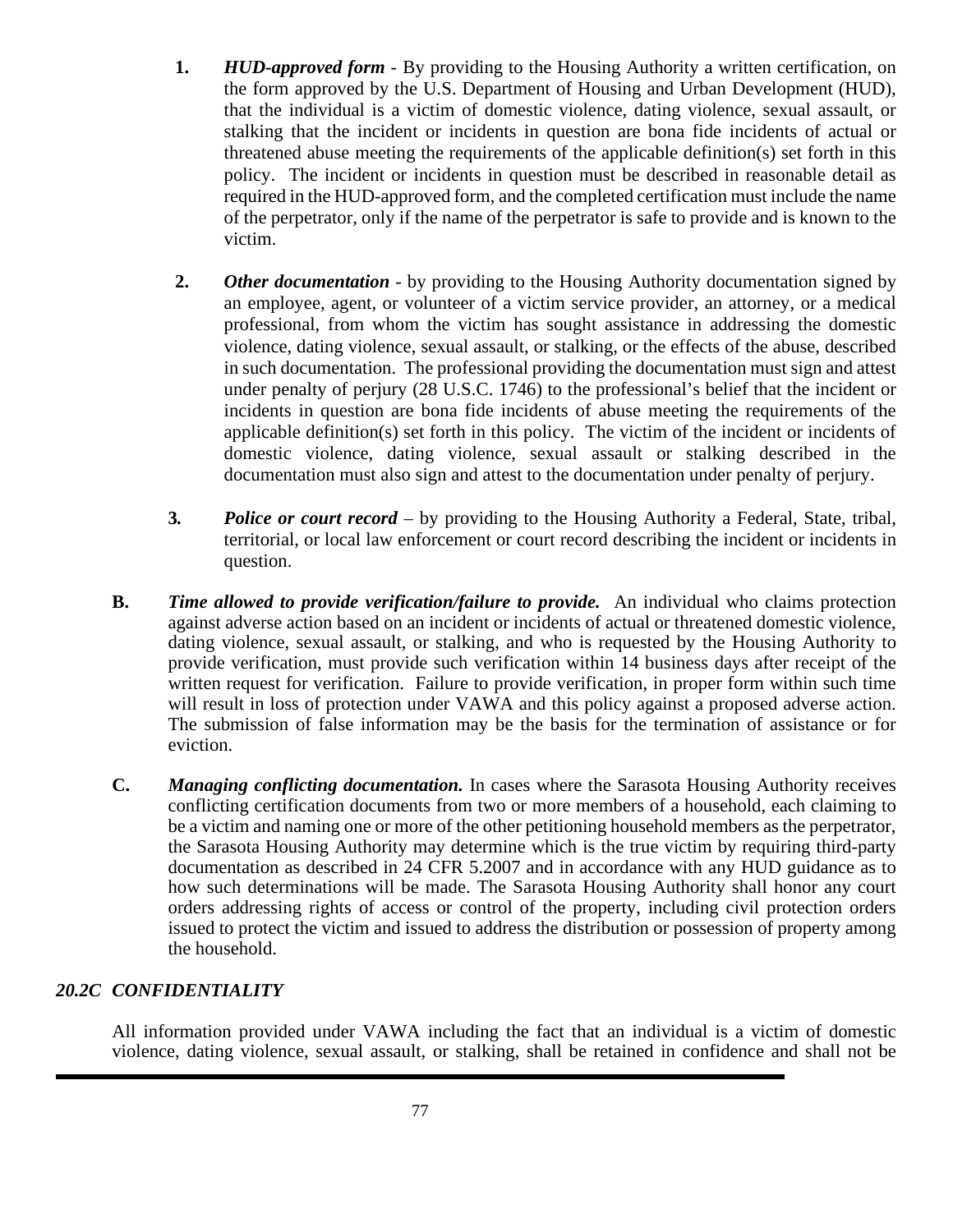entered into any shared database or provided to any related entity except to the extent that the disclosure is:

- A. Requested or consented to by the individual in writing;
- B. Required for use in an eviction proceeding; or
- C. Otherwise required by applicable law.

The Sarasota Housing Authority shall provide its tenants notice of their rights under VAWA including their right to confidentiality and the limits thereof.

## *20.3 TERMINATIONS FOR CRIMINAL ACTIVITY IN DUE PROCESS STATE [NOT APPLICABLE IN FLORIDA]*

## *20.4 ABANDONMENT*

The Sarasota Housing Authority will consider a unit to be abandoned when a resident has both fallen behind in rent **AND** has clearly indicated by words or actions an intention not to continue living in the unit.

SHA may take possession of the dwelling after resident has moved out. In the absence of actual knowledge of abandonment, it shall be presumed that resident has abandoned the dwelling if resident is absent from the dwelling for a period of fifteen (15) days, the rent is not current, and the resident has not notified SHA in writing in advance of an intended absence, or otherwise as provided in this Agreement. The following criteria will be used in determining if the unit has been abandoned:

- A. Some or all of utilities have been turned off;
- B. A dramatic reduction in utility/electric bills;
- C. Repeated failure to contact the resident;
- D. Incarceration or sentencing of the head of household for more than 30 days;
- E. No personal possessions remaining in the apartment.

The Sarasota Housing Authority will attempt to notify the next of kin as identified on the participant family's application and will post a fifteen (15) day notice at the abandoned unit. The fifteen (15) day notice shall inform the participant family of the Authority's intention to terminate the lease and related actions. If the participant family does not respond to the notice within five days, the family's lease will be terminated, and the Authority will enter the unit to remove any remaining personal possessions. SHA may remove and dispose of any personal property, left in resident's dwelling or elsewhere on SHA property, as provided in Chapter 83, Part II, Florida Statutes, as may be amended, after resident has abandoned the dwelling, with the reasonable cost of any storage, removal and/or disposal charged to resident or assessed against resident's security deposit, unless in SHA' sole discretion, it is determined that documented conditions existed which prevented resident from occupying the dwelling.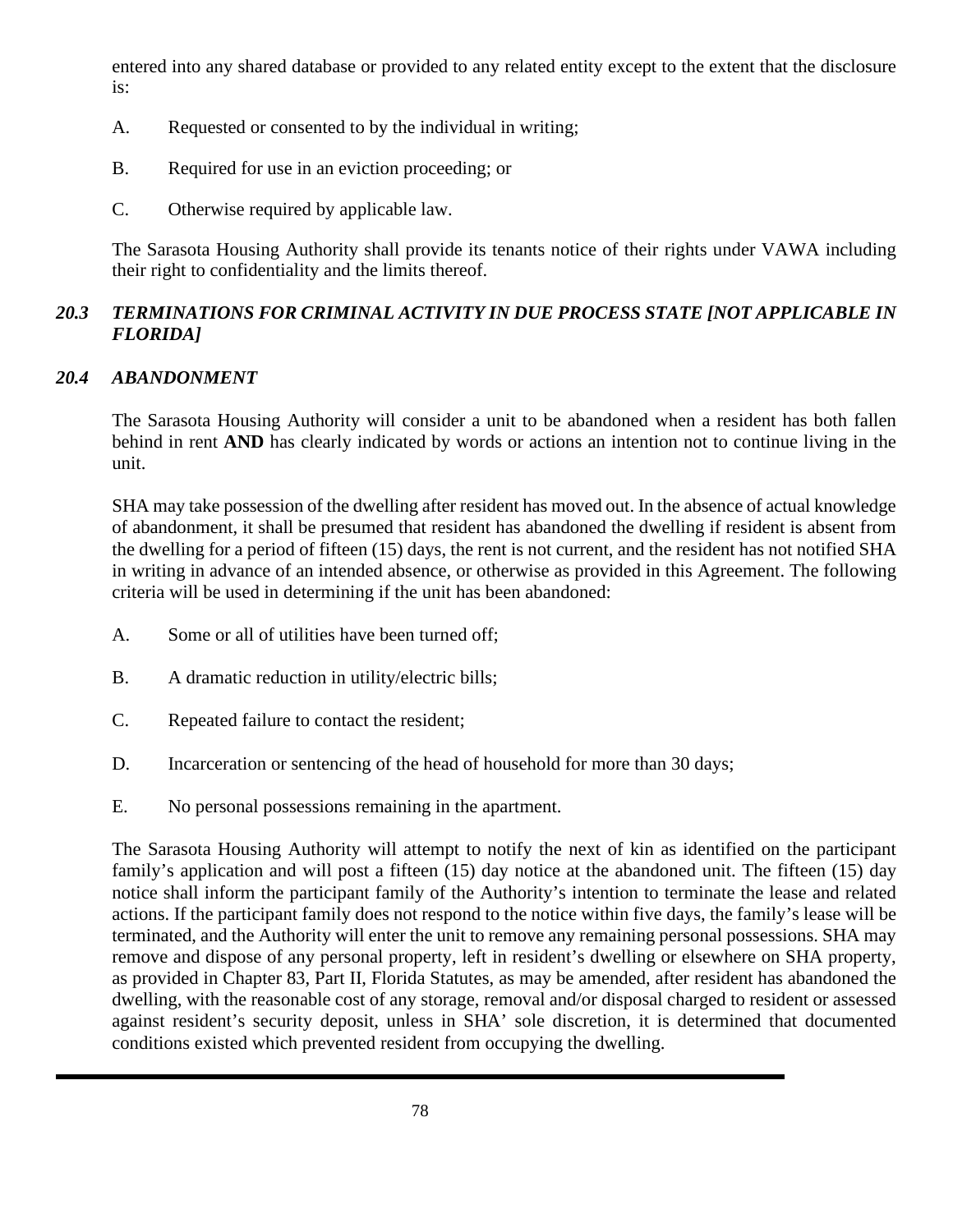## *20.5 RETURN OF SECURITY DEPOSIT*

After a family moves out, the Sarasota Housing Authority will return the security deposit within **15 calendar days** or give the family a written statement of why all or part of the security deposit is being kept. The rental unit must be restored to the same conditions as when the family moved in, except for normal wear and tear. Deposits will not be used to cover normal wear and tear or damage that existed when the family moved in.

If State law requires the payment of interest on security deposits, it shall be complied with.

The Sarasota Housing Authority will be considered in compliance with the above if the required payment, statement, or both, are deposited in the U.S. mail with first class postage paid within **15** calendar days.

## *20.6 THE EIV'S DECEASED TENANTS REPORT*

The Sarasota Housing Authority shall generate the EIV's Deceased Tenants Report monthly shortly before either the end of the month or creating rent statements to see if the system flags deceased residents. The Sarasota Housing Authority shall review the report and follow up with any listed families immediately and take any necessary corrective action as set forth in PIH Notice 2010-50 or successor publications.

If it is a single member household, **the Housing Authority shall** immediately visit the unit and determine if it is vacant or occupied by an unauthorized person. If improperly occupied, **the Housing Authority shall** take immediate eviction actions under state law. If the property is occupied by a live-in-aide to the deceased person, the aide must move out immediately and is not eligible for continued occupancy or rental assistance.

# **21.0 SUPPORT FOR OUR ARMED FORCES**

A major and important component of our armed forces is the part-time military personnel that serve in various Reserve and National Guard units. The Sarasota Housing Authority is very supportive of these men and women. An unfortunate fact of service in both the Reserves and National Guard is that from time to time their personnel are activated to full-time status and asked to serve our country in a variety of ways and circumstances. Whenever the Federal Government activates Reserve and/or National Guard personnel, the Sarasota Housing Authority wants to support these brave warriors in the following manners:

- A. If a family finds it necessary for another adult to temporarily move into a unit solely to serve as a temporary guardian for children residing in the unit, the income received by the temporary guardian will not be counted in determining family income.
- B. Although typically a criminal background check is required before anyone can move into a public housing unit, this requirement will be waived for a temporary guardian. Instead, the background check will occur after the person moves in. If the results of the check dictate that the person is ineligible for public housing, the family shall be given a reasonable time to find a replacement temporary guardian.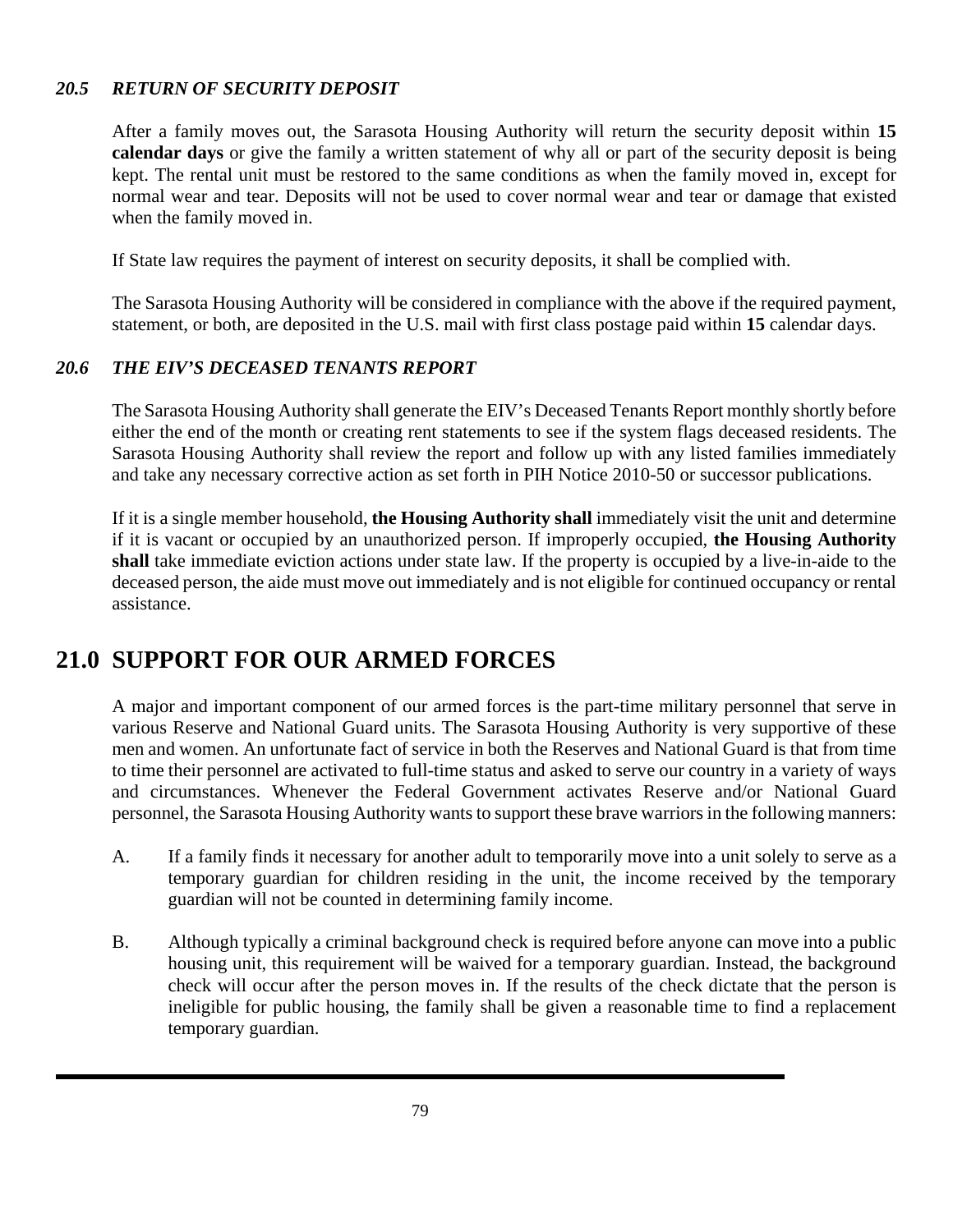- C. Recognizing that activation in the Reserves or National Guard can be very disruptive to a family's income, the Sarasota Housing Authority will expeditiously re-evaluate a resident's rent if requested to do so and will exercise reasonable restraint if the activated resident has trouble paying their rent.
- D. Typically, a unit cannot be held by a family that is not residing in it as their primary residence. If all members of a military family are temporarily absent from the unit because a member of the family has been called to active duty, the family can retain control of the unit by paying the required rent and returning to the unit within 30 calendar days of the conclusion of the active duty service.

# **22.0 ANTI-FRAUD POLICY**

The Sarasota Housing Authority is fully committed to combating fraud in its public housing program. It defines fraud as a single act or pattern of actions that include false statements, the omission of information, or the concealment of a substantive fact made with the intention of deceiving or misleading the Sarasota Housing Authority. It results in the inappropriate expenditure of public housing funds and/or a violation of public housing requirements.

Although there are numerous different types of fraud that may be committed, the two most common are the failure to fully report all sources of income and the failure to accurately report who is residing in the residence. The Sarasota Housing Authority shall aggressively attempt to prevent all cases of fraud.

When a fraudulent action is discovered, the Sarasota Housing Authority shall take action. It shall do one or more of the following things depending on circumstances and what it determines appropriate:

- A. Require the resident to immediately repay the amount in question;
- B. Require the resident to enter into a satisfactory repayment agreement as set forth in a previous section of this Policy;
- C. Terminate the resident's tenancy;
- D. Refer the case for criminal prosecution; or
- E. Take such other action as the Sarasota Housing Authority deems appropriate.

# **23.0 PRIVACY**

The Sarasota Housing Authority is strongly committed to protecting the privacy of people dealing with the agency to the greatest degree practical. There are numerous federal privacy laws, regulations, notices, and other requirements that the Housing Authority follows to the greatest degree practical. Details about these requirements are set forth in PIH Notice 2015-06 and any ensuing publications. The Housing Authority will educate all of its employees who have access to personally identifiable information (PII) and/or Sensitive Personally Identifiable Information about these requirements and expect them to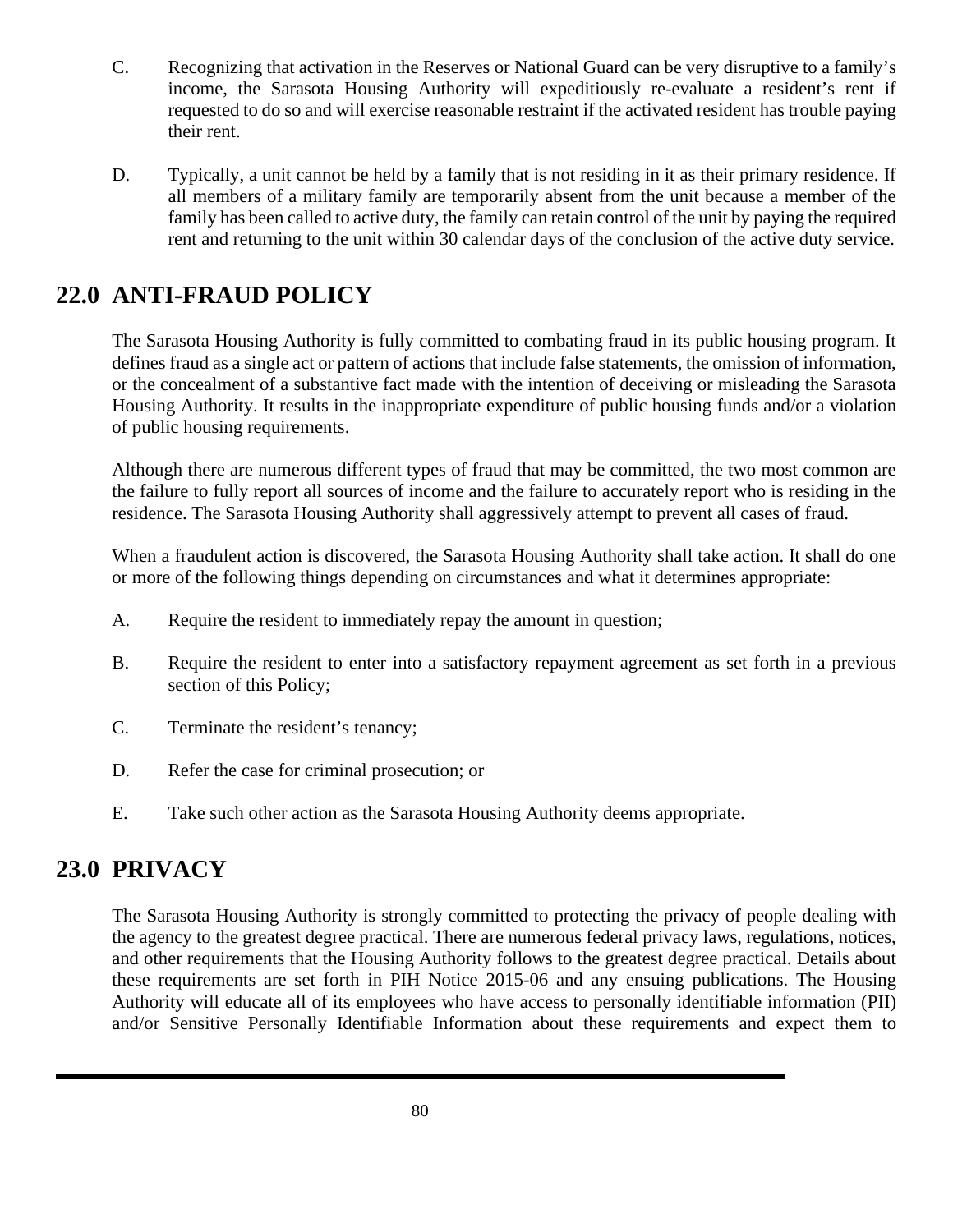appropriately manage and safeguard the information. Employees will also be trained on the proper disposition of said information.

# **24.0 CONDUCTING BUSINESS IN ACCORDANCE WITH CORE VALUES AND ETHICAL STANDARDS**

## *24.1 PURPOSE*

This Code of Conduct establishes standards for employee and Commissioner conduct that will assure the highest level of public service. Recognizing that compliance with any ethical standards rests primarily on personal integrity and specifically in this situation with the integrity of the employees and Commissioners of the Sarasota Housing Authority, this Section sets forth those acts or omissions of acts that could be deemed injurious to the general mission of the Authority.

This Code of Conduct is not intended, nor should it be construed, as an attempt to unreasonably intrude upon the individual employee or Commissioner's right to privacy and the right to participate freely in a democratic society and economy.

## *24.2 CONFLICT OF INTEREST*

Neither the Sarasota Housing Authority nor any of its contractors or subcontractors may enter into any contract or arrangement in connection with any program in which any of the following classes of persons has any interest, direct or indirect, during his or her tenure with the Sarasota Housing Authority or for one year thereafter:

- A. Any present or former member or officer of the Housing Authority (except a participant commissioner);
- B. Any employee of the Housing Authority or any contractor, subcontractor or agent of the Housing Authority who formulates policy or who influences decisions with respect to the programs;
- C. Any public official, member of a governing body, or State or local legislator who exercises functions or responsibilities with respect to the Sarasota Housing Authority's programs; or
- D. Any member of the Congress of the United States.

Any member of the classes described in A, B, C, or D, must disclose their interest or prospective interest to the Housing Authority and HUD.

The Conflict of Interest prohibition under this section (24.2) may be waived by the HUD Field Office upon the request of the Sarasota Housing Authority for good cause.

## *24.3 PROHIBITION OF SOLICITATION OR ACCEPTANCE OF GIFTS*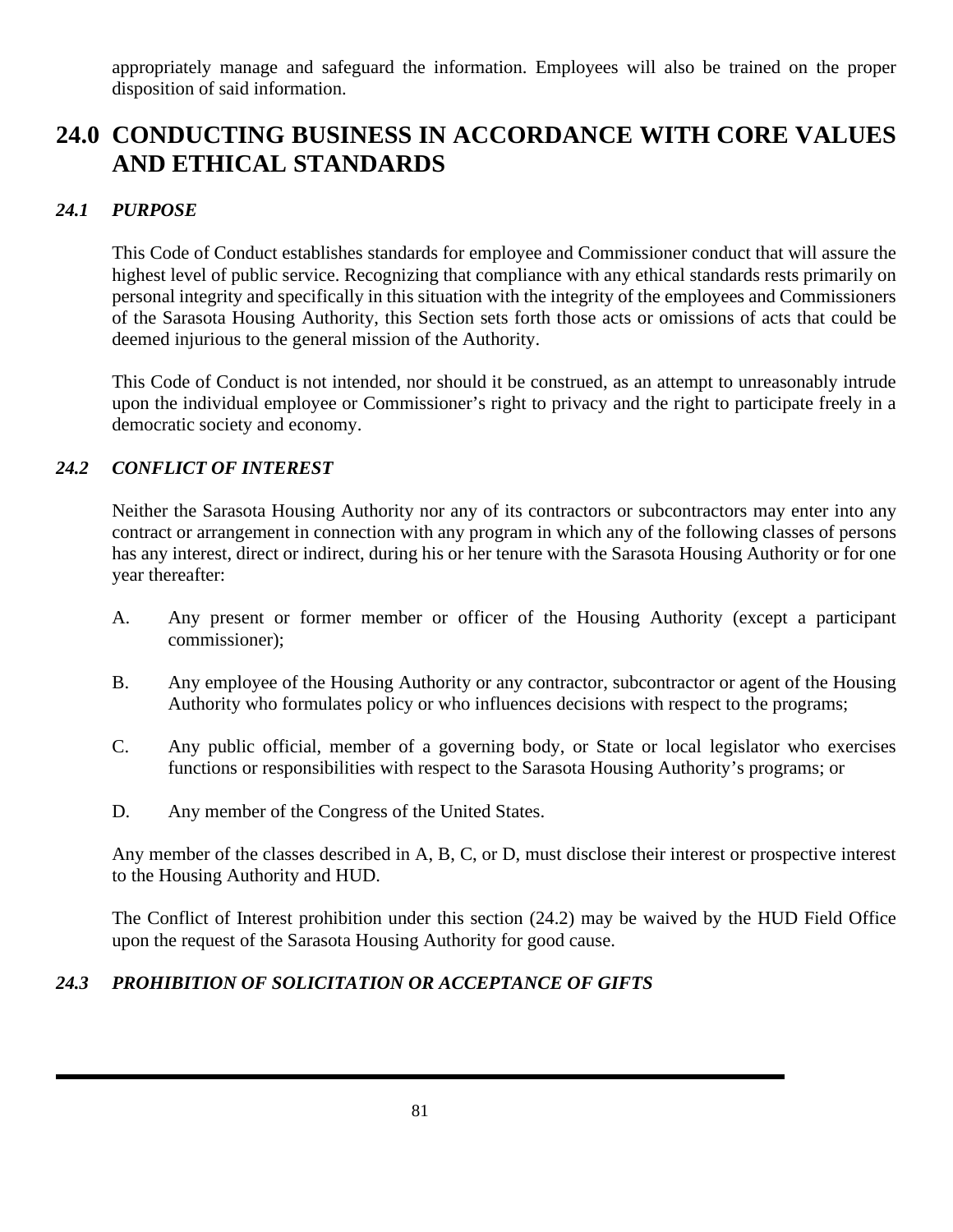No Commissioner or Authority employee shall solicit any gift or consideration of any kind, nor shall any Authority employee accept or receive a gift having value in excess of \$**1.00** regardless of the form of the gift, from any person who has an interest in any matter proposed or pending before the Authority.

## *24.4 HOUSING AUTHORITY ADMINISTRATIVE AND DISCIPLINARY REMEDIES FOR VIOLATION OF THE HOUSING AUTHORITY CODE OF CONDUCT*

Violations of this Code of Conduct Policy will result in disciplinary action as outlined in the Sarasota Housing Authority's Personnel Policy or as determined by action of the Board of Commissioners.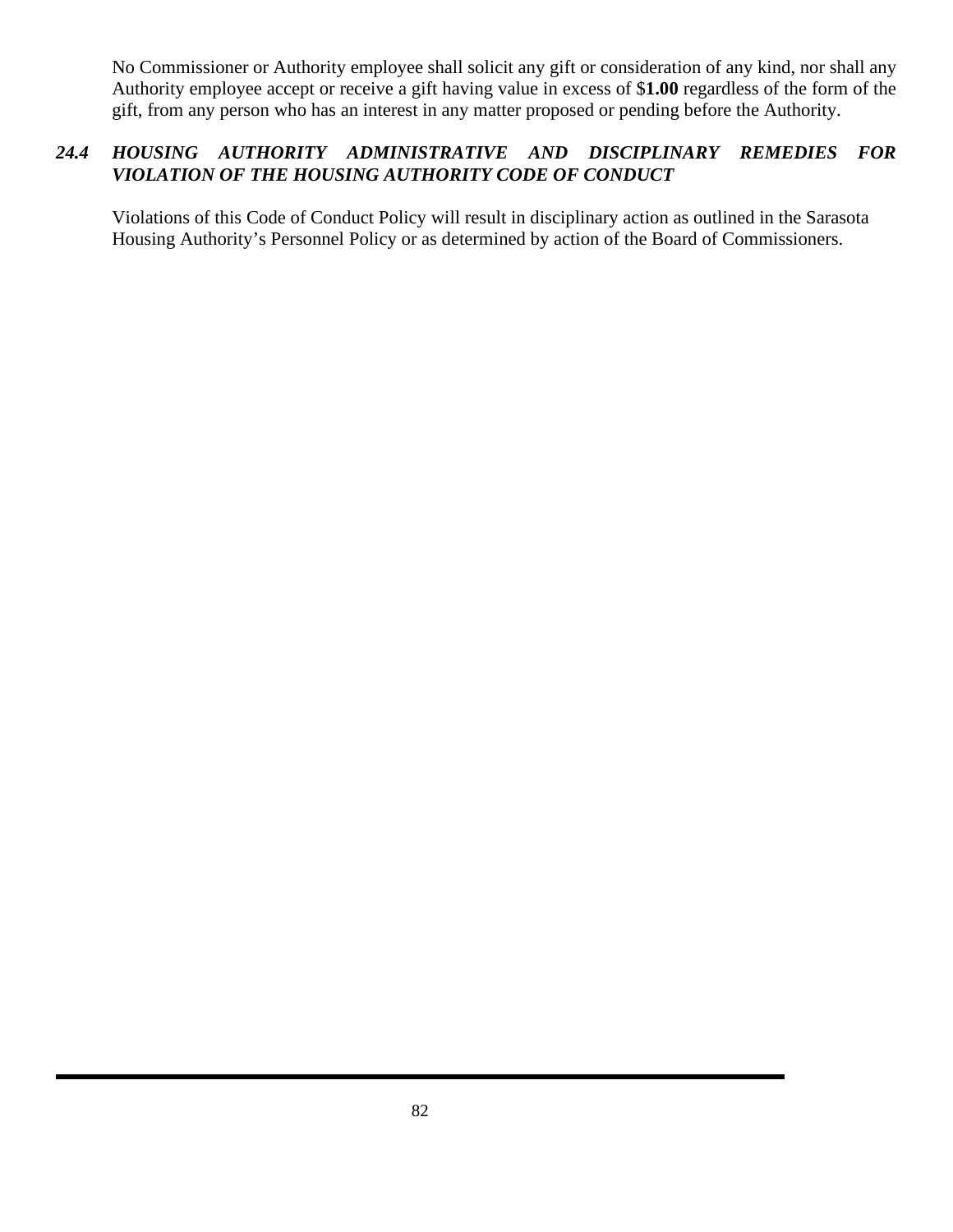# **GLOSSARY**

**50058 Form:** The HUD form that housing authorities are required to complete and electronically submit to HUD for each assisted household in public housing to record information used in the certification and re-certification process and, at the option of the housing authority, for interim reexaminations. Housing Authorities must retain at a minimum the last three years of the form 50058, and supporting documentation, during the term of each assisted lease, and for a period of at least three years from the end of participation date. Electronic retention of form HUD 50058 and HUD 50058-FSS and supporting documentation fulfills the record retention requirement.

**1937 Housing Act:** The United States Housing Act of 1937 (42 U.S.C. 1437 et seq.) (24 CFR 5.100)

**Actual and imminent threat:** a physical danger that is real, would occur within an immediate time frame, and could result in death or serious bodily harm. In determining whether an individual would pose an actual and imminent threat, the factors to be considered include: The duration of the risk, the nature and severity of the potential harm, the likelihood that the potential harm will occur, and the length of time before the potential harm would occur.

**Adjusted Annual Income:** The amount of household income, after deductions for specified allowances, on which tenant rent is based. (24 CFR 5.611)

**Adult:** A household member who is 18 years or older or who is the head of the household, or spouse, or co-head. An emancipated minor is also considered an adult. In the anti-drug portions of this policy, it also refers to a minor who has been convicted of a crime as an adult under any Federal, State or tribal law.

**Affiliated individual:** with respect to an individual, means: (1) A spouse, parent, brother, sister, or child of that individual, or a person to whom that individual stands in the place of a parent or guardian (for example, the affiliated individual is a person in the care, custody, or control of that individual); or (2) Any individual, tenant, or lawful occupant living in the household of that individual.

**Allowances:** Amounts deducted from the household's annual income in determining adjusted annual income (the income amount used in the rent calculation). Allowances are given for elderly families, dependents, medical expenses for elderly and disabled families, disability expenses, and childcare expenses for children under 13 years of age. Other allowance can be given at the discretion of the housing authority.

**Annual Contributions Contract (ACC):** The written contract between HUD and a housing authority under which HUD agrees to provide funding for a program under the 1937 Act, and the housing authority agrees to comply with HUD requirements for the program. (24 CFR 5.403)

**Annual Income:** All amounts, monetary or not, that:

- A. Go to (or on behalf of) the family head or spouse (even if temporarily absent) or to any other family member; or
- B. Are anticipated to be received from a source outside the family during the 12-month period following admission or annual reexamination effective date; and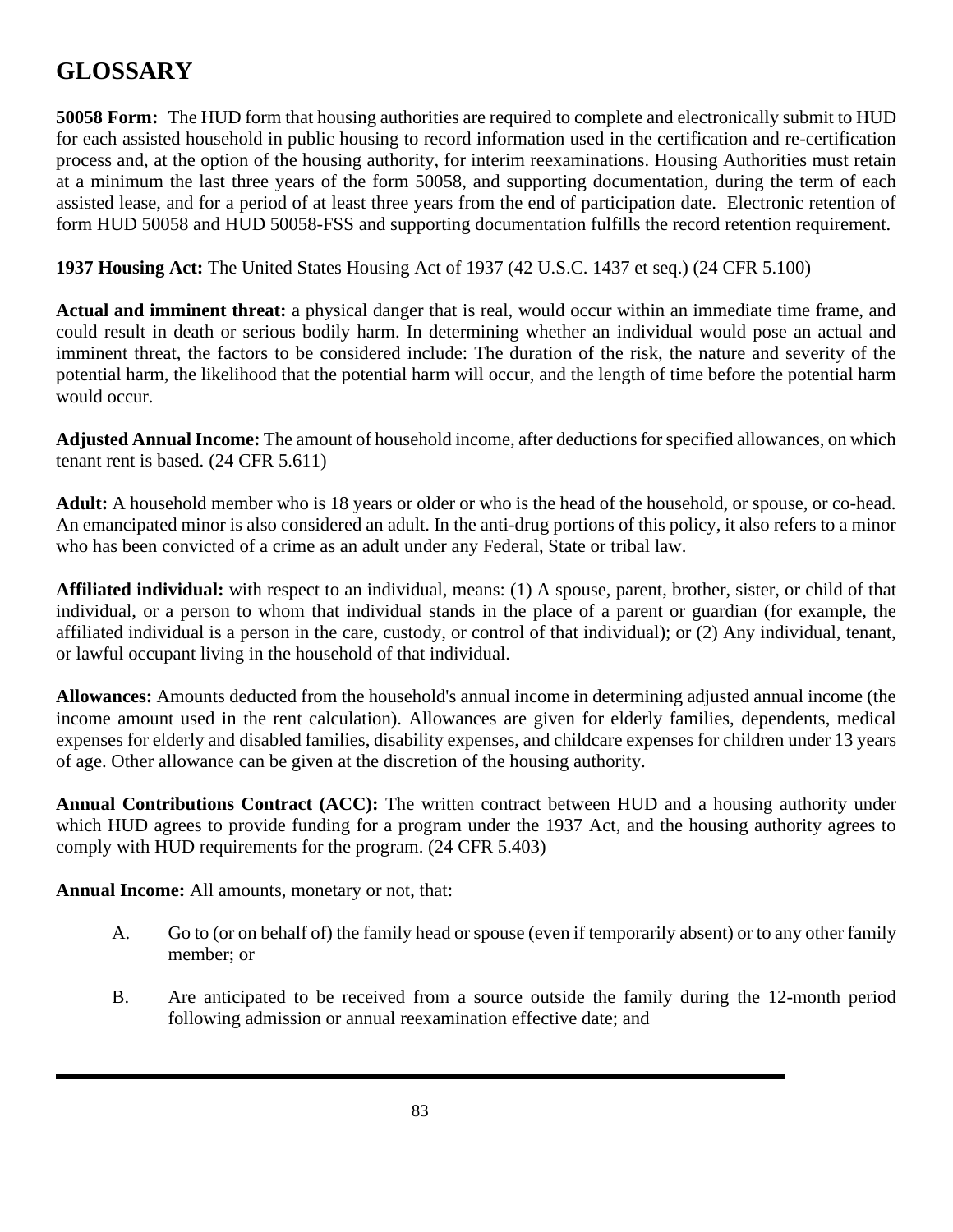C. Are not specifically excluded from annual income.

Annual Income also includes amounts derived (during the 12-month period) from assets to which any member of the family has access. (1937 Housing Act; 24 CFR 5.609*)*

**Applicant (applicant family):** A person or family that has applied for admission to a program but is not yet a participant in the program. (24 CFR 5.403)

**As-Paid States:** States where the welfare agency adjusts the shelter and utility component of the welfare grant in accordance with actual housing costs. Currently, the four as-paid States are New Hampshire, New York, Oregon, and Vermont.

**Assets:** The value of equity in savings, checking, IRA and Keogh accounts, real property, stocks, bonds, and other forms of capital investment. The value of necessary items of personal property such as furniture and automobiles are not counted as assets. (Also see "net family assets.")

**Asset Income:** Income received from assets held by family members. If assets total more than \$5,000, income from the assets is "imputed" and the greater of actual asset income and imputed asset income is counted in annual income. (See "imputed asset income" below.)

**Assistance applicant:** A family or individual that seeks admission to the public housing program.

**Bifurcate**: means to divide a lease as a matter of law, subject to the permissibility of such process under the requirements of the applicable HUD covered program and State or local law, such that certain tenants or lawful occupants can be evicted or removed and the remaining tenants or lawful occupants can continue to reside in the unit under the same lease requirements or as may be revised depending upon the eligibility for continued occupancy of the remaining tenants and lawful occupants.

**Business Days:** Days the housing authority is open for business.

**Ceiling Rent:** Maximum rent allowed for some units in public housing developments under the income method of calculating rent. It must equal or exceed the Flat Rent.

**Certification:** The examination of a household's income, expenses, and family composition to determine the family's eligibility for program participation and to calculate the family's share of rent.

**Child:** For purposes of citizenship regulations, a member of the family other than the family head or spouse who is under 18 years of age. (24 CFR 5.504(b))

**Childcare Expenses:** Amounts anticipated to be paid by the family for the care of children under 13 years of age during the period for which annual income is computed, but only where such care is necessary to enable a family member to actively seek employment, be gainfully employed, or to further his or her education and only to the extent such amounts are not reimbursed. The amount deducted shall reflect reasonable charges for childcare. In the case of childcare necessary to permit employment, the amount deducted shall not exceed the amount of employment income that is included in annual income. (24 CFR 5.603(d))

**Citizen:** A citizen or national of the United States. (24 CFR 5.504(b))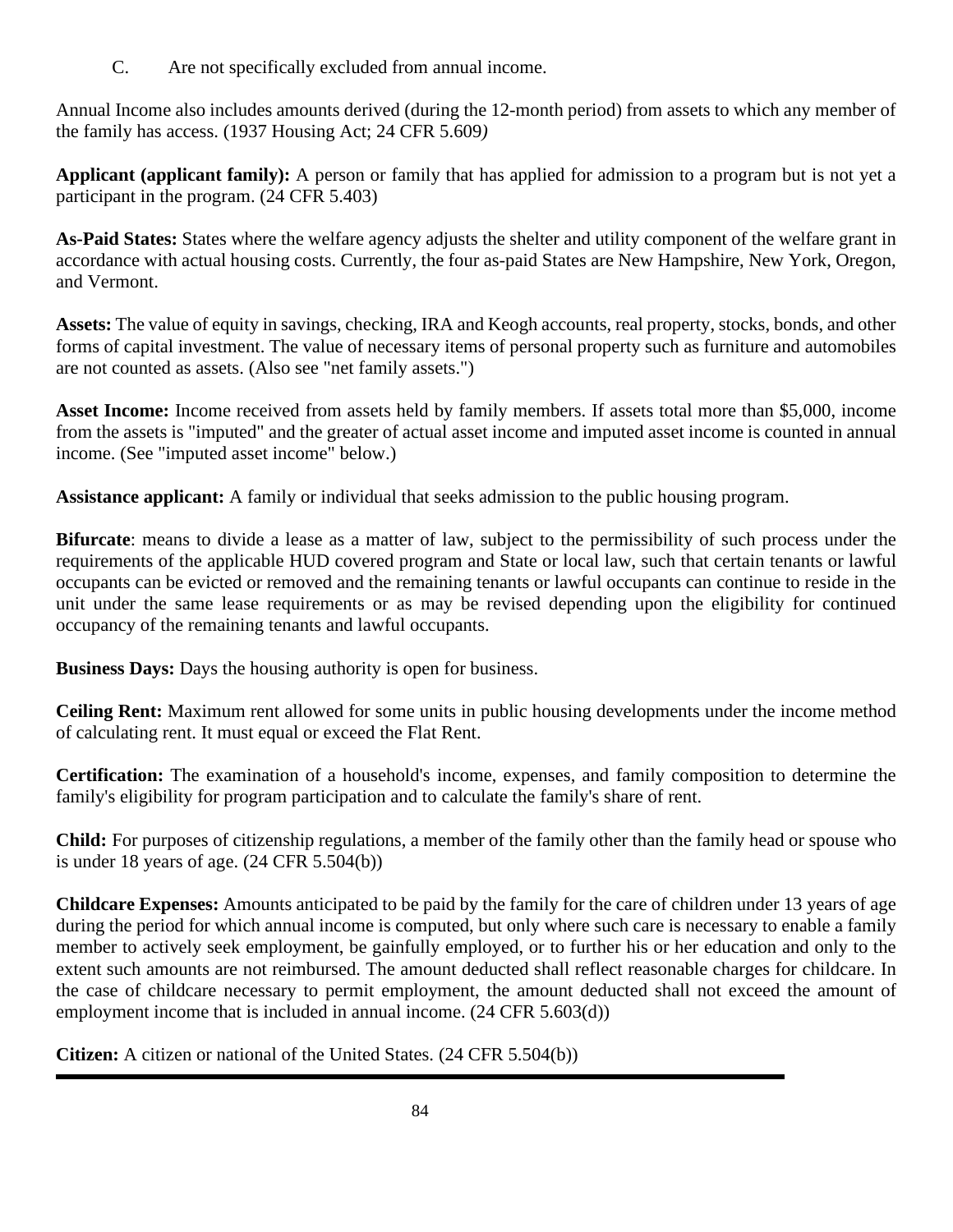**Community service:** The performance of voluntary work or duties that are a public benefit and that serve to improve the quality of life, enhance resident self-sufficiency, or increase resident self-responsibility in the community. Community service is not employment and may not include political activities.

**Consent Form:** Any consent form approved by HUD to be signed by assistance applicants and participants for the purpose of obtaining income information from employers and SWICAs, return information from the Social Security Administration, and return information for unearned income from the Internal Revenue Service. The consent forms may authorize the collection of other information from assistance applicants or participant to determine eligibility or level of benefits. (24 CFR 5.214)

**Covered Families:** Families who receive welfare assistance or other public assistance benefits ("welfare benefits") from a State or other public agency ("welfare agency") under a program for which Federal, State, or local law requires that a member of the family must participate in an economic self-sufficiency program as a condition for such assistance.

**Covered Person:** For purposes of the anti-drug provisions of this policy, a covered person is a tenant, any member of the tenant's household, a guest or another person under the tenant's control.

**Currently engaging in:** With respect to behavior such as illegal use of a drug, other drug-related criminal activity, or other criminal activity, currently engaging in means that the individual has engaged in the behavior recently enough to justify a reasonable belief that the individual's behavior is current. Arrests alone are not sufficient evidence of criminal activity.

**Dating Violence:** Violence committed by a person: (A) who is or has been in a social relationship of a romantic or intimate nature with the victim; and (B) where the existence of such a relationship shall be determined based on a consideration of the following factors: (i) the length of the relationship; (ii) the type of relationship; and (iii) the frequency of interaction between the persons involved in the relationship.

**Decent, Safe, and Sanitary:** Housing is decent, safe, and sanitary if it satisfies the applicable housing quality standards.

**Department:** The Department of Housing and Urban Development. (24 CFR 5.100)

**Dependent:** A member of the family (except foster children and foster adults), other than the family head or spouse, who is under 18 years of age or is a person with a disability or is a full-time student. (24 CFR 5.603(d))

**Dependent Allowance:** An amount, equal to \$480 multiplied by the number of dependents, that is deducted from the household's annual income in determining adjusted annual income.

**Disability Assistance Expenses:** Reasonable expenses that are anticipated, during the period for which annual income is computed, for attendant care and auxiliary apparatus for a disabled family member and that are necessary to enable a family member (including the disabled member) to be employed, provided that the expenses are neither paid to a member of the family nor reimbursed by an outside source*.* (24 CFR 5.603(d))

**Disability Assistance Expense Allowance:** In determining adjusted annual income, the amount of disability assistance expenses deducted from annual income for families with a disabled household member.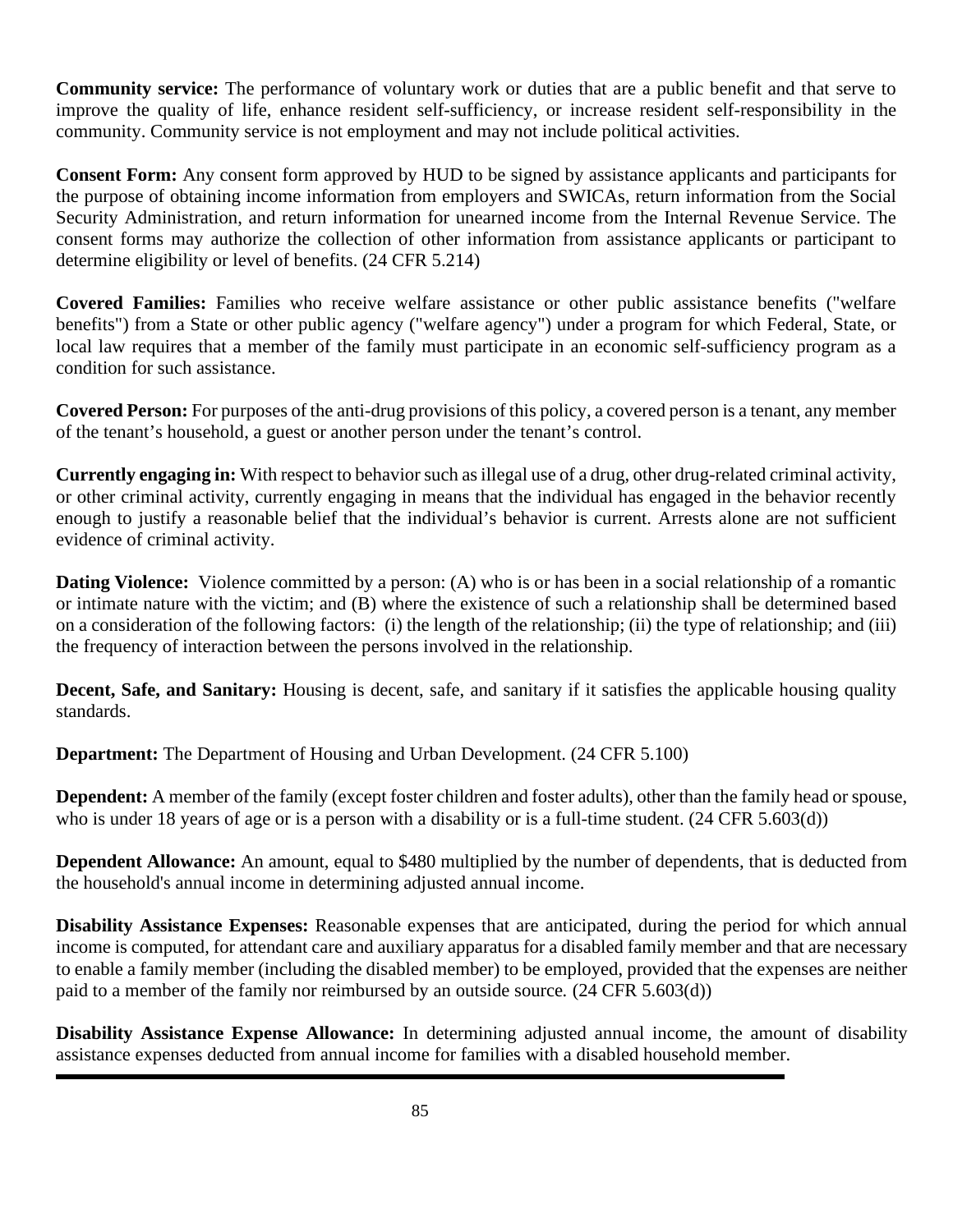**Disabled Family:** A family whose head (including co-head), spouse, or sole member is a person with disabilities; two or more persons with disabilities living together; or one or more persons with disabilities living with one or more live-in aides. (24 CFR 5.403(b)) (Also see "person with disabilities.")

**Disabled Person:** See "person with disabilities."

**Displaced Family:** A family in which each member, or whose sole member, is a person displaced by governmental action (such as urban renewal), or a person whose dwelling has been extensively damaged or destroyed as a result of a disaster declared or otherwise formally recognized pursuant to Federal disaster relief laws. (24 CFR 5.403(b))

**Displaced Person:** A person displaced by governmental action or a person whose dwelling has been extensively damaged or destroyed as a result of a disaster declared or otherwise formally recognized pursuant to Federal disaster relief laws*. [1937 Act]*

**Domestic Violence:** Includes felony or misdemeanor crimes of violence committed by a current or former spouse of the victim, by a person with whom the victim share a child in common, by a person who is cohabitated with or has cohabited with the victim as a spouse, by a person similarly situated to a spouse of the victim under the domestic or family violence laws of the jurisdiction receiving grant monies, or by any other person against an adult or youth victim who is protected from that persons acts under the domestic or family violence laws of the jurisdiction. The term ''spouse or intimate partner of the victim'' includes a person who is or has been in a social relationship of a romantic or intimate nature with the victim, as determined by the length of the relationship, the type of the relationship, and the frequency of interaction between the persons involved in the relationship.

**Drug:** means a controlled substance as defined in section 102 of the Controlled Substances Act (21 U.S.C. 802).

**Drug-Related Criminal Activity**: The illegal manufacture, sale, distribution, or use of a drug, or the possession of a drug with intent to manufacture, sell, distribute or use the drug.

**Economic self-sufficiency program:** Any program designed to encourage, assist, train or facilitate the economic independence of HUD-assisted families or to provide work for such families. These programs include programs for job training, employment counseling, work placement, basic skills training, education, English proficiency, workfare, financial or household management, apprenticeship, and any program necessary to ready a participant for work (including a substance abuse or mental health treatment program), or other work activities.

**Elderly Family:** A family whose head (including co-head), spouse, or sole member is a person who is at least 62 years of age; two or more persons who are at least 62 years of age living together; or one or more persons who are at least 62 years of age living with one or more live-in aides. (24 CFR 5.403)

**Elderly/Disabled Family Allowance:** For elderly families, an allowance of \$400 is deducted from the household's annual income in determining adjusted annual income.

**Elderly Person:** A person who is at least 62 years of age. (1937 Housing Act)

**(INSERT IF YOU HAVE AN EMPLOYMENT ADMISSION PREFERENCE) Employment:** Employment for admission preference purposes is defined as: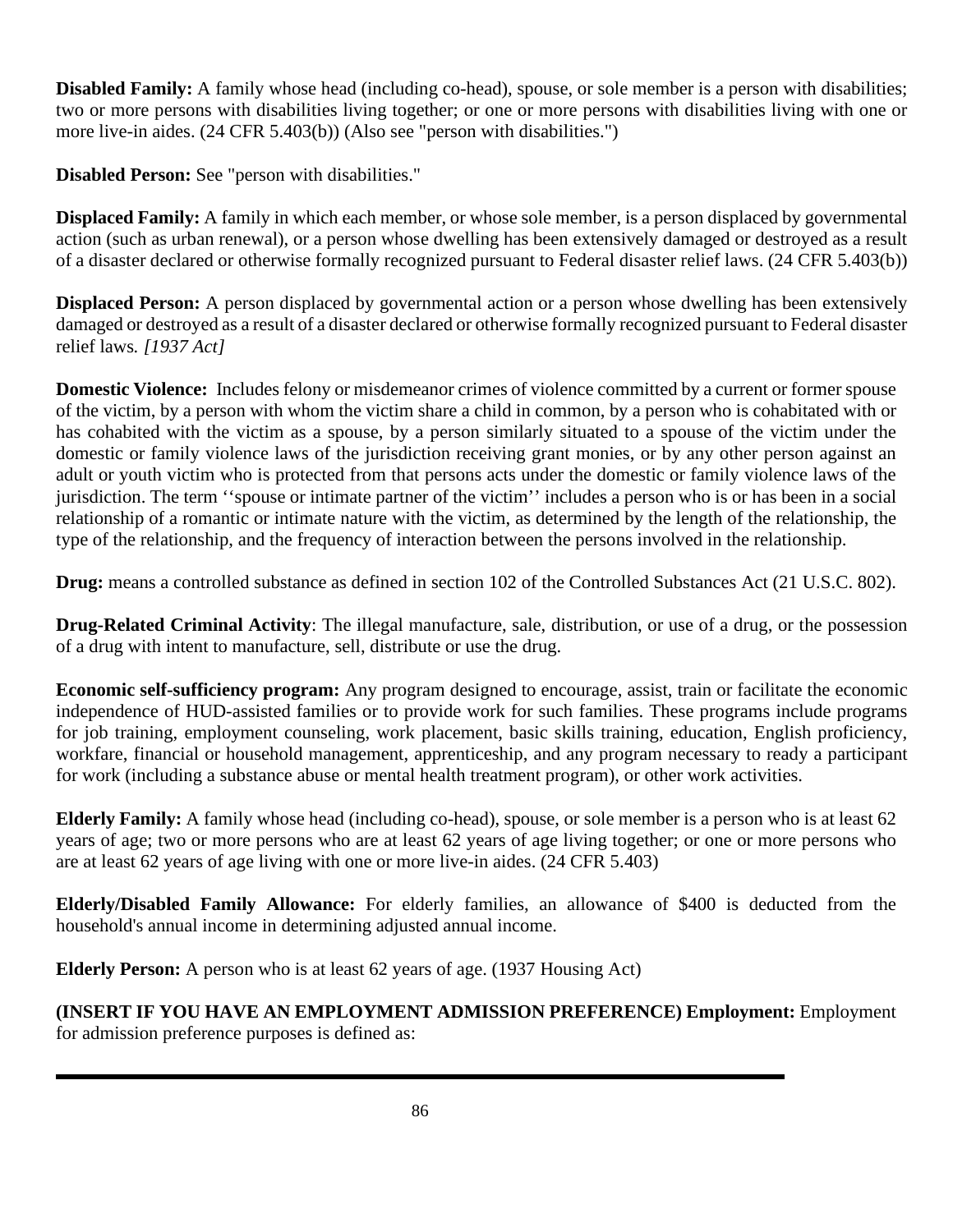Employment must be current and have lasted a minimum of **XXX** calendar days prior to the time the preference is claimed. The employment must provide a minimum of **XXX** hours of work per week for the family member claiming the preference

#### **OR**

Employment must have been held continuously for a minimum of **XXX** (**XXX**) months within the twelve (12) month period prior to the time the preference is claimed and if not current the employment was terminated solely due to an involuntary layoff of the employee by the employer.

The amount of earned income shall not be a factor in granting this preference.

The employment part of this preference is also extended equally to (1) a family if the head, spouse, or sole member is 62 years of age or older or who is receiving social security or Supplemental Security Income disability benefits or any other payments based on the individual's inability to work and, (2) any family whose head, spouse, cohead or unrelated partner of head of household is currently a full time student or enrolled in an employment training program.

**Extremely low-income families:** A very low-income family whose income does not exceed the higher of 30% of the median income for the area (as determined by HUD with adjustments for smaller and larger families) or the Federal poverty level, except that HUD may establish income ceilings higher or lower than 30% of the median income for the area if HUD finds that such variations are necessary because of unusually high or low family incomes.

**Fair Housing Act:** Title VIII of the Civil Rights Act of 1968, as amended by the Fair Housing Amendments Act of 1988 (42 U.S.C. 3601 et seq.)*.* (24 CFR 5.100)

**Family** includes, but is not limited to, the following, regardless of actual or perceived sexual orientation, gender identity, or marital status**:**

- 1. A single person, who may be an elderly person, displaced person, disabled person, near-elderly person, or any other single person; or
- 2. A group of persons residing together, and such group includes, but is not limited to:
	- A. A family with or without children (a child who is temporarily away from the home because of placement in foster care is considered a member of the family);
	- B. An elderly family (including co-head);
	- C. A near-elderly family (including co-head);
	- D. A disabled family (including co-head);
	- E. A displaced family;
	- F. The remaining member of a tenant family; and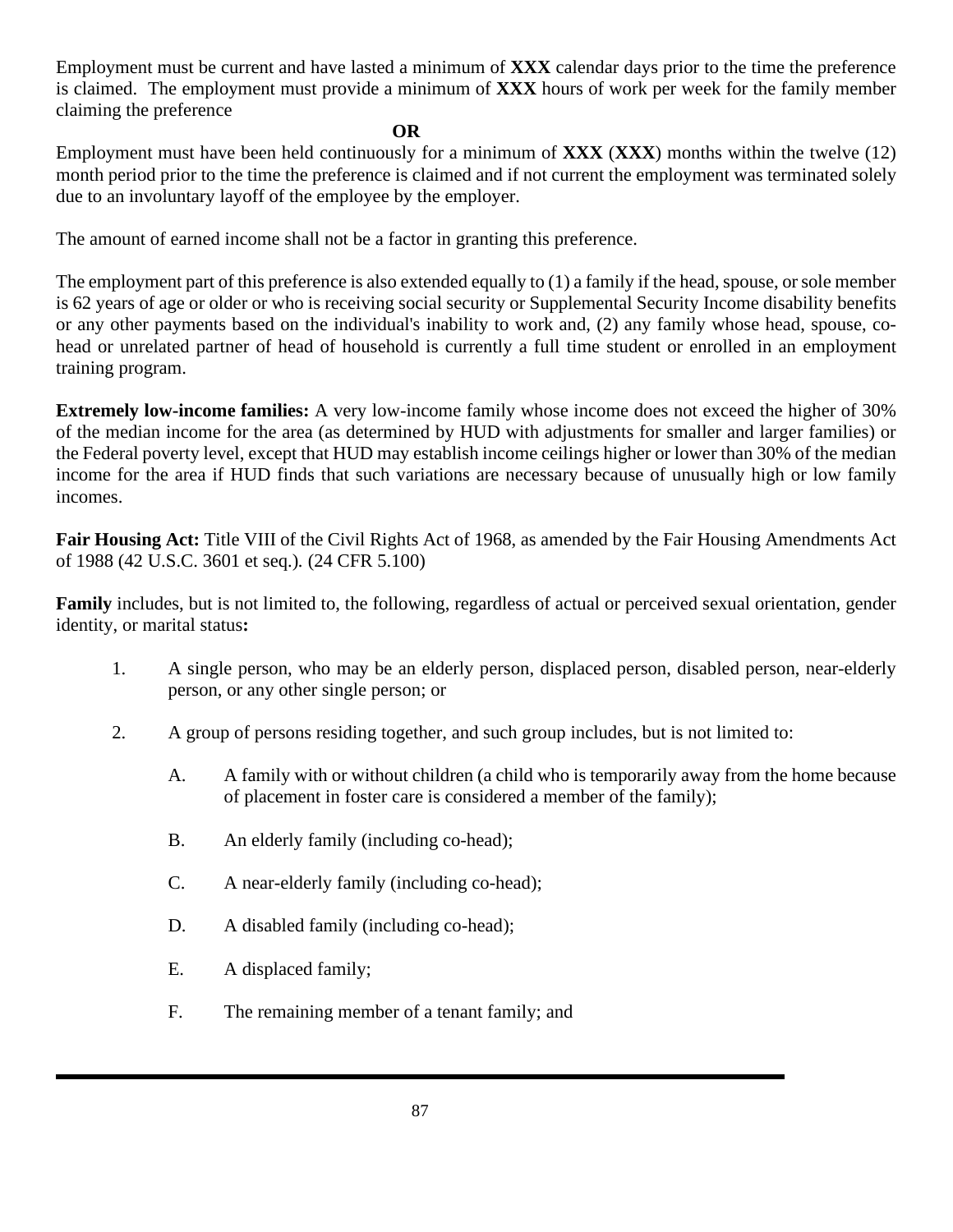G. A single person who is not an elderly or displaced person, a person with disabilities, or the remaining member of a tenant family. (24 CFR 5.403)

**Family Members:** All members of the household other than live-in aides, foster children, and foster adults. All family members permanently reside in the unit, though they may be temporarily absent. All family members are listed on the lease.

**Family Self-Sufficiency Program (FSS Program):** The program established by a housing authority to promote self-sufficiency among participating families, including the coordination of supportive services. (24 CFR 984.103(b))

**Flat Rent:** A rent amount the family may choose to pay in lieu of having their rent determined under the income method. The flat rent is established by the housing authority based on a HUD mandate that it be set at no less than 80% of the FMR, adjusted for tenant-paid utilities. PHAs have the flexibility to conduct reexaminations of family income once every three years instead of annually for families that choose to pay the flat rent. The flat rent amount a family pays is not locked in for the three-year period. Instead, the PHA must revise the flat rent amount from year to year based on the findings of the PHA's rent reasonableness analysis and changes to the FMR.

**Full-Time Student:** A person who is attending school or vocational training on a full-time basis as defined by the institution.

**Gender Identity:** Actual or perceived gender-related characteristics.

**Guest:** Means a person temporarily staying in the unit with the consent of a tenant or other member of the household who has express or implied authority to so consent on behalf of the tenant.

**Head of Household:** The adult member of the family who is the head of the household for purposes of determining income eligibility and rent. (24 CFR 5.504(b))

**Homeless (as defined for 50058 reporting purposes):** An individual or family who lacks a fixed, regular, and adequate nighttime residence, meaning:

- a. An individual or family with a primary nighttime residence that is a public or private place not designed for or ordinarily used as a regular sleeping accommodation for human beings, including a car, park, abandoned building, bus or train station, airport, or camping ground; or
- b. An individual or family living in a supervised publicly or privately operated shelter designated to provide temporary living arrangements (including congregate shelters, transitional housing, and hotels and motels paid for by charitable organizations or by federal, state, or local government programs for low-income individuals); or
- c. An individual who is exiting an institution where he or she resided for 90 days or less and who resided in an emergency shelter or place not meant for human habitation immediately before entering that institution;

or

Any individual or family who:

a. Is fleeing, or is attempting to flee, domestic violence, dating violence, sexual assault, stalking, or other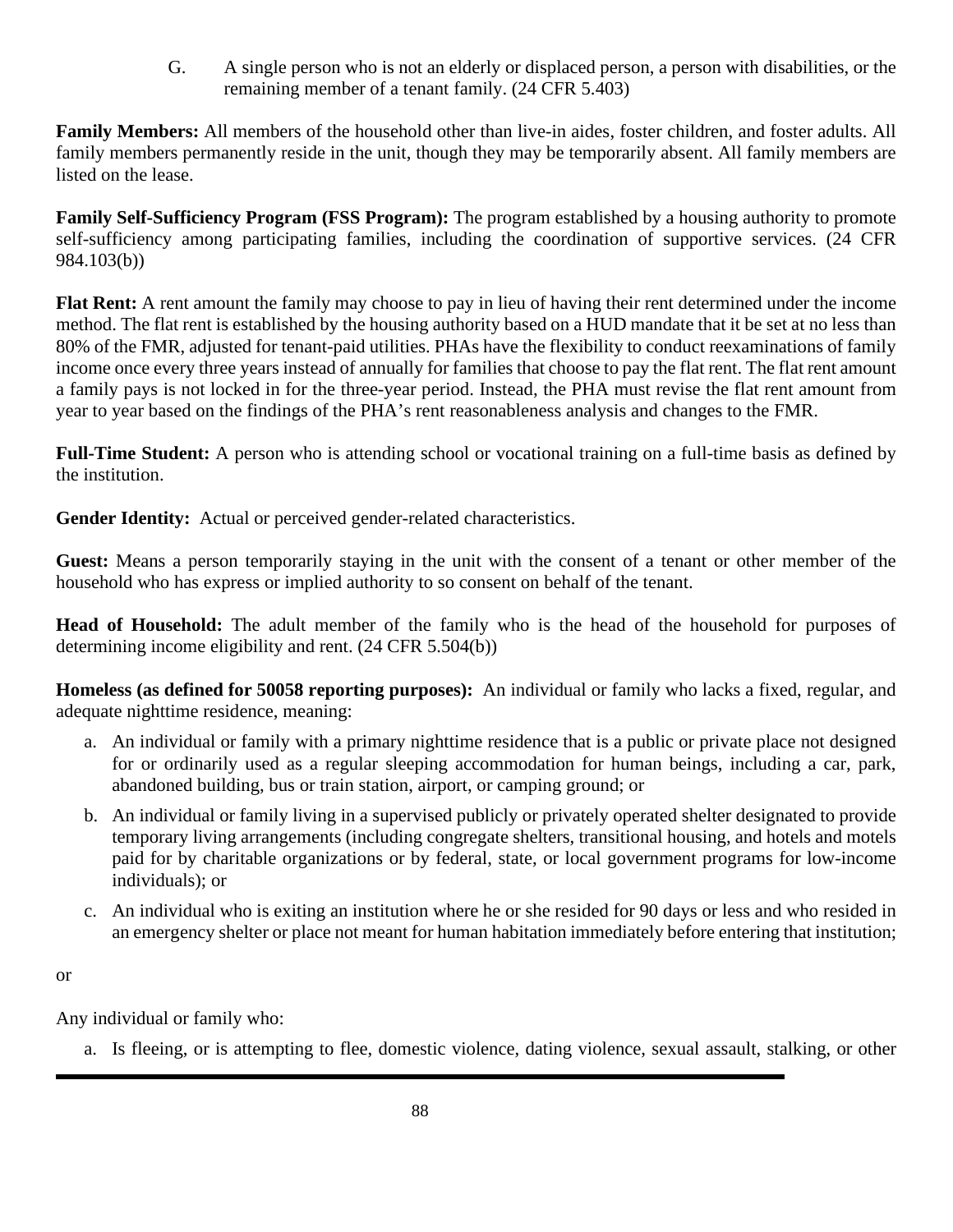dangerous or life-threatening conditions that relate to violence against the individual or a family member, including a child, that has either taken place within the individual's or family's primary nighttime residence or has made the individual or family afraid to return to their primary nighttime residence; and

- b. Has no other residence; and
- c. Lacks the resources or support networks, e.g. family, friends, and faith-based or other social networks, to obtain other permanent housing.

**Household Members**: All members of the household including members of the family, live-in aides, foster children, and foster adults. All household members are listed on the lease, and no one other than household members are listed on the lease.

**Housing Assistance Plan:** A housing plan that is submitted by a unit of general local government and approved by HUD as being acceptable under the standards of 24 CFR 570.

**Immediate Family Member:** a spouse, parent, brother or sister, or child of the person, or an individual to whom that person stands in loco parentis (in place of a parent); or any other person living in the household of that person and related to that person by blood or marriage.

**Imputed Income**: For households with net family assets of more than \$5,000, the amount calculated by multiplying net family assets by a HUD-specified percentage. If imputed income is more than actual income from assets, the imputed amount is used as income from assets in determining annual income.

**Imputed welfare income:** The amount of annual income not actually received by a family, as a result of a welfare benefit reduction for welfare fraud or the failure to comply with economic self-sufficiency requirements that is nonetheless included in the family's annual income for purposes of determining rent.

**In-Kind Payments:** Contributions other than cash made to the family or to a family member in exchange for services provided or for the general support of the family (e.g., groceries provided on a weekly basis, babysitting provided on a regular basis).

**Income Method:** A means of calculating a family's rent based on the greater of 10% of their monthly income, 30% of their adjusted monthly income, the welfare rent, or the minimum rent. Under the income method, rents may be capped by a ceiling rent as long as the ceiling rent equals or exceed the flat rent. Under this method, the family's income is evaluated at least annually.

**Interim (examination):** A reexamination of a family income, expenses, and household composition conducted between the regular annual recertifications when a change in a household's circumstances warrants such a reexamination.

**Law enforcement agency:** The National Crime Information Center (NCIC), police departments and other law enforcement agencies that hold criminal conviction records.

**Live-In Aide:** A person who resides with one or more elderly persons, near-elderly persons, or persons with disabilities and who:

A. Is determined to be essential to the care and well- being of the persons;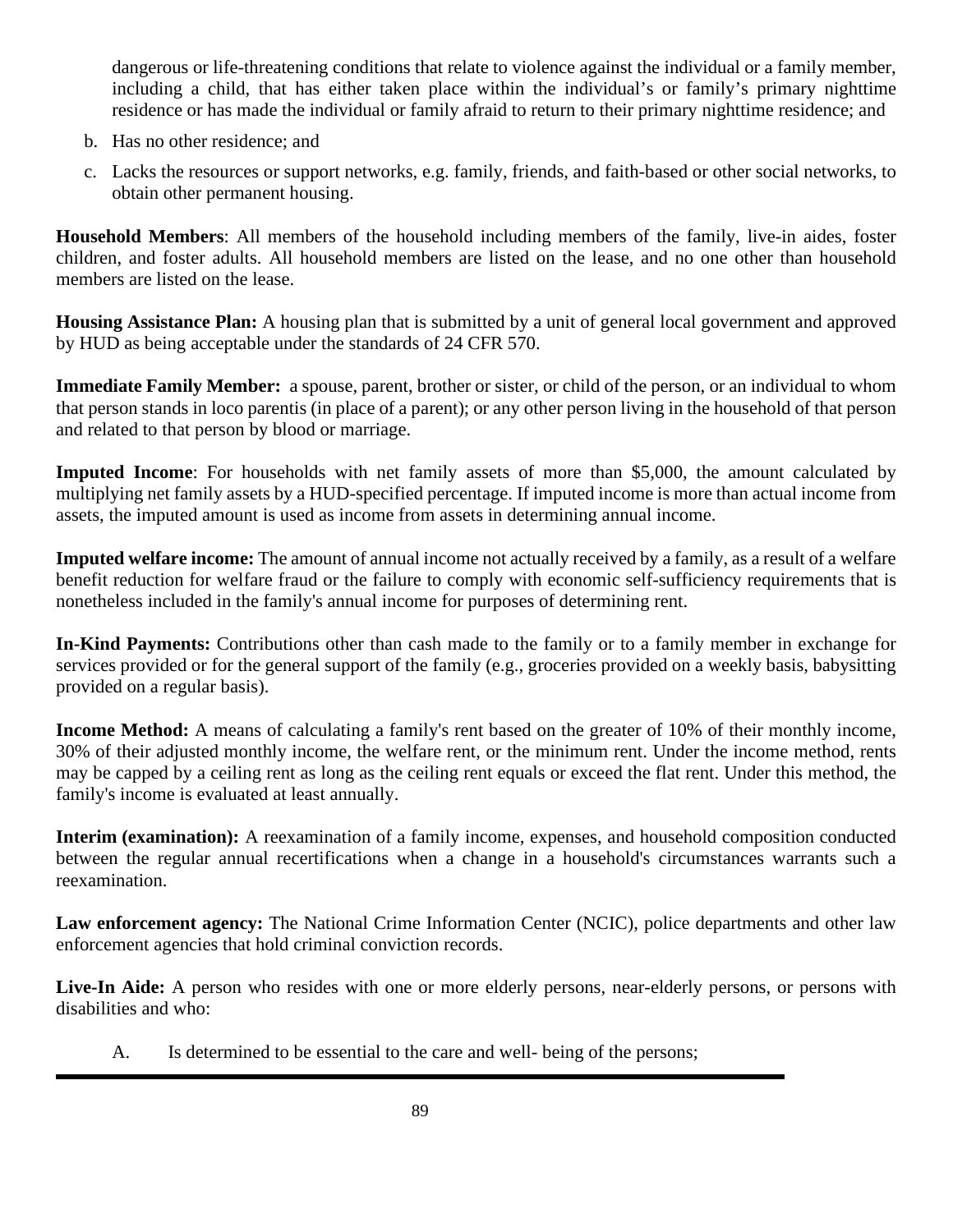- B. Is not obligated for the support of the persons; and
- C. Would not be living in the unit except to provide the necessary supportive services. (24 CFR 5.403(b))

A live-in aide is not a party to the lease.

**Low-Income Families:** Those families whose incomes do not exceed 80% of the median income for the area, as determined by HUD with adjustments for smaller and larger families, except that HUD may establish income ceilings higher or lower than 80% of the median for the area on the basis of HUD's findings that such variations are necessary because of unusually high or low family incomes.

**Medical Expenses:** Medical expenses (of all family members of an elderly or disabled family), including medical insurance premiums, that are anticipated during the period for which annual income is computed and that are not covered by insurance. (24 CFR 5.603(d)). These expenses include, but are not limited to, prescription and nonprescription drugs, costs for doctors, dentists, therapists, medical facilities, care for a service animal, transportation for medical purposes.

**Mixed Family:** A family whose members include those with citizenship or eligible immigration status and those without citizenship or eligible immigration status. (24 CFR 5.504(b))

**Mixed population development:** A public housing development, or portion of a development, that was reserved for elderly and disabled families at its inception (and has retained that character). If the development was not so reserved at its inception, the PHA has obtained HUD approval to give preference in tenant selection for all units in the development (or portion of development) to elderly families and disabled families. These developments were formerly known as elderly projects.

**Monthly Adjusted Income:** One twelfth of adjusted income. (24 CFR 5.603(d))

**Monthly Income:** One twelfth of annual income. (24 CFR 5.603(d))

**National:** A person who owes permanent allegiance to the United States, for example, as a result of birth in a United States territory or possession. (24 CFR 5.504(b))

**Near-Elderly Family:** A family whose head (including co-head), spouse, or sole member is a person who is at least 50 years of age but below the age of 62; two or more persons, who are at least 50 years of age but below the age of 62, living together; or one or more persons who are at least 50 years of age but below the age of 62 living with one or more live-in aides.  $(24 \text{ CFR } 5.403(b))$ 

## **Net Family Assets:**

A. Net cash value after deducting reasonable costs that would be incurred in disposing of real property, savings, stocks, bonds, and other forms of capital investment, excluding interests in Indian trust land and excluding equity accounts in HUD homeownership programs. The value of necessary items of personal property such as furniture and automobiles shall be excluded.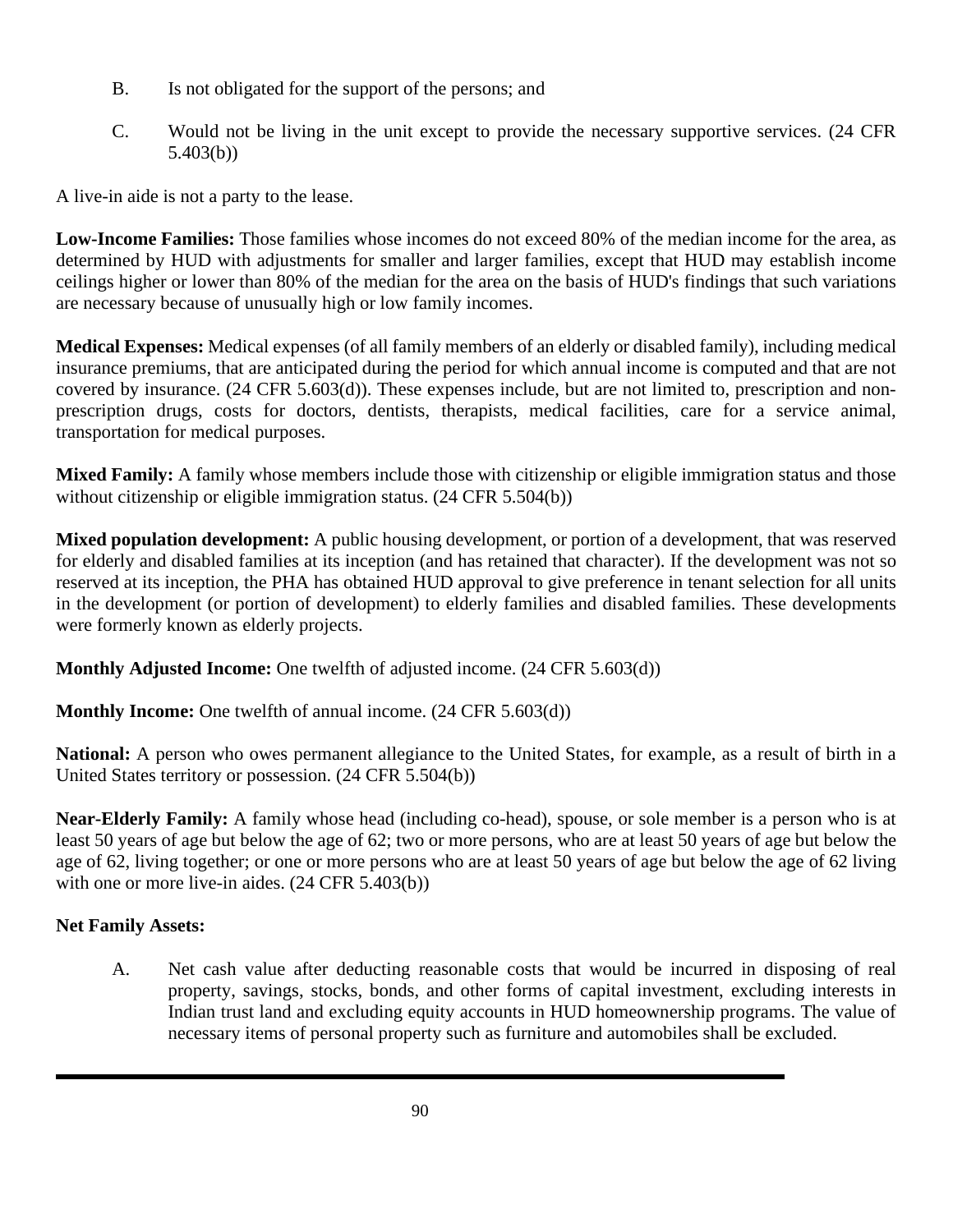- B. In cases where a trust fund has been established and the trust is not revocable by, or under the control of, any member of the family or household, the value of the trust fund will not be considered an asset so long as the fund continues to be held in trust. Any income distributed from the trust fund shall be counted when determining annual income.
- C. In determining net family assets, housing authorities or owners, as applicable, shall include the value of any business or family assets disposed of by an applicant or tenant for less than fair market value (including a disposition in trust, but not in a foreclosure or bankruptcy sale) during the two years preceding the date of application for the program or reexamination, as applicable, in excess of the consideration received therefor. In the case of a disposition as part of a separation or divorce settlement, the disposition will not be considered to be for less than fair market value if the applicant or tenant receives important consideration not measurable in dollar terms. (24 CFR 5.603(d))

**Non-Citizen:** A person who is neither a citizen nor national of the United States. (24 CFR 5.504(b))

**Occupancy Standards:** The standards that a housing authority establishes for determining the appropriate number of bedrooms needed to house families of different sizes or composition*.*

**Other person under the tenant's control:** For the purposes of the definition of covered person it means the person, although not staying as a guest (as defined in this section) in the unit, is, or was at the time of the activity in question, on the premises (as premises is defined in this section) because of an invitation from the tenant or other member of the household who has express or implied authority to so consent on behalf of the tenant. Absent evidence to the contrary, a person temporarily and infrequently on the premises solely for legitimate commercial purposes is not under the tenant's control*.*

**Participant:** A family or individual that is assisted by the public housing program.

**Permanently absent:** A person or persons not actually residing in the unit who once lived there and does not intend to return. One becomes permanently absent when one vacates the unit.

**Person with Disabilities:** A person who:

- A. Has a disability as defined in 42 U.S.C. 423
- B. Is determined, pursuant to HUD regulations, to have a physical, mental, or emotional impairment that:
	- 1. Is expected to be of long-continued and indefinite duration;
	- 2. Substantially impedes his or her ability to live independently; and
	- 3. Is of such a nature that the ability to live independently could be improved by more suitable housing conditions.
- C. Has a developmental disability as defined in 42 U.S.C. 6001.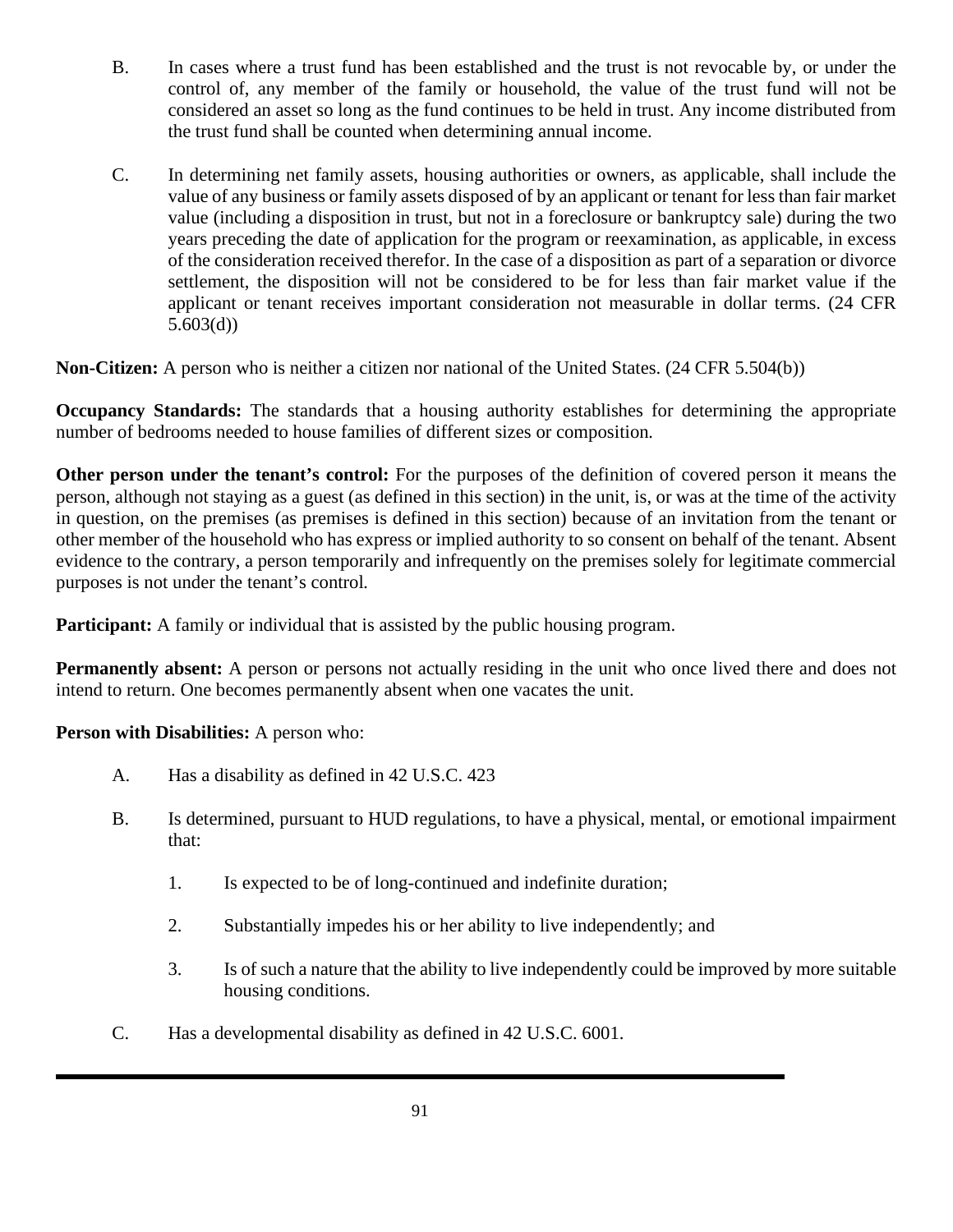This definition does not exclude persons who have the disease of acquired immunodeficiency syndrome or any conditions arising from the etiologic agent for acquired immunodeficiency syndrome.

For purposes of qualifying for low-income housing, it does not include a person whose disability is based solely on any drug or alcohol dependence.

**Personally Identifiable Information (PII):** Information which can be used to distinguish or trace an individual's identity, such as their name, social security number, biometric records, etc. alone, or when combined with other personal or identifying information which is linked or linkable to a specific individual, such as date and place of birth, mother's maiden name, etc.

**Premises:** for purposes of the anti-drug provisions of this policy it means the building or complex or development in which the public or assisted housing dwelling unit is located, including common areas and grounds.

**Previously unemployed:** This includes a person who has earned, in the 12 months previous to employment, no more than would be received for 10 hours of work per week for 50 weeks at the established minimum wage.

**Processing Entity:** The person or entity that is responsible for making eligibility and related determinations and an income reexamination. In the Section 8 and public housing programs, the processing entity is the responsibility entity.

**Proration of Assistance:** The reduction in a family's housing assistance payment to reflect the proportion of family members in a mixed family who are eligible for assistance. (24 CFR5.520)

**Public Housing:** Housing assisted under the 1937 Act, other than under Section 8. Public housing includes dwelling units in a mixed-finance project that are assisted by a PHA with capital or operating funds.

**Public Housing Agency (PHA):** Any State, county, municipality, or other governmental entity or public body (or agency or instrumentality thereof) which is authorized to engage in or assist in the development or operation of low-income housing under the 1937 Housing Act. (24 CFR 5.100)

**Recertification:** The annual reexamination of a family's income, expenses, and composition to determine the family's rent.

**Remaining Member of a Tenant Family:** A member of the family listed on the lease who continues to live in the public housing dwelling after all other family members have left.

## **Responsible Entity:**

- A. For the public housing program, the Section 8 tenant-based assistance program 24 CFR 982), and the Section 8 project-based certificate or voucher program (24 CFR 983), and the Section 8 moderate rehabilitation program (24 CFR 882), responsible entity means the PHA administering the program under an ACC with HUD;
- B. For all other Section 8 programs, responsible entity means the Section 8 project owner.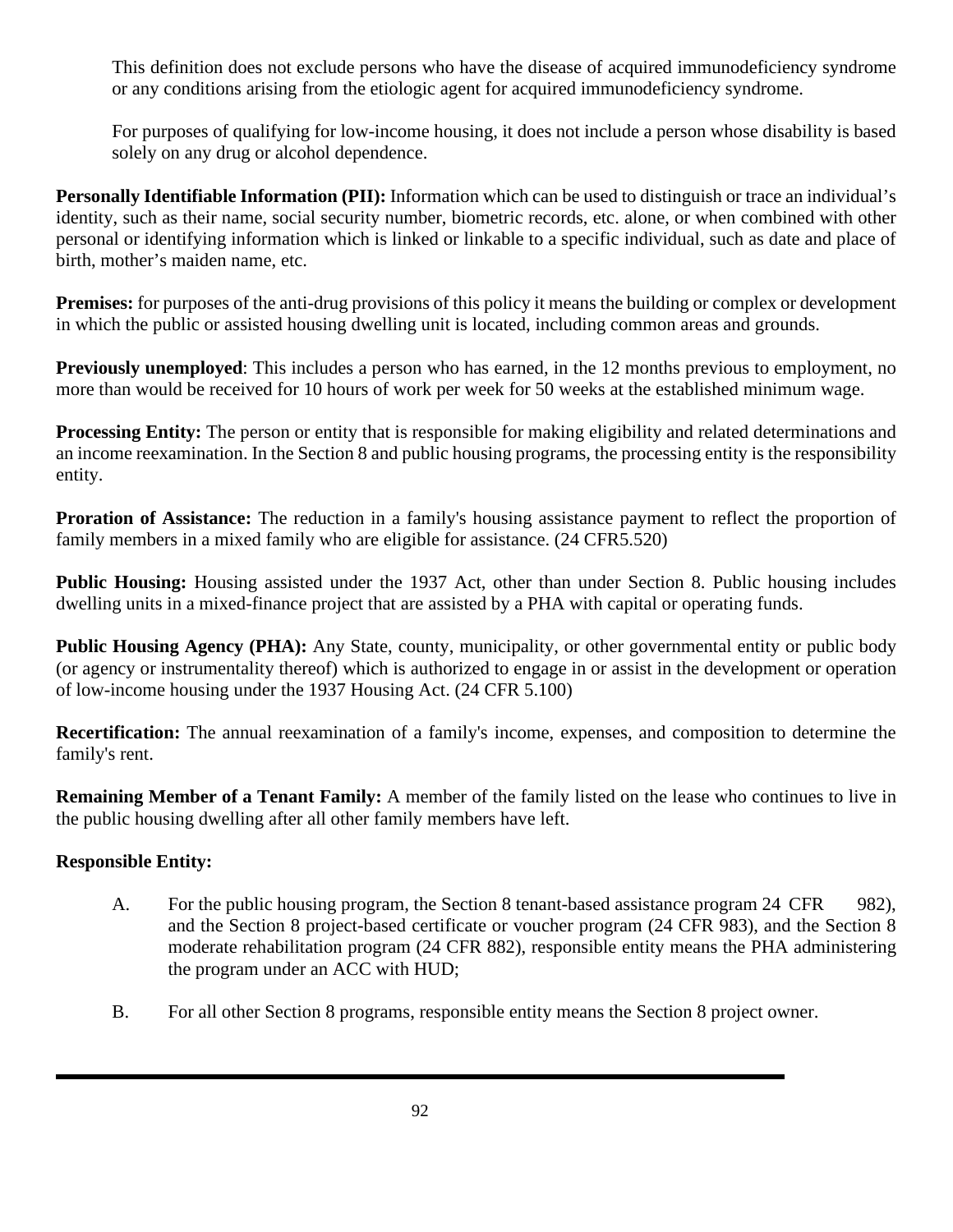**Self-Declaration:** A type of verification statement by the tenant as to the amount and source of income, expenses, or family composition. Self-declaration is acceptable verification only when third-party verification or documentation cannot be obtained.

**Sensitive Personally Identifiable Information:** PII that when lost, compromised or disclosed without authorization could substantially harm an individual. Examples of sensitive PII include social security or driver's license numbers, medical records, and financial account numbers such as credit or debit card numbers.

**Sexual assault**: any nonconsensual sexual act proscribed by Federal, tribal, or State law, including when the victim lacks capacity to consent.

**Sexual Orientation:** Homosexuality, heterosexuality, or bisexuality.

**Shelter Allowance:** That portion of a welfare benefit (e.g., TANF) that the welfare agency designates to be used for rent and utilities.

**Single Person:** Someone living alone or intending to live alone who does not qualify as an elderly family, a person with disabilities, a displaced person, or the remaining member of a tenant family. (Public Housing: Handbook 7465.1 REV-2, 3-5)

## **Specified Welfare Benefit Reduction:**

- A. A reduction of welfare benefits by the welfare agency, in whole or in part, for a family member, as determined by the welfare agency, because of fraud by a family member in connection with the welfare program; or because of welfare agency sanction against a family member for noncompliance with a welfare agency requirement to participate in an economic self-sufficiency program.
- B. "Specified welfare benefit reduction" does not include a reduction or termination of welfare benefits by the welfare agency:
	- 1. at the expiration of a lifetime or other time limit on the payment of welfare benefits;
	- 2. because a family member is not able to obtain employment, even though the family member has complied with welfare agency economic self-sufficiency or work activities requirements; or
	- 3. because a family member has not complied with other welfare agency requirements.

**Stalking:** engaging in a course of conduct directed at a specific person that would cause a reasonable person to: (1) Fear for the person's individual safety or the safety of others; or (2) Suffer substantial emotional distress.

**State Wage Information Collection Agency (SWICA):** The State agency receiving quarterly wage reports from employers in the State or an alternative system that has been determined by the Secretary of Labor to be as effective and timely in providing employment-related income and eligibility information. (24 CFR 5.214)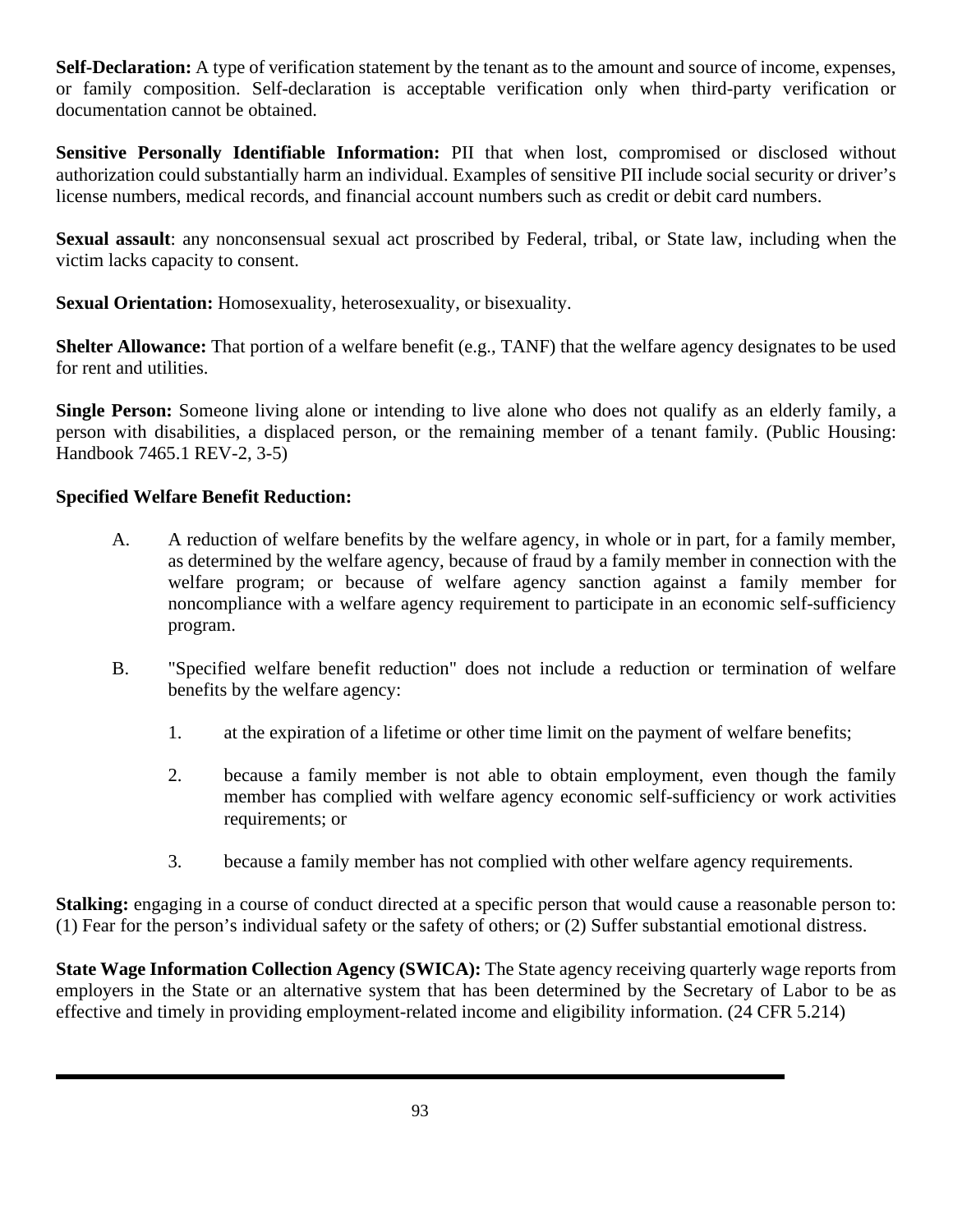**Temporarily absent:** A person of persons not actually residing in a unit for a period of time while still maintaining control of the unit. If the absence exceeds **XXX** (**XXX**) calendar days, the Housing Authority must agree to the absence.

**Temporary Assistance to Needy Families (TANF):** The program that replaced the Assistance to Families with Dependent Children (AFDC) that provides financial assistance to needy families who meet program eligibility criteria. Benefits are limited to a specified time period.

**Tenant:** The person or family renting or occupying an assisted dwelling unit. (24 CFR 5.504(b))

**Tenant Rent:** The amount payable monthly by the family as rent to the housing authority. Where all utilities (except telephone) and other essential housing services are supplied by the housing authority or owner, tenant rent equals total tenant payment. Where some or all utilities (except telephone) and other essential housing services are supplied by the housing authority and the cost thereof is not included in the amount paid as rent, tenant rent equals total tenant payment less the utility allowance. (24 CFR 5.603(d))

**Third-Party (verification):** Written or oral confirmation of a family's income, expenses, or household composition provided by a source outside the household.

## **Total Tenant Payment (TTP):**

- A. Total tenant payment for families whose initial lease is effective on or after August 1, 1982:
	- 1. Total tenant payment is the amount calculated under Section  $3(a)(1)$  of the 1937 Act which is the higher of :
		- a. 30% of the family's monthly adjusted income;
		- b. 10% of the family's monthly income; or
		- c. If the family is receiving payments for welfare assistance from a public agency and a part of such payments, adjusted in accordance with the family's actual housing costs, is specifically designated by such agency to meet the family's housing costs, the portion of such payments which is so designated.

If the family's welfare assistance is ratably reduced from the standard of need by applying a percentage, the amount calculated under section  $3(a)(1)$  shall be the amount resulting from one application of the percentage.

- 2. Total tenant payment for families residing in public housing does not include charges for excess utility consumption or other miscellaneous charges.
- B. Total tenant payment for families residing in public housing whose initial lease was effective before August 1, 1982: Paragraphs (b) and (c) of 24 CFR 913.107, as it existed immediately before November 18, 1996), will continue to govern the total tenant payment of families, under a public housing program, whose initial lease was effective before August 1, 1982.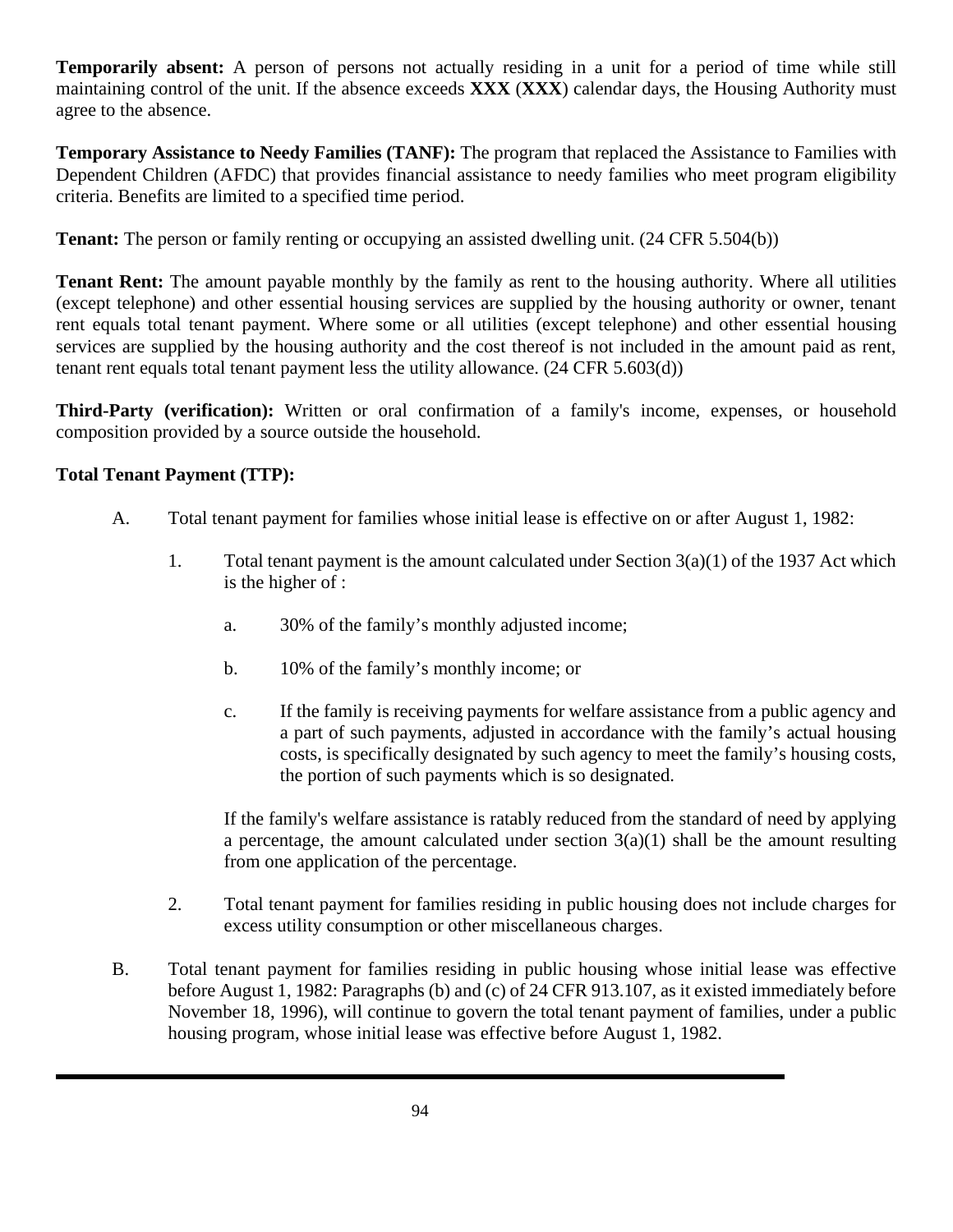**Tuition:** The amount of tuition and required fees covering a full academic year most frequently charged to students. These values represent what a typical student would be charged and may not be the same for all students at an institution. If tuition is charged on a per-credit-hour basis, the average full-time credit hour load for an entire academic year is used to estimate average tuition. Required fees include all fixed sum charges that are required of a large proportion of all students. The student who does not pay the charges is an exception. Verification of tuition and fees can be obtained from the student's bill or annual statement, by contacting the bursar's office, or from the school's website.

Examples of required fees include, but are not limited to, writing and science lab fees and fees specific to the student's major or program (i.e., nursing program).

Expenses related to attending an institution of higher education must **not** be included as tuition. Examples of these expenses include, but are not limited to, room and board, books, supplies, meal plans, transportation and parking, student health insurance plans, and other non-fixed sum charges.

For Section 8 programs only, PHAs must include amounts of financial assistance an individual receives in excess of tuition and other required fees and charges when determining annual income.

For the Public Housing program, the full amount of financial assistance a student receives while participating in the program continues to be excluded from the program participant's annual income.

**Utility Allowance:** If the cost of utilities (except telephone) and other housing services for an assisted unit is not included in the tenant rent but is the responsibility of the family occupying the unit, an amount equal to the estimate made by a housing authority of the monthly cost of a reasonable consumption of such utilities and other services for the unit by an energy-conservative household of modest circumstances consistent with the requirements of a safe, sanitary, and healthful living environment. (24 CFR 5.603)

**Utility Reimbursement:** The amount, if any, by which the utility allowance for the unit, if applicable, exceeds the total tenant payment for the family occupying the unit. (24 CFR 5.603)

**VAWA:** the Violence Against Women Act of 1994, as amended (42 U.S.C. 13925 and 42 U.S.C. 14043e et seq.).

**Very Low-Income Families:** Families whose incomes do not exceed 50% of the median family income for the area, as determined by HUD with adjustments for smaller and larger families, except that HUD may establish income ceilings higher or lower than 50% of the median for the area if HUD finds that such variations are necessary because of unusually high or low family incomes.

**Violent criminal activity** means any criminal activity that has as one of its elements the use, attempted use, or threatened use of physical force substantial enough to cause, or be reasonably likely to cause, serious bodily injury or property damage. Arrests alone are not sufficient evidence of criminal activity.

**Welfare Assistance:** Welfare or other payments to families or individuals, based on need, that are made under programs funded, separately or jointly, by Federal, State or local governments (including assistance provided under the Temporary Assistance for Needy Families (TANF) program, as that term is defined under the implementing regulations issued by the Department of Health and Human Services at 45 CFR 260.31).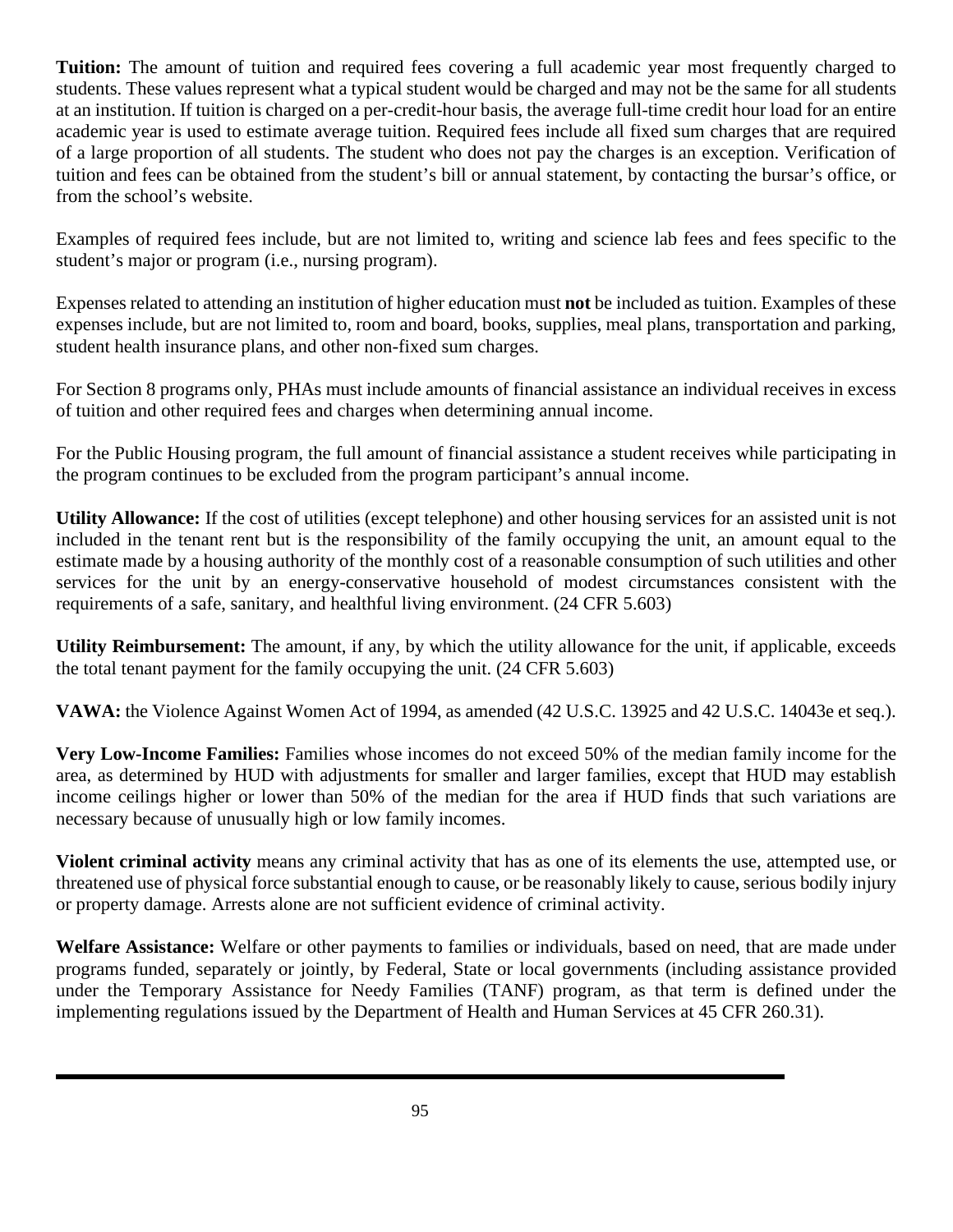45 CFR 260.31 defines the term "assistance" to include cash, payments, vouchers, and other forms of benefits designed to meet a family's ongoing basic needs (i.e., for food, clothing, shelter, utilities, household goods, personal care items, and general incidental expenses).

It includes such benefits even when they are:

- A. Provided in the form of payments by a TANF agency, or other agency on its behalf, to individual recipients; and
- B. Conditioned on participation in work experience or community service (or any other work activity under 45 CFR 261.30).

Except where excluded later in this definition, it also includes supportive services such as transportation and childcare provided to families who are not employed.

The term "assistance" excludes:

- A. Nonrecurrent, short-term benefits that:
	- 1. Are designed to deal with a specific crisis situation or episode of need;
	- 2. Are not intended to meet recurrent or ongoing needs; and
	- 3. Will not extend beyond four months.
- B. Work subsidies (i.e., payments to employers or third parties to help cover the costs of employee wages, benefits, supervision, and training);
- C. Supportive services such as childcare and transportation provided to families who are employed;
- D. Refundable earned income tax credits;
- E. Contributions to, and distributions from, Individual Development Accounts;
- F. Services such as counseling, case management, peer support, childcare information and referral, transitional services, job retention, job advancement, and other employment-related services that do not provide basic income support; and
- G. Transportation benefits provided under a Job Access or Reverse Commute project, pursuant to section 404(k) of the Act, to an individual who is not otherwise receiving assistance.

**Welfare Rent:** In "as-paid" welfare programs, the amount of the welfare benefit designated for shelter and utilities.

**Written notification:** All written notifications required in this policy shall be hand delivered with a signed receipt or mailed via first class mail unless specified otherwise.